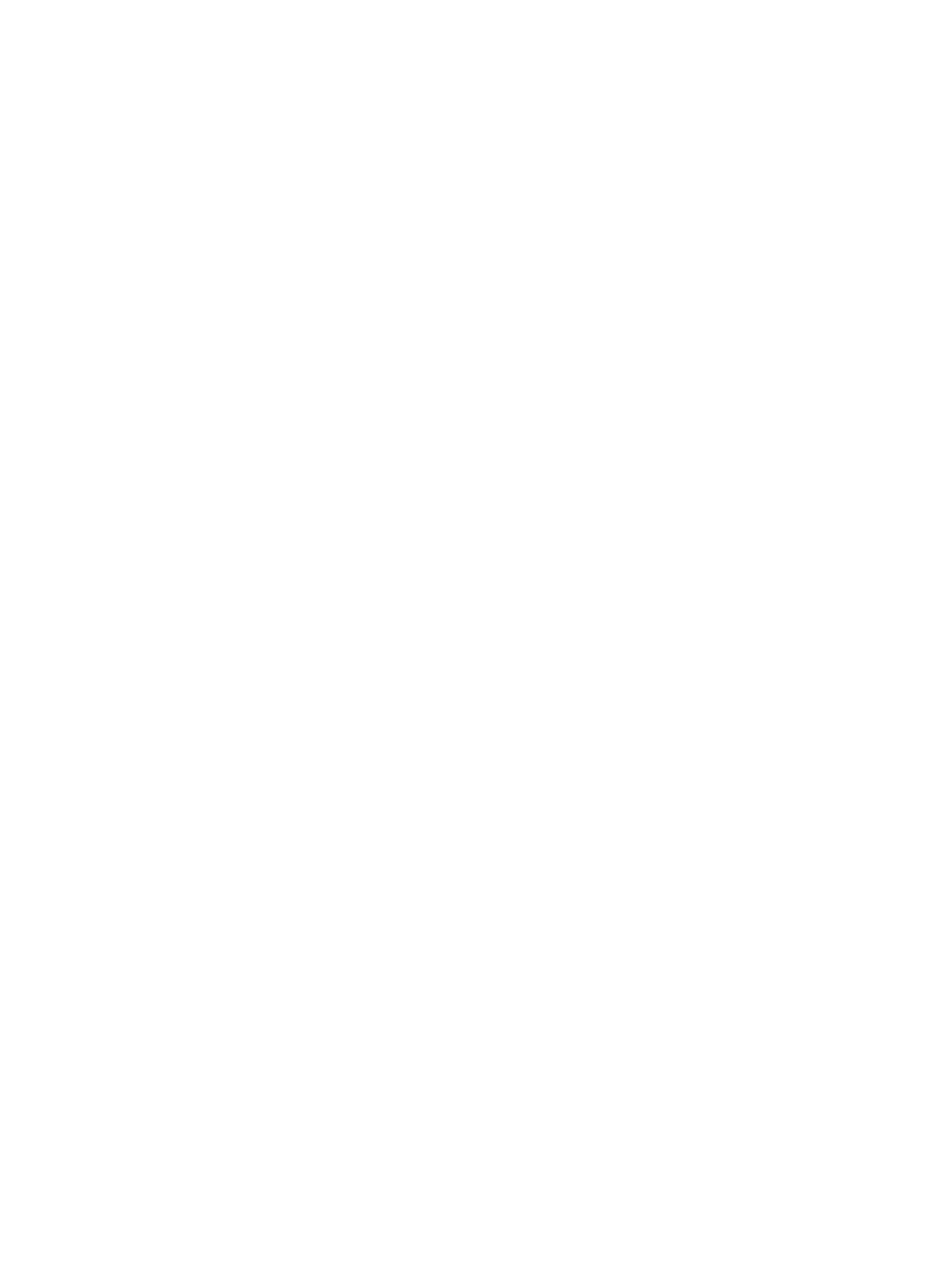

### **CONSOLIDATED FINANCIAL STATEMENTS**

### **NOTES TO THE CONSOLIDATED FINANCIAL STATEMENTS**

- Significant events
- 30 · Group accounting policies
- •Non-current assets
- •Current assets
- Shareholders' equity
- 49 Non-current and current provisions
- 50 Non-current tax assets and liabilities
- •Non-current and current debt
- •Main components of change in net surplus cash
- •Other current liabilities
- Sales and other revenue from operations
- •Operating profit and EBITDA
- Income from net surplus cash and other financial income and expenses
- Income tax expense
- 60 Basic and diluted earnings per share
- Segment information
- Financial instruments
- •Off balance sheet commitments at 31 December 2017
- •Off balance sheet commitments at 31 December 2016
- Average headcount and employee benefit obligations
- •Related-party disclosures
- Additional cash flow statement information
- Impacts of first-time application of IFRS 15, "Revenue from contracts with customers" and IFRS 9, "Financial instruments"
- Auditors' fees
- List of principal consolidated entities at 31 December 2017

### **STATUTORY AUDITORS' REPORT**

 **PARENT COMPANY FINANCIAL STATEMENTS**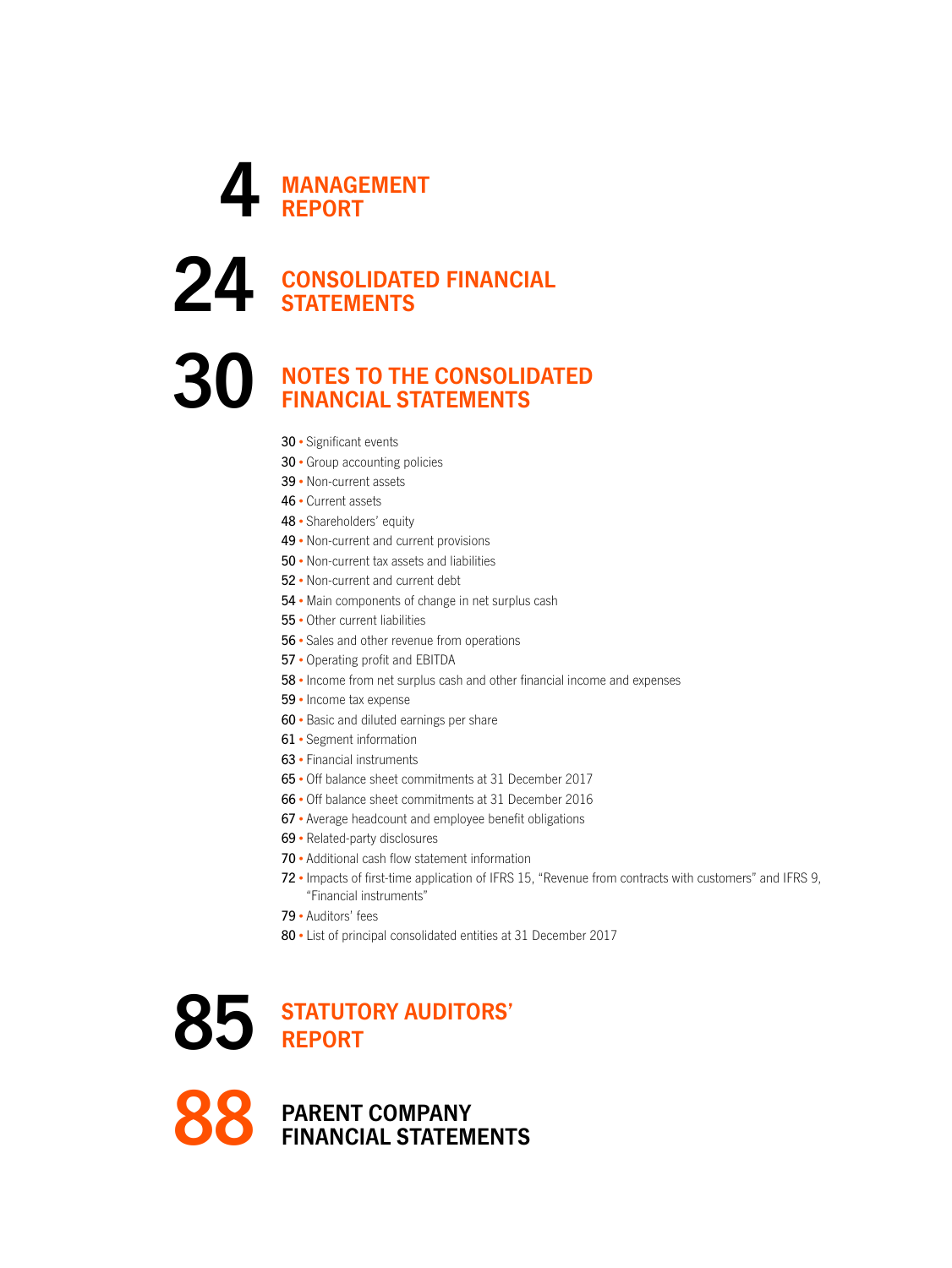## Bouygues Construction: shared innovation

A global player in construction with operations in over 80 countries, Bouygues Construction designs, builds and operates building, infrastructure and industrial projects.

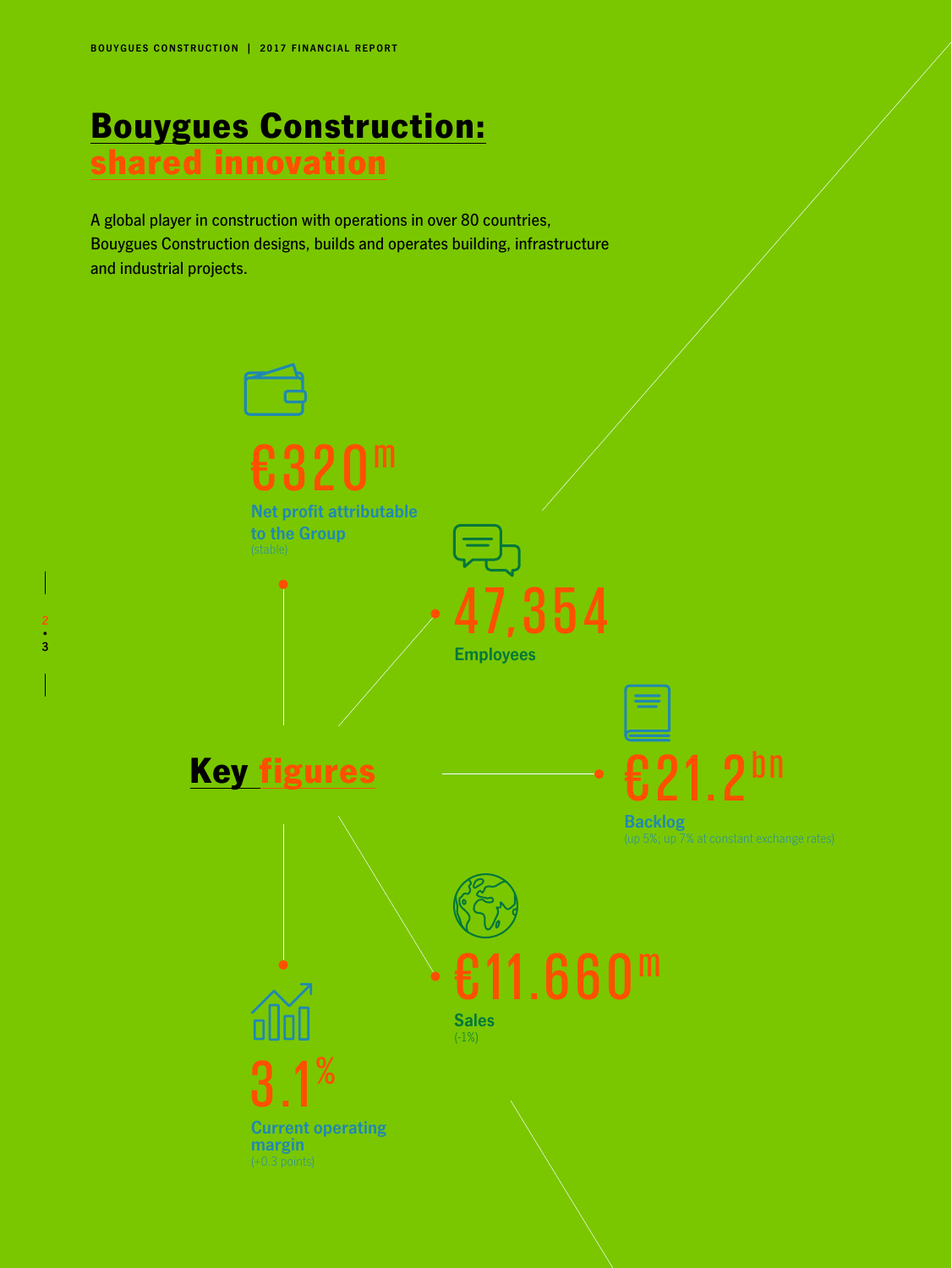## **Highlights**

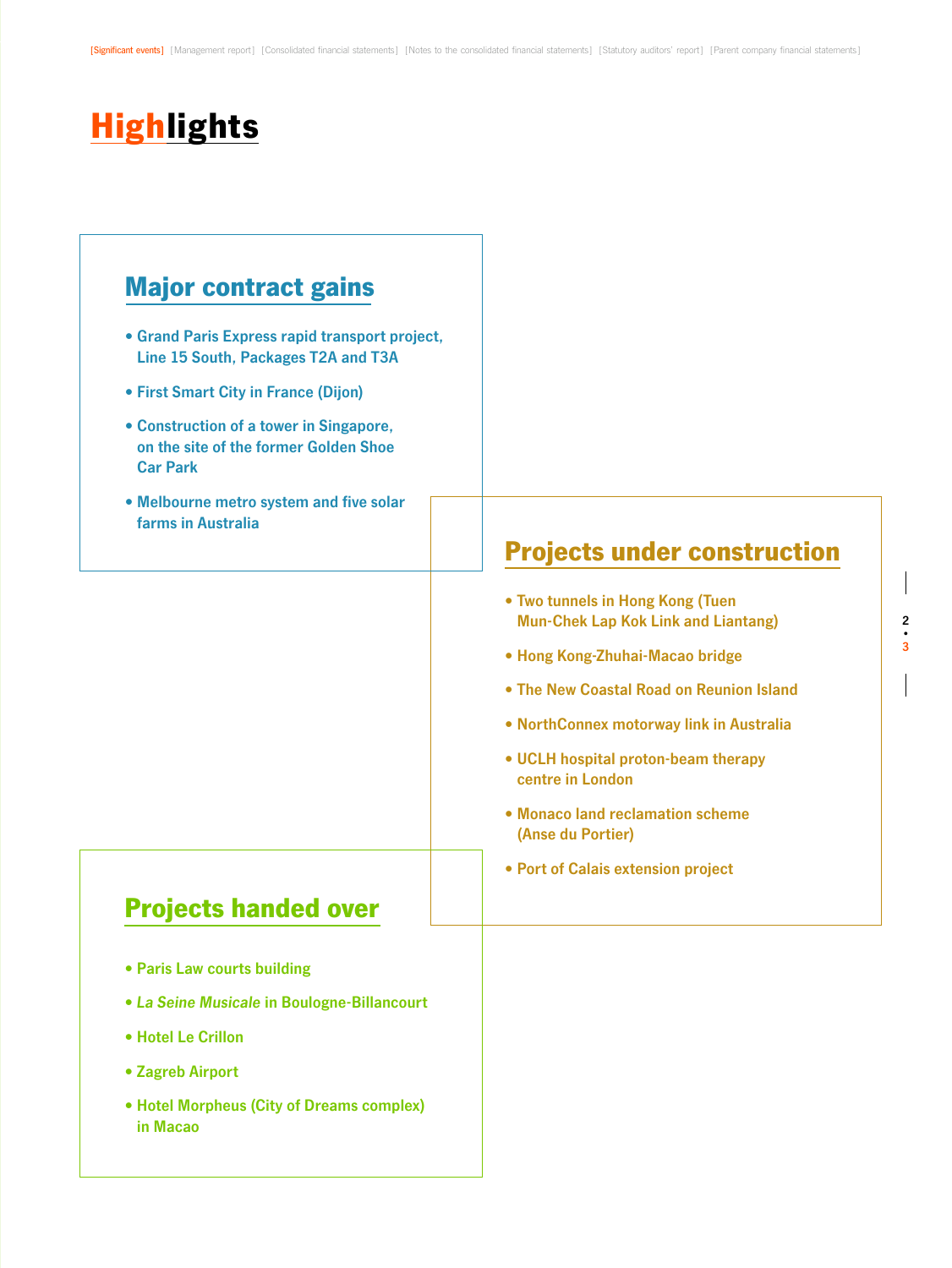## **Management report**

### **Profile**

Bouygues Construction operates in the building, infrastructure and industrial sectors with the aim of being **a global player that spans the entire construction industry value chain.**

Bouygues Construction is acknowledged as **a benchmark player in sustainable construction** through the building of numerous eco-neighbourhoods, low-carbon (timber-frame) buildings and structures certified against the best world eco-standards, as well as through the renovation of sites in order to reach positive-energy status.

The company is increasingly involved in ambitious, high value-added civil engineering works and in larger-scale projects ranging from neighbourhoods to connected urban environments.

As a pro-active and socially-responsible company, Bouygues Construction performs its **corporate social responsibility** duties to the full, adhering to strong ethical and managerial commitments and prioritising health and safety.

### **Growth strategy and opportunities**

Bouygues Construction's strategy in the building, infrastructure and industrial sectors is based on two priorities:

- using innovative products and services to expand its core activities in the places where it has a long-term presence, such as France, Switzerland, Hong Kong, Australia, the UK and Canada, and;
- targeting value-added projects while taking a highly selective approach in order to control risks.

More specifically, Bouygues Construction is aiming to:

- expand its options and skills in **property development** via its LinkCity<sup>(1)</sup> network;
- stake out a position as a **leading player in the design and operation of smart cities;**
- be a **top-notch player in the major infrastructure market** (bridges, tunnels, repairs) and in power networks in France and worldwide;
- offer turnkey **energy production** solutions (power stations, solar farms, etc.) by focusing on strategic partnerships and positioning Bouygues Construction on the EPC (engineering, procurement and construction) market;
- enhance its skills in **industrial processes and maintenance** and develop cutting-edge skills in areas such as robotics, automation, smart buildings and the Internet of Things;
- roll out **telecommunications infrastructure** offerings in France and on international markets.

In its various activities, Bouygues Construction:

- **proposes full-service offerings** which meet customers' needs, capitalising on its knowledge of markets in key sectors such as renovation, healthcare and hotels;
- **pursues customer satisfaction** over the long term, in particular by ensuring control over execution, high-quality products and services and after‑sales support.

The company is also investing to increase productivity and improve its performance in the construction process.

### **Strengths and assets**

An innovative, responsible and pro-active player, Bouygues Construction has many strengths to draw on in all of its businesses:

- **know-how** based on the talent of its employees in over 80 countries who share the same customer-focused values;
- **distinctive, high value-added products and services** driven by innovation in all its forms:
- **- digital,** in particular with BIM (Building Information Modelling), which industrialises processes and operating methods and enables informationsharing all the way down to worksite level;
- **- technological,** with R&D teams focused on those areas that offer the most promising prospects to its businesses, such as materials and structures, energy efficiency, building methods, ergonomy and productivity, eco-design, smart buildings, sustainable neighbourhoods and urban services, tunnel-boring machines and prestressing;
- **- operational,** by rolling out lean management(2) techniques at all levels in order to improve efficiency and by industrialising construction processes;

(1) As of 1 January 2016, the new brand name for Bouygues Construction's property development subsidiaries.<br>(2) A long-term approach to work based on continuous improvement that systematically seeks to eliminate all wastag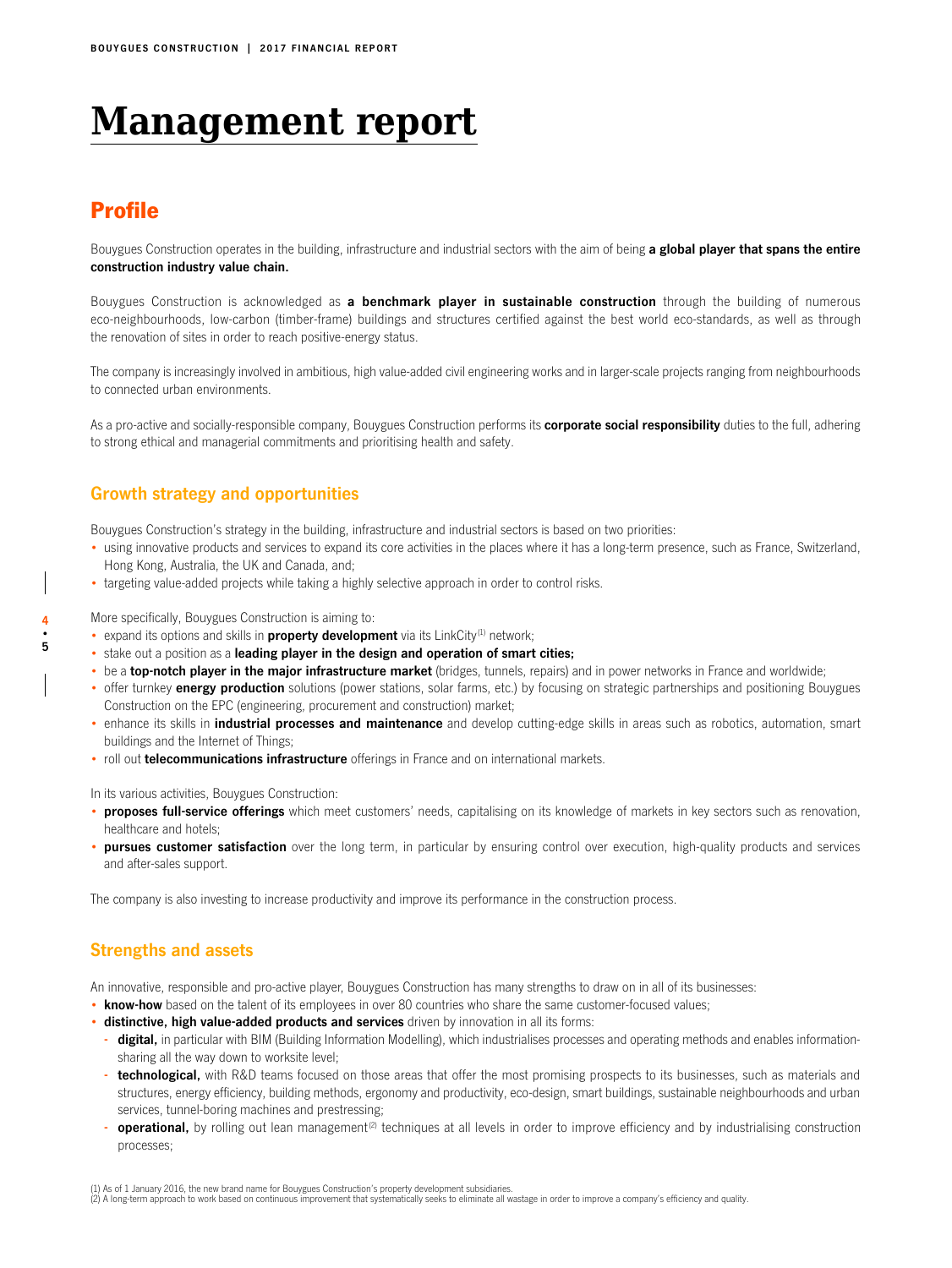- **- commercial,** in order to offer products and services that take account of customer usage,
- **- financial,** especially in project financing;
- **- managerial,** by continually improving organisational structures and rolling out collaborative working methods in order to increase agility and performance;
- **a strong international presence:** Bouygues Construction operates worldwide on a long-term basis through well-established local subsidiaries or on one-off, technically complex major projects. These two approaches are complementary and give the company the necessary flexibility to deploy its resources quickly on strong-potential markets. Bouygues Construction generates over half its sales on international markets;
- **long experience of managing complex projects:** thanks to its motivated people with high-level technical skills, Bouygues Construction is able to fully meet the needs of public and private customers;
- the capacity to adapt to changing markets: the level of the backlog provides good medium-term visibility, enabling costs to be adjusted while focusing investment on the most buoyant markets;
- **a policy of controlling operating and financial risks:** strict application of procedures at all levels of the company guarantees that the right projects are selected and carried out smoothly;
- **robust financial performance:** over the last ten years, Bouygues Construction has demonstrated its capacity to preserve profitability and maintain a robust financial situation.

### **Market position**

Given the organisational structure of its direct competitors, it is difficult to make like-for-like comparisons between them and Bouygues Construction.

- **In Europe:** based on the 2016 ranking published by trade magazine *Le Moniteur* in December 2017, the Bouygues group's construction businesses arm (Bouygues Construction, Bouygues Immobilier, Colas) is the **third largest in Europe** after the Spanish firm ACS (Hochtief, Germany's leading construction firm, has been a subsidiary of ACS since 2011) and Vinci's Contracting and Property Development division, and ahead of the Swedish contractor Skanska and the French contractor Eiffage;
- **In the world:** the Bouygues group's construction businesses arm, represented by its three subsidiaries, is placed **sixth** in the 2016 ENR ranking of international contractors published in August 2017, based on the share of sales generated on international markets;
- **In France:** in a French building and civil works market worth about €200 billion according to a Euroconstruct estimate in December 2017, Bouygues Construction (excluding Bouygues Energies & Services) is **one of the top three contractors** ahead of Eiffage Construction and behind Vinci Construction (2016 ranking published by *Le Moniteur* in December 2017). In energy and services, Bouygues Energies & Services is in sixth place after Vinci Energies, Spie, Eiffage Énergie, Engie-Cofely and Engie Ineo (2016 ranking published by Le Moniteur in December 2017).

### **Record commercial performance and improved financial results**

### **Exceptional order intake**

Order intake in 2017 reached a record €13,130 million. It included 15 contracts worth more than €100 million, ten of them on international markets.

In **France,** order intake amounted to €6,175 million, 7% more than in 2016. The main orders included projects for the Grand Paris Express rapid transport network (packages T2A and T3A of Line 15) and the Eole project with French railway operator SNCF for the extension of the RER E rapid transit line in Paris. Others included the extension of Les 3 Fontaines shopping centre in Cergy-Pontoise, north-west of Paris, construction of Orange's headquarters at Issy-les-Moulineaux, renovation of the Paris Commodities Exchange building (Bourse de Commerce) and the Dijon metropolitan area Smart City project.

Order intake on **international** markets came to €6,955 million, slightly more than in 2016. Orders included the Melbourne Metro project and five solar farms in Australia, additional works on the Tuen Mun-Chek Lap Kok Link tunnel in Hong Kong, the redevelopment of the former Golden Shoe Car Park site into a multi-use complex in Singapore (to include its second highest tower), extension of the Manila metro in the Philippines, the construction of four towers at Yangon in Myanmar (formerly Burma), a supplementary contract for the Hinkley Point EPR backup plant (generators) in the UK, the Oassis office and residential complex at Crissier, near Lausanne in Switzerland, and Mackenzie Vaughan Hospital in Ontario, Canada.

Buildings with environmental certification accounted for 69% of the order intake in 2017, compared with 76% in 2016.

### **A record backlog giving long-term visibility**

The backlog at end-2017 stood at a high €21.2 billion, up 5% on end December 2016 (up 7% at constant exchange rates), with international markets accounting for 57%. Europe (excluding France) and Asia-Pacific are the two most important international regions. Orders booked at end-2017 to be executed in 2018 amounted to  $\epsilon$ 9.0 billion and orders to be executed beyond 2018 amounted to  $\epsilon$ 12.2 billion, giving good visibility on future activity.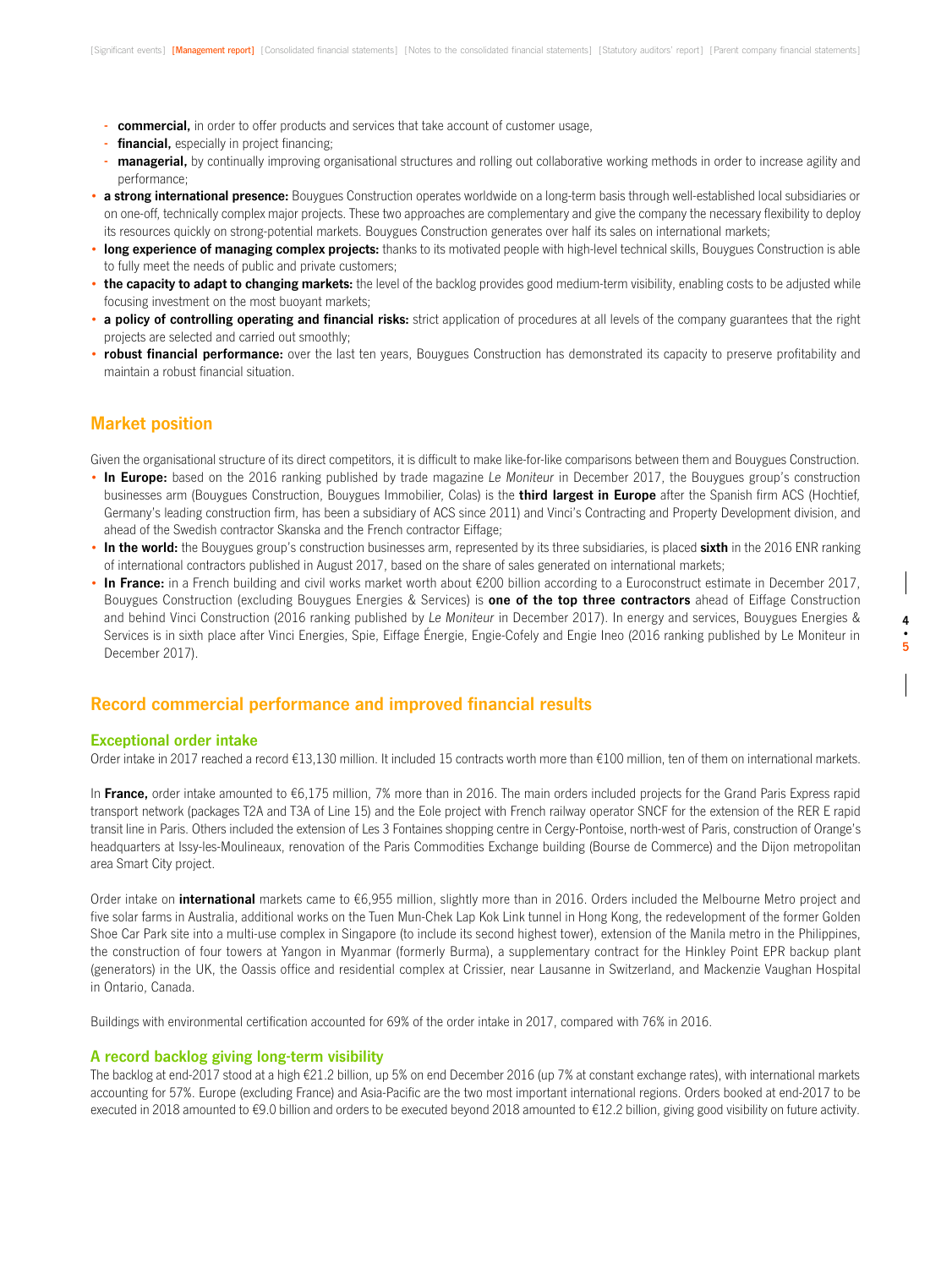### **Sales stable like-for-like and at constant exchange rates**

Sales in 2017 amounted to €11,660 million, with building and civil works accounting for 78% and energies and services for 22%. They were down 1.3% year-on-year, but stable like-for-like and at constant exchange rates.

Sales in France rose 0.8% to €5,569 million, equating to 48% of total sales. Sales outside France fell back 3% to €6,091 million, due in particular to an unfavourable exchange-rate effect (stable like-for-like and at constant exchange rates).

### **Robust operating results**

Current operating profit rose strongly to €363 million, versus €326 million in 2016, and the current operating margin stood at 3.1%, up 0.3 points versus 2016.

Financial income amounted to €61 million, compared with €17 million in 2016. It includes the sale of a concession company in South Africa.

Net profit attributable to the Group came to a high €320 million, which is stable versus 2016.

### **Very high net surplus cash**

Bouygues Construction posted record net surplus cash of €3,409 million at end-2017, slightly more than at end-2016 (€3,387 million).

### **Developments in Bouygues Construction's markets and activities**

The challenges of the environment and growing urbanisation are becoming increasingly important all over the world. Technological advances offer significant prospects for progress and increasing opportunities. In this dual context, its business activities are boosted by strong demand, especially for urban regeneration, renovation and residential energy efficiency, transport, urban infrastructure, energy infrastructure and amenity projects.

Drawing on its expertise throughout the value chain, Bouygues Construction can offer its customers increasingly competitive solutions for complex major projects.

#### **Building and civil works**

In 2017, sales in the building and civil works segment came to €9,108 million, lower than the 2016 figure of €9,518 million. Sales in France accounted for 47% of the total, and on international markets for 53%.

#### **France**

Contrasting conditions continued on the construction market in France. The renewal of measures to support housing construction such as the Pinel tax incentive and zero-interest loans, combined with low interest rates, directly favoured the building sector despite pressure on government budgets and hesitation on the part of private and industrial investors.

The long-term prospects for the construction market in the Paris region are sustained by the Grand Paris major infrastructure programme and substantial needs for housing. The Grand Paris Express rapid transit project, the largest since the 1960s, represents civil works contracts worth over €30 billion over the period to 2030.

A certain resurgence in the Paris region is reflected in a large number of calls for projects under programmes such as "Réinventer Paris", "Réinventer la Seine" and "Invent the Grand Paris metropolitan area" (3), in a spirit of renewal and respect for the environment.

In the rest of France, despite some major civil works projects, the revival has been slow and has highlighted considerable disparities between different parts of the country.

### **2017 sales: €4,252 million (-3%)**

Bouygues Construction handed over two large-scale projects in the Paris region in 2017, the Paris law courts building and La Seine Musicale concert venue in Boulogne-Billancourt, and continued work on other major amenity projects such as renovation of the Longchamp racecourse and renovation of the Louvre Post Office building in Paris. It also carried out substantial civil engineering projects which, through the Grand Paris projects (packages T2A and T3A of Line 15 South and Line 14 of the Paris metro), will improve the transport environment in the Paris region

In the commercial property segment, work continued on two major projects, the Quadrans Corne Ouest office building in Paris and the Tour Alto tower in the La Défense business district. The regeneration of several office buildings in Paris, such as the new headquarters of *Les Echos–* Le Parisien, was completed in 2017.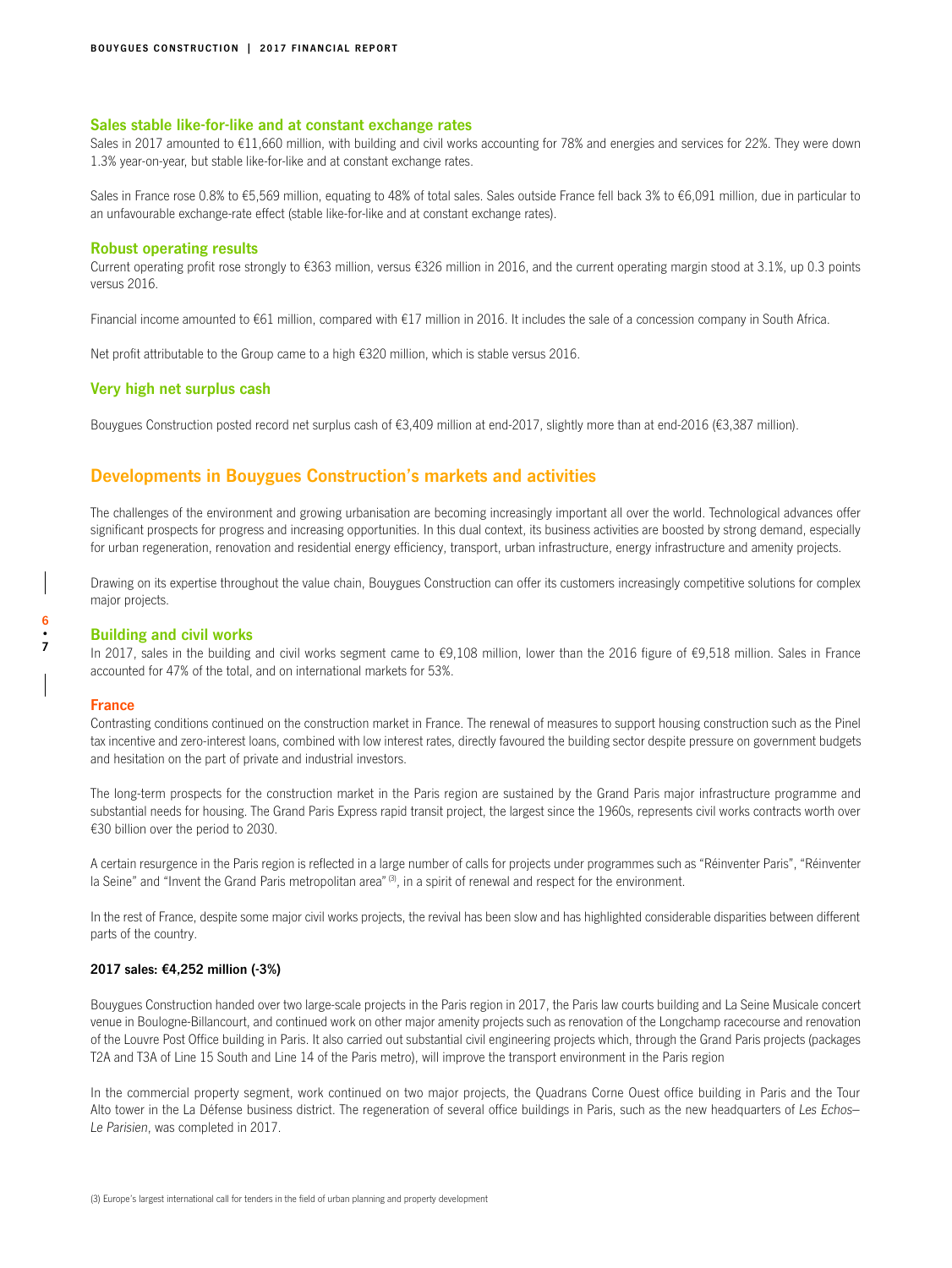Construction work continued on several work packages for the Batignolles property development in Paris.

Elsewhere in France, Bouygues Construction's four regional building subsidiaries continued to be active on the public-sector education and culture markets, notably with the renovation of the Luminy university campus in Marseille.

In the healthcare sector, Bouygues Construction continued work on four hospitals, in Strasbourg, French Guiana, Villeurbanne and in the north of the Deux-Sèvres department of western France.

In the private sector, Bouygues Construction continued work on the Sky 56 office building in Lyon and on property complexes in the Wacken Europe business district in Strasbourg.

Work continued on major projects such as Lyon-Saint Exupéry airport and the Hexcel production site in the foothills of the French Alps. The Bordeaux Métropole Arena entertainment complex was also handed over.

In civil works, Bouygues Construction continued work on complex major projects, including civil engineering for the viaduct on the New Coastal Road on Reunion Island, the L2 Marseille bypass and the Port of Calais. The Nîmes-Montpellier railway bypass was handed over and is now in operation. In addition, regional branches all over France specialise in smaller-scale civil engineering projects and earthworks.

#### **Europe**

The construction market in Europe grew by more than 3% in 2017, its strongest rise since 2006.

The main drivers of construction at present are the economic recovery, low interest rates, migration flows, especially towards urban areas, and the need to compensate for the low levels of investment since the financial crisis.

In Western Europe, Bouygues Construction subsidiaries are particularly active in the UK and Switzerland. The construction market in the UK has stabilised after a period of overheating. The construction market in Switzerland, long driven by the building segment, is a little less dynamic.

### **2017 sales: €2,109 million (-2%)**

In the **UK**, Bouygues Construction's activity was underpinned by urban regeneration projects such as the Canning Town project in London and Addlestone town centre in Surrey. Work continued on the new Civic Centre in Hounslow, west London and on the Manhattan Loft Gardens tower in Stratford. The company took an order in 2017 for the construction of a residential complex in Newham, east London, and has been selected for an initial design phase of the HS2 project, a high-speed rail link between London and Birmingham.

In the education sector, Bouygues Construction continued work on The Triangle, the new headquarters of Cambridge University's examination board, and a student residence complex for the University of Essex.

The company also carried out civil engineering work on the Hinkley Point EPR nuclear power plant, which on completion will meet 7% of the UK's power consumption needs and supply over five million households.

In the healthcare sector, work continued on a proton-beam therapy cancer treatment centre in London.

In **Switzerland,** Bouygues Construction drew on its expertise in managing complex property development projects such as the L'Atelier complex in Geneva. That expertise is increasingly on show at neighbourhood level, as exemplified by the Les Jardins du Couchant property development in Nyon and the Erlenmatt and Greencity eco-neighbourhoods in Basel and Zurich respectively.

Losinger Marazzi, Bouygues Construction's Swiss subsidiary, was selected to build the Vortex complex at Chavannes-près-Renens, which will accommodate athletes competing in the Youth Olympic Games in January 2020.

The company has also drawn on its expertise to win commercial property contracts, including orders to build the "Byte" office building and renovate the Post Office headquarters in Bern.

In **Central Europe,** Bouygues Construction has a number of local building subsidiaries in Poland and the Czech Republic.

Elsewhere in Europe, Bouygues Construction is also involved on a one-off basis in major infrastructure projects. Work continued on the confinement shelter for the damaged nuclear reactor at Chernobyl in **Ukraine.** In **Croatia,** the construction of a new terminal at Zagreb Airport and renovation of the existing terminal were completed and the project handed over. Work continued on a complex offshore extension project in **Monaco.**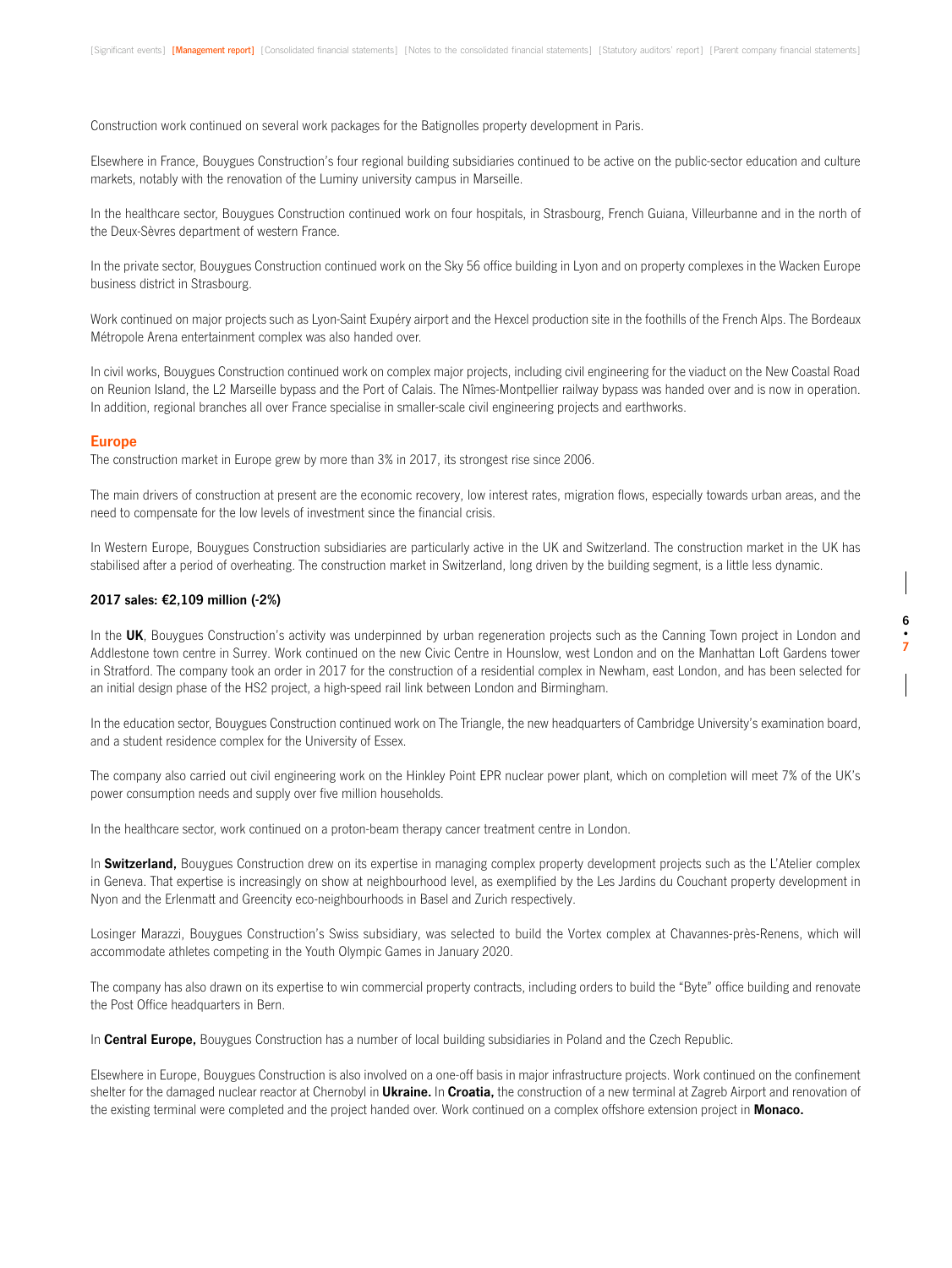### **Asia - Pacific**

Growth rates on Asian markets remained very high, with the Chinese economy well on the way to becoming the world's largest.

Hong Kong, Singapore and Myanmar continue to be high-potential countries.

In Australia, housing and retail construction and public investment in health care are driving the building market. The infrastructure construction market is likely to remain strongly sustained by the government, especially spending on roads and telecommunications.

### **2017 sales: €1,927 million (+3%)**

Bouygues Construction capitalises on its strong local presence in the **Asia-Pacific** region, especially in Hong Kong, where it has been a player for over 60 years, and in Singapore. Civil works activity continued unabated in **Hong Kong.** Several major projects are under construction, including a section of the giant Hong Kong-Zhuhai-Macao bridge, the sub-sea Tuen Mun-Chek Lap Kok Link road tunnel (for which a supplementary order was booked in 2017), two twin-tube tunnels for the extension of the Shatin to Central Link metro line, and two tunnels for the dual two-lane highway linking the northeast of Hong Kong to the Liantang boundary control point with mainland China.

Bouygues Construction is a recognised player on the Asian building market, especially for high-rise structures. In **Singapore,** the company continued work on the Buangkok condominium tower block and won the project to redevelop the former Golden Shoe Car Park site into a multi-use complex. In **Bangkok,** it handed over the new Australian Embassy complex and continued work on a number of residential tower blocks, such as the Park 24 condominium. Construction work started on The Esse, a new condominium at the Singha Complex. In **Macao,** Bouygues Construction handed over the 6-star luxury Morpheus hotel in the heart of the City of Dreams entertainment complex.

In **Myanmar,** Bouygues Construction continued work on the second phase of the Star City residential complex in Yangon and took orders for two large-scale projects, the Peninsula Yangon and Yoma Central.

In **Australia,** work continued on the NorthConnex motorway link project in Sydney and the company was awarded the Melbourne Metro project as part of a consortium with Lendlease Engineering, John Holland and Capella Capital.

### **Africa - Middle East**

Major projects are expected in Africa, linked in particular to rapid urbanisation, though the geopolitical context remains fragile and heavily dependent on prices for raw materials. In the Middle East, the economic situation is uncertain because it is highly reliant on the price of oil. However, transport infrastructure needs and the exploitation of natural resources make this a high-potential region for construction firms.

#### **2017 sales: €589 million (-22%)**

In **Africa,** Bouygues Construction's building and civil engineering firms work on major infrastructure projects. In **Egypt,** after taking part in the construction of Lines 1 and 2 of the Cairo metro, the company is building the new phase of Line 3. Bouygues Construction is currently operating the Riviera Marcory bridge in Abidjan, **Ivory Coast,** and building the Ridge Hospital extension in Accra, **Ghana,** the first phase of which was handed over in 2017. In **Nigeria,** work continued on the corporate headquarters of Nigeria LNG, a company which produces liquefied natural gas.

The company's expertise in earthworks for opencast mining is illustrated in its operation of gold mines at Kibali in the **Democratic Republic of Congo,** Tongon in **Ivory Coast** and Gounkoto in **Mali.** Bouygues Construction is also involved on a one-off basis in roadbuilding projects in other African countries.

In the **Middle East,** the company is building sewage tunnels in Doha, **Qatar.**

### **Americas - Caribbean**

There are opportunities in the Americas, especially the United States and Canada, as a result of the stated intention of rebuilding infrastructure, though they are tempered by a risk of greater protectionism. In Cuba, the expanding hotel industry and the need for infrastructure such as airports and port facilities make it a strong-potential country for Bouygues Construction.

### **2017 sales: €230 million (-34%)**

The **Americas-Caribbean** region is growing strongly. Bouygues Construction has a long-term presence in **Cuba,** where it is a recognised specialist in the construction of turnkey luxury hotel complexes, a growing market because of the steady rise in tourism. The company continued construction work on around a dozen upmarket hotel complexes in Havana, on Cayo Santa Maria, Cayo Coco and Cayo Cruz and at Varadero. Hurricane Irma caused a temporary slowdown in this activity in 2017 as resources were redeployed to repair and refurbish 26 operational hotel complexes damaged by the hurricane.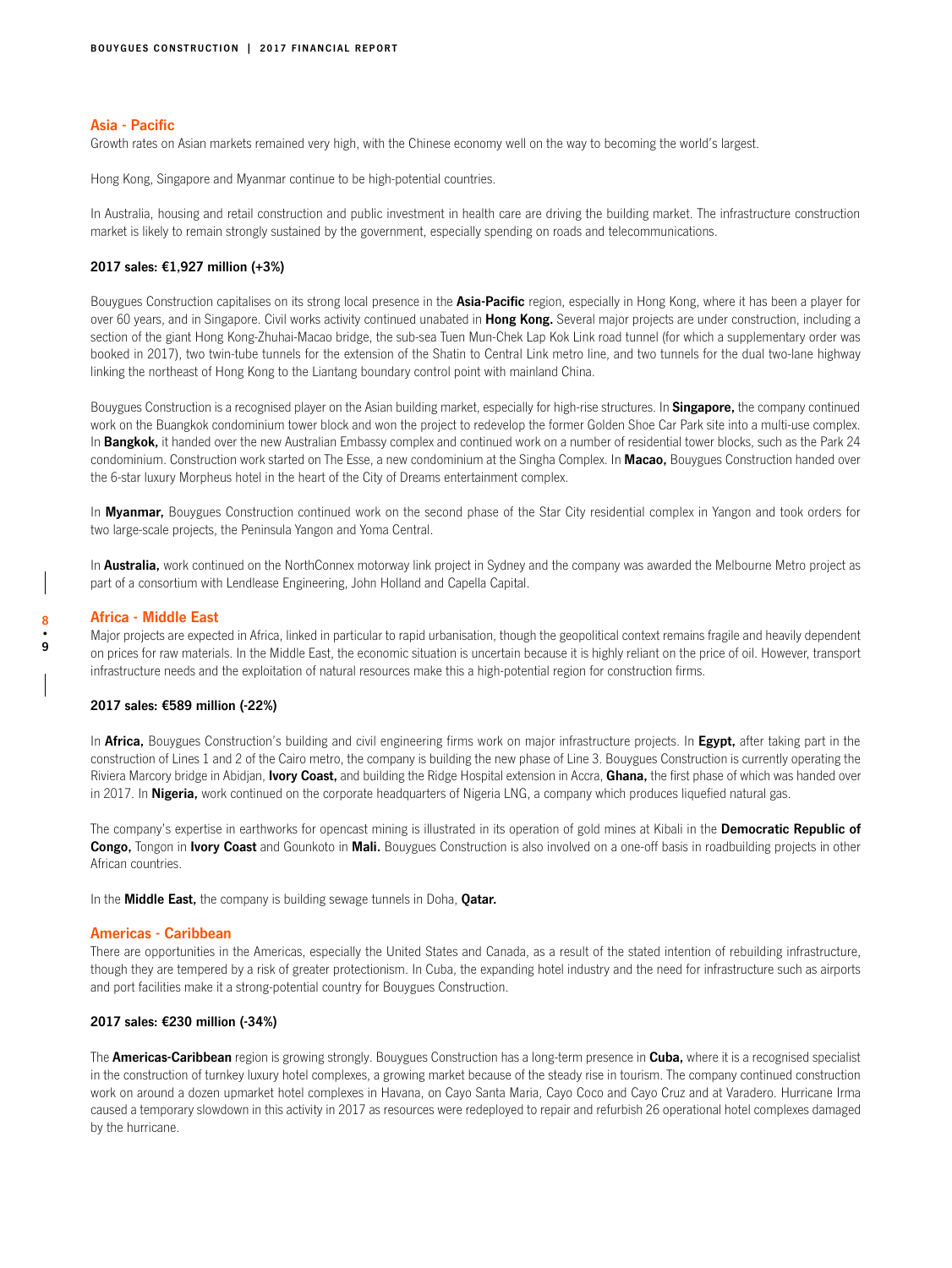In the **United States,** Bouygues Construction is building "Arte by Antonio Citterio", a luxury residential complex in Florida.

In **Canada,** the company handed over Iqaluit International Airport in the country's Arctic north (Nunavut).

#### **Energies and Services**

Bouygues Energies & Services contributed €2,552 million to Bouygues Construction's consolidated sales compared with €2,297 million in 2016, a rise of 11%. Bouygues Energies & Services has three principal business lines: network infrastructure, facilities management and electrical and HVAC engineering. It also builds turnkey power generation facilities such as biomass power plants and solar farms. The company recently set up an Industry division in order to better meet its customers' needs.

There is growing demand in industry for cutting-edge expertise in areas such as robotisation and smart buildings, as well as for complex processes and industrial maintenance. In addition, environmental issues, demographic growth and increasingly scarce raw materials make energy efficiency in buildings a central concern. Telecommunications needs have also increased demand for network infrastructure. These key trends on the energy and services markets offer Bouygues Energies & Services sources of growth, both in the countries where it has most of its operations (France, the UK, Switzerland and Canada) and in emerging countries, especially in Asia and Africa.

#### **France**

### **2017 sales: €1,317 million (+16%)**

In addition to its traditional networks activity, Bouygues Energies & Services, through its Axione subsidiary, stepped up its support for local authorities seeking to implement their digital development policies. In particular, it continued to roll out FTTH (Fibre To The Home) with a portfolio of 1.5 million premises in 16 French departments representing more than €1 billion, and extended its coverage of operational and marketed FTTH premises in 2017 with a target of 2.2 million premises by 2022.

In electrical and HVAC engineering, Bouygues Energies & Services provided mechanical and electrical equipment for the L2 Marseille bypass, electrical and HVAC engineering packages for the Saint-Laurent-du-Maroni hospital in French Guiana and power-voltage/communications-voltage work packages for La Seine Musicale in Boulogne-Billancourt.

In the framework of public-private partnerships, Bouygues Energies & Services started to provide maintenance services for the Paris law courts building, which was handed over in 2017 and will open its doors in 2018. It continued its existing contracts with the Paris zoo, the French Defence Ministry in Paris and the University of Bordeaux. It also continued a number of street-lighting contracts, the most important one being with the City of Paris, as part of a member of a consortium.

Also, as part of a consortium including EDF subsidiary Citelum, Suez and Capgemini, Bouygues Energies & Services will oversee the design, construction and operation of France's first smart-city project in Dijon. The 12-year contract concerns the management of a connected control centre for public facilities serving the 250,000 people who live in the Dijon metropolitan area.

#### **International**

### **2017 sales: €1,235 million (+7%)**

Bouygues Energies & Services is continuing to expand in its three main lines of business (facilities management (FM), energy and digital networks, and electrical, HVAC and mechanical engineering) in Europe (especially the UK and Switzerland) and North America (Canada).

On international markets, Bouygues Energies & Services is an expert in major turnkey power grid infrastructure projects. The company has taken orders for seven solar farms in **Australia** and **Japan.** It continued work on a thermal power station in **Gibraltar** and two biomass waste-to-energy gasification plants in the **UK,** at Hoddesdon (north London) and in Belfast (Northern Ireland).

It has a facilities management business in Europe, with contracts for the offices of Crédit Suisse in **Switzerland** and for many public amenities in the **UK,** including hospitals, schools and the Home Office. It was also awarded the contract to design and build the backup plant for the Hinkley Point EPR nuclear power plant.

In Africa, Bouygues Energies & Services is involved in power transport and distribution, mainly in **Ivory Coast.**

In **Canada,** Bouygues Energies & Services provides facility management for Surrey Hospital and the RCMP headquarters. It is expanding on the electrical engineering market via its Plan Group subsidiary, which is building the country's first smart hospital, Mackenzie Vaughan Hospital, in the greater Toronto region.

Facility Management contracts, both in France and elsewhere, guarantee Bouygues Energies & Services recurring long-term revenue streams.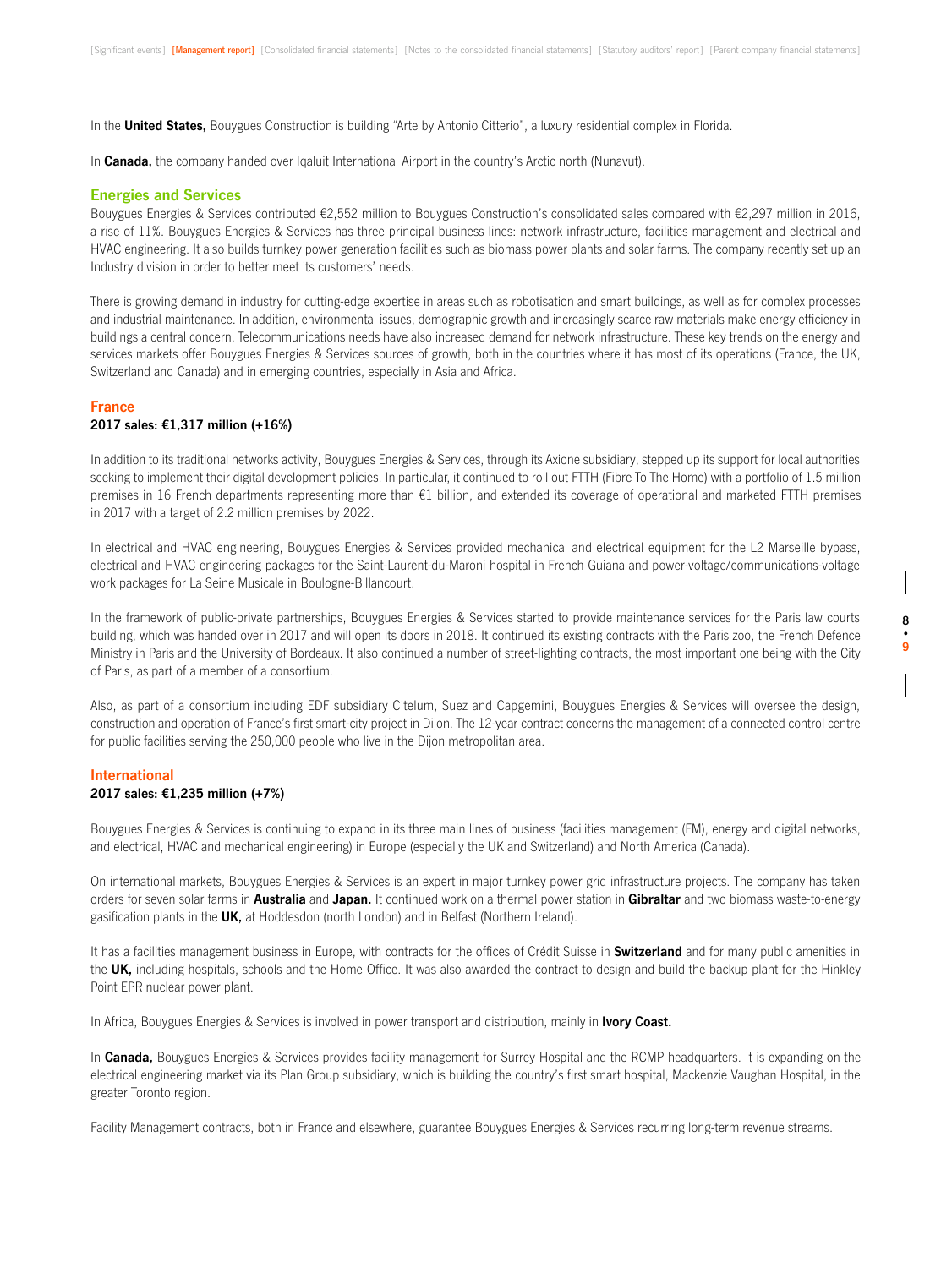### Research and development activities

### **Shared innovation as customer service**

As it continually adapts to meet customer needs, Bouygues Construction's main strength is shared innovation.

We are driving innovation throughout the value chain:

- In the design phase, Bouygues Construction highlights its expertise in BIM, which can be used to manage all the information needed to design and build a structure. We have also developed a "serious game" that all stakeholders can use to imagine how the neighbourhoods of the future will work.
- In the construction phase, Bouygues Construction promotes the use of innovative methods and materials. These range from 3D printing and the ABC (Autonomous Building for Citizens) programme (designed to produce buildings that are self-sufficient in water and energy, and optimise waste management) to the construction of timber buildings.
- In the operational phase, Bouygues Construction is responsive to customer needs in terms of usage, energy efficiency and optimal infrastructure management. For example, the Hypervision® tool measures and predicts energy and fluid consumption as part of a process of continually improving building performance and residents' convenience.

### **Leading player in sustainable construction**

At the heart of our strategy as a responsible and engaged business is our emphasis on environmental issues such as energy, carbon, biodiversity and the circular economy. Environmental concerns are reflected in the design, construction and operation/maintenance of structures and in the harnessing of new renewable energies and energy renovation, which represent major global challenges.

Bouygues Construction designs and constructs buildings that are self-sufficient in 100% renewable energies and smart electricity supply networks (Smart Grids). We support renewable energy producers, and offer our customers innovative infrastructures like connected eco-districts (for example the Erlenmatt and Green City eco-districts in Switzerland and the Noés eco-village in Val-de-Reuil, France), biomass plants and solar farms. Bouygues Construction was a pioneer in carrying out the very first HQE™ (High Environmental Quality) certified renovations of contemporary tertiary buildings, office towers (the "First" tower at La Défense in Paris) and Haussmannian buildings (BBCEffinergie® energy rating), and buildings with BEAM Plus<sup>(4)</sup>, BREEAM<sup>® (5)</sup> and LEED® <sup>(6)</sup> certification. We have also completed projects that have achieved accreditation under two new standards: BBCA (low-carbon buildings) and E+C- (energy positive/carbon negative).

Through its Réavenir programme, Bouygues Construction also offers solutions that cut the energy consumption of buildings while improving the lives of their occupants. Réavenir is based on three commitments: respect the environment and residents, engage in dialogue for active and participative refurbishment, and guarantee performance.

### Risk management policy

Internal control and disclosures about risks (Article L. 225-100 paragraphs 3 to 6 of the French Commercial Code)

### **Internal control**

#### **Evaluation of internal control**

During 2017, Bouygues Construction again deployed in-depth internal control self-assessment across the organisational structure, including a number of production departments and branch offices.

Overall, the campaign involved over 500 people in more than 100 entities or units, representing more than 82% of Bouygues Construction sales. On average, each entity or unit evaluated 80 principles from the risk management and internal control reference manual.

Five themes (human resources, purchasing, and three topics around legal compliance) were selected by the parent company (Bouygues SA). The revised reference manual, issued in April 2017, incorporates new principles related to the "Sapin 2" law.

- (5) BREEAM®: Building Research Establishment Environmental Assessment Method (UK certification)
- (6) LEED®: Leadership in Energy and Environmental Design (US certification)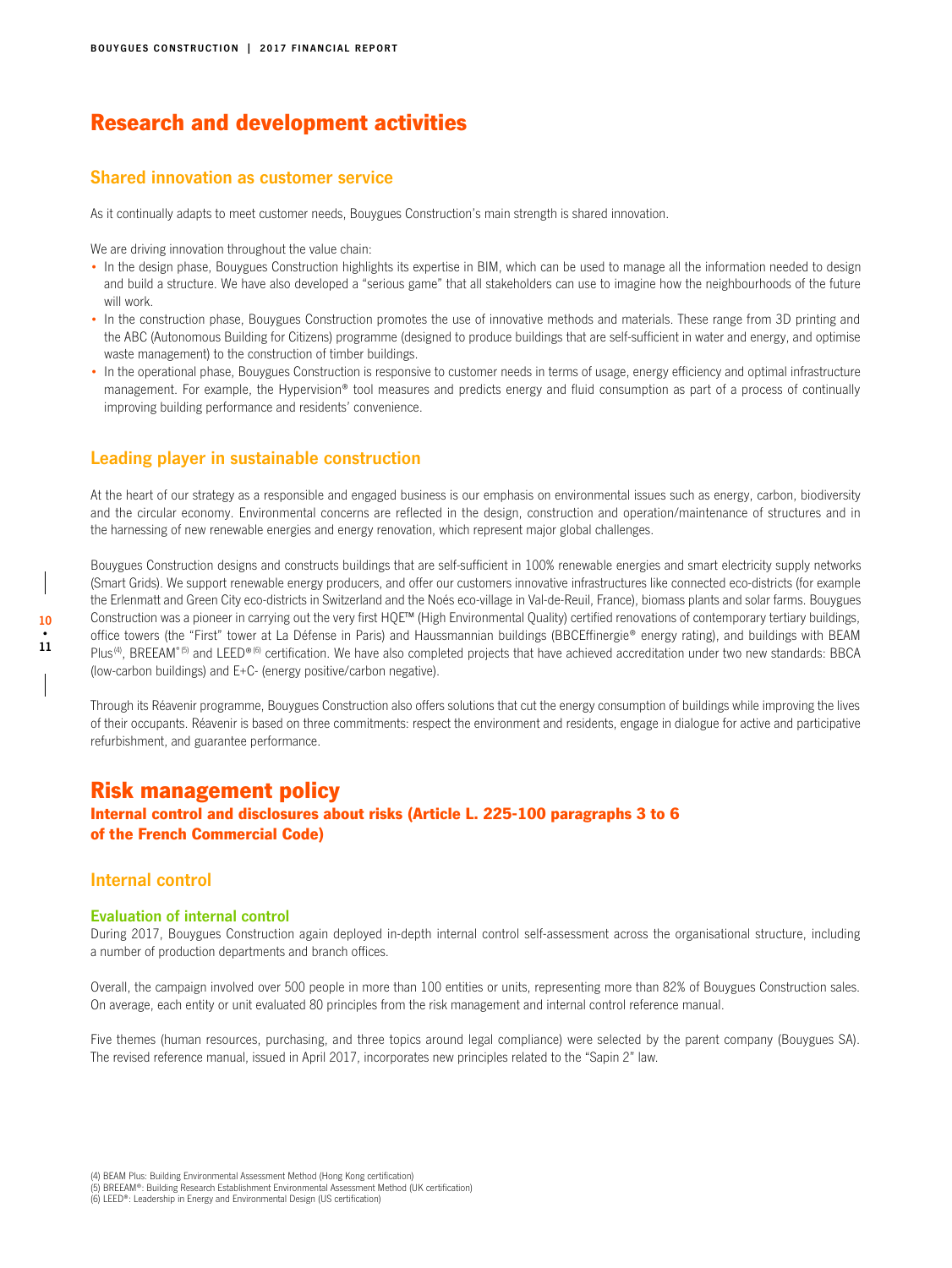Bouygues Construction selected the following additional themes, with reference to the strategic plan and risk mapping:

- sales and marketing, property development and internal partners;
- major projects and security, for which new principles have been issued;
- tax, information systems security, access controls over the "Edifice" integrated software solution, and payment systems fraud;
- accounting for property, plant and equipment and non-current financial assets.

The self-assessment campaign was conducted during the spring, with summary reports presented in the autumn. The data collected were used to compile findings about the effectiveness of internal control within Bouygues Construction, and to develop and implement action plans with a view to constantly improving the internal control system.

Each entity develops its own action plans.

At Bouygues Construction level, managers of the support functions are overseeing action plans for the common themes selected by the parent company:

- **Human resources:** the results of the 2017 campaign confirm the need for fresh recruitment initiatives at targeted engineering schools when starting new activities and projects, and for stronger induction programmes for newly hired staff. Internal mobility remains a strategic priority with the creation of the Global Mobility Forum, while the rollout of global HR is ongoing. Finally, talent reviews targeted at key positions within Bouygues Construction need to be upscaled;
- **Purchasing:** the main action points relate to the drafting of consultation rules for suppliers, with clearly explained selection criteria. Monitoring by HR of buyer rotation should help tighten controls;
- **Legal Affairs:** the Code of Ethics (and compliance programmes) will be updated in 2018 to incorporate principles specific to each business line and an introduction from the Chairman & CEO of Bouygues Construction. Anti-corruption compliance programme requirements will be extended to first-tier suppliers. Another finding recommended the systematic issuance of reminders that contracts must be validated by Legal Affairs prior to signature, in accordance with the anti-corruption compliance programme. Finally, a widespread internal communication campaign will be conducted in 2018 to inform staff that the "Fair Deal" serious game, designed to raise awareness of ethical issues, is now available in open access. The take-up rate on this programme will be monitored.

The 2017 campaign continued the process of extending the rollout of internal control systems to the entities and units closest to the front line, while identifying areas for progress in the rigour of self-assessment ratings. By providing high-quality feedback and pooling their results, those involved are helping internal control to become a training, team-building and management tool.

### **Risk mapping**

Risk mapping is now integrated into the Bouygues Construction management cycle as part of the strategic plan. It is also submitted to the Accounts Committee and the Board of Directors.

This management process provides a shared vision of major risks at both entity and Group level, with the aim of constantly improving control and reducing risk exposure. In addition, synergies between risk management, internal control and internal audit can add value to the organisation's control processes. The annual internal audit plan includes a number of assignments which address the key risks identified by the mapping process.

The risk mapping campaign is conducted in the spring. The work done at entity level is supplemented by contributions from the support functions, forming the basis for risk mapping across the Group as a whole.

Key risk factsheets, which identify action plans, are updated during the campaign.

#### **Resources deployed**

The internal control rollout strategy adopted by Bouygues Construction reflects the Group's decentralised structure, and the decision to rely on strong and highly-structured support functions. The control environment is adapted accordingly:

#### **Role of the Bouygues Construction holding company**

Overall management of the internal control system is handled by a dedicated team within the Legal Affairs, Insurance, Audit, Internal Control and Legal Compliance department. The holding company plays the lead role in the process, co-ordinates the self-assessment campaigns, and provides methodological support to the entities. It also prepares the Group-level summary report, monitors transverse action plans, and drafts Group-level risk mapping.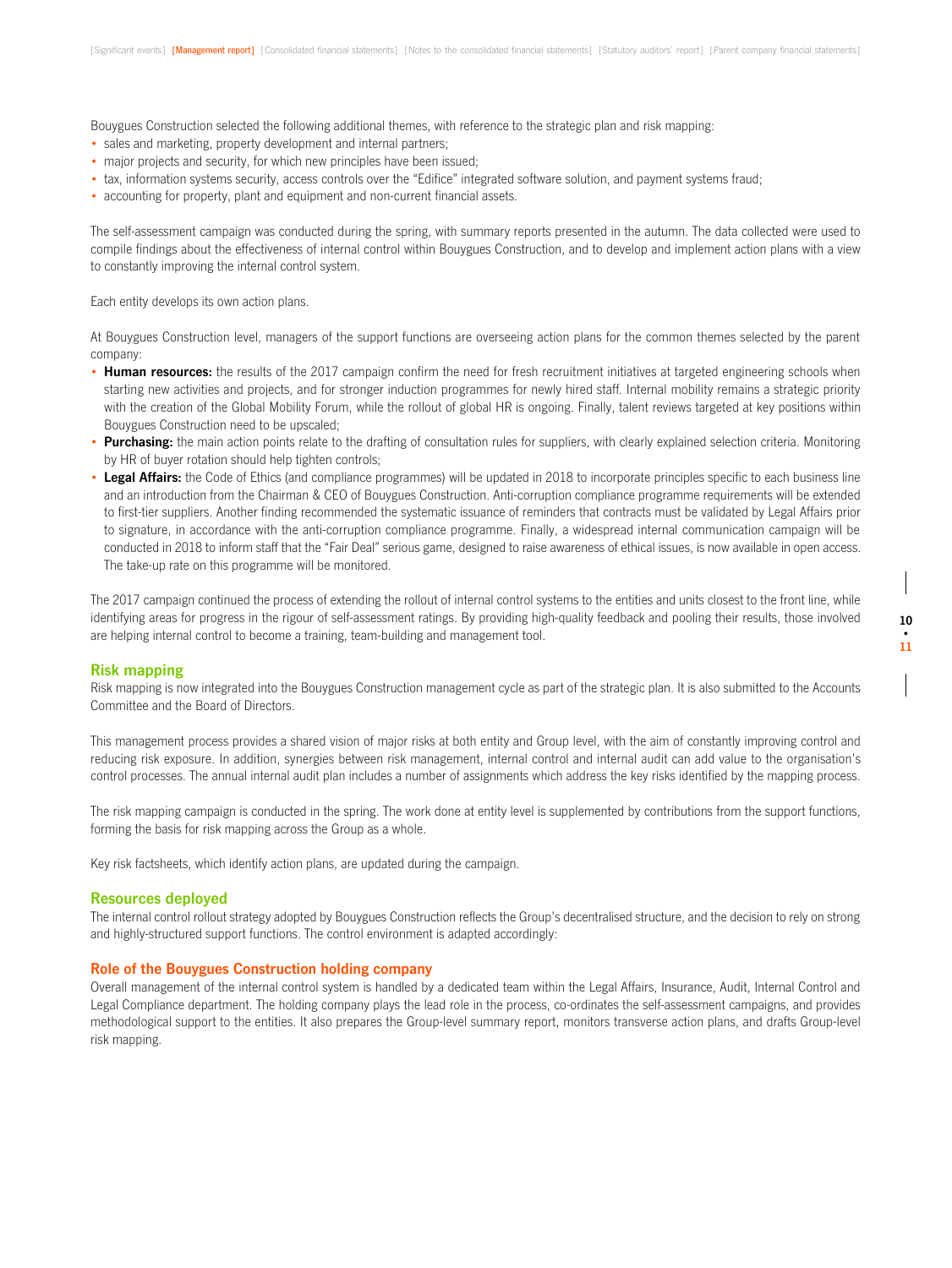### **Role of the entities**

Within the entities, the internal control system is the responsibility of the Corporate Secretary. Each entity compiles its own risk mapping, and usually presents it as part of the strategic plan. Internal control correspondents are responsible for the rollout of self-assessment campaigns. The Corporate Secretary of each operational unit is responsible for onward deployment within the unit itself.

#### **Role of the support functions**

The support functions bind the process together, building on the work done at entity level. Managers of the support functions and centres of excellence are responsible for approving certain principles; they also prepare a summary report, and monitor transverse action plans. The support functions also carry out their own risk mapping.

#### **Training and awareness programmes**

Numerous training and awareness programmes form part of the campaign: discussion forums and feedback meetings, committee meetings at support function level, and reporting to the Executive Committees. A co-ordinating committee for those responsible for internal control at entity level provides a forum for information-sharing across the Group's entities.

### **Accounting and financial internal control**

The entities have specific resources in both accounting and financial control. Accounting teams may be centralised or decentralised, depending on the circumstances. Financial controllers – present at every level of the organisation – work closely with operational managers.

The financial control and accounting functions both report to the Corporate Secretary. Shared resource centres are in place in the main territories where Bouygues Construction operates. These centres enable subsidiaries based in the same geographical territory to access shared accounting resources, helping to ensure that common policies and rules are strictly observed.

### **Operational risks**

### **Risks associated with major projects in the design or execution phase**

#### **Background**

**12 • 13**

Very large-scale projects account for a substantial proportion of Bouygues Construction's order book and sales.

Consequently, slippage in profits from any such project can have significant consequences for the company. Bouygues Construction continues to act on several fronts to tighten control over the risks inherent in major projects:

### **Internal control**

Two new principles have been added to the Internal Control reference manual. The first defines what constitutes a "major project" for each operational entity. The second covers compliance with internal procedures, and requires that a score sheet and risk executive summary be included in all approval notes for major projects. Those principles were assessed during 2017.

#### **Internal audit**

Internal audits were conducted on major projects during 2017 to obtain assurance of adequate control over emerging risks, leading to specific recommendations where necessary. Follow-up audits will be carried out to ensure the recommendations are properly implemented.

#### **Entity level**

During 2017, a new batch of thirty projects was assessed in tandem with the internal control campaign in order to identify new action points, and additional points to incorporate into existing action plans. The focus was mainly on project organisation and selection, the accuracy of estimates, and the management of contracts (especially on subcontracted work packages).

#### **Bouygues Construction**

• Two action points identified by the Bouygues Construction Executive Committee at the start of 2017 have been implemented:

- **-** HR management and specific training programmes for major project managers;
- **-** increased selectivity in project decisions.

#### **Action plan**

An action plan was prepared, including the following points at operational entity level:

- definition of a process specific to major projects within the Bouygues Construction management system;
- traceability of technical and commercial adjustments, defined using standardised terminology;
- monitoring of risks and opportunities.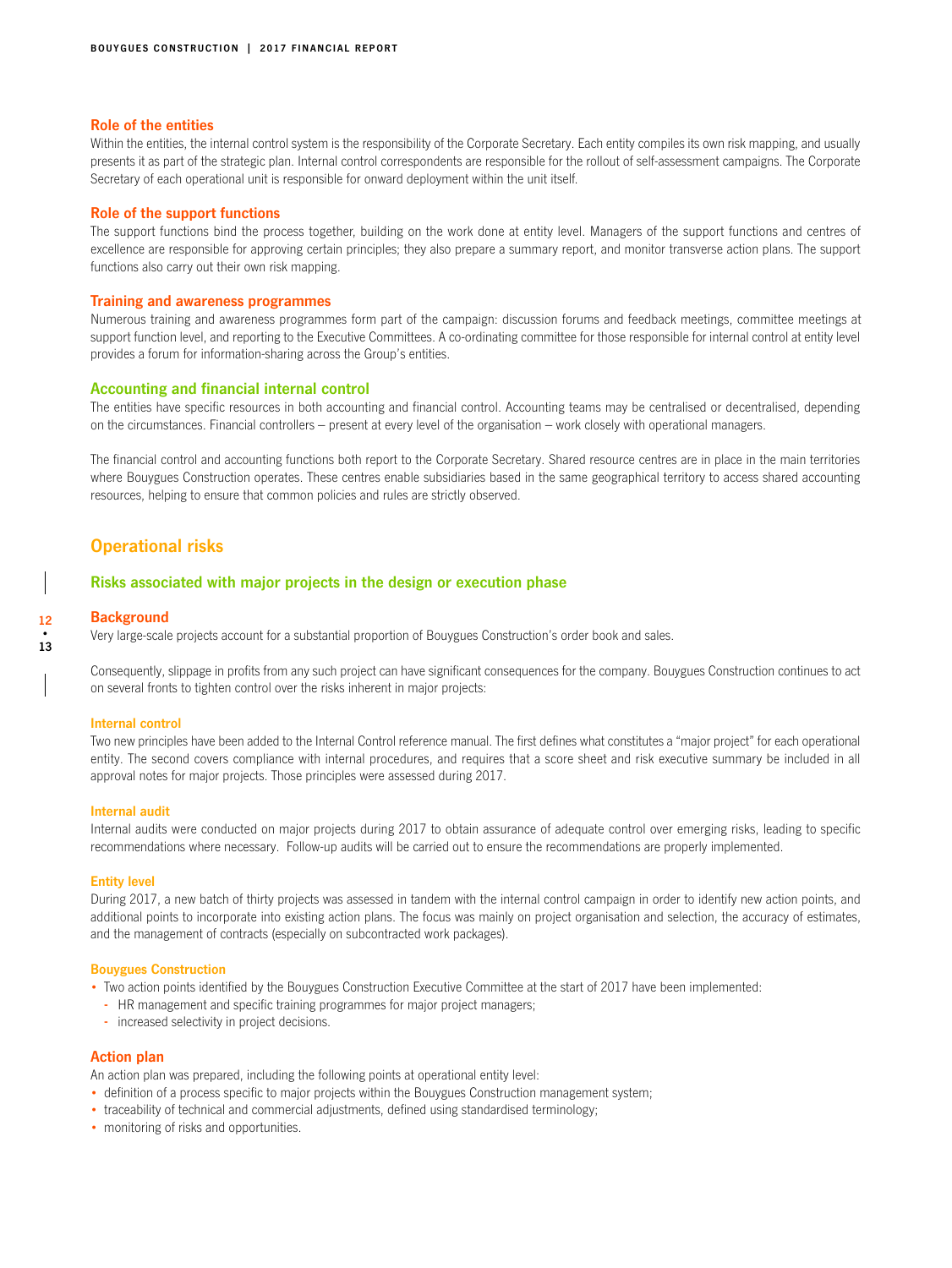And at Bouygues Construction level:

- transparency of information flows between management levels within support functions;
- a new organisational structure for Legal Affairs, intended largely to enhance contract management performance.

### **Risks relating to employee security**

Events may occur that threaten the security and/or health and safety of Bouygues Construction employees in any of our locations, but particularly in high-risk countries or regions.

Bouygues Construction generates 30% of its sales outside Europe. Out of the fifty or so countries where the company operates, around thirty have been identified as carrying a degree of country risk ranging from "Average" to "Very High", based on the Bouygues group Security Department's assessment of various risks: political, terrorist, criminal, employee-related, and international conflict.

Sales generated in countries regarded as "at risk" amounted to around €1 billion in 2017, or 8% of Bouygues Construction's total sales. This represents a reduction of €300 million in overall exposure relative to 2016, reflecting lower activity levels in some African countries (Nigeria, Ivory Coast, Morocco) but also increased activity in others (Mali, South Africa and Egypt). Activity levels also rose in Cameroon, Congo and Tanzania, all regarded as high risk, during 2017.

Meanwhile there was a marked drop in exposed activities in the America-Caribbean region due to a reduction in risk exposure in Cuba, which since 2017 has been regarded as low risk.

Another factor in 2017 was the emergence of many sensitive issues in French territory, both on the mainland and overseas.

### **Security Committee organisation and remit**

The security of our employees is an absolute priority for Bouygues Construction, alongside their health and safety. The overall guidelines set by the Executive Committee and General Management Committee of Bouygues Construction are implemented by the Security Committee, which meets every month.

The Security Committee implements the security procedure and constantly monitors the situation in countries where we have ongoing or prospective operations, and implements appropriate preventive measures and solutions in response to risks as they arise. The Committee relies on the work of Bouygues Construction's Security Director, whose remit includes:

**12 • 13**

- monitoring and preventing security risks in countries where Bouygues Construction has operations;
- co-ordinating and directing resources in security risk situations;
- providing leadership for security specialists working at entity level;
- overseeing the Security Action Plan.

### **Key elements of the Security Action Plan**

- A uniform risk assessment methodology has been developed in conjunction with Bouygues SA, applying at both country level and project level. Alongside this, a standardised security plan model has been developed and implemented;
- Specific audits are conducted by independent specialists (such as safety assessments of local airlines);
- In countries regarded as most at risk, a specific Country Security network has been set up;
- SSF Locator, a corporate travel tracking and crisis management tool, has been introduced and is due to be rolled out globally in the first half of 2018 to cover all travelling employees;
- Employees are prohibited from extending their stay for personal reasons in countries regarded as sensitive;
- Security principles have been incorporated into the Internal Control reference manual. All these principles were evaluated as part of the 2017 self-assessment campaign.

### **Risks related to economic and political instability**

- Bouygues Construction's positioning in OECD countries (around 70%-80% of its total activity) limits its exposure to uncertainty, but carries exposure to economic stagnation in those countries and to tough market conditions;
- In the rest of the world, vigilance is still needed and Bouygues Construction has taken preventive measures in legal, financial and insurance matters, such as:
	- **-** prioritising contracts with multilateral international funding when selecting projects;
	- **-** prioritising contractual clauses that systematically stipulate site shutdowns in the event of non-payment, and implementing more stringent receivables management;
	- **-** including termination clauses and guarantee activation clauses;
	- **-** maintaining a positive net cash position, and rapidly transferring non-convertible currencies;
	- **-** contracting specific insurance policies.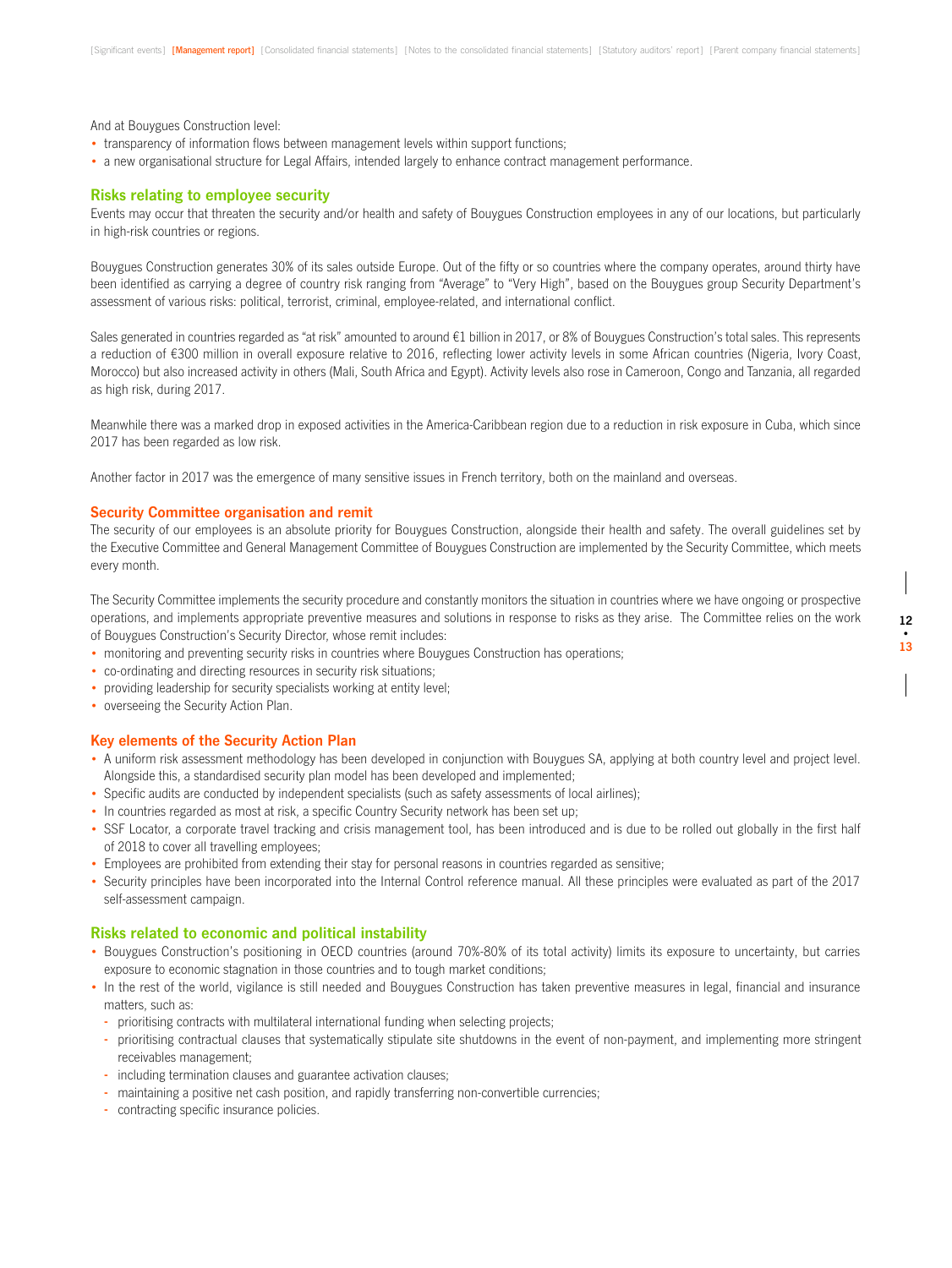### **Commodities risk**

Bouygues Construction is not exposed to commodities risk.

### **Industrial and environmental risks**

Because of the nature of its business, Bouygues Construction is not exposed to significant industrial or environmental risk, and is not subject to regulations on classified sites or to European chemicals regulations ("REACH").

### **Legal risks**

### **Compliance risk**

With compliance obligations becoming ever more demanding, Bouygues Construction continues to tighten its ethics policy to ensure that the Group's programmes are strictly applied, and also to update those programmes in response to recent legislative changes.

Ethical compliance falls within the remit of Legal Affairs, working in conjunction with Audit and Internal Control; all three departments are under common management. The Ethics and Compliance team has been reinforced to provide adequate oversight, conduct research and surveys as needed, and manage the tools used in this area.

In 2017, the internal regulations of the French entities were updated to align them with the "Sapin 2" law, and now allow for disciplinary proceedings against employees who do not adhere to the Group's Compliance programmes.

The key areas in which Bouygues Construction is exposed to compliance risk include:

- corruption, an area in which the company is subject to increasingly stringent requirements;
- anti-trust law, given the high level of financial risk;
- exports, due to the growing number of countries, products and companies that are subject to international sanctions, especially those imposed by the United States.

Compliance reviews, covering the full range of ethics and compliance issues across the various entities, were carried out on a full-scope basis in 2017.

### **Claims and litigation**

### **France: Flamanville EPR**

In a judgement dated 20 March 2017, the Caen Court of Appeal found Bouygues Travaux Publics guilty of undeclared work and illegal supply of workers and was ordered to pay a fine of €29,950.

Bouygues Bâtiment Grand Ouest (formerly Quille Construction) was discharged by the Court of Appeal of the offences relating to various breaches of employment legislation.

Bouygues Travaux Publics has lodged an appeal against the judgement of the Court of Appeal.

### **France: Île-de-France Regional Authority Contracts**

Following a Competition Council (now the Competition Authority) ruling of 9 May 2007, the Île-de-France Regional Authority filed a compensation claim in 2008 for losses it claims to have incurred as a result of the anti-competitive practices by construction companies in connection with the awarding of public works contracts for the renovation of secondary school buildings in the region.

The Regional Authority's summary application to the Paris District Court was rejected in a ruling issued on 15 January 2009 on the grounds that, prima facie, there were serious reasons for objecting in principle to the compensation claim.

After being invited to appeal on the merits, the Regional Authority filed a further claim in the Paris District Court in February 2010, this time claiming damages for a loss estimated at €358 million based on the joint and several liability of the parties collectively liable for the loss, i.e. the companies and individuals found to have engaged in anti-competitive practices.

In a ruling of 17 December 2013, the Paris District Court ruled the Regional Authority's claim inadmissible. The Regional Authority appealed to the Paris Court of Appeal on 22 January 2014. Nevertheless, after an application by the Prefect of the Île-de-France region, the Conflicts Court decided on 16 November 2015 that this dispute came within the jurisdiction of the Administrative Courts.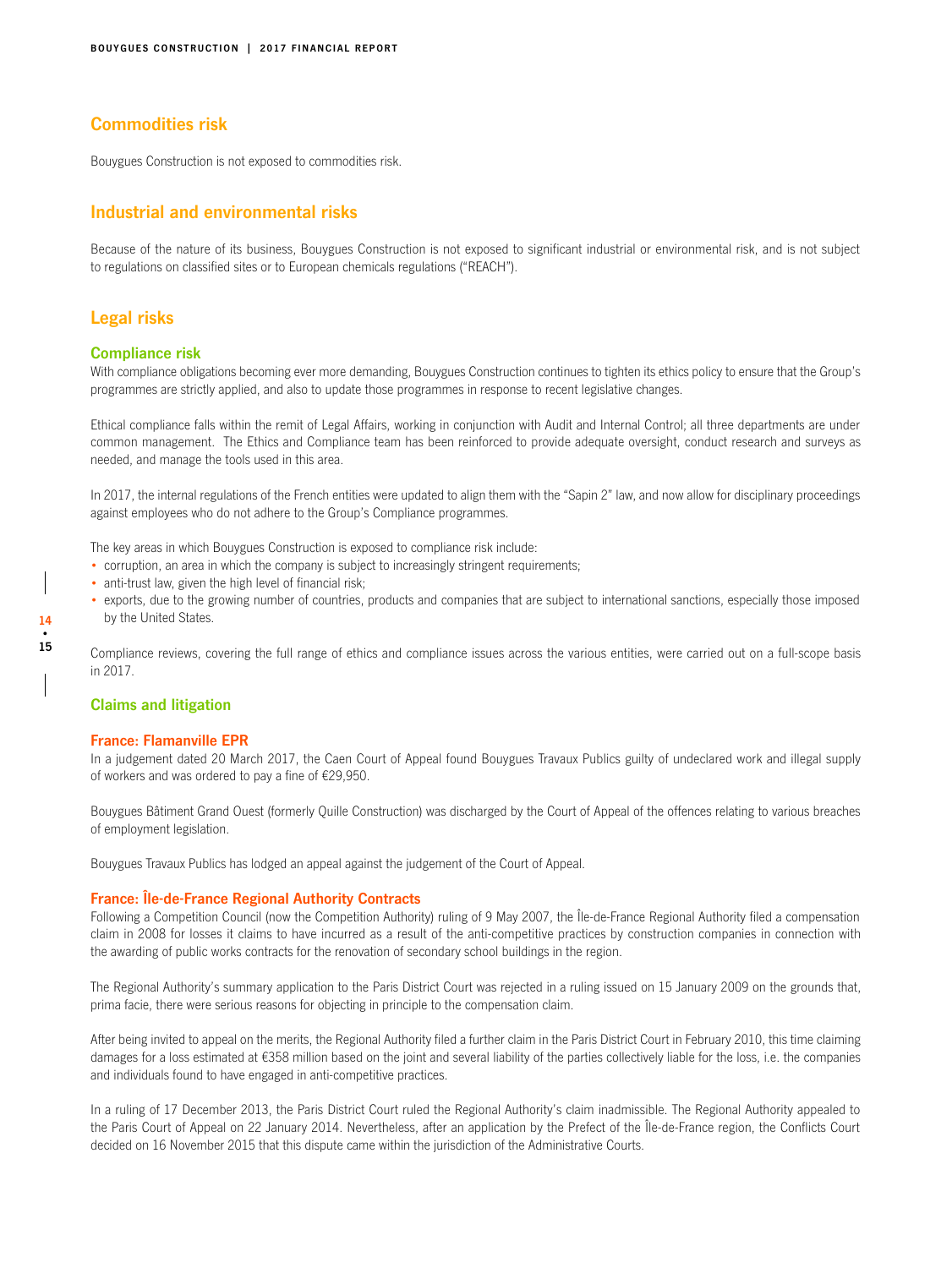On 2 May 2017, a number of companies of the Bouygues group were therefore informed that the Île-de-France region had on 28 March 2017 referred 85 different actions (one for each school) to the Paris Administrative Court in order to find all the parties jointly and severally liable for the losses incurred, for which it is claiming compensation equal to 16.4% of the price paid for each school.

The proceedings are still ongoing and no hearing date has been set at the present time.

#### **France: Eole**

Following a Competition Council (now Competition Authority) ruling of 21 March 2006, imposing fines on a number of companies for general collusion relating to work packages 34B and 37B of the East-West Express Rail Link (Eole) project, on 21 March 2011 SNCF brought an action in damages before the Paris Administrative Court seeking relief for losses that it claims to have suffered as a result of anti-competitive practices by construction companies in relation to the abovementioned work packages.

The Paris Administrative Court rejected all of the SNCF's claims on 31 May 2016. The SNCF has appealed this judgement. On 29 December 2017, the Paris Administrative Court of Appeal handed down a judgement dismissing the SNCF's application on the grounds that the claim to cancel the contract, and the SNCF's claim for damages were both statute barred.

### **Insurance – risk coverage**

Bouygues Construction's policy on insurance cover focuses on optimising and ensuring the continuing validity of the policies contracted for the company and its subsidiaries; the aim is to protect against exceptionally large or numerous potential claims at a cost that does not impair the company's competitiveness.

This long-term approach to insurance cover requires partnerships with high-quality insurers with excellent financial solidity. To preserve these partnerships and prevent information being used to the detriment of Bouygues Construction, especially in legal disputes, the amount of premiums and the terms of cover are kept strictly confidential, especially in liability insurance.

In addition to insurance policies required by law, Bouygues Construction also takes out liability cover against loss or injury to third parties for which Group companies may be liable. Because Group companies vary greatly in size and in the nature of their operations, cover is tailored to the risks incurred, but is generally in excess of €5 million per claim.

Permanent premises (like the headquarters building, branch offices, depots and workshops) are protected by comprehensive insurance policies that provide cover up to a contractual rebuild cost agreed with the insurers on a maximum probable loss basis.

Projects in progress are usually covered by contractors' comprehensive insurance policies that provide protection for property damage. The insured sum is generally the market value.

However, in some cases, the insured sum may be limited by the total capacity available in the world insurance market, in light of specific criteria such as geographical location, the type of project (e.g. tunnels), the risk covered (e.g. cyclones or earthquakes), or the nature of the cover (e.g. ten-year construction guarantees for major building projects).

For all these contracts, deductibles are set so as to optimise the overall cost to Bouygues Construction, based on the likelihood of claims and the premium reductions that can be obtained from insurers by increasing the deductible.

Finally, Bouygues Construction and its subsidiaries operate a prevent and protect policy, including the development of new measures to further reduce the incidence and financial effect of accidents and claims.

### **Credit and/or counterparty risks**

#### **Commercial credit and counterparty risk**

The fact that our projects and operational units are structurally cash-positive is a fundamental principle underpinning the financial security of our operations. Cash flow and financial risk projections are prepared for major projects from the prospecting phase onwards, and are regularly updated.

The quality and financial soundness of sensitive customers, consortium members, partners, suppliers and subcontractors are closely analysed. Depending on the contractual and commercial context of a project, we may inter alia:

- require an upfront advance from the customer before works commence;
- require the customer to provide bank guarantees against payments;
- assign trade receivables without recourse;
- take out export risk insurance (covering against country risk and political risk);
- take out credit insurance.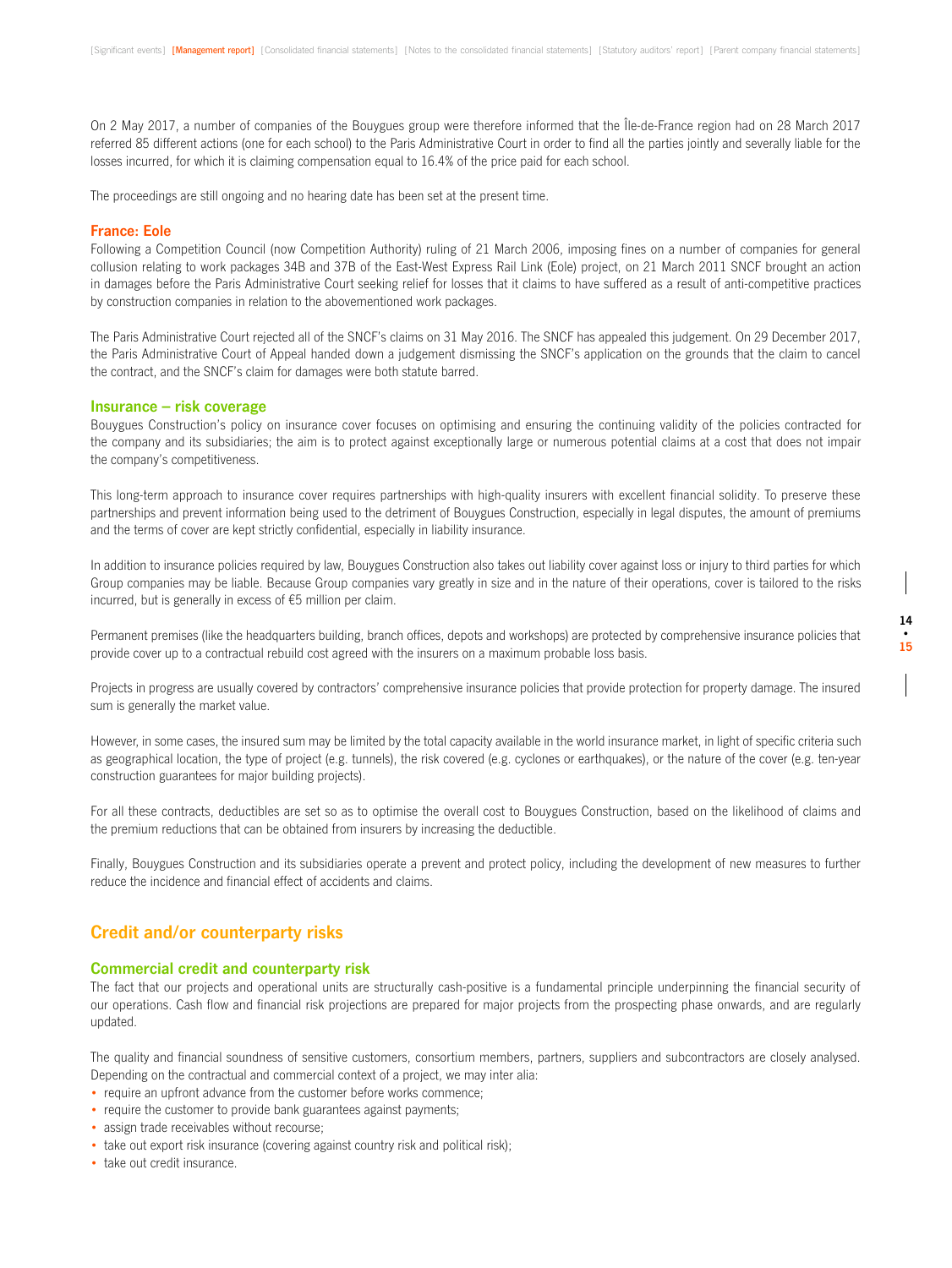The Bouygues Construction group is not exposed to any risk of dependency on a specific customer.

In the case of ad-hoc consortia, temporary allocations of cash between consortium members are covered by bank guarantees securing the return of the cash.

### **Banking credit and counterparty risk**

Any investment of funds with a third party requires the prior approval of the Treasury Department, in terms of both the choice of bank counterparty (based on an analysis of the bank's rating) and the type of instrument.

The main investment products used are:

- certificates of deposit and term deposits with a maturity of no more than 6 months with high-grade counterparties;
- term accounts and interest-bearing accounts with high-grade banks offering daily liquidity;
- pure money-market funds offering daily liquidity and a positive yield.

These investments are subject to review and monitoring on a monthly basis.

No losses arose during 2017 on any of the investment products used by the Group.

As of 31 December 2017, no single bank held more than 5% of the Group's available liquidity. Over 90% of investments are placed with counterparties rated investment grade or better (minimum: Standard & Poors BBB+).

### **Liquidity risk**

**16 • 17**

As of 31 December 2017, net cash amounted to €3,925 million, and the Group also had €266 million of undrawn confirmed short-term credit facilities on that date.

### **Interest rate risk**

### **Exposure to interest rate risk**

Interest rate risk exposure arises on floating-rate debt recognised in the balance sheet, and is hedged by floating-rate investments. Bouygues Construction negotiates upfront payments with customers before starting work on a contract, and hence has a substantial net cash surplus which is invested in the short term in products that are sensitive to interest rate movements.

### **Interest rate risk hedging policy**

The only instruments that can be used for interest rate risk hedging purposes are interest rate swaps, caps and collars. These instruments are used solely for hedging purposes, are contracted solely with high-grade French and foreign banks, and carry no liquidity risk in the event of reversal. Specific reports are prepared for those responsible for the management and supervision of the relevant Group companies describing the use of these instruments, the selection of counterparties with whom they are contracted, and more generally, the management of exposure to interest rate risk.

Bouygues Construction's policy is to hedge at Group level some or all of its financial assets and liabilities, where these are foreseeable and recurring. Given the Group's level of debt and capital expenditure needs, use of the financial instruments listed above is limited to hedging the company's risk exposures.

### **Currency risk**

### **Exposure to currency risk**

Bouygues Construction has low exposure to currency risk in routine commercial transactions. Where possible, expenses relating to a contract are incurred in the same currency as that in which the contract is billed.

This applies to most construction projects executed outside France, on which local-currency expenses (sub-contracting and supplies) represent a much higher proportion than euro-denominated expenses. Bouygues Construction also pays particular attention to risks relating to assets denominated in non-convertible currencies, and to country risk generally.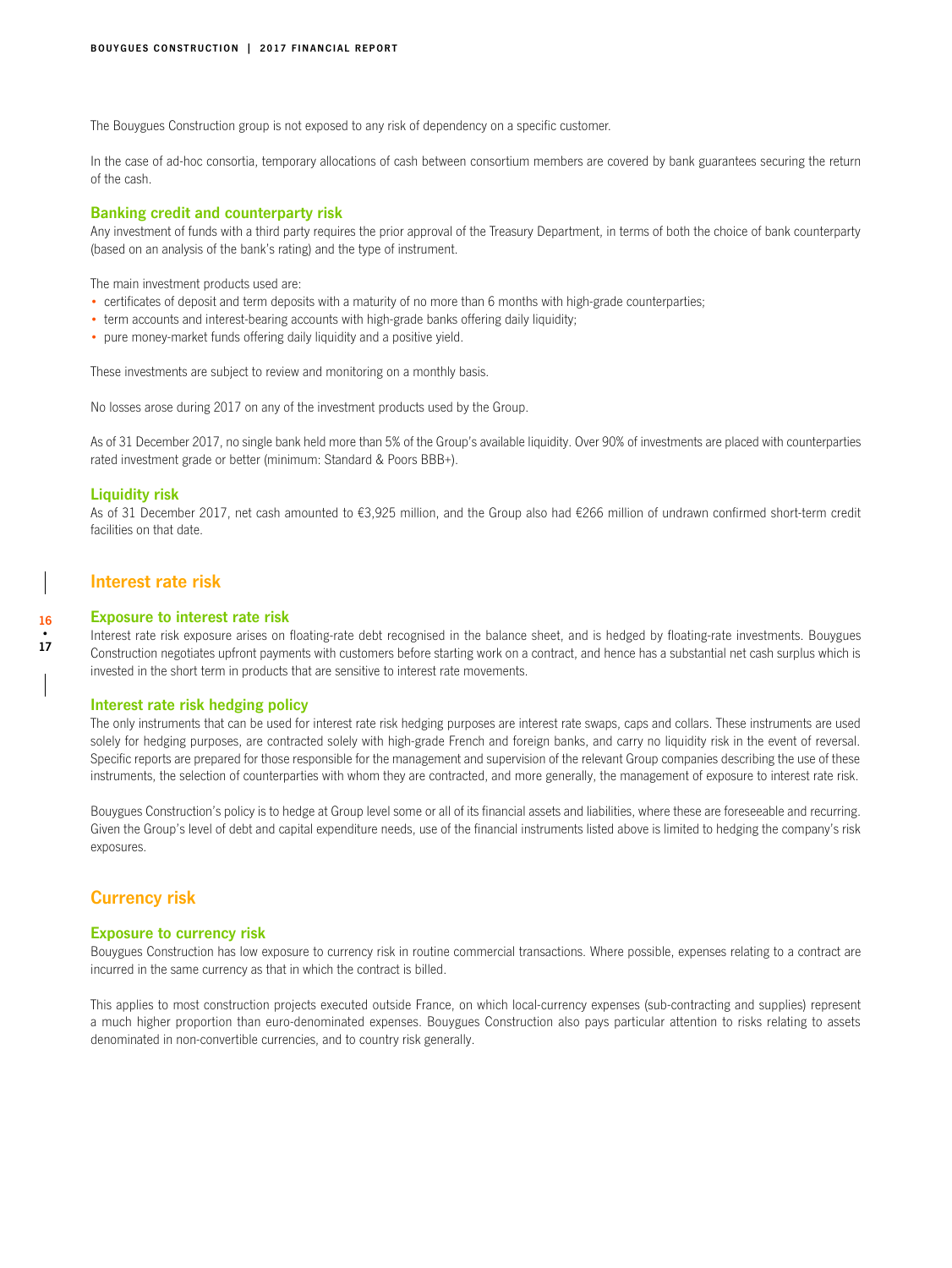### **Currency risk hedging policy**

The only instruments that can be used for currency risk hedging purposes are forward currency purchases and sales, currency swaps and currency options. These instruments are used solely for hedging purposes, are contracted solely with high-grade French and foreign banks, and carry no liquidity risk in the event of reversal. Specific reports are prepared for those responsible for the management and supervision of the relevant Group companies describing the use of these instruments, the selection of counterparties with whom they are contracted, and more generally, the management of exposure to currency risk.

Bouygues Construction group policy is to hedge systematically all residual exposure to currency risk on commercial transactions relative to the functional currency of a project or entity. If the future cash flow is certain, the currency risk is hedged by buying or selling currency forward, or by means of currency swaps. For some large contracts, options may be taken out for hedging purposes before the contract award has been confirmed. Equity investments in foreign companies are usually hedged by a liability of a similar amount in the same currency in the books of the entity that holds the investment.

### **Risk relating to equities and other financial instruments**

Bouygues Construction has no exposure to equities risk.

Financial instruments may occasionally be contracted to hedge a commodities risk, provided that an adequate instrument is available on the financial markets. These instruments are used solely for hedging purposes and are contracted solely with high-grade banks.

### Social and environmental impact of activities - societal commitments collective agreements - working conditions

In accordance with Article L. 225-102-1 of the French Commercial Code as amended by Order no. 2017-1162 of 12 July 2017, information about:

- the consideration given by the company to the social and environmental consequences of its activities, including the consequences for climate change of those activities and of the use made of the goods and services produced by the company;
- societal commitments to support sustainable development and the circular economy, cut food waste, combat discrimination and promote diversity;
- collective agreements in effect within the company, and their impacts on the company's business performance;
- working conditions of employees;

is provided in the Bouygues 2017 Registration Document, available on www.bouygues.com.

### Significant events after the reporting period

No significant events have occurred since the end of the reporting period.

### Outlook for 2018

In a French market driven mainly by the Greater Paris region, and an international market rich in opportunities, Bouygues Construction has good visibility backed up by:

- **orders booked as of 31 December 2017 to be executed in 2018** worth €9.0 billion;
- **robust international activity,** in countries with a favourable economic outlook (Hong Kong, Singapore, Canada, Switzerland, United Kingdom, Australia, etc.) with good ratings from the Transparency International NGO;
- **a medium-term order book** (2 to 4 years) worth €9.8 billion as of 31 December 2017;
- **a healthy financial position,** bolstered by record net surplus cash of €3.4 billion;
- **a lead in sustainable construction,** to which the company devotes much of its R&D budget;
- **strong commitment to shared innovation** as customer service.

In 2018, Bouygues Construction will continue to focus on its core priorities – tight control over the execution of major projects, selectivity in order acceptance, and innovation – while protecting the health and safety of its employees and project partners.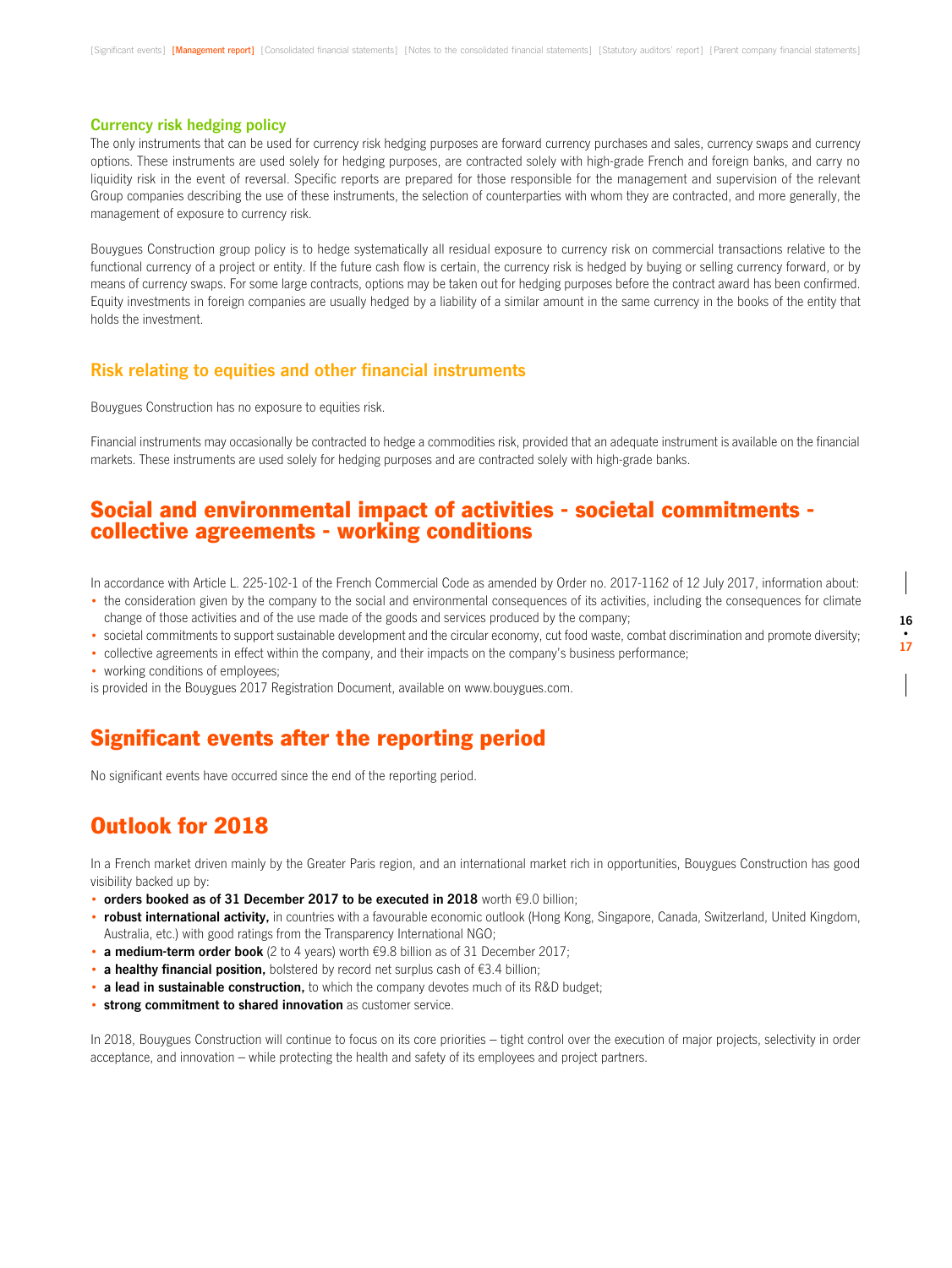### Review of the consolidated and parent company financial statements

### **Consolidated financial statements**

A total of 372 companies are included in the scope of consolidation, 58% of which are located outside France.

### **Assets**

In aggregate, property, plant and equipment (€598 million) and intangible assets (€44 million) are €108 million lower than at the end of 2016. The main factors in this year-on-year movement are:

- capital expenditure of €151 million during the year, of which €68 million was incurred outside France (including €15 million on the NorthConnex project in Australia, €12 million on mining assets and €8 million at VSL) and €91 million in France (including €19 million on the Anse du Portier project in Monaco);
- depreciation and amortisation expense charged during the period ( $\epsilon$ 214 million).

Goodwill amounts to €526 million. The year-on-year reduction of €16 million mainly reflects movements in the exchange rates of foreign currencies against the euro.

Investments in joint ventures and associates, accounted for by the equity method, amount to €30 million. The increase of €9 million relative to the end of 2016 (€21 million) is mainly due to the inclusion of new entities in the Greater Paris region, plus a €3 million equity injection into Zaic (the Zagreb Airport concession company).

Other non-current financial assets (€270 million) comprise €83 million of investments in non-consolidated companies, plus €187 million of loans, advances to non-consolidated companies, and deposits and caution money. This compares with €253 million at the end of 2016.

"Deferred tax assets and non-current tax receivable" amounts to €89 million, and consists solely of deferred tax assets.

At €4,227 million, current assets other than cash are €165 million lower than at the end of 2016 (€4,392 million), including a reduction of €105 million in trade receivables.

The net cash position (cash and cash equivalents, net of overdrafts and short-term bank borrowings) is €3,925 million, €27 million lower than at end 2016 (€3,952 million).

### **Liabilities and shareholders' equity**

Total shareholders' equity, including non-controlling interests (i.e. minority interests) are €210 million higher than the end-2016 figure of €769 million. The main factors in this year-on-year movement are:

- **the €320 million of net profit attributable to the Group for the period;**
- less a €94 million reduction in the translation reserve;
- less the dividend payout of €20 million;
- plus a €14 million increase in the fair value of cash flow hedging instruments.

Non-current debt is €511 million, down €32 million year-on-year.

Provisions – which are a significant item in the construction industry – are split between non-current ( $\epsilon$ 750 million) and current ( $\epsilon$ 529 million), in accordance with international financial reporting standards.

Current taxes payable amount to €59 million, and comprise corporate income taxes payable by French and foreign subsidiaries in the short term.

Trade payables are €3,144 million, compared with €3,241 million at end 2016.

Other current liabilities amount to €3,243 million. This item mainly comprises deferred income, amounts due to governments and local authorities, and employee-related liabilities.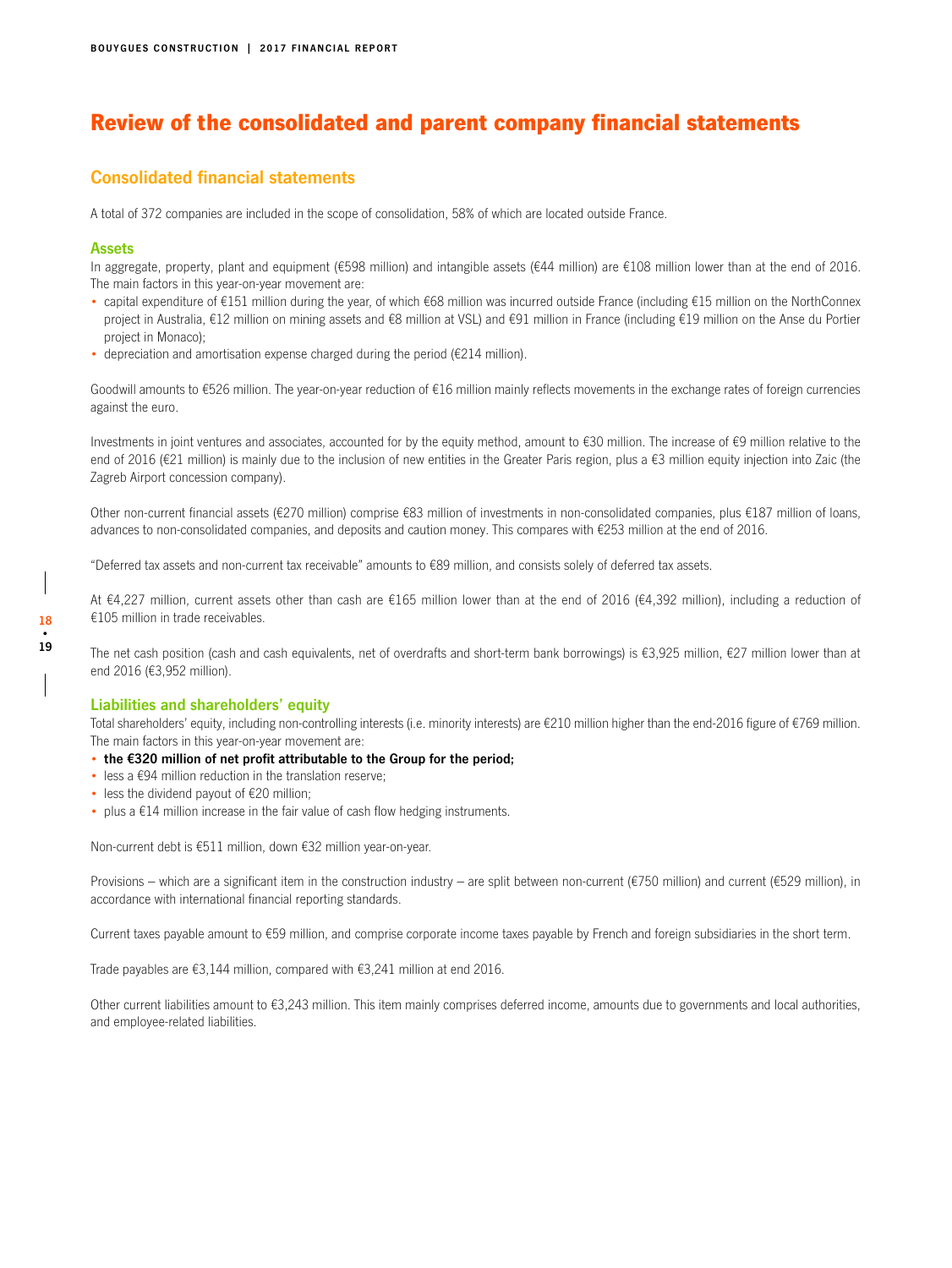### **Income statement**

Sales for the year are €11,660 million, 1.3% lower than in 2016, with 48% generated in France (versus 47% in 2016). Building and civil engineering account for 78% of total sales.

Current operating profit is €363 million (versus €326 million in 2016). After deducting income tax expense of €103 million, net profit attributable to the Group is €320 million.

### **Parent company financial statements**

### **Comments**

The reduction of €28 million in net non-current assets (€1,066 million at end 2017, versus €1,094 million at end 2016) is due mainly to the €22 million negative effect of changes in exchange rates on foreign-currency loans; other transactions involving the financing of subsidiaries largely cancel each other out.

The reduction of €50 million in current assets (€302 million at end 2017, versus €352 million at end 2016) mainly comprises a €44 million reduction in current accounts.

Shareholders' equity at end 2017 is €711 million, an increase of €199 million, after taking account of the €20 million dividend payout; the €23 million impact of a change in accounting policy following first-time application of a new French accounting regulation on financial instruments (taken to retained earnings); and the net profit for the year of €196 million.

The new accounting regulation introduces the concept of "hedging of holdings in subsidiaries and affiliates", which means a provision is no longer required for unrealised foreign exchange losses arising on foreign-currency borrowings that hedge the value in use of holdings in subsidiaries or affiliates.

Consequently, the provision for foreign exchange risks as of 1 January on the Swiss-franc borrowing contracted to finance the investments in VSLI and Losinger Holding was reversed out and taken to retained earnings.

Debt at end December 2017 is €542 million (versus €561 million a year earlier). This line item consists of cash borrowed from Bouygues group cash pooling entities to finance non-current assets, to the extent that Bouygues Construction has access to confirmed, undrawn long-term credit facilities.

Current liabilities amount to €146 million at 31 December 2017 (versus €159 million at end 2016), a reduction of €13 million (reflecting a reduction of the same amount in currency translation differences).

Net debt at end December 2017 is €501 million, versus €731 million at end 2016, a year-on-year change of €230 million.

### **Holdings in subsidiaries and affiliates**

The description of the Bouygues Construction group's activities contained in this Financial Report includes the activities of the company's subsidiaries and affiliates.

A table showing information about holdings in subsidiaries and affiliates is appended to the company's balance sheet and reproduced on the following page.

#### **Branches - Secondary establishments**

As required by Article L. 232-1 of the French Commercial Code, we inform you that the company has 3 secondary establishments in the form of shared resource centres, located at Rouen and St Herblain (accounting) and Lyon (payroll).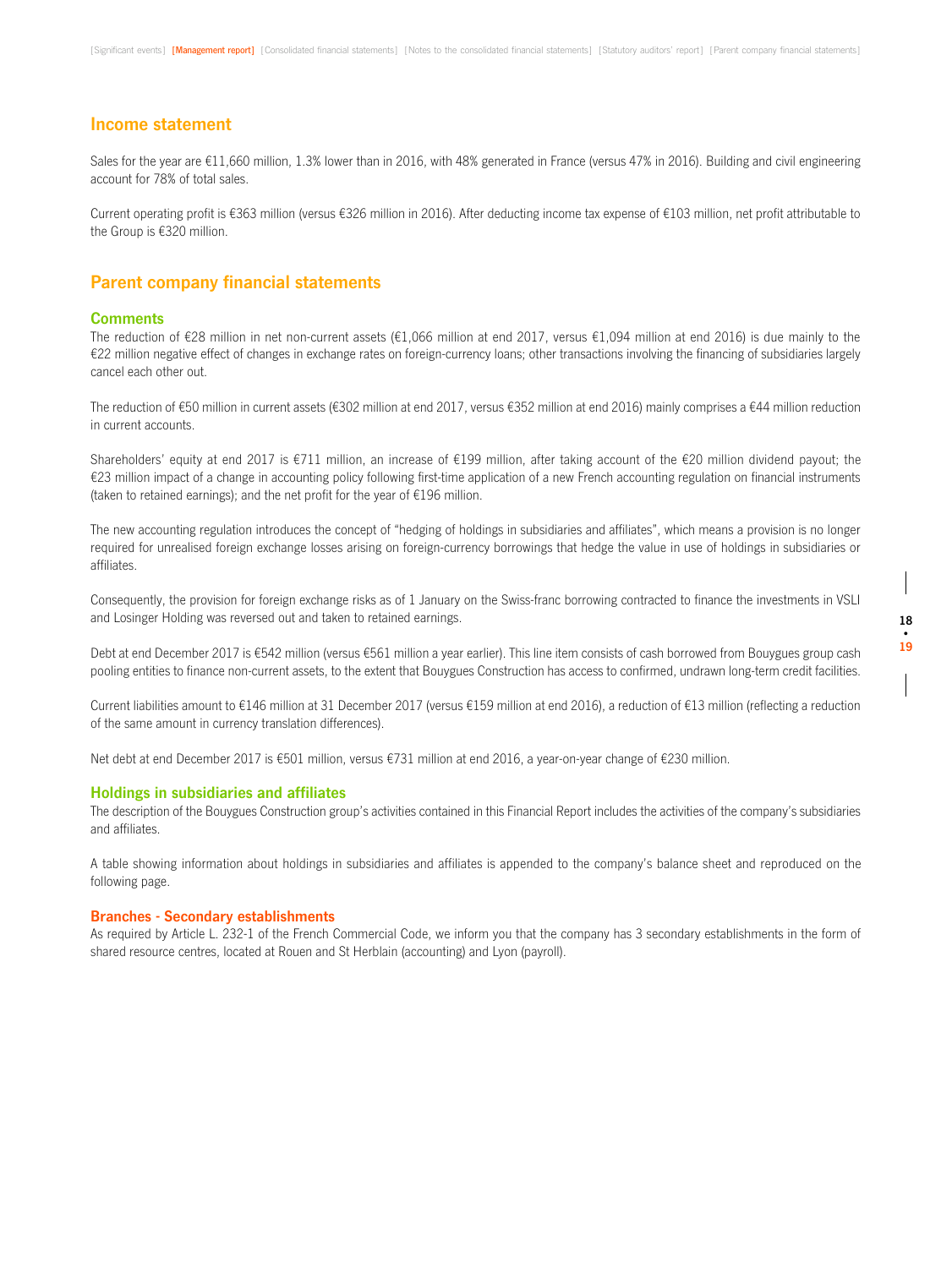### **Information about supplier and customer payment terms**

As required by Articles L. 441-6-1 and D. 441-4 of the French Commercial Code, information about payment terms is provided below:

- suppliers: invoices received and due for payment that remain unpaid at the end of the reporting period;
- customers: invoices issued and due for payment that remain unpaid at the end of the reporting period.

### **Year ended 31 December 2017**

| Subsidiaries and affiliates                                                           | Share<br>capital<br>(4) | Reserves<br>& retained<br>earnings                   | % interest<br>in capital | Carrying amount<br>of shares held |                          | Loans and<br>advances<br>receivable | Guarantees<br>given by<br>the parent | <b>Sales</b><br>for last<br>financial | <b>Net</b><br>profit/<br>(loss) | <b>Dividends</b><br>received by<br>the parent | Comments              |
|---------------------------------------------------------------------------------------|-------------------------|------------------------------------------------------|--------------------------|-----------------------------------|--------------------------|-------------------------------------|--------------------------------------|---------------------------------------|---------------------------------|-----------------------------------------------|-----------------------|
|                                                                                       |                         | before<br>appropriation<br>of profits <sup>(4)</sup> |                          | Gross                             | Net                      | by the<br>parent                    |                                      | year                                  | for last<br>financial<br>year   | during the<br>year                            |                       |
| A. DETAILED INFORMATION (1) (2)                                                       |                         |                                                      |                          |                                   |                          |                                     |                                      |                                       |                                 |                                               |                       |
| Subsidiaries (interest held >50%)                                                     |                         |                                                      |                          | 639                               | 622                      | 605                                 | 112                                  |                                       |                                 |                                               |                       |
| <b>DTP</b>                                                                            | 10                      | $\overline{c}$                                       | 100.00%                  | 24                                | 24                       | $\qquad \qquad -$                   | $\overline{\phantom{0}}$             | 6                                     | 6                               | 14                                            |                       |
| Bouygues Bâtiment International                                                       | 25                      | 103                                                  | 100.00%                  | 85                                | 85                       | 75                                  | 48                                   | 329                                   | 8                               |                                               |                       |
| Bouygues Bâtiment<br>Ile-de-France                                                    | 13                      | 23                                                   | 99.70%                   | 103                               | 103                      | $\overline{a}$                      | $\overline{\phantom{0}}$             | 1,532                                 | 47                              | 27                                            |                       |
| Bouygues Travaux Publics                                                              | 41                      | 60                                                   | 92.02%                   | 93                                | 93                       | 43                                  | 46                                   | 1,024                                 | 65                              | 57                                            |                       |
| BYES <sup>(5)</sup>                                                                   | 51                      | 82                                                   | 100.00%                  | 158                               | 158                      | 256                                 | $\mathsf 9$                          | 2,543                                 | (5)                             | 15                                            |                       |
| Bouygues Bâtiment Nord Est                                                            | 25                      | 9                                                    | 100.00%                  | 35                                | 35                       | 0                                   | $\overline{\phantom{0}}$             | 322                                   | 13                              | 4                                             |                       |
| Bouygues Bâtiment Centre Sud<br>Ouest                                                 | $\overline{7}$          | 8                                                    | 100.00%                  | 11                                | 11                       | $\overline{0}$                      | 9                                    | 177                                   | $\overline{4}$                  | 3                                             |                       |
| Bouygues Bâtiment Sud Est                                                             | 3                       | 21                                                   | 100.00%                  | 6                                 | 6                        | $\overline{0}$                      | $\overline{\phantom{0}}$             | 448                                   | 14                              | 9                                             |                       |
| Fichallenge                                                                           | $\overline{c}$          | (7)                                                  | 100.00%                  | $\overline{c}$                    | $\overline{\phantom{0}}$ | $\overline{a}$                      | $\overline{\phantom{0}}$             | $\overline{\phantom{0}}$              | $\mathbf{1}$                    | $\equiv$                                      |                       |
| Challenger                                                                            | $\mathbf{0}$            |                                                      | 99.99%                   | 15                                | 15                       | $\overline{\phantom{0}}$            | $\overline{\phantom{0}}$             | 18                                    | $\overline{c}$                  | $\overline{\phantom{0}}$                      |                       |
| Bouygues Bâtiment Grand Ouest                                                         | $\overline{c}$          | 30                                                   | 100.00%                  | $\overline{4}$                    | $\overline{4}$           | L,                                  | $\overline{\phantom{a}}$             | 420                                   | 18                              | 3                                             |                       |
| Kohler                                                                                | $\mathbf{0}$            | 22                                                   | 100.00%                  | 25                                | 25                       | 36                                  | $\overline{\phantom{0}}$             | $\overline{\phantom{0}}$              | (0)                             | $\overline{\phantom{0}}$                      |                       |
|                                                                                       |                         |                                                      |                          |                                   |                          |                                     |                                      |                                       |                                 |                                               |                       |
| VSL (Switzerland)                                                                     | $\overline{c}$          | (6)                                                  | 100.00%                  | 32                                | 32                       | 84                                  |                                      | 19                                    | $\mathbf{1}$                    |                                               | $1$ CHF =<br>0.854555 |
| Losinger Holding (Switzerland)                                                        | 15                      | 9                                                    | 99.96%                   | 22                                | 22                       | L,                                  |                                      |                                       | 58                              | 51                                            | $1$ CHF =<br>0.854555 |
| Dragages Hong Kong<br>(Hong Kong)                                                     | 50                      | 74                                                   | 100.00%                  | 6                                 | 6                        | 107                                 | $\overline{\phantom{0}}$             | 320                                   | 33                              | 11                                            | $1$ HKD =<br>0.106701 |
| Acieroid (Spain)                                                                      | $\mathbf{1}$            | $\mathbf{1}$                                         | 93.81%                   | 15                                | Ĭ.                       | 3                                   |                                      | 20                                    | (3)                             |                                               |                       |
| <b>Detailed information: affiliates</b><br>(interest held: 10%-50%)                   |                         |                                                      |                          |                                   |                          |                                     |                                      |                                       |                                 |                                               |                       |
|                                                                                       |                         |                                                      |                          |                                   |                          |                                     |                                      |                                       |                                 |                                               |                       |
|                                                                                       |                         |                                                      |                          |                                   |                          |                                     |                                      |                                       |                                 |                                               |                       |
|                                                                                       |                         |                                                      |                          |                                   |                          |                                     |                                      |                                       |                                 |                                               |                       |
|                                                                                       |                         |                                                      |                          |                                   |                          |                                     |                                      |                                       |                                 |                                               |                       |
|                                                                                       |                         |                                                      |                          |                                   |                          |                                     |                                      |                                       |                                 |                                               |                       |
| B. AGGREGATE INFORMATION FOR OTHER SUBSIDIARIES AND AFFILIATES NOT INCLUDED IN ITEM A |                         |                                                      |                          |                                   |                          |                                     |                                      |                                       |                                 |                                               |                       |
| <b>Total</b>                                                                          |                         |                                                      |                          | 33                                | 12                       | 9                                   |                                      |                                       |                                 |                                               |                       |
| French subsidiaries (aggregate)                                                       |                         |                                                      |                          | $\overline{c}$                    | $\mathbf{1}$             | 9                                   |                                      |                                       |                                 | 1                                             |                       |
| Foreign subsidiaries (aggregate) (3)                                                  |                         |                                                      |                          | $\mathbf 0$                       | $\Omega$                 | $\overline{\phantom{0}}$            |                                      |                                       |                                 | $\mathbf{0}$                                  |                       |
| French affiliates                                                                     |                         |                                                      |                          | 30                                | 11                       | $\overline{0}$                      |                                      |                                       |                                 | $\overline{0}$                                |                       |
| Foreign affiliates                                                                    |                         |                                                      |                          | $\mathbf{0}$                      | $\mathbf{0}$             | $\mathbf 0$                         |                                      |                                       |                                 |                                               |                       |
| <b>Grand total</b>                                                                    |                         |                                                      |                          | 672                               | 634                      | 614                                 |                                      |                                       |                                 |                                               |                       |

(1) Where the carrying amount exceeds a certain percentage (determined by applicable regulations) of the share capital of the reporting entity. If the reporting entity has also published a consolidated<br>balance sheet that c (aggregate).

(2) Give the name of each subsidiary and affiliate in which the reporting entity holds an equity interest.<br>(3) Foreign subsidiaries and affiliates exempt from inclusion in item A are included on this line.<br>(4) Amount in lo

(5) Consolidated reserves and consolidated net profit/(loss) for the year excluding non-controlling interests, and consolidated sales.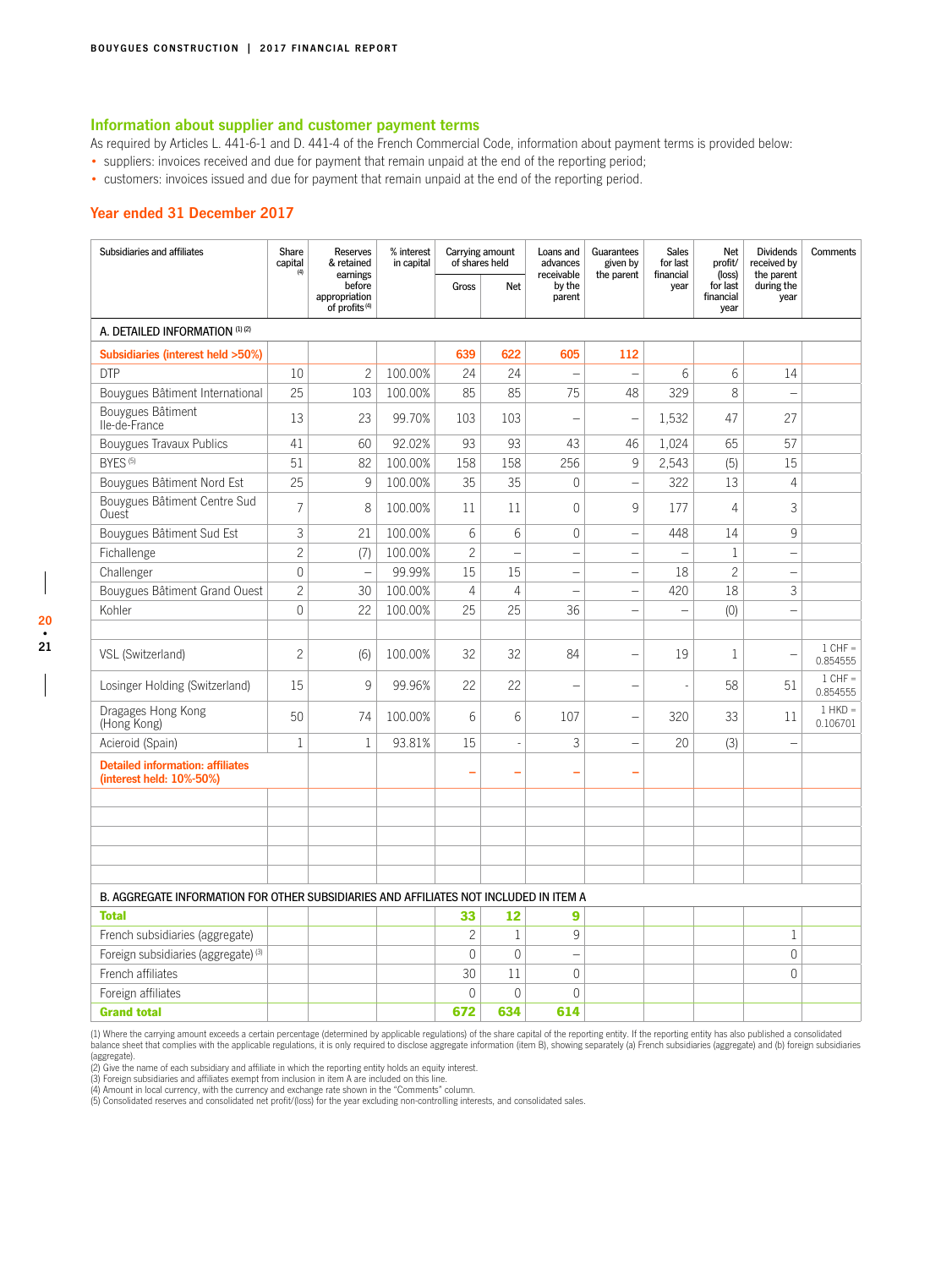| Amounts in thousands of<br>euros                                                                                        |                                                                 |                 |                             |                    | Invoices received and due for payment that remain<br>unpaid at the end of the reporting period |                                                                  |                                                                             | Invoices issued and due for payment that remain<br>unpaid at the end of the reporting period |                    |                  |                    |                                                                      |
|-------------------------------------------------------------------------------------------------------------------------|-----------------------------------------------------------------|-----------------|-----------------------------|--------------------|------------------------------------------------------------------------------------------------|------------------------------------------------------------------|-----------------------------------------------------------------------------|----------------------------------------------------------------------------------------------|--------------------|------------------|--------------------|----------------------------------------------------------------------|
|                                                                                                                         | 0 days<br>(indicative)                                          | 1 to 30<br>days | 31 <sub>to</sub><br>60 days | $61$ to<br>90 days | 91 days<br>or more                                                                             | Total (1 day<br>or more)                                         | 0 days<br>(indicative)                                                      | 1 to 30<br>days                                                                              | $31$ to<br>60 days | 61 to<br>90 days | 91 days<br>or more | Total (1 day<br>or more)                                             |
| A. AGEING PROFILE OF PAYMENT ARREARS                                                                                    |                                                                 |                 |                             |                    |                                                                                                |                                                                  |                                                                             |                                                                                              |                    |                  |                    |                                                                      |
| Number of invoices                                                                                                      | 302                                                             |                 |                             |                    |                                                                                                | 14                                                               | 531                                                                         |                                                                                              |                    |                  |                    | 44                                                                   |
| Total amount (incl. VAT)                                                                                                | 18,374                                                          | 36              | 73                          | 14                 |                                                                                                | 123                                                              | 21,403                                                                      | 605                                                                                          | 10                 | 966              | 34                 | 1,614                                                                |
| % of total purchases<br>(incl. VAT)                                                                                     | 13.33%                                                          | 0.03%           | 0.05%                       | 0.01%              | 0%                                                                                             | 0.09%                                                            |                                                                             |                                                                                              |                    |                  |                    |                                                                      |
| % of total sales (incl. VAT)                                                                                            | 8.88%<br>0.25%<br>0%<br>0.40%<br>0.01%                          |                 |                             |                    |                                                                                                |                                                                  | 0.67%                                                                       |                                                                                              |                    |                  |                    |                                                                      |
| B. INVOICES EXCLUDED FROM (A) BECAUSE THEY ARE DISPUTED OR NOT RECOGNISED IN THE ACCOUNTS                               |                                                                 |                 |                             |                    |                                                                                                |                                                                  |                                                                             |                                                                                              |                    |                  |                    |                                                                      |
| Number of invoices                                                                                                      |                                                                 |                 |                             | 0                  |                                                                                                |                                                                  |                                                                             |                                                                                              |                    |                  |                    |                                                                      |
| Total amount (incl. VAT)                                                                                                |                                                                 |                 |                             | 0                  |                                                                                                |                                                                  |                                                                             |                                                                                              |                    |                  |                    |                                                                      |
| C. BENCHMARK PAYMENT TERMS USED (CONTRACTUAL OR STATUTORY - ARTICLE L. 441-6 OR L. 443-1 OF THE FRENCH COMMERCIAL CODE) |                                                                 |                 |                             |                    |                                                                                                |                                                                  |                                                                             |                                                                                              |                    |                  |                    |                                                                      |
| Payment terms used to<br>determine arrears                                                                              | Contractual terms: other than in special cases, the contractual |                 |                             |                    |                                                                                                | term generally used is 45 days from the end of the invoice month | generally used is 30 days after the 15 <sup>th</sup> of the following month |                                                                                              |                    |                  |                    | Contractual terms: other than in special cases, the contractual term |

Note:

• The "Trade payables" line item (€33 million) also includes accrued expenses and unpresented bills of exchange;

• The "Trade receivables" line item (€25 million) also includes unbilled receivables.

### Human resources update

As of 31 December 2017, Bouygues Construction had a consolidated headcount of 47,354 employees, split as follows:

| <b>France</b>                                          | 20,788 |
|--------------------------------------------------------|--------|
| - Site workers                                         | 5,840  |
| - Clerical, technical & supervisory                    | 5.577  |
| - Managerial                                           | 9.371  |
| Includes managerial staff on secondment outside France |        |
| • International                                        | 26,566 |
| - Expatriates                                          | 917    |
| - Local staff                                          | 25.649 |

The frequency rate of accidents requiring time off work across all Group employees was 3.28 in 2017, compared with 3.8 in 2016 (for information, the French national average for production employees in the construction industry was 38.5 in 2016, compared with 5.25 for Bouygues Construction in 2017).

The severity rate was 0.23, versus 0.21 in 2016 (the French national average for production employees in the construction industry was 2.7 in 2016, compared with 0.37 for Bouygues Construction in 2017).

### Appropriation of 2017 profits

| We propose that you approve the following appropriation of profits: |                 |  |  |  |  |
|---------------------------------------------------------------------|-----------------|--|--|--|--|
| Legal reserve (already at the maximum amount)                       | zero            |  |  |  |  |
| Net profit for the 2017 financial year                              | €196,127,360.16 |  |  |  |  |
| Retained earnings brought forward                                   | €359,376,472.35 |  |  |  |  |
|                                                                     |                 |  |  |  |  |
| Giving distributable profits of                                     | €555,503,832.51 |  |  |  |  |
| Distribution of a dividend of                                       | €319,508,629.80 |  |  |  |  |
| $(£187.26$ per share)                                               |                 |  |  |  |  |
| Balance carried forward as retained earnings                        | €235,995,202.71 |  |  |  |  |

The dividend will be paid on 25 April 2018.

In accordance with Article 243 bis of the French General Tax Code, the entire amount of the dividend distributed is eligible for the 40% tax relief specified in Article 158.3.2 of that Code, available to individual taxpayers resident in France for tax purposes who elect to have their investment income taxed using the sliding scale applicable to personal income tax.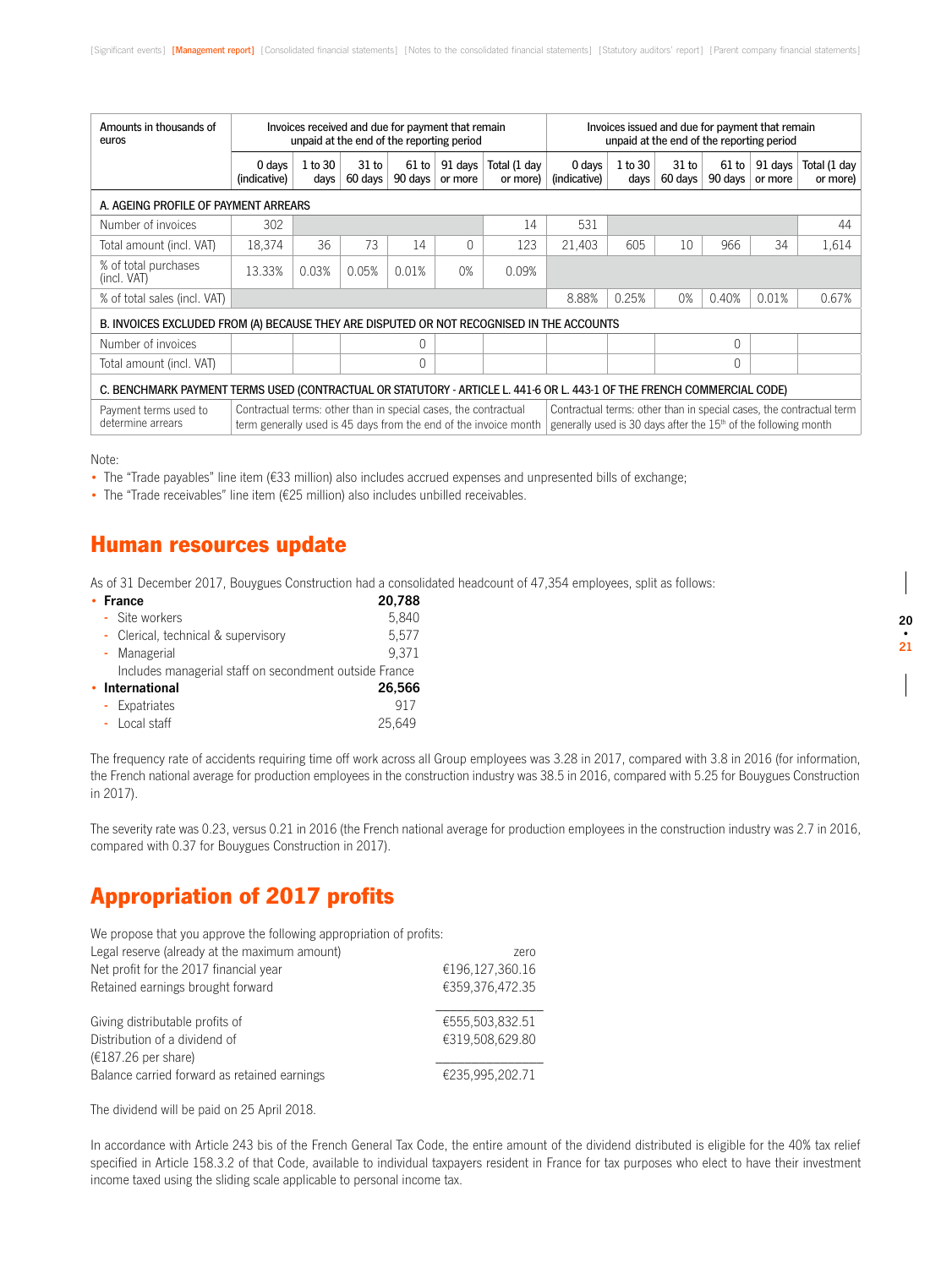As required by law, dividends paid in respect of each of the last three financial years are disclosed below:

| Financial year        | 2014            | 2015            | 2016            |
|-----------------------|-----------------|-----------------|-----------------|
| Number of shares      | 1,706,230       | 1,706,230       | l.706.230 l     |
| Dividend per share    | €148.54         | €146.32         | €158.26         |
| <b>Total dividend</b> | €253,443,404.20 | €250.167.442.60 | €270,027,959.80 |

### Five-year financial summary

As required by Article R. 225-102 paragraph 2 of the French Commercial Code, a table showing a summary of the company's results for each of the last five financial years is appended to the present report.

### Acquisitions and divestments of control and equity interests

### **Acquisitions of significant equity interests (over 5%) in companies with their registered office in France**

During 2017, Bouygues Construction did not acquire any significant equity interests in companies with their registered office in France.

### **Acquisitions of control of companies with their registered office in France**

In accordance with Article L. 233-3 Section II of the French Commercial Code, we inform you that Bouygues Construction indirectly acquired control of the following company in 2017:

- SMI Informatique Automatismes (acquired by Bouygues Energies & Services):
	- **-** 2016 sales: €4 million
	- **-** Projected 2017 sales: €3 million

Integrating SMI into its Industrial Specialised Business Unit will enable Bouygues Energies & Services to:

- develop a regional presence in south-west France and improve its connections with the industrial sector in that region;
- add to its firepower in industrial robotisation/automation technology, to improve penetration of lucrative sectors such as pharmaceuticals, agribusiness, aerospace and chemicals;
- expand its customer portfolio, especially in aerospace (Safran, Sabena, Dassault), pharmaceuticals (Sanofi, Merckx, Ceva), agribusiness (Sasso, Lesieur, etc.) and chemicals (Syngenta, Monsanto, etc.).

### Information about the share capital

### **Transactions altering the share capital**

No transaction that had the effect of altering the amount of share capital took place during the year ended 31 December 2017.

### **Identity of individuals or entities owning more than one-twentieth of the share capital or voting rights**

In accordance with Article L. 233-13 of the French Commercial Code and based on the information received pursuant to Article L. 233-12 of that Code, we inform you that as of 31 December 2017, 99.93% of the share capital of Bouygues Construction was held by Bouygues, a *Société Anonyme*  with share capital of €365,104,531 and its registered office at 32, Avenue Hoche, 75008 Paris, France, registered in the Paris Register of Commerce and Companies as number 572 015 246.

### **Information about controlled entities and own shares**

As required by Article L. 233-31 of the French Commercial Code, we inform you that as of 31 December 2017 Bouygues Construction did not own any of its own shares.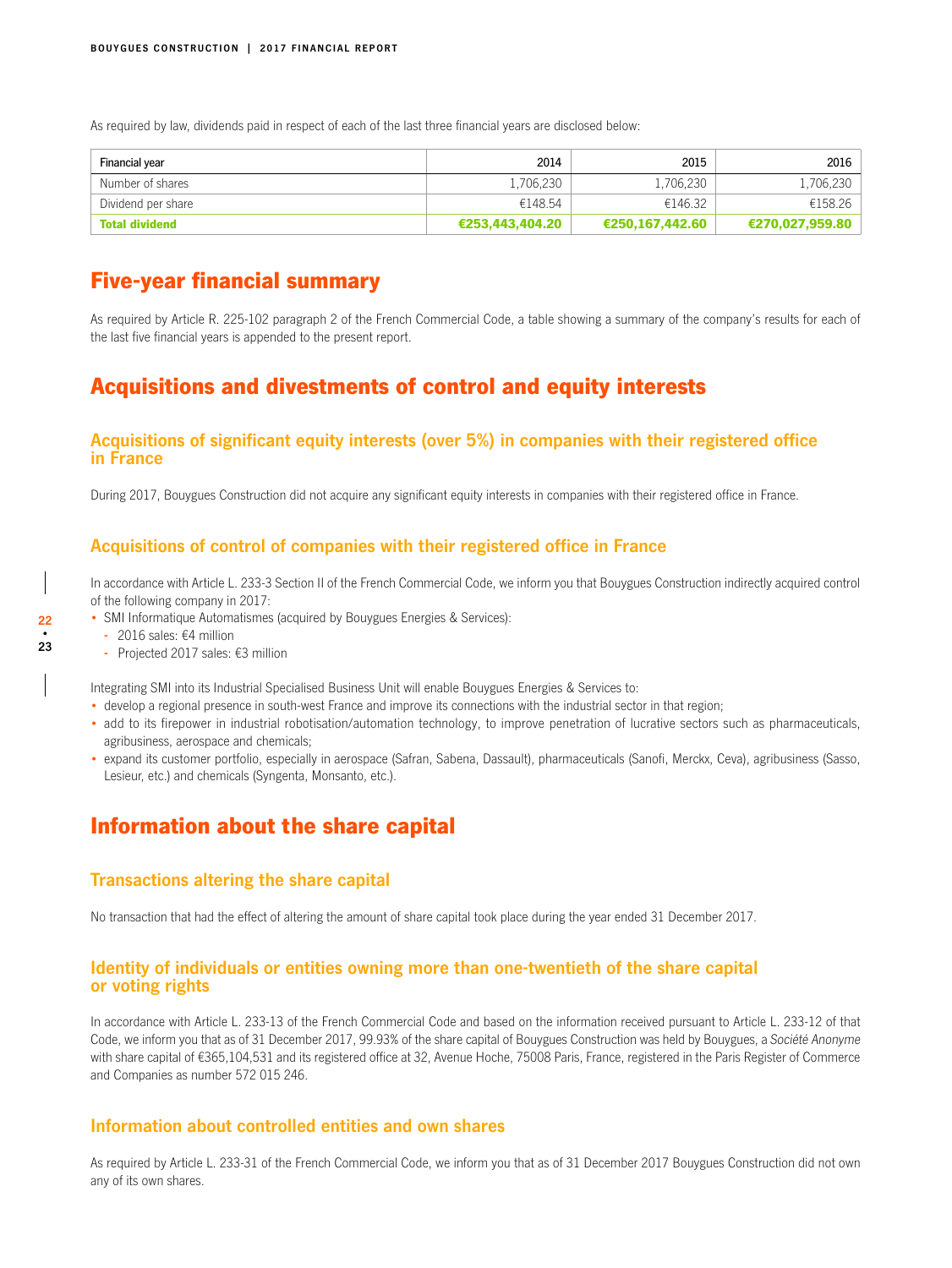### **Shares bought and sold in connection with voluntary employee profit-sharing schemes (Articles L. 225-208, L. 225-209-2 and L. 225-211 of the French Commercial Code)**

No shares were bought or sold in connection with voluntary employee profit-sharing schemes during the year ended 31 December 2017.

### Non-deductible expenses

As required by Articles 223 quater and 223 *quinquies* of the French General Tax Code, no expenses not deductible for tax purposes (as mentioned in Article 39.4 of that Code) were incurred during the year, and no overheads mentioned in Article 39.5 of that Code were added back for tax purposes.

### Employee share ownership

As required by Article L. 225-102 of the French Commercial Code, we inform you that as of the end of the reporting period (i.e. 31 December 2017), the percentage interest in the company's share capital held by employees of the company itself (and of entities related to the company within the meaning of Article L. 225-180 of the French Commercial Code) was zero.

However, as required by Article L. 225-184 of the French Commercial Code, a special report is being presented to the Annual General Meeting on awards and exercises of stock options during the year, relating to (i) corporate officers of the company and (ii) the ten company employees awarded the most options.

### Works Council observations

The Works Council has made no observations pursuant to Article L. 2323-8 of the French Labour Code.

### Authorisation of guarantees

As required by Articles L. 225-35 and R. 225-28 of the French Commercial Code, we inform you that the Board of Directors, at its meeting of 16 February 2018, authorised the Chairman & Chief Executive Officer and the Deputy CEO in charge of Strategy, Finance and Concessions to enter into guarantees up to an overall cap of €300 million and €100 million, respectively.

Both authorisations were granted for a period of one year.

### **Resolutions**

The following resolutions are submitted for your approval:

- reading of the Management Report, the Board of Directors' report on corporate governance and the statutory auditors' report;
- approval of those reports, of the parent company financial statements and of the consolidated financial statements for the 2017 financial year – Discharge of the Directors;
- approval of agreements covered by Article 225-38 of the French Commercial Code;
- appropriation of profits for the 2017 financial year;
- powers for filing and formalities.

We request that you cast your vote on the above resolutions.

### Other information

### **Administration and audit of the company**

As of 31 December 2017, Bouygues Construction is directed by a Chairman & CEO and three Deputy CEOs.

We inform you that the terms of office of the statutory auditors and their alternates do not expire at the end of the Annual General Meeting held to approve the financial statements for the year ended 31 December 2017.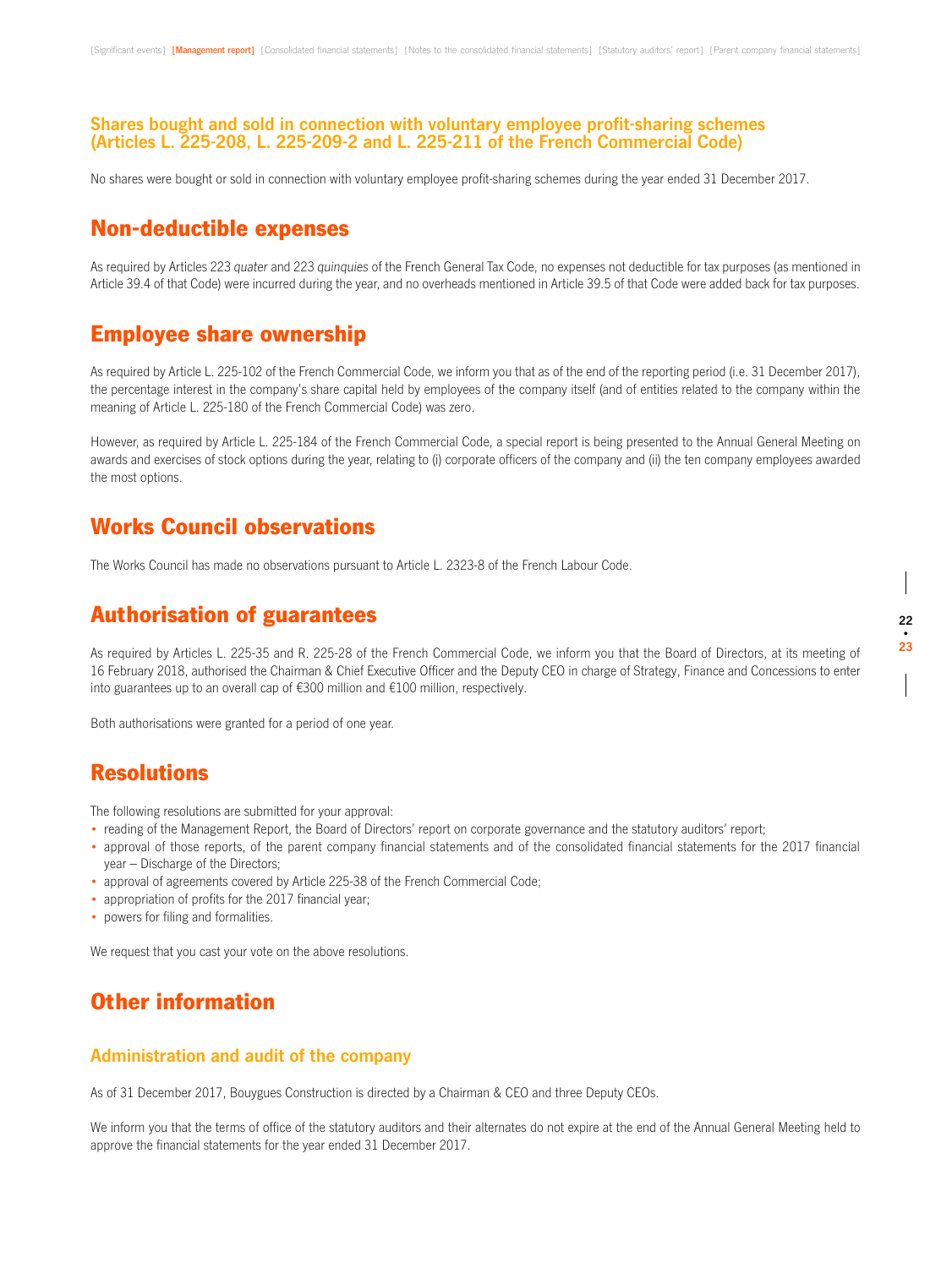## **Consolidated financial statements**

### Consolidated balance sheet

| Assets ( $\varepsilon$ million)                    | <b>Note</b> | 31/12/2017 Net           | 31/12/2016 Net |
|----------------------------------------------------|-------------|--------------------------|----------------|
| Property, plant and equipment                      | 3 and 16    | 598                      | 702            |
| Intangible assets                                  | 3 and 16    | 44                       | 48             |
| Goodwill                                           | 3 and 16    | 526                      | 540            |
| Investments in joint ventures and associates       | 3 and 16    | 30                       | 21             |
| Other non-current financial assets                 | 3           | 270                      | 253            |
| Deferred tax assets and non-current tax receivable |             | 89                       | 103            |
| <b>Non-current assets</b>                          |             | 1,557                    | 1,667          |
| Inventories                                        |             | 237                      | 262            |
| Advances and down-payments made on orders          |             | 161                      | 168            |
| Trade receivables                                  |             | 2,850                    | 2,955          |
| Tax asset (receivable)                             |             | 95                       | 84             |
| Other current receivables and prepaid expenses     |             | 875                      | 910            |
| Cash and cash equivalents                          |             | 4,310                    | 4 4 2 7        |
| Financial instruments - Hedging of debt            |             | $\overline{\phantom{0}}$ |                |
| Other current financial assets                     |             | 9                        | 13             |
| <b>Current assets</b>                              | 4           | 8,537                    | 8,819          |
| Held-for-sale assets and operations                |             | -                        | 2              |
| <b>Total assets</b>                                |             | 10,094                   | 10,488         |

 $\overline{\phantom{a}}$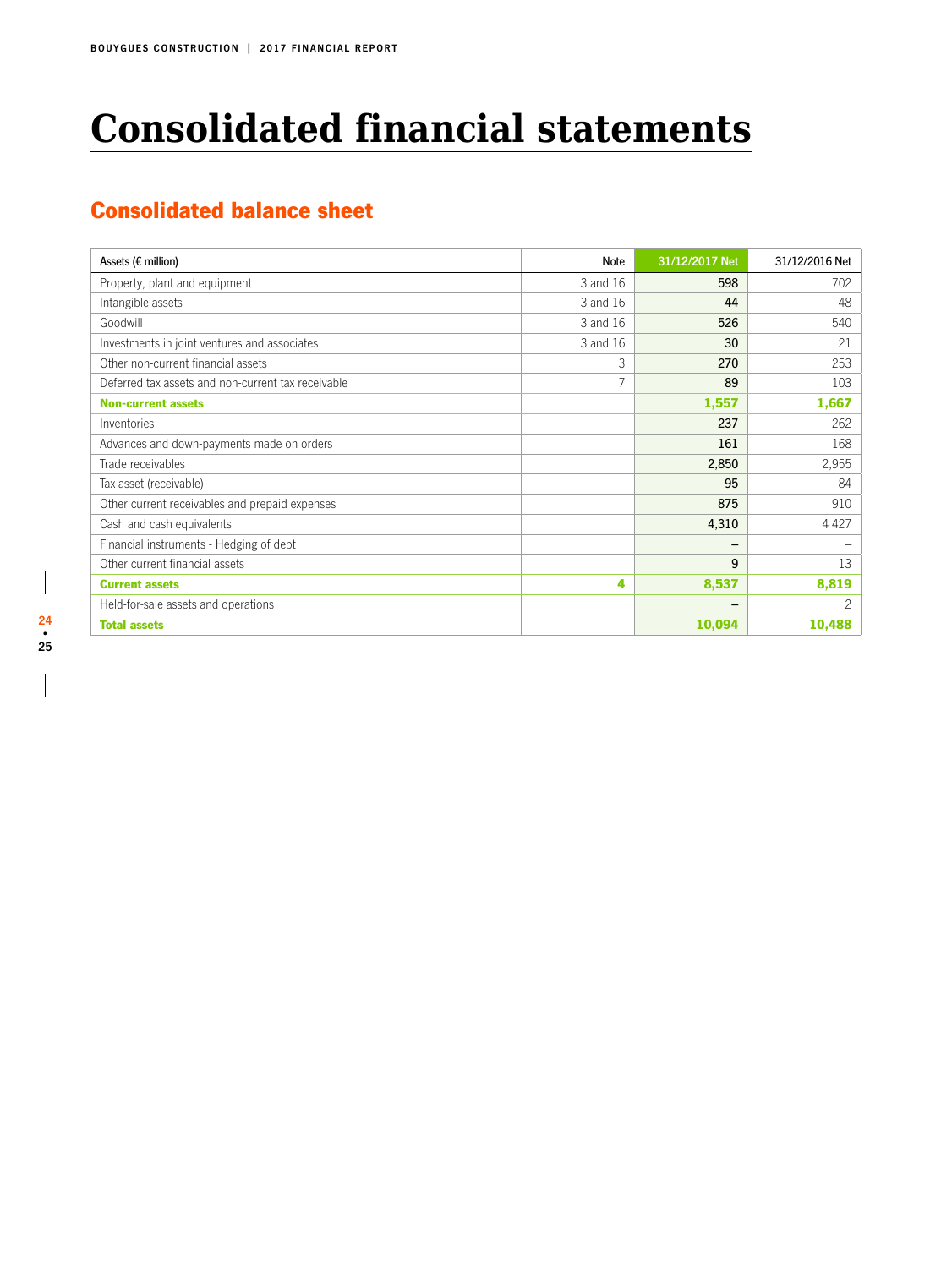| Liabilities and shareholders' equity ( $\epsilon$ million) | <b>Note</b> | 31/12/2017        | 31/12/2016 |
|------------------------------------------------------------|-------------|-------------------|------------|
| Share capital                                              |             | 128               | 128        |
| Share premium and reserves                                 |             | 505               | 200        |
| Translation reserve                                        |             | $\mathbf{1}$      | 95         |
| Treasury shares                                            |             |                   |            |
| Consolidated net profit/(loss)                             |             | 320               | 320        |
| <b>Shareholders' equity attributable to the Group</b>      | 5           | 954               | 743        |
| Non-controlling interests                                  |             | 25                | 26         |
| <b>Shareholders' equity</b>                                |             | 979               | 769        |
| Non-current debt                                           | 8 and 16    | 511               | 543        |
| Non-current provisions                                     | 6 and 16    | 750               | 853        |
| Deferred tax liabilities and non-current tax liabilities   | 7           | 17                | 24         |
| <b>Non-current liabilities</b>                             |             | 1,278             | 1,420      |
| Advances and down-payments received on orders              |             | 469               | 474        |
| Current debt                                               | 8           | 5                 | 22         |
| Current taxes payable                                      |             | 59                | 62         |
| Trade payables                                             |             | 3.144             | 3,241      |
| Current provisions                                         | 6           | 529               | 588        |
| Other current liabilities                                  |             | 3,243             | 3,416      |
| Overdrafts and short-term bank borrowings                  |             | 385               | 475        |
| Financial instruments - Hedging of debt                    |             | $\qquad \qquad -$ |            |
| Other current financial liabilities                        |             | 3                 | 21         |
| <b>Current liabilities</b>                                 | 10          | 7,837             | 8,299      |
| Liabilities related to held-for-sale operations            |             |                   |            |
| <b>Total liabilities and shareholders' equity</b>          |             | 10,094            | 10,488     |
| Net surplus cash/(net debt)                                | 9           | 3,409             | 3,387      |

 $\begin{array}{c} \hline \end{array}$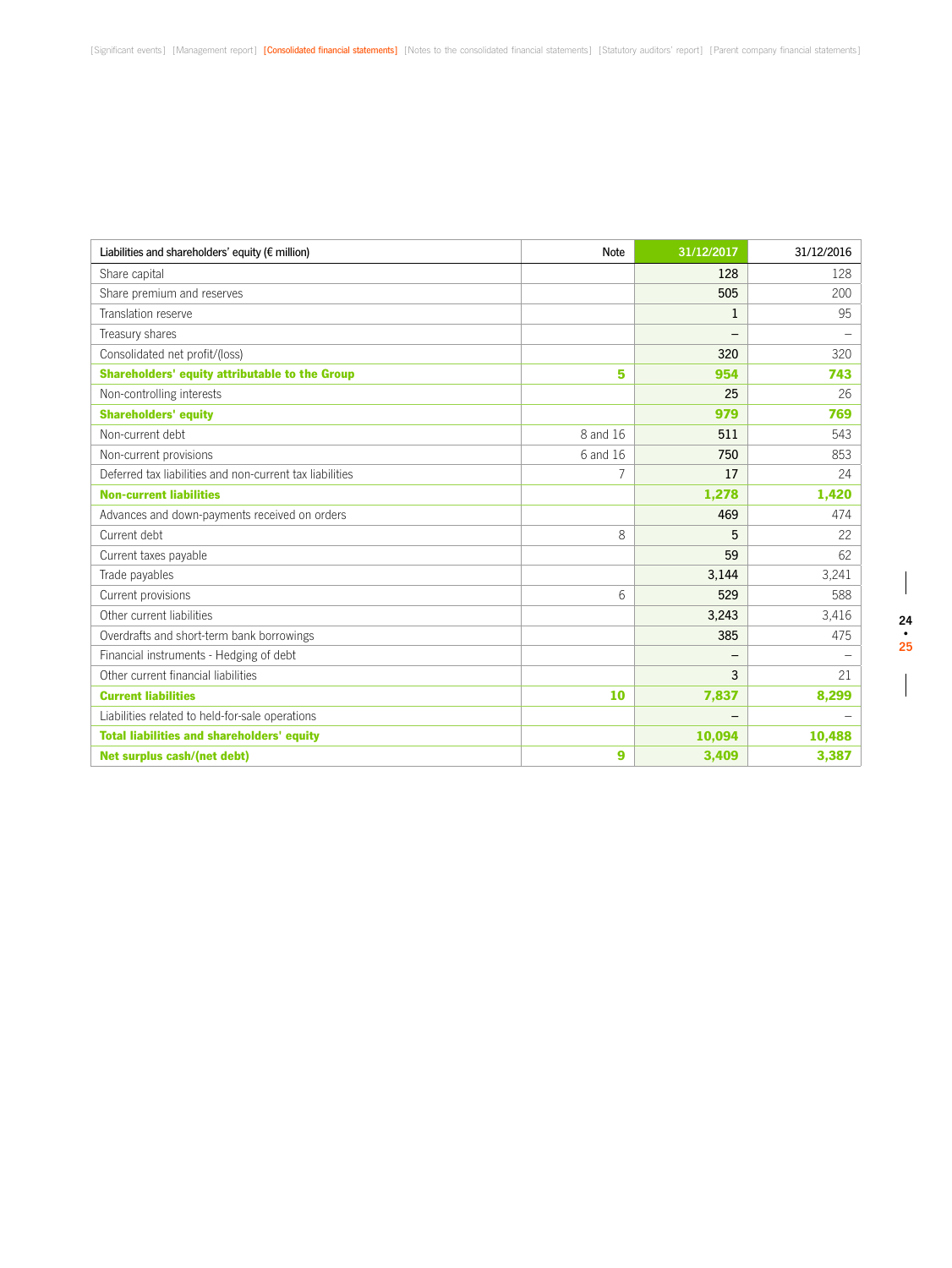### Consolidated income statement

| $(E \text{ million})$                                                                                    | <b>Note</b>      | Full year 2017 | Full year 2016 |
|----------------------------------------------------------------------------------------------------------|------------------|----------------|----------------|
| Sales <sup>(1)</sup>                                                                                     | <b>11 and 16</b> | 11,660         | 11,815         |
| Other revenues from operations                                                                           |                  | 107            | 116            |
| Purchases used in production                                                                             |                  | (6,709)        | (6.779)        |
| Personnel costs                                                                                          |                  | (2,766)        | (2,738)        |
| External charges                                                                                         |                  | (1,724)        | (1,713)        |
| Taxes other than income tax                                                                              |                  | (149)          | (147)          |
| Net depreciation and amortisation expense                                                                |                  | (214)          | (227)          |
| Charges to provisions and impairment losses, net of reversals due to utilisation                         |                  | (146)          | (193)          |
| Changes in production and property development inventories                                               |                  | (58)           | (68)           |
| Other income from operations <sup>(2)</sup>                                                              |                  | 548            | 497            |
| Other expenses on operations                                                                             |                  | (186)          | (237)          |
| <b>Current operating profit/(loss)</b>                                                                   | <b>12 and 16</b> | 363            | 326            |
| Other operating income                                                                                   |                  | —              |                |
| Other operating expenses                                                                                 |                  | -              | (23)           |
| <b>Operating profit/(loss)</b>                                                                           | <b>12 and 16</b> | 363            | 303            |
| Financial income                                                                                         |                  | 26             | 27             |
| Financial expenses                                                                                       |                  | (14)           | (13)           |
| Income from net surplus cash/(cost of net debt)                                                          | <b>13 and 16</b> | 12             | 14             |
| Other financial income                                                                                   | 13 and 16        | 73             | 37             |
| Other financial expenses                                                                                 | 13 and 16        | (24)           | (34)           |
| Income tax                                                                                               | 14 and 16        | (103)          | (119)          |
| Share of net profits/losses of joint ventures and associates                                             | 3 and 16         | $\overline{2}$ | 121            |
| Net profit/(loss) from continuing operations                                                             | 16               | 323            | 322            |
| Net profit/(loss) from discontinued and held-for-sale operations                                         |                  |                |                |
| Net profit/(loss)                                                                                        | 16               | 323            | 322            |
| Net profit/(loss) attributable to the Group                                                              | 16               | 320            | 320            |
| Net profit/(loss) attributable to non-controlling interests                                              |                  | 3              | $\overline{c}$ |
| Basic earnings per share from continuing operations $(\epsilon)$                                         | 15               | 187.55         | 187.55         |
| Diluted earnings per share from continuing operations $(\epsilon)$                                       | 15               | 187.55         | 187.55         |
| (1) Of which sales generated abroad<br>(2) Of which reversals of unutilised provisions/impairment losses |                  | 6,091<br>251   | 6,288<br>209   |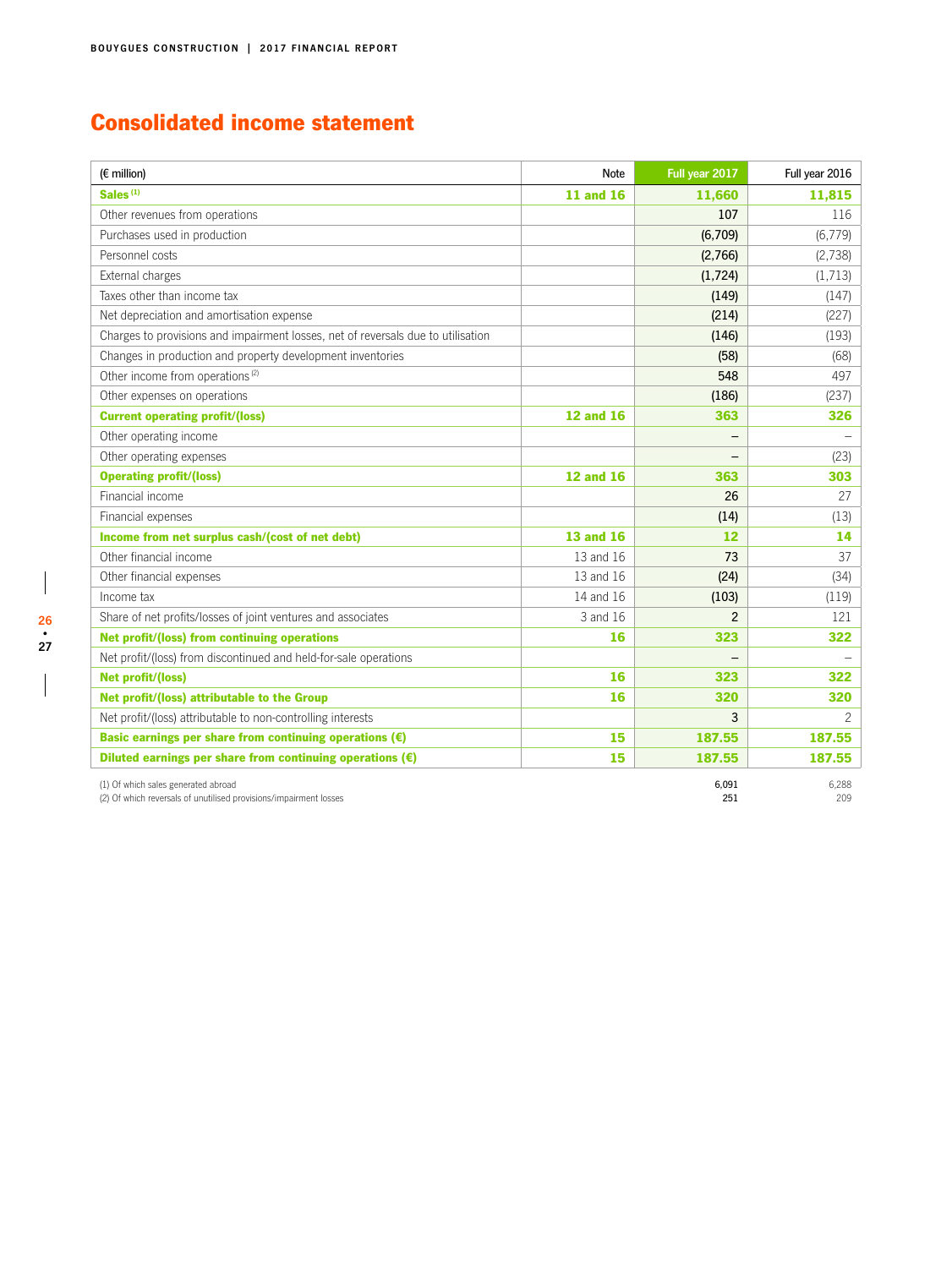### Consolidated statement of recognised income and expense

| $(E \text{ million})$                                                                                                                                        | Full year 2017 | Full year 2016   |
|--------------------------------------------------------------------------------------------------------------------------------------------------------------|----------------|------------------|
| Net profit/(loss)                                                                                                                                            | 323            | 322              |
| <b>ITEMS NOT RECLASSIFIABLE TO PROFIT OR LOSS</b>                                                                                                            |                |                  |
| Actuarial gains/losses on post-employment benefits                                                                                                           | (9)            | (9)              |
| Change in remeasurement reserve                                                                                                                              |                |                  |
| Net tax effect of items not reclassifiable to profit or loss                                                                                                 |                | $\left(1\right)$ |
| Share of non-reclassifiable income and expense of joint ventures and associates                                                                              |                |                  |
| <b>ITEMS RECLASSIFIABLE TO PROFIT OR LOSS</b>                                                                                                                |                |                  |
| Change in cumulative translation adjustment                                                                                                                  | $(1)$ (97)     | (12)             |
| Net change in fair value of financial instruments used for hedging purposes<br>and of other financial assets (including available-for-sale financial assets) | 12             | 24               |
| Net tax effect of items reclassifiable to profit or loss                                                                                                     |                | (3)              |
| Share of reclassifiable income and expense of joint ventures and associates                                                                                  |                | 13               |
| Income and expense recognised directly in equity                                                                                                             | (91)           | 12               |
| <b>Total recognised income and expense</b>                                                                                                                   | 232            | 334              |
| Recognised income and expense attributable to the Group                                                                                                      | 232            | 331              |
| Recognised income and expense attributable to non-controlling interests                                                                                      | -              | 3                |

(1) Of which (79) reclassified to profit or loss in 2017

 $\overline{\phantom{a}}$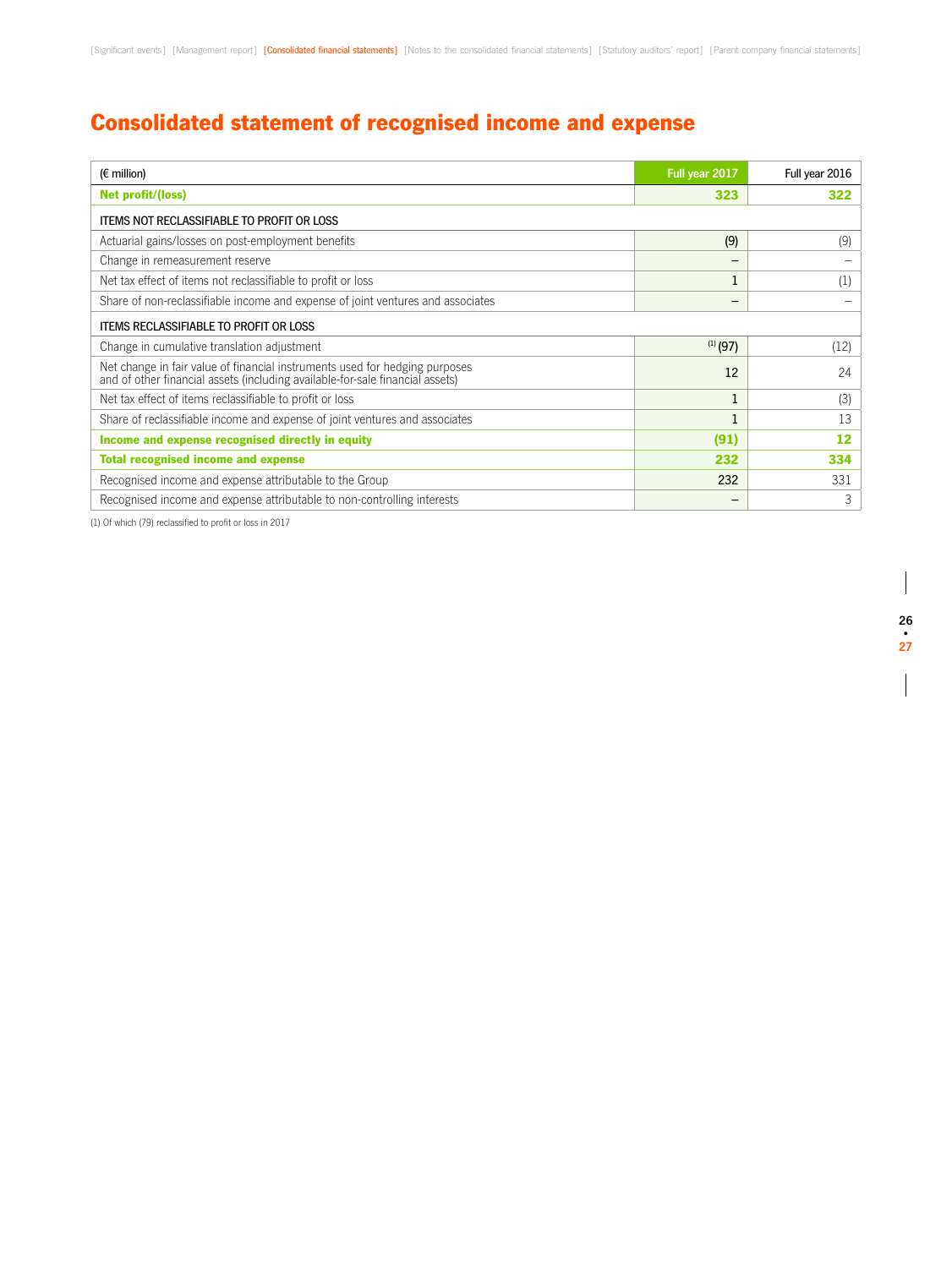### Consolidated statement of changes in shareholders' equity

| $(E \text{ million})$                                                     | Share<br>capital<br>& share<br>premium | <b>Reserves</b><br>related to<br>capital/<br>retained<br>earnings | Consolidated<br>reserves and<br>profit/(loss) | Treasury<br>shares       | Items<br>recognised<br>directly in<br>equity | <b>Total</b><br><b>attributable</b><br>to the<br>Group | Non-controlling<br>interests | <b>Total</b>             |
|---------------------------------------------------------------------------|----------------------------------------|-------------------------------------------------------------------|-----------------------------------------------|--------------------------|----------------------------------------------|--------------------------------------------------------|------------------------------|--------------------------|
| <b>Position at 31 December 2015</b>                                       | 143                                    | 251                                                               | 489                                           | ÷                        | 29                                           | 912                                                    | 24                           | 936                      |
| <b>MOVEMENTS DURING 2016</b>                                              |                                        |                                                                   |                                               |                          |                                              |                                                        |                              |                          |
| Net profit/(loss)                                                         | $\qquad \qquad -$                      | $\overline{\phantom{0}}$                                          | 320                                           | $\overline{\phantom{0}}$ | $\overline{\phantom{a}}$                     | 320                                                    | $\overline{c}$               | 322                      |
| Translation adjustment                                                    | $\equiv$                               | $\overline{\phantom{0}}$                                          | $\equiv$                                      | $=$                      | (12)                                         | (12)                                                   | 1                            | (11)                     |
| Other recognised income and expense                                       | $\overline{\phantom{0}}$               | $\overline{\phantom{a}}$                                          |                                               | $\overline{\phantom{0}}$ | 23                                           | 23                                                     | $\overline{\phantom{0}}$     | 23                       |
| <b>Total recognised income</b><br>and expense <sup>(2)</sup>              |                                        | $\overline{\phantom{0}}$                                          | 320                                           |                          | 11                                           | 331                                                    | 3                            | 334                      |
| Capital and reserves transactions, net                                    | $=$                                    | (5)                                                               | 5                                             | $\overline{\phantom{0}}$ | $\overline{\phantom{0}}$                     |                                                        |                              |                          |
| Acquisitions/disposals of treasury shares                                 | $\overline{\phantom{0}}$               |                                                                   |                                               | $\overline{\phantom{0}}$ |                                              |                                                        |                              |                          |
| Acquisitions/disposals without loss<br>of control                         | $\equiv$                               | $\overline{\phantom{0}}$                                          | $\overline{\phantom{0}}$                      | $\equiv$                 | $\overline{\phantom{0}}$                     |                                                        |                              |                          |
| Dividend paid                                                             | $\overline{\phantom{0}}$               | $\overline{\phantom{0}}$                                          | (500)                                         | $\overline{\phantom{0}}$ | $\overline{\phantom{0}}$                     | (500)                                                  | (1)                          | (501)                    |
| Other transactions with shareholders                                      | $\overline{\phantom{0}}$               | Ē,                                                                |                                               | -                        | $\overline{\phantom{0}}$                     |                                                        |                              |                          |
| Other transactions (changes in scope<br>of consolidation and other items) |                                        |                                                                   |                                               |                          |                                              |                                                        |                              |                          |
| <b>Position at 31 December 2016</b>                                       | 143                                    | 246                                                               | 314                                           | ÷                        | 40                                           | 743                                                    | 26                           | 769                      |
| <b>MOVEMENTS DURING 2017</b>                                              |                                        |                                                                   |                                               |                          |                                              |                                                        |                              |                          |
| Net profit/(loss)                                                         | $\overline{\phantom{0}}$               | $\equiv$                                                          | 320                                           | $\equiv$                 |                                              | 320                                                    | 3                            | 323                      |
| Translation adjustment                                                    | $\equiv$                               |                                                                   |                                               | $\overline{\phantom{0}}$ | $(94)^{(1)}$                                 | (94)                                                   | (3)                          | (97)                     |
| Other recognised income and expense                                       | $\overline{\phantom{0}}$               | $\overline{\phantom{a}}$                                          | $\overline{\phantom{a}}$                      | $\equiv$                 | 6                                            | 6                                                      | $\frac{1}{2}$                | 6                        |
| <b>Total recognised income</b><br>and expense <sup>(2)</sup>              | -                                      | $\overline{\phantom{0}}$                                          | 320                                           | -                        | (88)                                         | 232                                                    |                              | 232                      |
| Capital and reserves transactions, net                                    | $\overline{\phantom{0}}$               | 126                                                               | (126)                                         | $\overline{\phantom{0}}$ |                                              |                                                        | $\overline{\phantom{0}}$     |                          |
| Acquisitions/disposals of treasury shares                                 | $\overline{\phantom{0}}$               | L,                                                                |                                               | $\overline{\phantom{0}}$ | $\overline{\phantom{0}}$                     | -                                                      | $\overline{\phantom{0}}$     | —                        |
| Acquisitions/disposals without loss<br>of control                         | -                                      | $\overline{\phantom{0}}$                                          | ÷                                             | $\overline{\phantom{0}}$ | $\overline{\phantom{0}}$                     | $\overline{\phantom{0}}$                               |                              | $\overline{\phantom{0}}$ |
| Dividend paid                                                             | $\overline{\phantom{0}}$               | $\qquad \qquad -$                                                 | (20)                                          | $\overline{\phantom{0}}$ | $\qquad \qquad -$                            | (20)                                                   | (1)                          | (21)                     |
| Other transactions with shareholders                                      | -                                      | $\overline{\phantom{a}}$                                          | $\overline{\phantom{a}}$                      | $=$                      |                                              | $\overline{\phantom{0}}$                               | $\equiv$                     |                          |
| Other transactions (changes in scope<br>of consolidation and other items) | -                                      | $\overline{\phantom{a}}$                                          | (1)                                           |                          | $\overline{\phantom{0}}$                     | (1)                                                    |                              | (1)                      |
| <b>Position at 31 December 2017</b>                                       | 143                                    | 372                                                               | 487                                           | ÷                        | (48)                                         | 954                                                    | 25                           | 979                      |

(1) Change in translation reserve

| Attributable to:              | Group | Non-controlling<br>interests | Total |
|-------------------------------|-------|------------------------------|-------|
| Controlled entities           | (94)  | (3)                          | (97)  |
| Joint ventures and associates |       |                              |       |
|                               | (94)  | (3)                          | (97)  |

(2) See statement of recognised income and expense

 $\overline{\phantom{a}}$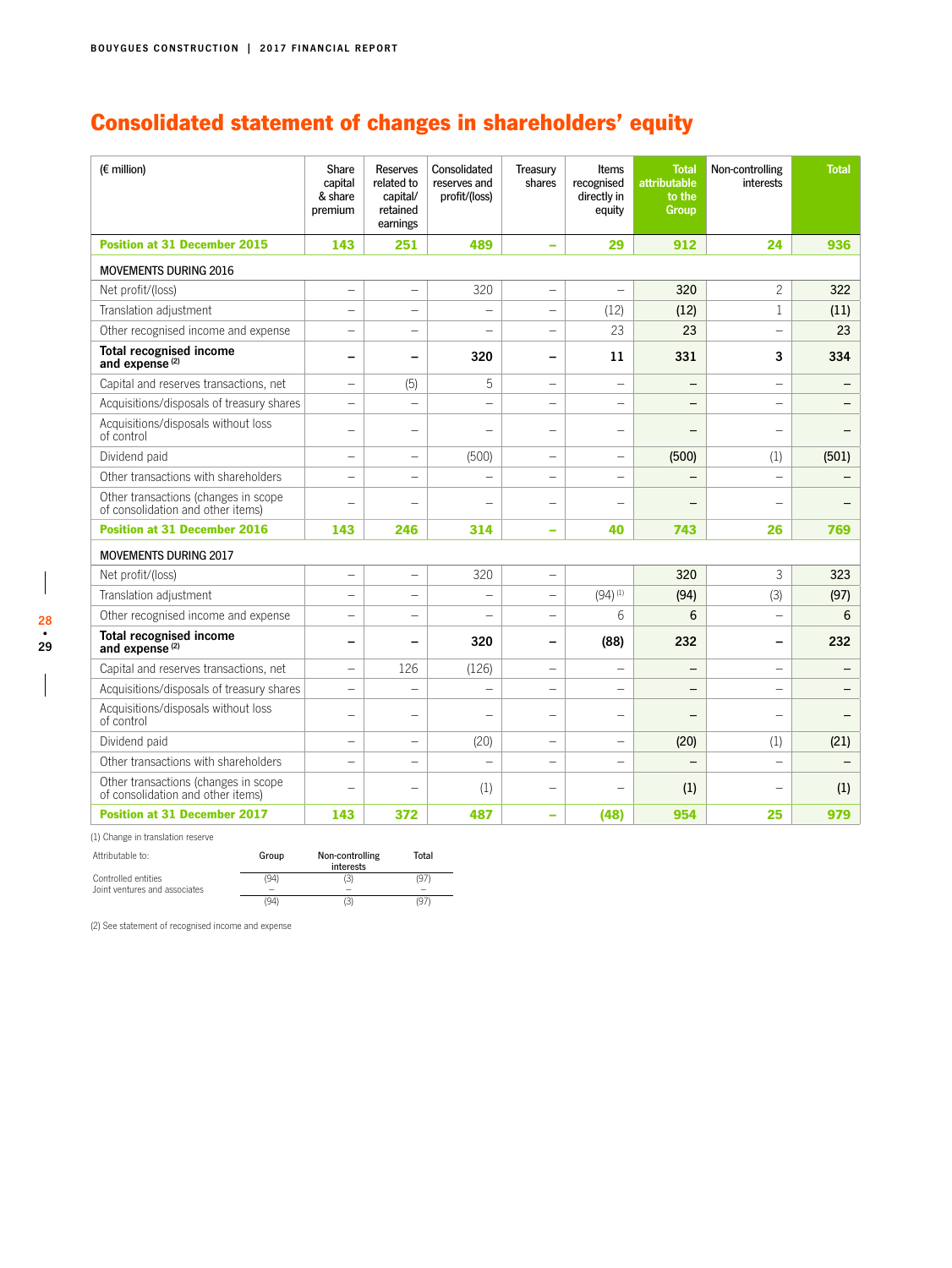### Consolidated cash flow statement

| I. Cash flow from continuing operations ( $\epsilon$ million)                                                                  | <b>Note</b>     | Full year 2017 | Full year 2016 |
|--------------------------------------------------------------------------------------------------------------------------------|-----------------|----------------|----------------|
| A. NET CASH GENERATED BY/(USED IN) OPERATING ACTIVITIES                                                                        |                 |                |                |
| Net profit/(loss) from continuing operations                                                                                   |                 | 323            | 322            |
| Share of profits/losses reverting to joint ventures and associates, net of dividends received                                  |                 | (2)            | (8)            |
| Elimination of dividends (non-consolidated companies)                                                                          |                 | (17)           | (15)           |
| Net charges to/(reversals of) depreciation, amortisation, and non-current impairment & provisions                              |                 | 133            | 261            |
| Gains and losses on asset disposals                                                                                            |                 | (43)           | (128)          |
| Miscellaneous non-cash charges                                                                                                 |                 | (1)            | (3)            |
| Cash flow after cost of net debt and income tax                                                                                |                 | 393            | 429            |
| (Income from net surplus cash)/cost of net debt                                                                                |                 | (12)           | (14)           |
| Income tax                                                                                                                     |                 | 103            | 119            |
| <b>Cash flow</b>                                                                                                               | 16              | 484            | 534            |
| Income taxes paid                                                                                                              |                 | (77)           | (121)          |
| Changes in working capital related to operating activities<br>(including current impairment and provisions) $(1)$              |                 | (129)          | 194            |
| Net cash generated by/(used in) operating activities                                                                           |                 | 278            | 607            |
| B. NET CASH GENERATED BY/(USED IN) INVESTING ACTIVITIES                                                                        |                 |                |                |
| Purchase price of property, plant and equipment and intangible assets                                                          | 16              | (159)          | (217)          |
| Proceeds from disposals of property, plant and equipment and intangible assets                                                 |                 | 40             | 44             |
| Net liabilities related to property, plant and equipment and intangible assets                                                 |                 |                | (8)            |
| Purchase price of non-consolidated companies and other investments                                                             | 16              | (4)            | (2)            |
| Proceeds from disposals of non-consolidated companies and other investments                                                    |                 | 23             | 1              |
| Net liabilities related to non-consolidated companies and other investments                                                    |                 | 1              |                |
| <b>Effects of changes in scope of consolidation</b>                                                                            | 21              |                |                |
| Purchase price of investments in consolidated activities                                                                       | 16              | (1)            | (4)            |
| Proceeds from disposals of investments in consolidated activities                                                              |                 | $\overline{2}$ | 144            |
| Net liabilities related to consolidated activities                                                                             |                 | (4)            | (1)            |
| Other effects of changes in scope of consolidation (cash of acquired and divested companies)                                   |                 | (5)            | 17             |
| Other cash flows related to investing activities (changes in loans, dividends received from<br>non-consolidated companies)     |                 | (1)            | 27             |
| Net cash generated by/(used in) investing activities                                                                           |                 | (108)          | 1              |
| C. NET CASH GENERATED BY/(USED IN) FINANCING ACTIVITIES                                                                        |                 |                |                |
| Capital increases/(reductions) paid by shareholders & non-controlling interests<br>and other transactions between shareholders |                 | (17)           |                |
| <b>Dividends paid</b>                                                                                                          |                 |                |                |
| Dividends paid to shareholders of the parent company                                                                           |                 | (20)           | (500)          |
| Dividends paid by consolidated companies to non-controlling interests                                                          |                 | (1)            | (1)            |
| Change in current and non-current debt                                                                                         |                 |                | (6)            |
| Income from net surplus cash/(cost of net debt)                                                                                |                 | 12             | 14             |
| Other cash flows related to financing activities                                                                               |                 |                |                |
| Net cash generated by/(used in) financing activities                                                                           |                 | (26)           | (493)          |
| D. EFFECT OF FOREIGN EXCHANGE FLUCTUATIONS                                                                                     |                 | (171)          | (17)           |
| Change in net cash position $(A + B + C + D)$                                                                                  |                 | (27)           | 98             |
| Net cash position at start of period                                                                                           | <b>4 and 10</b> | 3,952          | 3,854          |
| Net cash flows                                                                                                                 |                 | (27)           | 98             |
| Other non-monetary flows                                                                                                       |                 |                |                |
| Net cash position at end of period                                                                                             | <b>4 and 10</b> | 3,925          | 3,952          |
|                                                                                                                                |                 |                |                |

| II. Cash flows from discontinued and held-for-sale operations | Note | Full vear 2017 | Full vear 2016 |
|---------------------------------------------------------------|------|----------------|----------------|
| Net cash position at start of period                          |      |                |                |
| Net cash flows                                                |      | –              |                |
| Net cash position at end of period                            |      |                |                |

(1) Definition of changes in working capital related to operating activities: Current assets minus current liabilities, excluding (i) income taxes paid, which are presented separately and (ii) current debt<br>and financial in

 $\overline{\phantom{a}}$ 

 $\begin{array}{c} \hline \end{array}$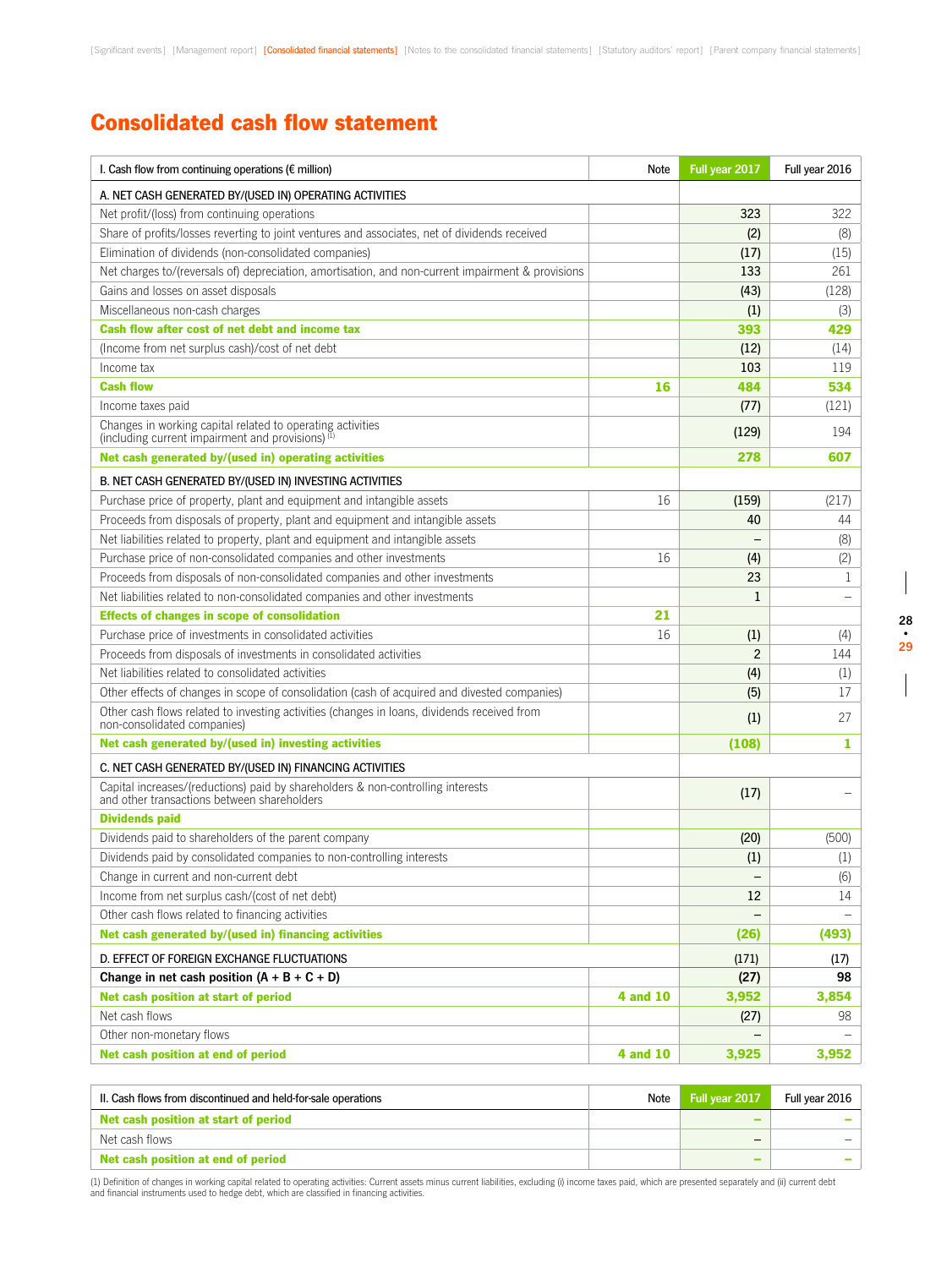## **Notes to the consolidated financial statements**

### Note 1. Significant events

### **1.1. Significant events of the year**

None.

### **1.2. Significant events and changes in scope of consolidation since 31 December 2017**

None.

### Note 2. Group accounting policies

The financial statements of the Bouygues Construction group include the financial statements of Bouygues Construction S.A. and its subsidiaries, its investments in associates and joint ventures, and its joint operations. The financial statements are presented in millions of euros, and take account of Recommendation 2013-03 on the presentation of financial statements, issued on 7 November 2013 by the Autorité des Normes Comptables (ANC), the French national accounting standard-setter.

The consolidated financial statements were closed off by the Board of Directors on 16 February 2018, and will be submitted for approval by the forthcoming Annual General Meeting on 12 April 2018.

The consolidated financial statements for the year ended 31 December 2017 were prepared in accordance with international financial reporting standards ("IFRS") using the historical cost convention, except for certain financial assets and liabilities measured at fair value where this is a requirement under IFRS. They include comparatives as at and for the year ended 31 December 2016.

The Bouygues Construction group applied the same standards, interpretations and accounting policies for the year ended 31 December 2017 as were applied in its consolidated financial statements for the year ended 31 December 2016, except for new IFRS requirements applicable from 1 January 2017 as mentioned below.

• Principal new IFRS standards, amendments and interpretations effective within the European Union and mandatorily applicable or permitted for early adoption with effect from 1 January 2017:

### **- Amendments to IAS 7: Statement of Cash Flows**

These amendments lay down the principle that an entity should provide disclosures that enable users of financial statements to evaluate changes in liabilities arising from financing activities, including both changes arising from cash flows and non-cash changes.

To meet this requirement, Bouygues Construction provides a reconciliation between the opening and closing financial positions as regards liabilities included in financing activities, in Note 9 to the consolidated financial statements.

Those amendments are applicable to annual reporting periods beginning on or after 1 January 2017, and were early adopted in the Bouygues Construction consolidated financial statements for the year ended 31 December 2016.

### **- IFRS 9: Financial Instruments**

On 24 July 2014, the International Accounting Standards Board (IASB) issued a new standard on financial instruments intended to replace most of the current IFRS pronouncements on this subject, in particular IAS 39. The new standard was endorsed by the European Union on 22 November 2016 and is applicable from 1 January 2018. The Bouygues Construction group has not elected to early adopt this standard.

The Group will apply the classification, measurement and impairment principles of IFRS 9 retrospectively with effect from 1 January 2018, with no restatement of prior period comparatives on first-time application. The hedge accounting principles of IFRS 9 will also be applied by the Group with effect from 1 January 2018, using a prospective approach in accordance with the standard. The impact of applying IFRS 9 will not be material at Group level.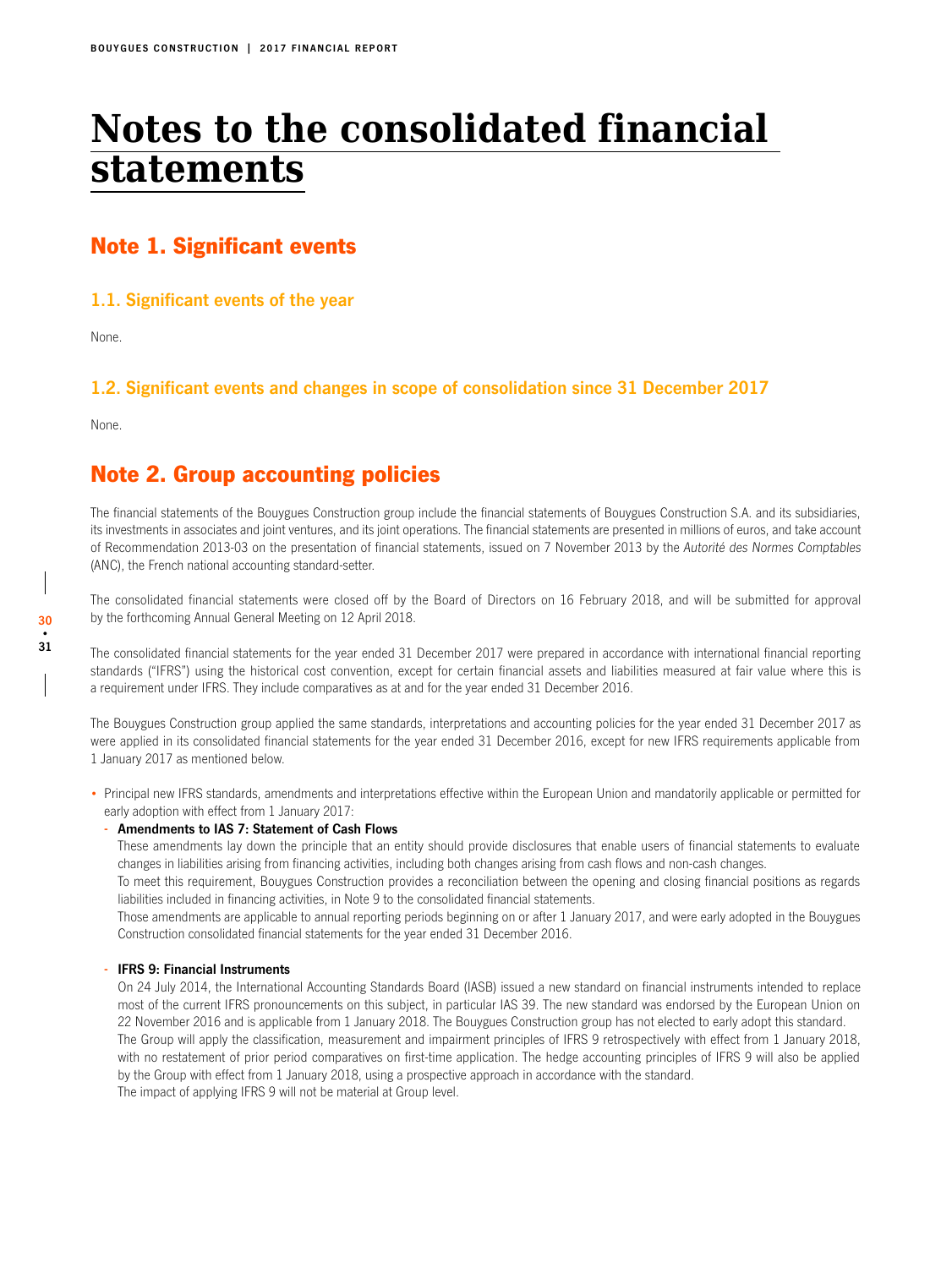### **- IFRS 15: Revenue from Contracts with Customers**

On 28 May 2014, the IASB issued a new standard on revenue recognition intended to replace most of the current IFRS pronouncements on this subject, in particular IAS 11 and IAS 18. The new standard was endorsed by the European Union on 29 October 2016, and is applicable from 1 January 2018. The Bouygues Construction group has not elected to early adopt IFRS 15. IFRS 15 will be applied retrospectively with effect from 1 January 2018, and the 2017 comparatives presented in 2018 will be restated to reflect the impacts of the new standard.

The Bouygues Construction group has completed its analysis of contracts in light of IFRS 15. As anticipated, no material impact on opening equity as of 1 January 2017 (comparative period) was identified. This reflects the fact that the methods used by the Group to recognise revenue over time are consistent with the new standard. In addition, the vast majority of contracts in the construction sector consist of a single performance obligation as defined by IFRS 15, with no impact on their accounting treatment.

• New standards, amendments and interpretations effective within the European Union and mandatorily applicable or permitted for early adoption as of 1 January 2019:

#### **- IFRS 16: Leases**

On 13 January 2016, the IASB issued IFRS 16, "Leases".

IFRS 16 replaces IAS 17, along with the associated IFRIC and SIC interpretations, and for lessees ends the distinction previously made between operating leases and finance leases. Lessees will be required to account for all leases with a term of more than one year in a manner analogous to that currently specified for finance leases under IAS 17, involving the recognition of an asset for the rights, and a liability for the obligations, arising under the lease.

The new standard was endorsed by the European Union on 31 October 2017 (and published in the Official Journal on 9 November 2017), and is applicable from 1 January 2019. The Bouygues Construction group has elected to use the retrospective approach for the first-time application of the standard.

The impact of IFRS 16 is currently under review. The detailed information on leases as provided in the notes to the consolidated financial statements for the year ended 31 December 2017 is not indicative of the actual impact that IFRS 16 might have on those financial statements.

• Essential interpretation issued by the IASB but not yet endorsed by the European Union:

### **- IFRIC 23: Uncertainty Over Income Tax Treatments**

On 7 June 2017, the IFRS Interpretations Committee issued IFRIC 23, which is mandatorily applicable from 1 January 2019 and has not yet been endorsed by the European Union. IFRIC 23 clarifies the accounting treatments used to recognise the fiscal consequences of uncertainties relating to income taxes. The Bouygues Construction group has not elected early adoption of IFRIC 23, and is reviewing the potential consequences of applying it.

• Exercise of judgement and use of estimates:

Preparing financial statements to comply with IFRS requires the use of estimates and assumptions which may have affected the amounts reported for assets and liabilities at the end of the reporting period, and the amounts of income and expenses reported for the financial year. Those estimates and assumptions have been applied consistently on the basis of past experience and of various other factors regarded as reasonable forming the basis of assessments of the valuations of assets and liabilities for accounting purposes. Actual results may differ materially from these estimates if different assumptions or conditions apply. The main areas in which estimates and assumptions are involved are the measurement of provisions, and forecast data regarding the completion of construction contracts in progress.

### **2.1. Consolidation methods**

### **2.1.1. Consolidation methods and scope of consolidation**

Companies over which Bouygues Construction exercises exclusive control are consolidated by the full consolidation method.

In the case of jointly controlled operations (which give each party direct rights over the assets and obligations for the liabilities), the income, expenses, assets and liabilities of the joint operation are accounted for in accordance with the interests held in the joint operation.

Companies over which Bouygues Construction exercises significant influence, and joint ventures (which give the parties rights over the net assets), are accounted for using the equity method.

| Changes in the scope of consolidation | 31/12/2017 | 31/12/2016       |
|---------------------------------------|------------|------------------|
| Companies controlled by the Group     | 244        | 238              |
| Joint operations                      | 103        | 102 <sub>1</sub> |
| Joint ventures and associates         | 25         | 16               |
| <b>Total</b>                          | 372        |                  |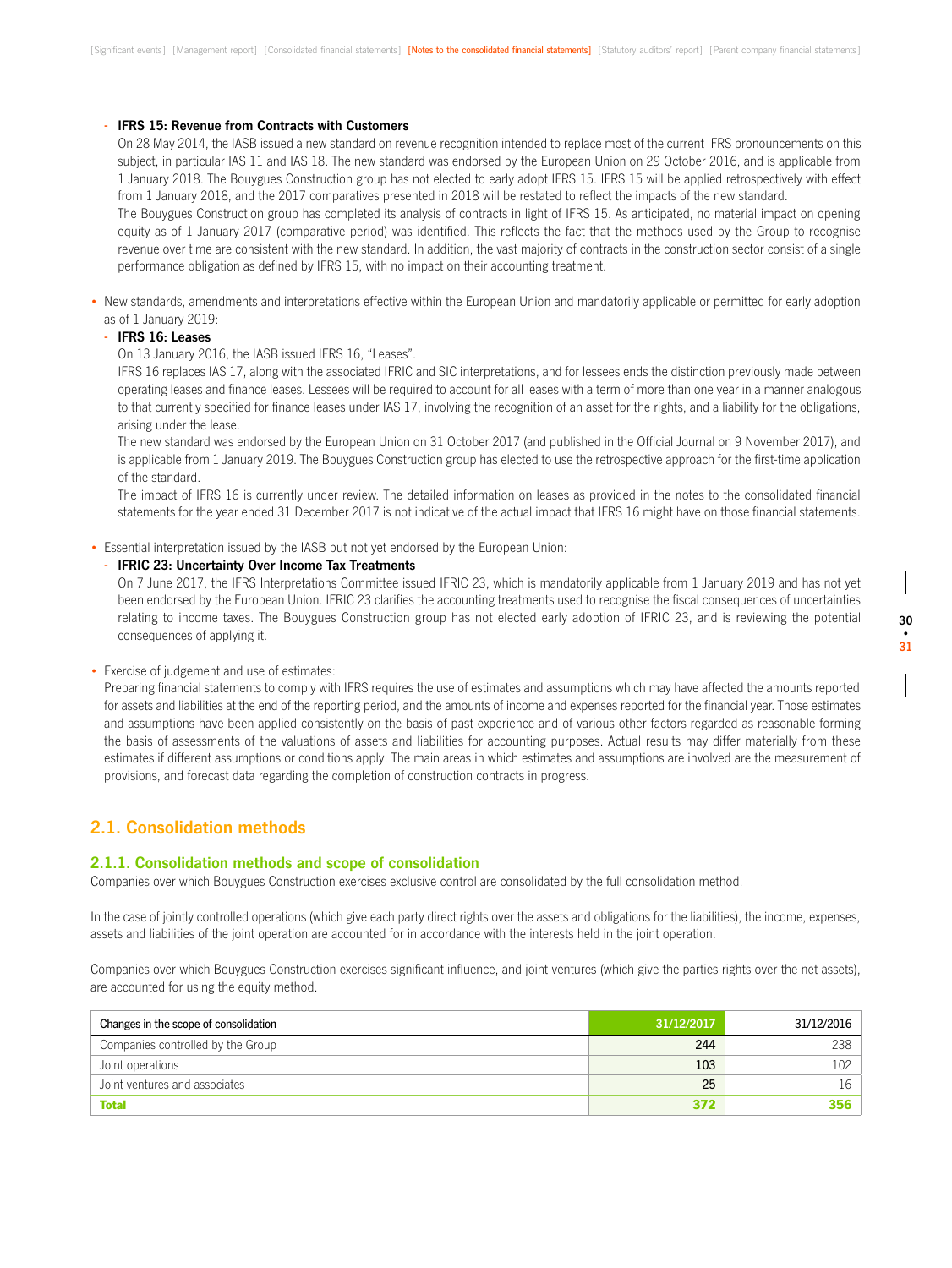### **2.1.2. Translation of the financial statements of foreign entities**

The financial statements of consolidated subsidiaries with a functional currency other than the euro are translated at the exchange rate prevailing at the end of the reporting period (in the case of the balance sheet) and at the average exchange rate for the year (in the case of the income statement and cash flow statement). The resulting translation differences are taken to equity under "Translation reserve".

Translation differences arising on foreign-currency liabilities accounted for as hedges of a net investment in a foreign operation are recognised in equity.

### **2.1.3. Translation of transactions denominated in foreign currencies**

Entities that have the euro as their functional currency translate foreign-currency transactions into euros at the exchange rate prevailing on the transaction date. Monetary assets and liabilities denominated in foreign currencies at the end of the reporting period are translated at the closing exchange rate, with the resulting translation differences recognised in profit or loss for the period.

### **2.1.4. Deferred taxation**

Deferred taxation is recognised on all differences between the carrying amount and the tax base of assets or liabilities (balance sheet liability method). These differences arise from:

• Temporary differences between the carrying amount and tax base of assets or liabilities, which may be:

- **-** items generating a tax liability in the future (deferred tax liabilities), arising mainly from income that is liable to tax in future periods, or;
- **-** items deductible from taxable profits in the future (deferred tax assets), mainly provisions that are temporarily non-deductible for tax purposes. Deferred tax assets are reviewed at the end of each reporting period, and recognised where it is probable there will be sufficient taxable profits to enable the temporary differences to be offset;
- Tax losses available for carry-forward (deferred tax assets), provided that there is a strong probability of recovery in future periods.

Deferred taxes are measured using national tax rates that are expected to apply to the period when the asset is realised or the liability is settled, based on tax rates (and tax laws) that have been enacted or substantively enacted in the relevant country by the end of the reporting period.

The effects of changes in corporate income tax rates are recognised in profit or loss for the period, in accordance with the liability method. The tax rates used for France are:

| Year of reversal of temporary differences | Deferred tax rate used |
|-------------------------------------------|------------------------|
| 2018                                      | 34.43%                 |
| 2019                                      | 32.02%                 |
| 2020                                      | 28.92%                 |
| 2021                                      | 27.37%                 |
| 2022 & later                              | 25.83%                 |

The estimated amount of non-recoverable taxes on dividends payable by French or foreign subsidiaries is covered by a provision where material.

### **2.1.5. Concession contracts and Public-Private Partnerships (PPP)**

The Bouygues Construction group has equity interests in associates that have been awarded concession/PPP contracts; these are accounted for in accordance with IFRIC 12.

### **2.2. Accounting policies and valuation methods**

### **2.2.1. Assets**

### **a. Non-current assets**

### **Property, plant and equipment**

Property, plant and equipment is measured at acquisition cost.

Where an item of property, plant and equipment consists of significant components with different useful lives or different depreciation methods, each component is accounted for and depreciated as a separate item of property, plant and equipment (component-based approach).

The cost of an item of property, plant and equipment comprises the purchase price after deducting any commercial discounts and rebates, and including import duties and non-refundable taxes and any costs directly attributable to bringing the asset to the location and condition necessary for it to be capable of operating as intended by management.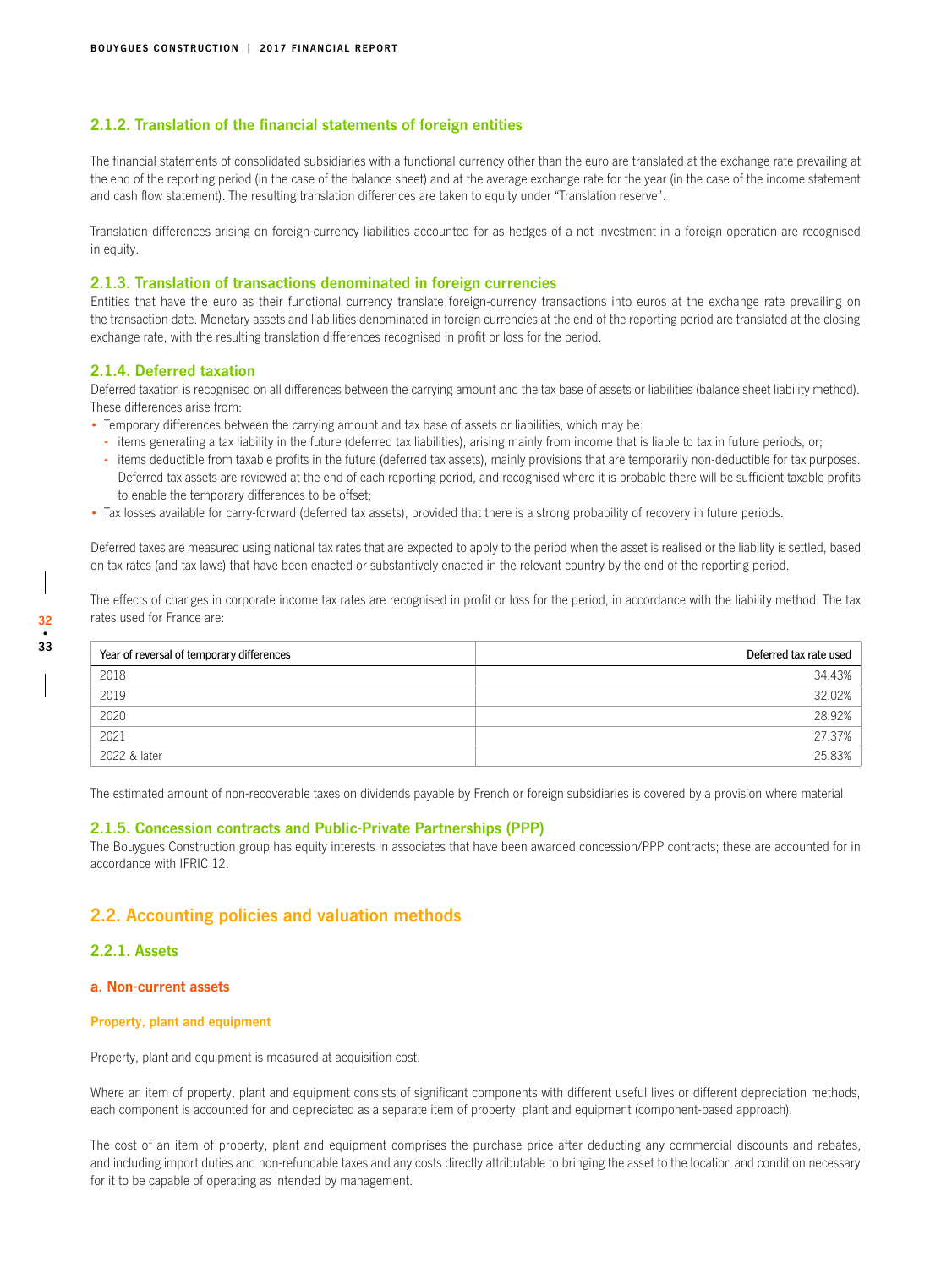Subsequent costs are recognised as an expense unless they improve the performance of the asset as originally specified, extend its useful life, or reduce the cost of operating the asset as previously established.

Following initial recognition as an asset, items of property, plant and equipment are carried at cost less accumulated depreciation and impairment. The Bouygues Construction group accounts for property, plant and equipment using the historical cost model.

Depreciation is calculated over the expected useful life of the asset. The useful life of an asset is the period over which the Group expects the asset to be available for use.

The depreciable amount of an asset is cost less any estimated residual value net of costs of disposal. The residual value of an item of property, plant and equipment is the amount the Group would receive currently for the asset if the asset were already of the age and in the condition expected at the end of its useful life (excluding the effects of inflation).

The principal useful lives applied are:

- buildings: 10, 20 or 30 years, depending on whether the building is of lightweight or durable construction;
- plant, equipment and tooling: 3 to 8 years;
- other property, plant and equipment: 3 to 10 years, depending on the type of asset (vehicles, office equipment and furniture, etc.).

Depreciation periods are reviewed annually, and may be adjusted if expectations differ from previous estimates. Any such changes in estimates are accounted for prospectively.

#### **Finance leases**

A finance lease is a contract under which substantially all the risks and rewards of ownership are transferred to the lessee, whether or not title is ultimately transferred to the lessee.

Assets acquired under finance leases are, if material, recognised as an asset in the balance sheet under "Property, plant and equipment", with a matching liability recognised under "Debt" on the liabilities side of the balance sheet.

These assets are depreciated over their expected useful lives.

#### **Site rehabilitation costs**

Rehabilitation costs arising from the gradual deterioration of a site are covered by provisions recognised on the liabilities side of the balance sheet.

#### **Investment properties**

The Bouygues Construction group has not identified any asset that qualifies as an investment property.

#### **Intangible assets**

IAS 38 defines an intangible asset as an identifiable non-monetary asset without physical substance which is controlled by the entity. An asset is identifiable:

- if it is separable, i.e. capable of being independently sold, transferred, licensed, rented or exchanged;
- or if it is derived from contractual or other legal rights, whether separable or not.

Intangible assets with finite useful lives are depreciable. Intangible assets with indefinite useful lives are not depreciable, but are tested for impairment annually.

Development expenses are capitalised if the IAS 38 criteria are met, i.e. if they are expected to generate future economic benefits and their cost can be reliably measured.

Incorporation and research expenses are expensed as incurred.

#### **Business combinations**

With effect from 1 January 2010, business combinations have been accounted for in accordance with the revised IFRS 3 and IAS 27, which use the concept of "obtaining control" in determining the accounting treatment to be applied to acquisitions or disposals of equity interests; depending on the circumstances, the impacts of such acquisitions and disposals are recognised either in consolidated profit or loss or in equity.

In a business combination, the fair value of the consideration transferred is allocated to the identifiable assets and liabilities of the acquiree, which are measured at fair value at the acquisition date and presented in the balance sheet using the full fair value method in accordance with the revised IFRS 3. This method involves remeasuring the assets and liabilities acquired at fair value in full (including non-controlling interests), rather than remeasuring just the percentage interest acquired.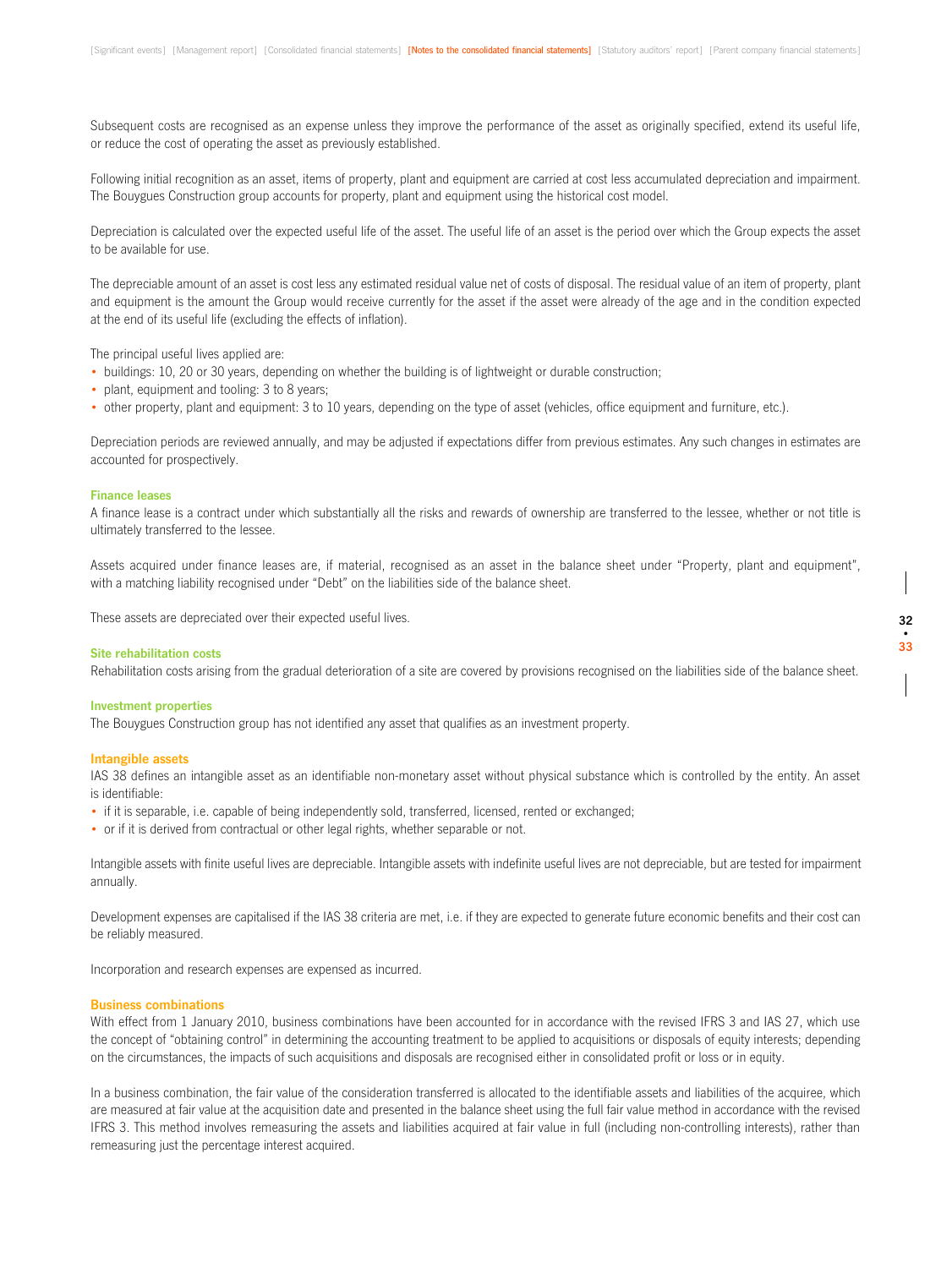The revised IFRS 3 allows entities to elect one of two methods of accounting for non-controlling interests in each business combination:

- at fair value (full goodwill method), i.e. the non-controlling interests are allocated their share of goodwill;
- at the non-controlling interests' proportionate share of the acquired entity's identifiable assets and liabilities (partial goodwill method), i.e. no share of goodwill is allocated to the non-controlling interests.

Goodwill recognised prior to 1 January 2004 continues to be measured using the partial fair value method. This method involves restricting the fair value remeasurement of identifiable items to the percentage interest acquired. Non-controlling interests in these items are measured on the basis of the carrying amount of the items as shown in the balance sheet of the acquired entity. The revised standards allow the acquirer to elect to account for each new business combination on either a full goodwill basis or a partial goodwill basis.

Fair value is the price that would be received for an asset or paid to settle a liability in an arm's length transaction between market participants at the date of measurement.

Goodwill is the excess of the acquisition cost over the acquirer's interest in the fair value of the acquiree's identifiable assets, liabilities and contingent liabilities that can be reliably measured at the acquisition date.

It represents the payment made by the acquirer in anticipation of the future economic benefits arising from assets that cannot be individually identified and separately recognised, and is reported separately as an asset in the balance sheet.

If the cost of a business combination is less than the acquirer's interest in the fair value of the acquiree's identifiable assets, liabilities and contingent liabilities, then the difference is referred to as "negative goodwill" or "gain on a bargain purchase" and is recognised in profit or loss in the period in which the combination occurred.

The purchase price allocation period is limited to the time required to identify and measure the acquired entity's assets and liabilities, the non-controlling interests, the consideration transferred and the fair value of any previously-held equity interest, subject to a maximum period of 12 months.

Subsequent to initial recognition, goodwill is measured at cost less accumulated impairment losses in accordance with IAS 36, and is tested for impairment annually. Impairment losses are charged to the income statement as an operating item.

Goodwill is allocated to the cash generating unit (CGU) benefiting from the business combination or to the group of CGUs at the level of which return on investment is measured.

The value in use of CGUs is determined using the discounted cash flow (DCF) method, applying the following principles:

- the discount rate is determined by reference to the weighted average cost of capital;
- the cash flows used are derived from the medium-term business plan prepared by the management of the CGU;
- the terminal value is calculated by aggregating the discounted cash flows to infinity, based on normative cash flows and a perpetual growth rate that is consistent with the growth potential of the markets in which the CGU operates and with its competitive position in those markets.

Bouygues Construction has identified two CGUs:

### • **A CGU comprising French and international building and civil engineering activities:**

The business plan used was prepared within the context of the Group's management cycle.

The assumptions applied include no changes in the scope of the Group's building and civil engineering activities, and the continuation of those activities as a going concern over the three-year period covered by the business plan.

The Bouygues Construction group has set a year by year profitability target for its building and civil engineering activities.

This target is incorporated into the assumptions used in the business plan, which also takes into account past experience and external sources of information.

Discount rate applied: 6.83%/6.49%, depending on the assumptions used. Growth rate applied: 1%.

There were no events or circumstances requiring the recognition of an impairment loss in 2017.

### • **A CGU comprising French and international Energies and Services activities:**

The business plan used was prepared within the context of the Group's management cycle.

The assumptions applied include no changes in the scope of the Group's Energies and Services activities, and the continuation of those activities as a going concern over the three-year period covered by the business plan.

The Bouygues Construction group has set a year by year profitability target for its Energies and Services activities. This target is incorporated into the assumptions used in the business plan, which also takes into account past experience and external sources of information.

Discount rate applied: 5.54%/5.29%, depending on the assumptions used. Growth rate applied: 1%.

There were no events or circumstances requiring the recognition of an impairment loss in 2017.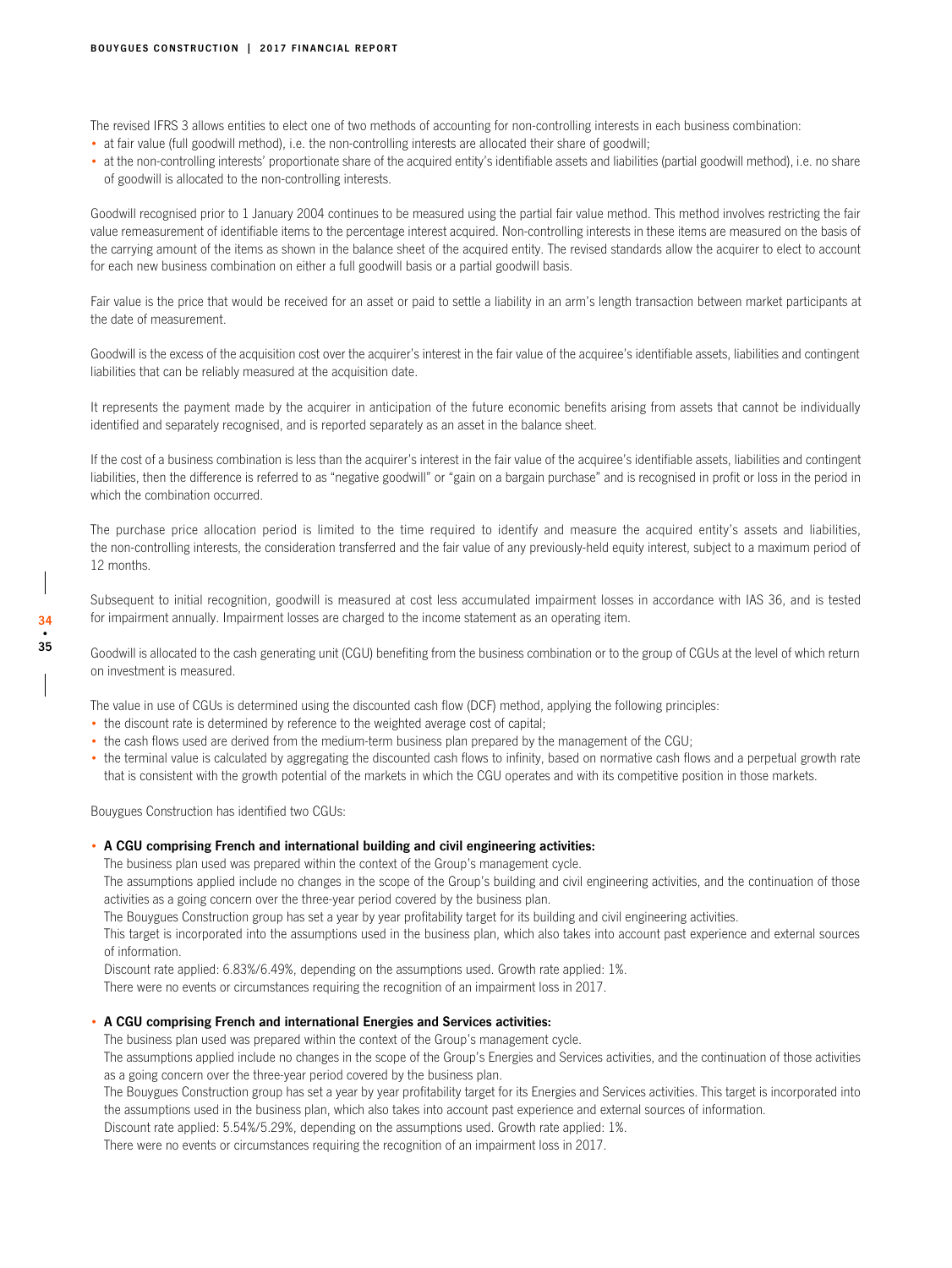### **Financial assets**

### **Investments in non-consolidated companies and other long-term investment securities**

Investments in non-consolidated companies and other long-term investment securities are classified as available-for-sale financial assets, and are recognised at fair value in the balance sheet.

Changes in fair value are recognised in equity except in the case of other-than temporary impairment, in which case the impairment loss is recognised in profit or loss for the period. When an asset is derecognised, the change in fair value previously recognised in equity is reclassified to profit or loss.

### **Non-current loans receivable**

Loans, advances to non-consolidated companies, and deposits and caution money are measured at fair value on initial recognition, and subsequently at amortised cost.

### **b. Current assets**

### **Inventories**

Inventories are stated at the lower of cost (weighted average unit cost) or market price. Where the realisable value of inventory is lower than cost, an impairment loss is recognised.

### **Trade and other receivables**

Trade receivables are essentially short-term, and are carried at face value net of impairment allowances recorded to reflect the probability of recovery.

In line with the percentage of completion method of accounting for long-term contracts, trade receivables include:

- statements issued as works are executed or services provided, and accepted by the project owner;
- unbilled receivables, arising where works are entitled to acceptance but billing or acceptance by the project owner has been temporarily delayed.

### **Cash and cash equivalents**

Cash equivalents (short-term investments) are measured at fair value and classified as available-for-sale financial assets.

Cash, short-term deposits and bank overdrafts: Because of the short-term nature of these items, the carrying amounts shown in the consolidated financial statements are a reasonable estimate of market value.

**34 • 35**

### **2.2.2. Liabilities and shareholders' equity**

### **a. Non-current liabilities**

### **Non-current provisions**

A provision is recorded where the Group has a present obligation to a third party at the end of the reporting period resulting from a past event, the settlement of which is expected to result in a probable outflow from the Group of resources embodying economic benefits that can be measured reliably.

These mainly comprise:

### **Employee benefits**

### *Provisions for lump-sum retirement benefit obligations*

The Group records a provision for its obligations to pay lump-sum benefits to its employees on retirement, to the extent that those obligations are not covered by insurance policies.

This provision is calculated using the projected unit credit method based on final salary, projected to the retirement date.

The amount of the provision is determined on the basis of the relevant collective agreement, and taking account of the following factors:

- classification of employees into groups with common characteristics in terms of status, age and length of service;
- monthly salary, uplifted by a coefficient to reflect the applicable percentage of employer's social security charges;
- final salary inflation rate;
- discount rate applied to the obligation over the projected period to the retirement date;
- employee turnover rate, determined by age bracket and socio-professional category;
- life expectancy, determined using the INSEE 2006-2008 mortality table.

In accordance with the revised IAS 19, all actuarial gains and losses on defined-benefit post-employment benefit plans are recognised in non-current provisions, with the matching entry recognised in equity via the statement of recognised income and expense.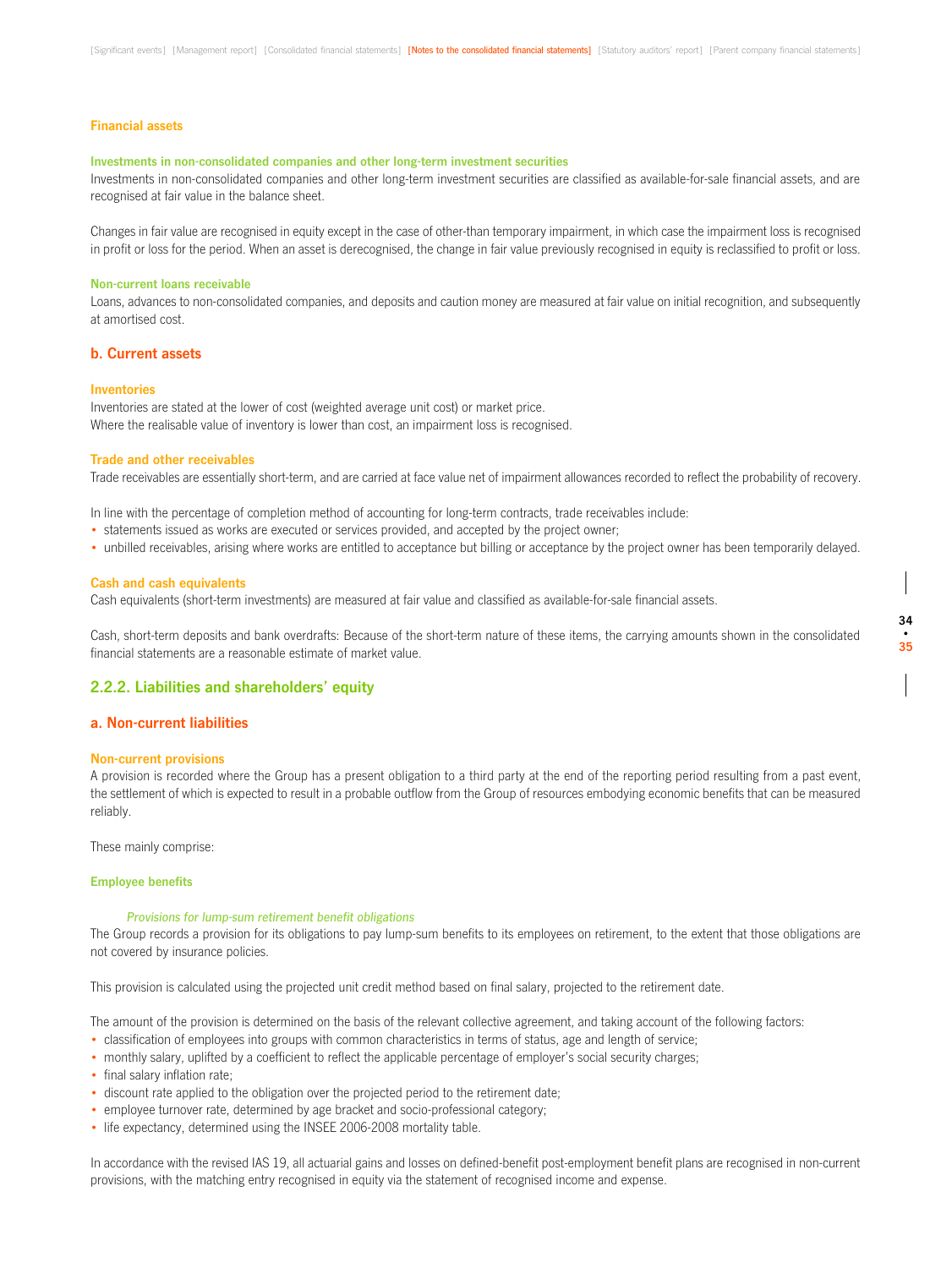### *Provision for long-service awards*

The Group records a provision for its obligations in respect of long-service awards (10, 20, 30 and 40 years) using the projected unit credit method, projected over the period to the date of the award.

**Provisions for litigation, claims and foreseeable risk exposures**

### **Customer warranty provisions**

These provisions are intended to cover risks for which the company is liable during the warranty period (essentially the ten-year warranty in France).

The provision is determined by applying a statistical rate (determined annually by reference to warranty information specific to each entity) to sales.

### **b. Current liabilities**

### **Trade and other payables**

Because of the short-term nature of these liabilities, the carrying amounts shown in the consolidated financial statements are a reasonable estimate of market value.

### **Advances and down-payments received on orders**

This item comprises advances and down-payments received from customers on construction contract starts.

### **Current provisions**

These mainly comprise:

- provisions for project risks and project completion;
- provisions for expected losses to completion: These relate to construction contracts in progress, and take account of claims accepted by the client. They are measured on a contract by contract basis, with no netting between them.

### **2.2.3. Income statement**

### **a. Consolidated sales**

Consolidated sales represent the aggregate amount of contract revenues, sales of products and sales of services, including sales generated by entities controlled by Bouygues Construction and by joint operations (after eliminating intercompany transactions).

Sales are broken down into construction contracts, sales of goods, and sales of services.

### **b. Accounting for construction contracts**

All activities related to construction contracts are accounted for using the percentage of completion method.

Under this method, the revenue recognised equals the latest estimate of the total selling price of the contract multiplied by the actual completion rate determined by reference to the physical state of progress of the works. The latest estimate of the total selling price takes account of claims accepted by the client.

If it is regarded as probable that a contract will generate a loss on completion, a provision for expected losses on completion is recognised as a current provision in the balance sheet. The loss is provided for in full as soon as it can be reliably measured, irrespective of the completion rate.

### **c. Profits/losses from joint operations**

These represent the Group's share of profits or losses from non-consolidated partnerships and non-consolidated joint ventures; as such, they are a component of operating profit and are reported on the lines "Other income from operations" and "Other expenses on operations".

### **d. Operating profit**

Operating profit represents the net amount of all income and expenses not generated by financing activities, by associates and joint ventures or by discontinued or held-for-sale operations, and excluding income taxes.

Any impairment of goodwill is recognised as a charge against operating profit

### **e. Income from net surplus cash**

Income from net surplus cash comprises all gains, losses, income and expenses generated by components of net surplus cash during the period (see Note 9, "Main components of change in net surplus cash"), including gains and losses on related interest rate and currency hedges.

### **f. Other financial income and expenses**

This comprises financial income and expenses that are of a non-operating nature and do not relate to components of net surplus cash.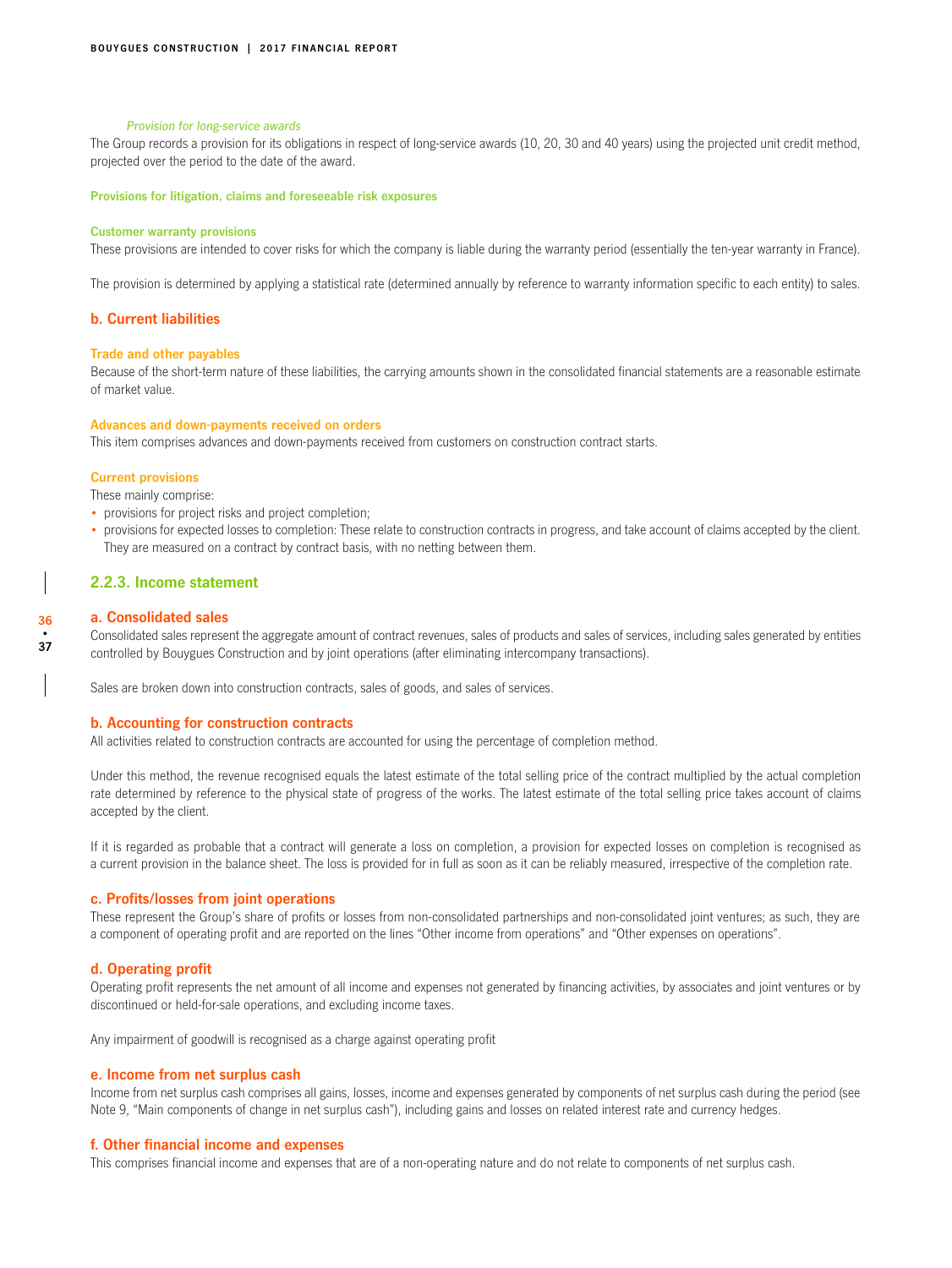### **2.2.4. Financial instruments**

Some Group entities use hedging instruments to limit the impact on the income statement of fluctuations in exchange rates and interest rates. The Group's policy on the use of financial instruments is described below.

The only instruments used for hedging purposes are:

- forward currency purchases and sales, currency swaps and currency options for currency risk hedging purposes;
- interest rate swaps and purchases of caps and collars for interest rate risk hedging purposes.

These instruments:

- are used solely for hedging purposes;
- are contracted solely with high-grade French and foreign banks;
- carry no liquidity risk in the event of reversal.

Specific reports are prepared on a regular basis for those responsible for the management and supervision of the relevant Group companies, describing the use of hedging instruments; the selection of counterparties with whom they are contracted; and more generally, the management of exposure to currency risk and interest rate risk.

### **Financial risks to which the Group is exposed, and principles applied to the management of those risks**

### **Currency risk**

In general, the Bouygues Construction group has little exposure to currency risk in routine commercial transactions. Where possible, expenses relating to a contract are incurred in the same currency as that in which the contract is billed. This applies to most construction projects executed outside France, on which local-currency expenses (sub-contracting and supplies) represent a much higher proportion than euro-denominated expenses. Particular attention is paid to risks relating to assets denominated in non-convertible currencies, and to country risk generally.

Group policy is to hedge systematically all residual exposure to currency risk on commercial transactions relative to the functional currency of a project or entity. If the future cash flow is certain, the currency risk is hedged by buying or selling currency forward, or by means of currency swaps. For some large contracts, options may be taken out for hedging purposes before the contract award has been confirmed.

Equity investments in foreign companies are usually hedged by a liability of a similar amount in the same currency in the books of the entity that holds the investment.

### **Interest rate risk**

Interest rate risk exposure arises on floating-rate debt recognised in the balance sheet, and is hedged by floating-rate investments.

The Group's income statement could be adversely affected by a significant fall in European interest rates. Interest rate swaps may be contracted to lock in the income streams from the Group's surplus cash.

### **Hedge accounting policies and rules**

The Group accounts for hedges in accordance with IAS 39. Hedge accounting is applied where a derivative instrument wholly or partly offsets changes in the fair value or cash flows of a hedged item. Hedge effectiveness is assessed on a regular basis, and at least once a quarter.

To qualify for hedge accounting, financial instruments must meet the following conditions:

- formal designation and documentation of the hedging relationship on inception of the hedge;
- hedge effectiveness demonstrated throughout the life of the financial instrument.

If a hedging relationship cannot be demonstrated, all changes in fair value are recognised in profit or loss.

All derivative instruments are measured at fair value. Fair value is the quoted market price in the case of listed instruments, or is determined using calculation and valuation models based on market data (yield curves, exchange rates, etc.) in other cases.

No embedded derivatives within the meaning of IAS 39 have been identified within the Bouygues Construction group.

### **Cash flow hedges**

A cash flow hedge is a hedge of the exposure to variability in the future cash flows from a hedged item or a future transaction.

Where a derivative instrument is used to hedge the exposure to variability in the cash flows from a firm commitment or a forecast transaction, the change in the fair value of the portion of the hedging instrument that is determined to be an effective hedge is recognised directly in equity.

The change in fair value of the portion of the hedge regarded as ineffective is recognised immediately in profit or loss.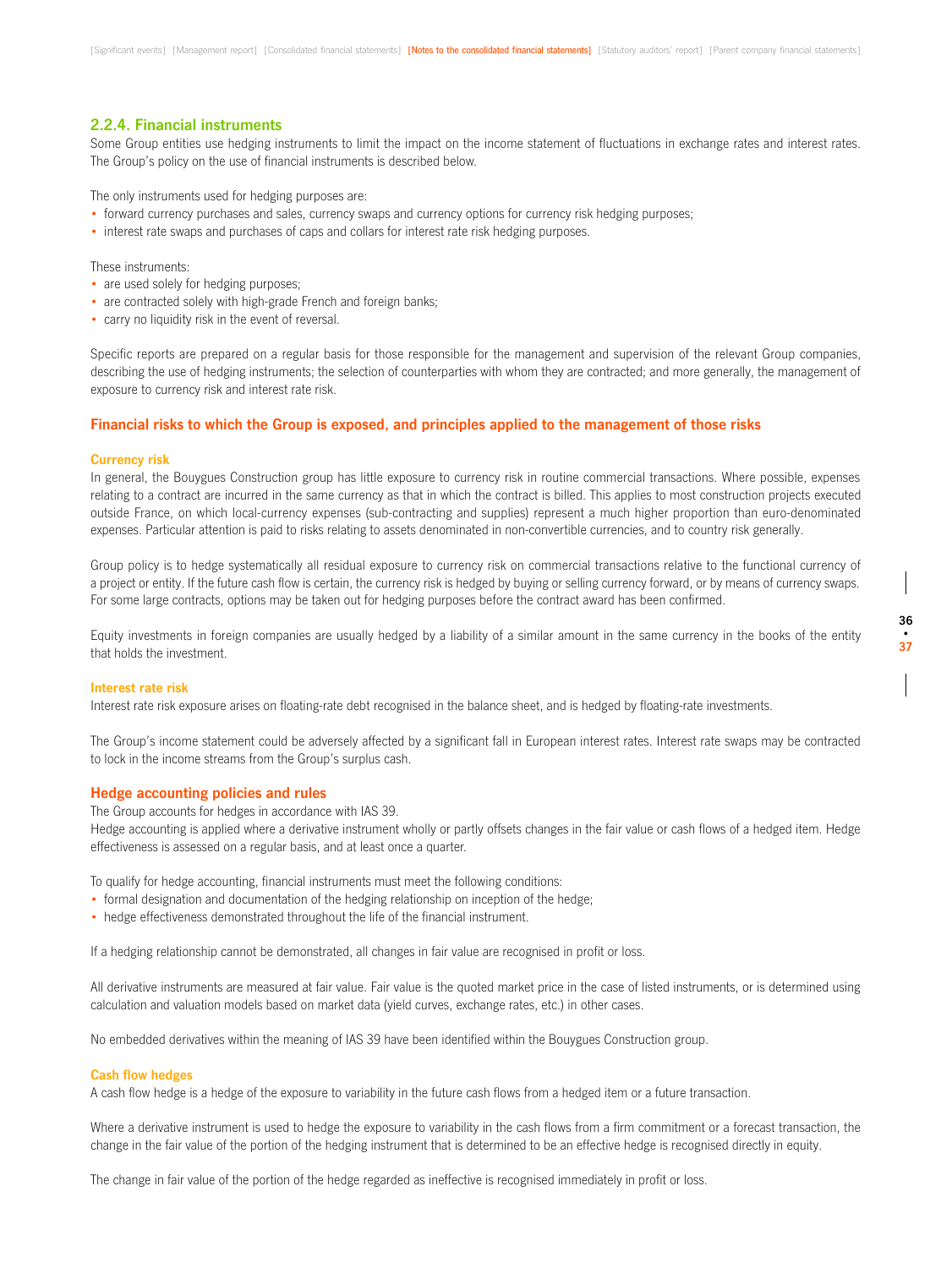### **Fair value hedges**

The purpose of a fair value hedge is to limit the variability of the fair value of an asset or a liability recognised in the balance sheet.

Where a derivative instrument hedges exposure to changes in the fair value of a receivable or a payable, the change in the fair value of the hedging instrument is recognised immediately in profit or loss. The gain or loss on the hedged item attributable to the hedged risk is accounted for as an adjustment to the carrying amount of the hedged item, and is recognised directly in profit or loss.

The fair value of hedged items corresponds to their carrying amount translated into euros using the rate prevailing at the end of the reporting period.

### **Hedge of a net investment in a foreign operation**

A hedge of a net investment in a foreign operation is a hedge of the currency risk exposure on the parent company's interest in the net assets of that operation.

Where a liability denominated in a foreign currency is used to hedge a net investment in a foreign operation, translation differences arising between that currency and the euro are recognised directly in equity. If the hedging instrument is a derivative instrument, the change in the fair value of the portion of the hedging instrument that is determined to be an effective hedge is recognised directly in equity; the change in fair value of the ineffective portion is recognised immediately in profit or loss.

### **2.2.5. Cash flow statement**

The cash flow statement is presented in accordance with the amended IAS 7 and with ANC recommendation 2013-03 of 7 November 2013 (indirect method).

Consolidated net profit is adjusted to eliminate the impact of transactions with no cash effect, and of income and expenses related to investing or financing activities.

Cash flow is defined as consolidated net profit before: net depreciation and amortisation expense, net charges to non-current provisions and impairment losses, gains and losses on asset disposals, income from net surplus cash (included in financing activities in the cash flow statement), and net income tax expense for the period.

The cash flow statement explains changes in the Group's net cash position, which is defined as the net total of the following balance sheet items:

- cash and cash equivalents;
- overdrafts and short-term bank borrowings.

### **2.2.6. Off balance sheet commitments**

A summary of off balance sheet commitments is provided in Note 18.

### **2.2.7. EBITDA**

EBITDA is defined as current operating profit excluding net depreciation and amortisation expense, changes in provisions, impairment losses, and the effects of acquisition or loss of control.

The competitiveness and employment tax credit ("CICE") to which French companies are entitled is recognised in current operating profit, as a reduction in personnel costs.

### **2.2.8. Free cash flow**

Free cash flow equals cash flow after income from net surplus cash (or cost of net debt) and income tax expense, less net capital expenditure for the period.

Net capital expenditure equals the purchase price of property, plant and equipment and intangible assets acquired during the period, net of proceeds from disposals and investment grants obtained.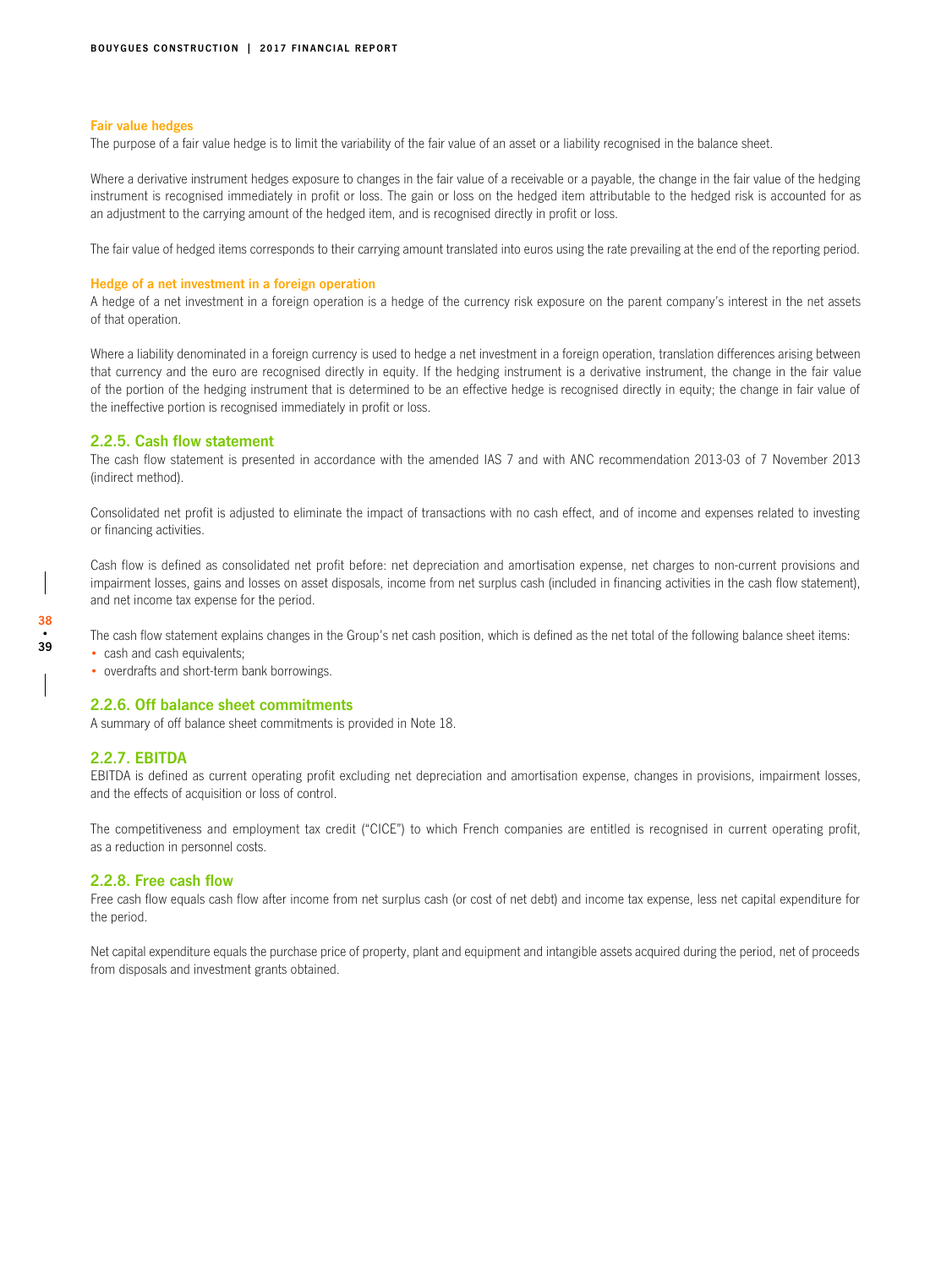### **2.2.9. Net surplus cash**

Net surplus cash is the sum total of the following items:

- cash and cash equivalents;
- overdrafts and short-term bank borrowings;
- non-current and current debt;
- financial instruments (used to hedge financial liabilities measured at fair value).

### **2.3. Other information**

Comparability of the financial statements:

The impact of changes in the scope of consolidation between 1 January and 31 December 2017 does not impair the comparability of the consolidated financial statements as presented.

Under the revised IAS 1, "Presentation of Financial Statements", the Group has elected to present the components of comprehensive income in two detailed statements, as permitted by the IASB:

- an income statement;
- a statement of recognised income and expense that reports other comprehensive income, including income and expenses recognised directly in equity.

Bouygues Construction is included in the scope of consolidation of Bouygues SA for the purposes of the presentation of the Bouygues SA consolidated financial statements.

# Note 3. Non-current assets

For a breakdown of non-current assets by business segment see Note 16, "Segment Information".

| Acquisitions of non-current assets during the year, net of disposals                                                                      | 31/12/2017 | 31/12/2016 |
|-------------------------------------------------------------------------------------------------------------------------------------------|------------|------------|
| Acquisitions of property, plant and equipment <sup>(1)</sup>                                                                              | 151        | 207        |
| Acquisitions of intangible assets <sup>(1)</sup>                                                                                          | 8          | 10         |
| <b>Capital expenditure</b>                                                                                                                | 159        | 217        |
| Acquisitions of non-current financial assets (investments in consolidated and non-consolidated<br>companies, other long-term investments) |            |            |
| <b>Acquisitions of non-current assets</b>                                                                                                 | 164        | 223        |
| Acquisitions of non-current assets                                                                                                        | (65)       | (189)      |
| Acquisitions of non-current assets, net of disposals                                                                                      | 99         | 34         |

(1) Net of investment grants obtained (netted off the asset in the balance sheet)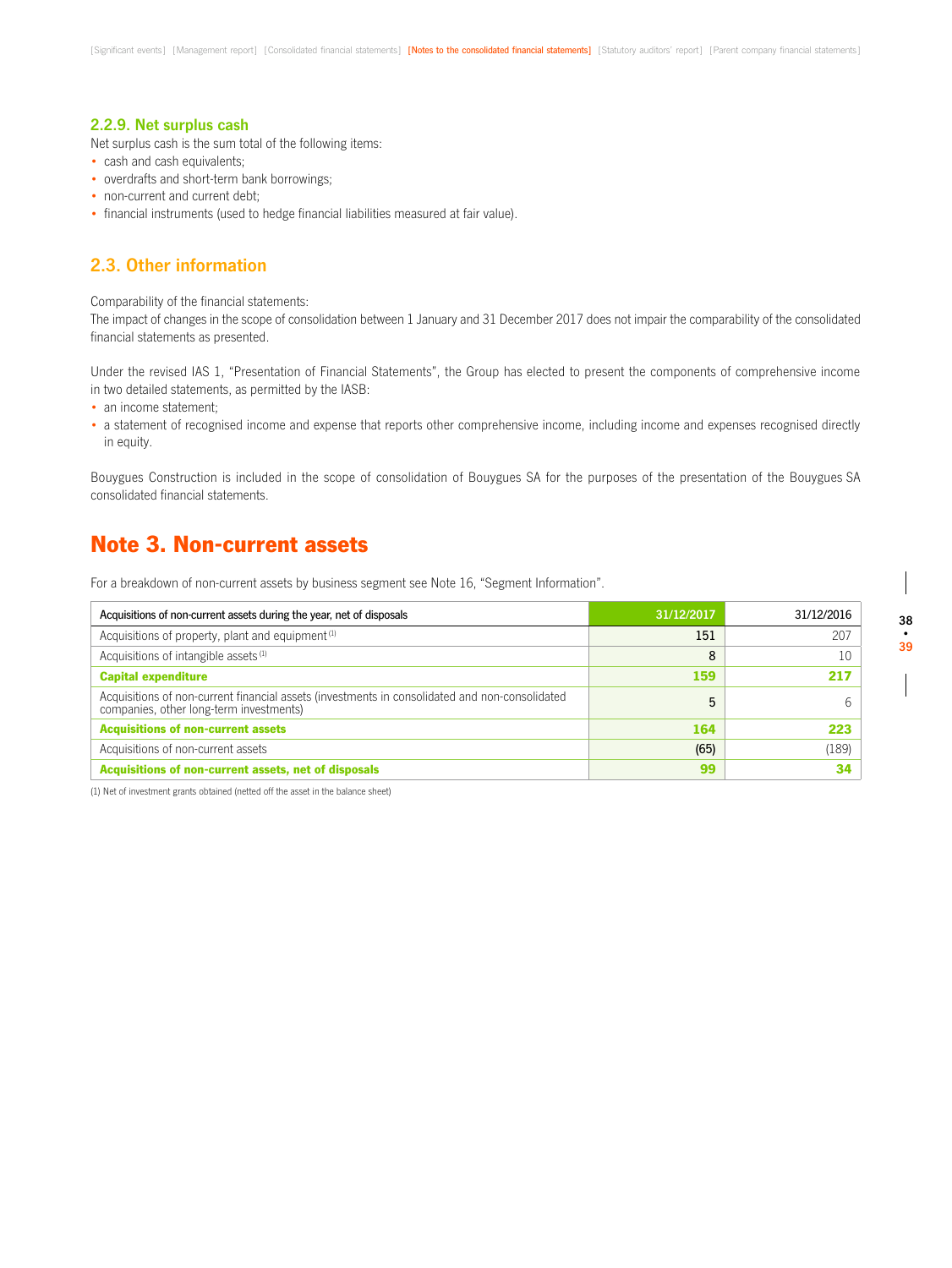# **3.1. Property, plant and equipment €598m**

| Gross value                       | Land and<br>buildings | Plant,<br>equipment and<br>tooling | Other property,<br>plant and<br>equipment | PP&E under<br>construction and<br>advance payments | <b>Total</b> |
|-----------------------------------|-----------------------|------------------------------------|-------------------------------------------|----------------------------------------------------|--------------|
| <b>1 January 2016</b>             | 423                   | 881                                | 319                                       | 84                                                 | 1,707        |
| Translation adjustments           | (5)                   | 5                                  |                                           | (1)                                                | (1)          |
| Transfers between accounts        | -                     | 119                                |                                           | (101)                                              | 19           |
| Changes in scope of consolidation | -                     | (2)                                | (4)                                       |                                                    | (5)          |
| Acquisitions during the period    | $\overline{c}$        | 135                                | 31                                        | 39                                                 | 207          |
| Disposals and other reductions    | (8)                   | (105)                              | (43)                                      | $\overline{\phantom{0}}$                           | (156)        |
| 31 December 2016                  | 412                   | 1,033                              | 304                                       | 22                                                 | 1,771        |
| Of which finance leases           | 5                     |                                    | $\mathbf{2}$                              | -                                                  | 8            |
| <b>MOVEMENTS DURING 2017</b>      |                       |                                    |                                           |                                                    |              |
| Translation adjustments           | (9)                   | (62)                               | (9)                                       | (1)                                                | (81)         |
| Transfers between accounts        | 1                     | 36                                 |                                           | (42)                                               | (4)          |
| Changes in scope of consolidation | -                     | (8)                                | (2)                                       | $\overline{\phantom{0}}$                           | (10)         |
| Acquisitions during the period    | 5                     | 77                                 | 25                                        | 44                                                 | 151          |
| Disposals and other reductions    | (2)                   | (110)                              | (34)                                      | $\overline{\phantom{0}}$                           | (146)        |
| 31 December 2017                  | 407                   | 966                                | 285                                       | 23                                                 | 1,681        |
| Of which finance leases           | 5                     |                                    | $\overline{c}$                            |                                                    | 8            |

| Depreciation and impairment       | Land and<br>buildings    | Plant.<br>equipment and<br>tooling | Other property,<br>plant and<br>equipment | PP&E under<br>construction and<br>advance payments | <b>Total</b>   |
|-----------------------------------|--------------------------|------------------------------------|-------------------------------------------|----------------------------------------------------|----------------|
| <b>1 January 2016</b>             | (137)                    | (603)                              | (224)                                     | ۰                                                  | (964)          |
| Translation adjustments           |                          | (4)                                |                                           | $\overline{\phantom{0}}$                           | (2)            |
| Transfers between accounts        | $\overline{\phantom{0}}$ | (21)                               | $\qquad \qquad$                           | -                                                  | (21)           |
| Changes in scope of consolidation |                          | $\mathfrak{D}$                     | 3                                         | $\overline{\phantom{0}}$                           | 5              |
| Disposals and other reductions    | $\overline{c}$           | 88                                 | 38                                        | $\overline{\phantom{0}}$                           | 128            |
| Depreciation expense              | (15)                     | (163)                              | (37)                                      |                                                    | (215)          |
| Impairment losses charged         |                          |                                    | $\overline{\phantom{0}}$                  |                                                    |                |
| Impairment losses reversed        |                          |                                    | -                                         | -                                                  |                |
| 31 December 2016                  | (149)                    | (701)                              | (219)                                     | ۰                                                  | (1,069)        |
| Of which finance leases           | (4)                      |                                    | (1)                                       | -                                                  | (5)            |
| <b>MOVEMENTS DURING 2017</b>      |                          |                                    |                                           |                                                    |                |
| Translation adjustments           | $\overline{7}$           | 43                                 | $\overline{7}$                            | $\overline{\phantom{0}}$                           | 57             |
| Transfers between accounts        |                          |                                    | $\overline{\phantom{0}}$                  | $\overline{\phantom{0}}$                           |                |
| Changes in scope of consolidation | -                        | $6\overline{6}$                    |                                           | -                                                  | $\overline{7}$ |
| Disposals and other reductions    | $\overline{c}$           | 91                                 | 31                                        | $\overline{\phantom{0}}$                           | 124            |
| Depreciation expense              | (15)                     | (155)                              | (32)                                      | $\overline{\phantom{0}}$                           | (202)          |
| Impairment losses charged         | -                        |                                    | $\overline{\phantom{0}}$                  | -                                                  |                |
| Impairment losses reversed        | -                        |                                    | -                                         | -                                                  |                |
| 31 December 2017                  | (155)                    | (716)                              | (212)                                     | ۰                                                  | (1,083)        |
| Of which finance leases           | (4)                      |                                    | (1)                                       |                                                    | (5)            |

| Carrying amount         | Land and<br>buildings | Plant.<br>equipment<br>and tooling | Other property.<br>plant and<br>equipment | PP&E under<br>construction and<br>advance payments | <b>Total</b>   |
|-------------------------|-----------------------|------------------------------------|-------------------------------------------|----------------------------------------------------|----------------|
| 31 December 2016        | 263                   | 332                                | 85                                        | 22                                                 | 702            |
| Of which finance leases |                       |                                    |                                           |                                                    | 3 <sup>1</sup> |
| 31 December 2017        | 252                   | 250                                | 73                                        | 23                                                 | 598            |
| Of which finance leases |                       |                                    |                                           | -                                                  |                |

Analyses by business segment and geographical area of the carrying amount of intangible assets and property, plant and equipment, and of capital expenditure, are provided in Note 16, "Segment Information".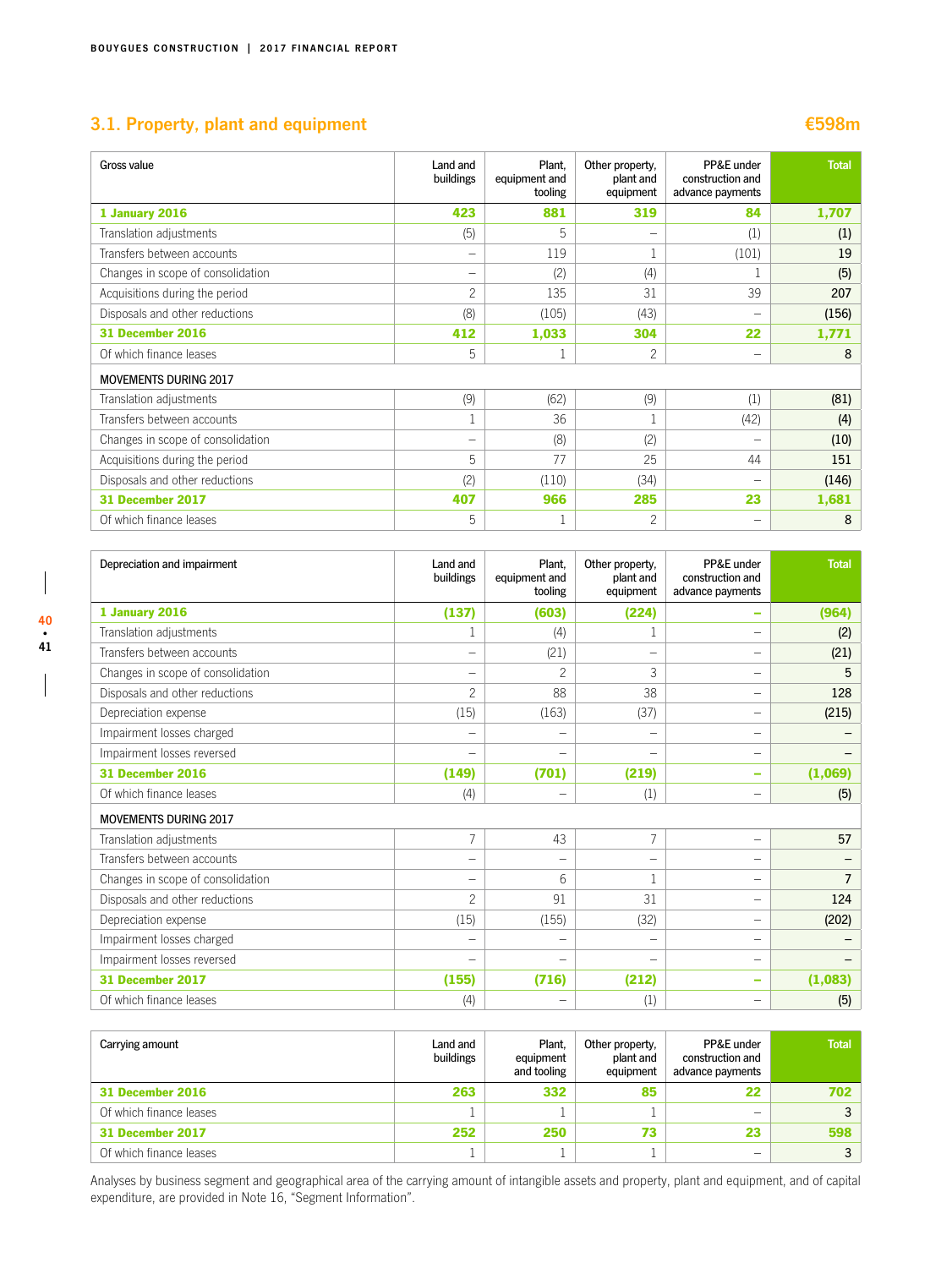# **3.2. Intangible assets €44m**

| Gross value                       | Development<br>expenses  | Concessions.<br>patents and<br>similar rights | Other intangible<br>assets | <b>Total</b> |
|-----------------------------------|--------------------------|-----------------------------------------------|----------------------------|--------------|
| 1 January 2016                    | $\overline{\phantom{a}}$ | 129                                           | 28                         | 157          |
| Translation adjustments           | -                        | (1)                                           | (2)                        | (3)          |
| Transfers between accounts        | -                        | $\overline{c}$                                | (2)                        |              |
| Changes in scope of consolidation | -                        |                                               | 5                          | 5            |
| Acquisitions during the period    | -                        | 7                                             | 3                          | 10           |
| Disposals and other reductions    |                          | (3)                                           | -                          | (3)          |
| 31 December 2016                  | $\overline{\phantom{0}}$ | 134                                           | 32                         | 166          |
| <b>MOVEMENTS DURING 2017</b>      |                          |                                               |                            |              |
| Translation adjustments           | -                        | (1)                                           | (1)                        | (2)          |
| Transfers between accounts        | -                        | $\mathbf{1}$                                  | -                          |              |
| Changes in scope of consolidation | -                        | $\qquad \qquad$                               | $\overline{\phantom{0}}$   |              |
| Acquisitions during the period    | -                        | 6                                             | $\mathcal{P}$              | 8            |
| Disposals and other reductions    | -                        | (1)                                           |                            | (1)          |
| 31 December 2017                  | $\qquad \qquad$          | 139                                           | 33                         | 172          |

| Amortisation and impairment       | Development<br>expenses  | Concessions.<br>patents and<br>similar rights | Other intangible<br>assets | <b>Total</b> |
|-----------------------------------|--------------------------|-----------------------------------------------|----------------------------|--------------|
| 1 January 2016                    | -                        | (100)                                         | (11)                       | (111)        |
| Translation adjustments           | -                        | $\overline{c}$                                | -                          | 2            |
| Transfers between accounts        | -                        |                                               | -                          |              |
| Changes in scope of consolidation | $\overline{\phantom{0}}$ | $\overline{\phantom{0}}$                      | -                          |              |
| Disposals and other reductions    | -                        | 3                                             | -                          | 3            |
| Amortisation expense              | -                        | (11)                                          | (1)                        | (12)         |
| Impairment losses charged         | -                        |                                               | $\overline{\phantom{0}}$   |              |
| Impairment losses reversed        | —                        | -                                             | -                          |              |
| 31 December 2016                  | -                        | (106)                                         | (12)                       | (118)        |
| <b>MOVEMENTS DURING 2017</b>      |                          |                                               |                            |              |
| Translation adjustments           | -                        |                                               | -                          |              |
| Transfers between accounts        | -                        |                                               | -                          | 1            |
| Changes in scope of consolidation | -                        | -                                             | -                          |              |
| Disposals and other reductions    | -                        |                                               | -                          |              |
| Amortisation expense              | —                        | (11)                                          | (1)                        | (12)         |
| Impairment losses charged         | -                        |                                               | -                          |              |
| Impairment losses reversed        | -                        |                                               | -                          |              |
| 31 December 2017                  |                          | (115)                                         | (13)                       | (128)        |

| Carrying amount  | Development<br>expenses  | Concessions,<br>patents and<br>similar rights | Other intangible<br>assets | <b>Total</b> |
|------------------|--------------------------|-----------------------------------------------|----------------------------|--------------|
| 31 December 2016 | $\overline{\phantom{a}}$ | 28                                            |                            | 48           |
| 31 December 2017 | $\overline{\phantom{a}}$ | 24                                            | 20                         | 44           |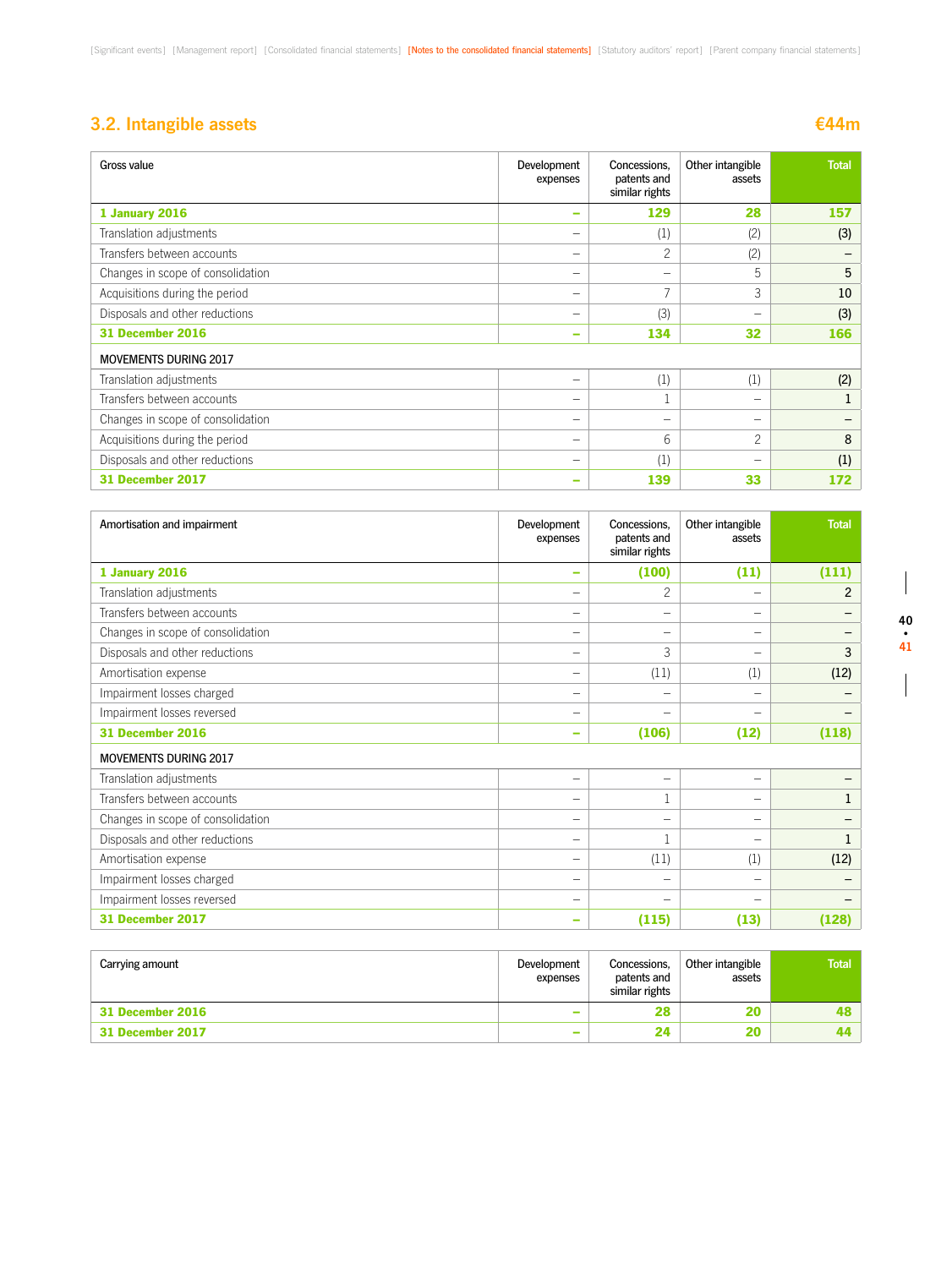## **3.3. Goodwill €526m**

|                                                                                 | Gross value | Impairment                                                                | Carrying amount | <b>Building &amp; Civil</b><br>Engineering | Energies &<br><b>Services</b> |
|---------------------------------------------------------------------------------|-------------|---------------------------------------------------------------------------|-----------------|--------------------------------------------|-------------------------------|
| 1 January 2016                                                                  | 557         | -                                                                         | 557             | 251                                        | 306                           |
| Changes in scope of consolidation, translation<br>adjustments & other movements | (17)        | $\hspace{1.0cm} \rule{1.5cm}{0.15cm} \hspace{1.0cm} \rule{1.5cm}{0.15cm}$ | (17)            | (16)                                       |                               |
| Impairment losses                                                               |             | -                                                                         | -               | -                                          |                               |
| 31 December 2016                                                                | 540         | -                                                                         | 540             | 235                                        | 305                           |
| Changes in scope of consolidation, translation<br>adjustments & other movements | (14)        |                                                                           | (14)            | (5)                                        | (9)                           |
| Impairment losses                                                               | -           | $\overline{\phantom{0}}$                                                  | -               | -                                          |                               |
| 31 December 2017                                                                | 526         | -                                                                         | 526             | 230                                        | 296                           |

# **3.4. Non-current financial assets €300m**

# $\overline{\phantom{a}}$

|                                   | Investments in                   | Other non-current financial assets              |                              | Total gross | Amortisation    | Carrying |
|-----------------------------------|----------------------------------|-------------------------------------------------|------------------------------|-------------|-----------------|----------|
|                                   | joint ventures<br>and associates | Investments in<br>non-consolidated<br>companies | Other non-<br>current assets | value       | and impairment  | amount   |
| <b>1 January 2016</b>             | 69                               | 159                                             | 206                          | 434         | (157)           | 277      |
| Translation adjustments           |                                  | $\overline{c}$                                  | $\qquad \qquad$              | 3           | -               | 3        |
| Transfers between accounts        | (1)                              | 22                                              | 11                           | 32          |                 | 33       |
| Changes in scope of consolidation | -                                | 7                                               | (1)                          | 6           | (4)             | 2        |
| Acquisitions and other increases  | $\overline{7}$                   | $\mathbf{2}$                                    | 19                           | 28          | 0               | 28       |
| Disposals and other reductions    | (12)                             | (26)                                            | (35)                         | (73)        | 0               | (73)     |
| Amortisation and impairment, net  |                                  | $\overline{\phantom{0}}$                        | -                            |             | 4               | 4        |
| 31 December 2016                  | 64                               | 166                                             | 200                          | 430         | (156)           | 274      |
| Translation adjustments           | (1)                              | (9)                                             | (11)                         | (21)        | -               | (21)     |
| Transfers between accounts        | (1)                              | 1                                               | 3                            | 3           | $\qquad \qquad$ | 3        |
| Changes in scope of consolidation | 4                                | (1)                                             |                              | 3           | -               | 3        |
| Acquisitions and other increases  | 7                                | 3                                               | 53                           | 63          | -               | 63       |
| Disposals and other reductions    | (2)                              | (7)                                             | (29)                         | (38)        | -               | (38)     |
| Amortisation and impairment, net  |                                  | -                                               |                              |             | 16              | 16       |
| 31 December 2017                  | 71                               | 153                                             | 216                          | 440         | (140)           | 300      |

 $\overline{\phantom{a}}$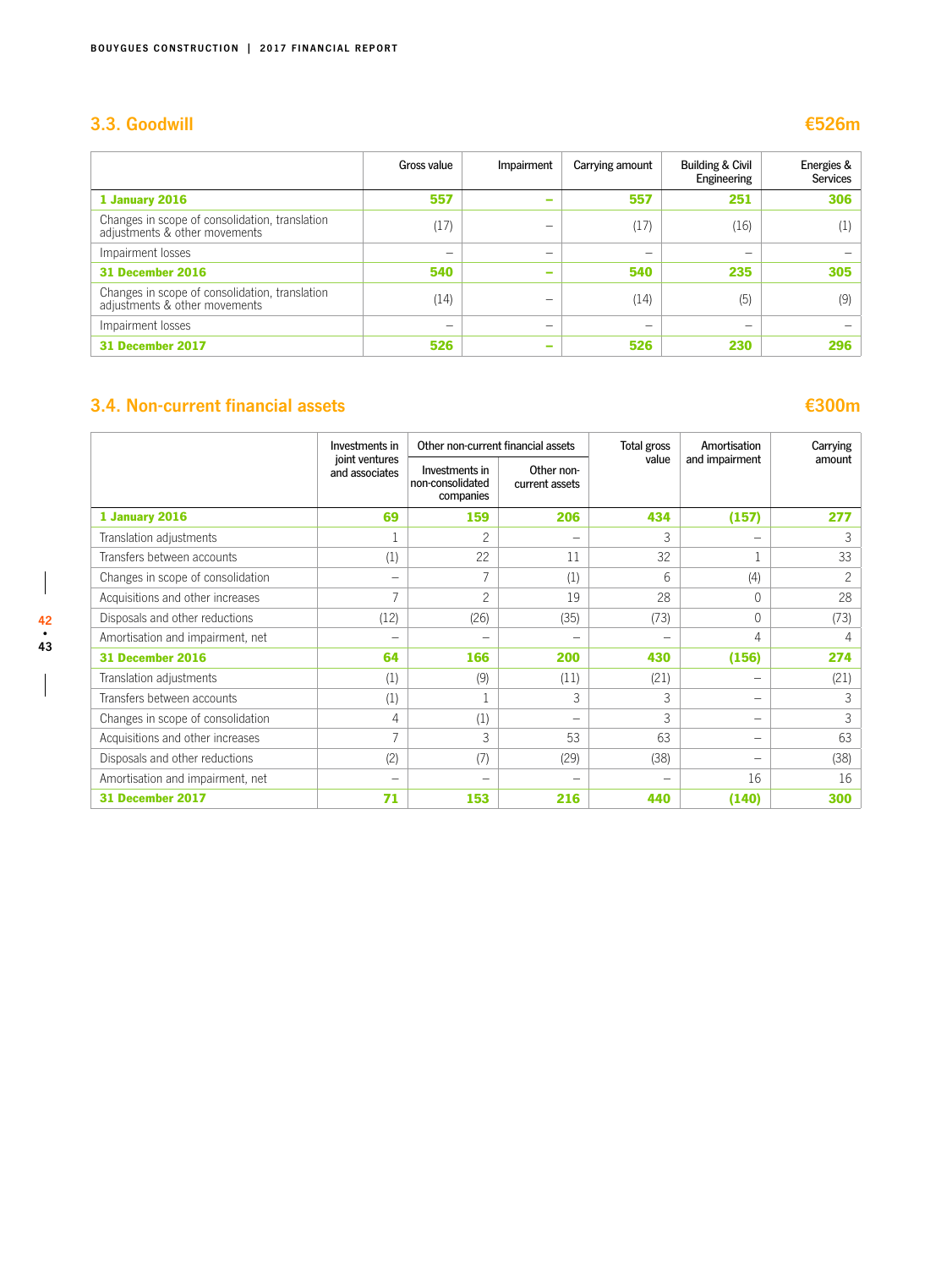### **3.4.1. Investments in joint ventures and associates €30m**

|                                   | Share of net assets held | Goodwill on joint ventures<br>and associates | Carrying amount |
|-----------------------------------|--------------------------|----------------------------------------------|-----------------|
| <b>1 January 2016</b>             | 26                       | -                                            | 26              |
| Translation adjustments           |                          | -                                            |                 |
| Transfers between accounts        | (1)                      | $\overline{\phantom{0}}$                     | (1)             |
| Changes in scope of consolidation | -                        | -                                            |                 |
| Acquisitions and other increases  |                          | -                                            |                 |
| Disposals and other reductions    | (12)                     | -                                            | (12)            |
| Impairment losses                 |                          | -                                            |                 |
| 31 December 2016                  | 21                       | -                                            | 21              |
| Translation adjustments           | (1)                      |                                              | (1)             |
| Transfers between accounts        | (1)                      | -                                            | (1)             |
| Changes in scope of consolidation | 4                        | -                                            | 4               |
| Acquisitions and other increases  |                          | $\qquad \qquad \longleftarrow$               |                 |
| Disposals and other reductions    |                          | –                                            |                 |
| Impairment losses                 | -                        | -                                            |                 |
| 31 December 2017                  | 30                       |                                              | 30              |

The Bouygues Construction group owns a number of investments in joint ventures and associates, a list of which is provided in Note 24, "List of principal consolidated entities".

Summary information about the assets, liabilities, income and expenses of the Bouygues Construction group's principal joint ventures and associates is provided below.

| Figures are for 100% of the joint venture/associate | 31/12/2017<br><b>Stade de France</b> | 31/12/2016<br>Stade de France |
|-----------------------------------------------------|--------------------------------------|-------------------------------|
| Non-current assets <sup>(1)</sup>                   | 203                                  | 202                           |
| Current assets                                      | 59                                   | 70                            |
| <b>Total assets</b>                                 | 262                                  | 272                           |
| Shareholders' equity                                | 42                                   | 40                            |
| Non-current liabilities                             | 163                                  | 155                           |
| Current liabilities                                 | 57                                   | 77                            |
| <b>Total liabilities &amp; shareholders' equity</b> | 262                                  | 272                           |
| <b>Sales</b>                                        | 69                                   | 56                            |
| Operating profit/(loss)                             | $\mathbf{1}$                         | (5)                           |
| Net profit/(loss)                                   | $\overline{2}$                       | (3)                           |

(1) Net of investment grants obtained.

| Movements during the period | 01/01/2017 | Net movements <sup>(1)</sup><br>during 2017 | 31/12/2017     |
|-----------------------------|------------|---------------------------------------------|----------------|
| Stade de France             | 11         | -                                           | 11             |
| Zaic                        | 4          | 4                                           | 8              |
| Warnowquerung               | -          | $\overline{\phantom{0}}$                    |                |
| Bina (Fincom and Istra)     | -          | -                                           |                |
| Transjamaican               |            | (1)                                         |                |
| Socoprim                    | -          | $\overline{\phantom{0}}$                    |                |
| VSL Corée                   | -          | $\overline{\phantom{m}}$                    |                |
| VSL Japon                   | $\Omega$   | $\overline{\phantom{m}}$                    | $\overline{2}$ |
| VSL Chili                   | $\Omega$   | $\overline{\phantom{m}}$                    | $\mathfrak{p}$ |
| Other                       |            | 6                                           | ┑              |
| <b>Total</b>                | 21         | 9                                           | 30             |

(1) Includes the Group's share of net profit/loss for the period, acquisitions, changes in scope of consolidation, translation adjustments, dividends paid, capital increases, and changes in the fair value of financial instruments.

Accumulated unrecognised losses on joint ventures and associates: €(21) million.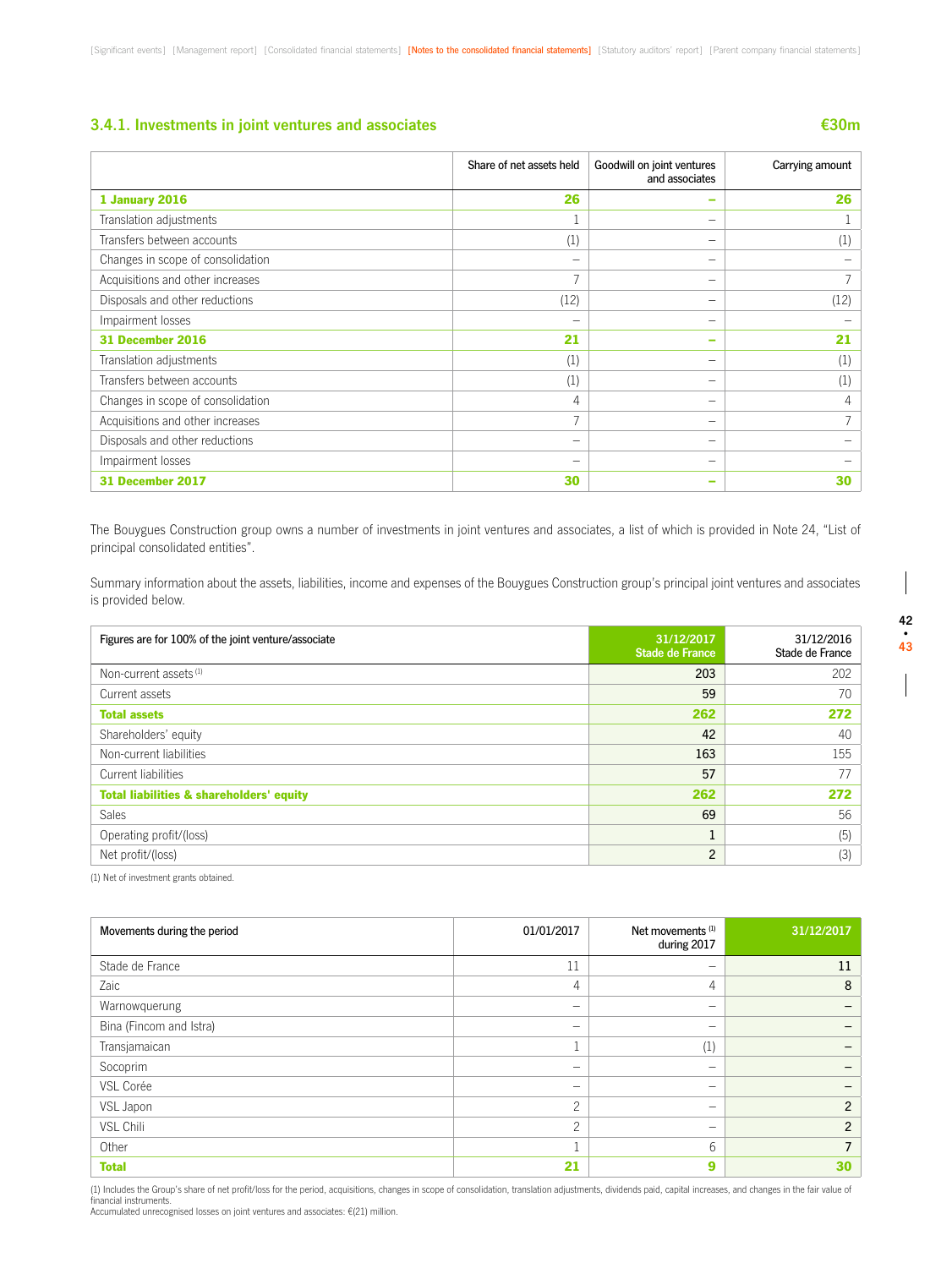### **3.4.2. Investments in non-consolidated companies €83m**

| Investments in non-consolidated           |                       | 31/12/2017               |                    |            | <b>Total</b>             | Total                                                  | Total sales <sup>(2)</sup> | Net profit/             |
|-------------------------------------------|-----------------------|--------------------------|--------------------|------------|--------------------------|--------------------------------------------------------|----------------------------|-------------------------|
| companies <sup>(1)</sup>                  | <b>Gross</b><br>value | <b>Impairment</b>        | Carrying<br>amount | % interest | assets <sup>(2)</sup>    | current &<br>non-current<br>liabilities <sup>(2)</sup> |                            | $(logs)$ <sup>(2)</sup> |
| <b>FRENCH COMPANIES</b>                   |                       |                          |                    |            |                          |                                                        |                            |                         |
| Foncière Point du Jour                    | 10                    | (8)                      | $\overline{c}$     | 100%       | $\overline{c}$           | -                                                      | -                          |                         |
| Axione Infrastructures                    | 5                     | $\overline{\phantom{m}}$ | 5                  | 15%        | 235                      | 177                                                    | 3                          | 5                       |
| Other investments in French<br>companies  | 17                    | (5)                      | 12                 | -          | -                        | -                                                      | -                          |                         |
| <b>Sub-total</b>                          | 32                    | (13)                     | 19                 | -          | -                        | $\overline{\phantom{a}}$                               | -                          |                         |
| <b>FOREIGN COMPANIES</b>                  |                       |                          |                    |            |                          |                                                        |                            |                         |
| Hong Kong IEC Limited                     | 58                    | $\qquad \qquad$          | 58                 | 15%        | 111                      | 28                                                     | 61                         | (6)                     |
| VSL Corporation (United States)           | 22                    | (22)                     | $\qquad \qquad -$  | 100%       | $\overline{\phantom{m}}$ | -                                                      | -                          |                         |
| Other investments in foreign<br>companies | 41                    | (35)                     | 6                  | -          | -                        | -                                                      | -                          |                         |
| <b>Sub-total</b>                          | 121                   | (57)                     | 64                 | -          | $\overline{\phantom{a}}$ | -                                                      | -                          |                         |
| <b>Total</b>                              | 153                   | (70)                     | 83                 | -          | -                        | -                                                      |                            |                         |

| Investments in non-consolidated           |                       | 31/12/2016      |                          |            | Total                          | <b>Total</b>                                  | Total sales <sup>(2)</sup> | Net profit/           |
|-------------------------------------------|-----------------------|-----------------|--------------------------|------------|--------------------------------|-----------------------------------------------|----------------------------|-----------------------|
| companies <sup>(1)</sup>                  | <b>Gross</b><br>value | Impairment      | Carrying<br>amount       | % interest | assets <sup>(2)</sup>          | current &<br>non-current<br>liabilities $(2)$ |                            | $(\text{loss})^{(2)}$ |
| <b>FRENCH COMPANIES</b>                   |                       |                 |                          |            |                                |                                               |                            |                       |
| Foncière Point du Jour                    | 10                    | (8)             | $\overline{2}$           | 100%       | 2                              |                                               | -                          |                       |
| Axione Infrastructures                    | 5                     |                 | 5                        | 15%        | 240                            | 187                                           | 3                          | 6                     |
| Other investments in French<br>companies  | 16                    | (4)             | 12                       | -          | -                              | -                                             | -                          |                       |
| <b>Sub-total</b>                          | 31                    | (12)            | 19                       | -          | -                              | -                                             | -                          |                       |
| <b>FOREIGN COMPANIES</b>                  |                       |                 |                          |            |                                |                                               |                            |                       |
| Hong Kong IEC Limited                     | 67                    | $\qquad \qquad$ | 67                       | 15%        | 134                            | 31                                            | 53                         | (9)                   |
| VSL Corporation (United States)           | 22                    | (22)            | $\overline{\phantom{m}}$ | 100%       | $\qquad \qquad \longleftarrow$ | -                                             | -                          |                       |
| Other investments in foreign<br>companies | 46                    | (42)            | 4                        | —          | $\overline{\phantom{0}}$       | -                                             | -                          |                       |
| <b>Sub-total</b>                          | 135                   | (64)            | 71                       | -          | -                              | -                                             | -                          |                       |
| <b>Total</b>                              | 166                   | (76)            | 90                       | -          | -                              | -                                             | -                          |                       |

(1) Not consolidated because:<br>• the Group does not exercise control or significant influence over the entity;<br>• the potential contribution of the entity to the consolidated financial statements is immaterial.<br>(2) Based on

## **3.4.3. Other non-current assets €187m**

| The main items included in this heading are: |    |
|----------------------------------------------|----|
| • Advances to non-consolidated companies     | 91 |
| • Non-current loans and receivables          | 67 |
| • Other long-term investments:               | 29 |
| comprising:                                  |    |
| • Deposits and caution money                 | 23 |
| • Other long-term investment securities      |    |

 $\overline{\phantom{a}}$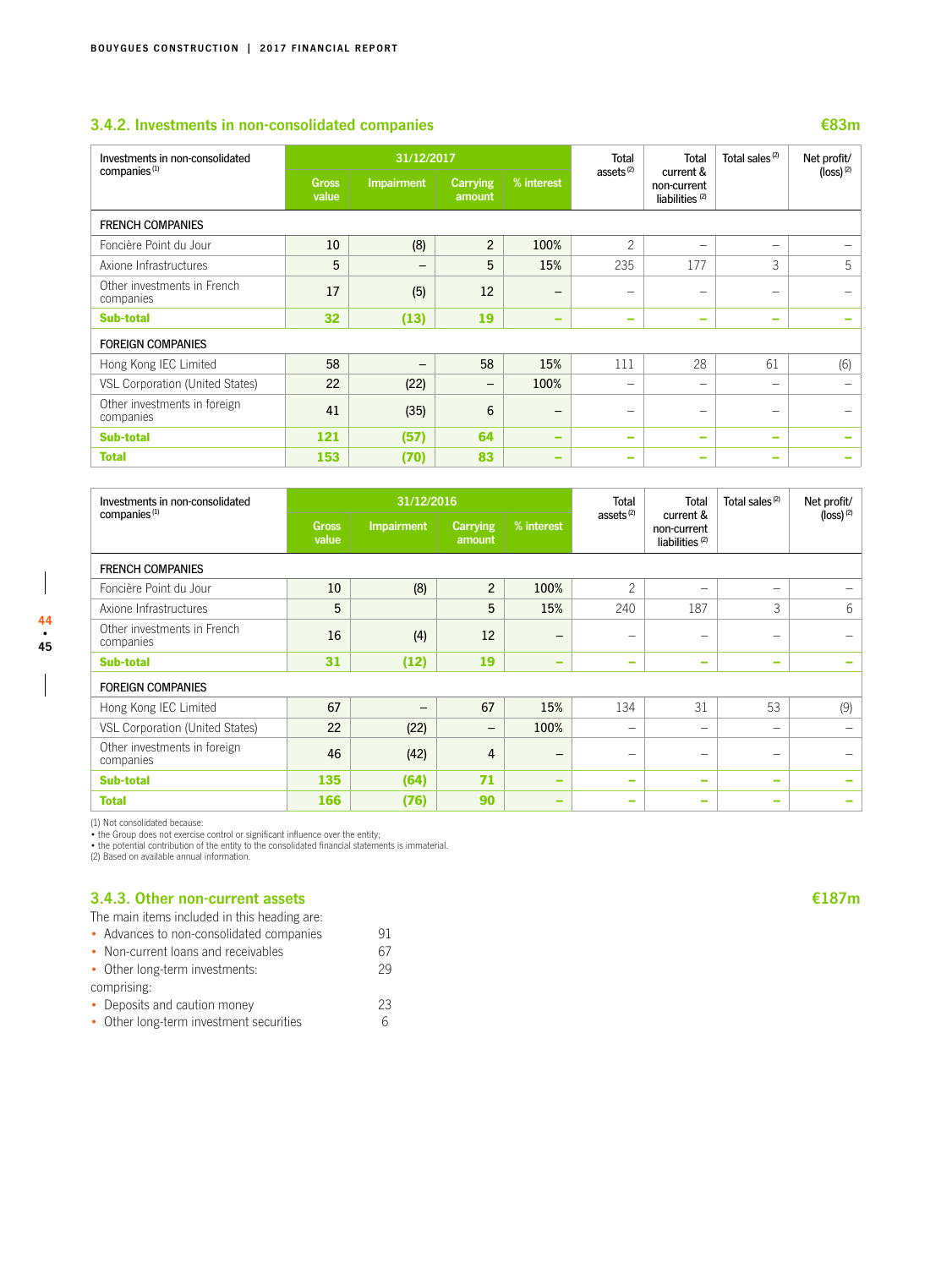### **3.4.4. Analysis of investments in non-consolidated companies and other non-current assets by type €270m** The figures below do not include joint ventures or associates.

|                             | Available for sale<br>financial assets | Loans and<br>receivables | Financial assets at<br>fair value through<br>profit or loss | Held-to-maturity<br>financial assets | <b>Total</b> |
|-----------------------------|----------------------------------------|--------------------------|-------------------------------------------------------------|--------------------------------------|--------------|
| 31 December 2016            | 96                                     | 157                      | $\overline{\phantom{a}}$                                    | -                                    | 253          |
| Movements during 2017       |                                        | 24                       | -                                                           |                                      | 17           |
| 31 December 2017            | 89                                     | 181                      | $\overline{\phantom{0}}$                                    | $\overline{\phantom{a}}$             | 270          |
| Due within less than 1 year |                                        | 12                       | –                                                           | -                                    | 12           |
| Due within 1 to 5 years     |                                        | 79                       |                                                             |                                      | 79           |
| Due after more than 5 years | 89                                     | 90                       |                                                             |                                      | 179          |

### **3.4.5. Joint operations**

The Bouygues Construction group owns a number of investments in joint operations. A list of the principal consolidated entities as of 31 December 2017 is provided in Note 24.

Summary information about the assets, liabilities, income and expenses of joint operations is provided below.

| <b>Bouygues Construction share</b>                  | 31/12/2017 | 31/12/2016 |
|-----------------------------------------------------|------------|------------|
| Non-current assets                                  | 135        | 153        |
| Current assets                                      | 1,170      | 988        |
| <b>Total assets</b>                                 | 1,305      | 1,141      |
| Shareholders' equity                                | 13         | (160)      |
| Non-current liabilities                             | 40         | 38         |
| Current liabilities                                 | 1,252      | 1,263      |
| <b>Total liabilities &amp; shareholders' equity</b> | 1,305      | 1,141      |
| <b>Sales</b>                                        | 1,510      | 1,500      |
| Operating profit/(loss)                             | 6          | 119        |
| Net profit/(loss)                                   | 7          | 114        |

## **3.5. Non-current tax assets €89m**

|                                       | 31/12/2017               | 31/12/2016 |
|---------------------------------------|--------------------------|------------|
| Deferred tax assets (1)               | 89                       | :03        |
| Other non-current tax assets          | $\overline{\phantom{0}}$ |            |
| Total non-current tax assets $^{(1)}$ | 89                       |            |

(1) See Note 7, "Non-current tax assets and liabilities", for details.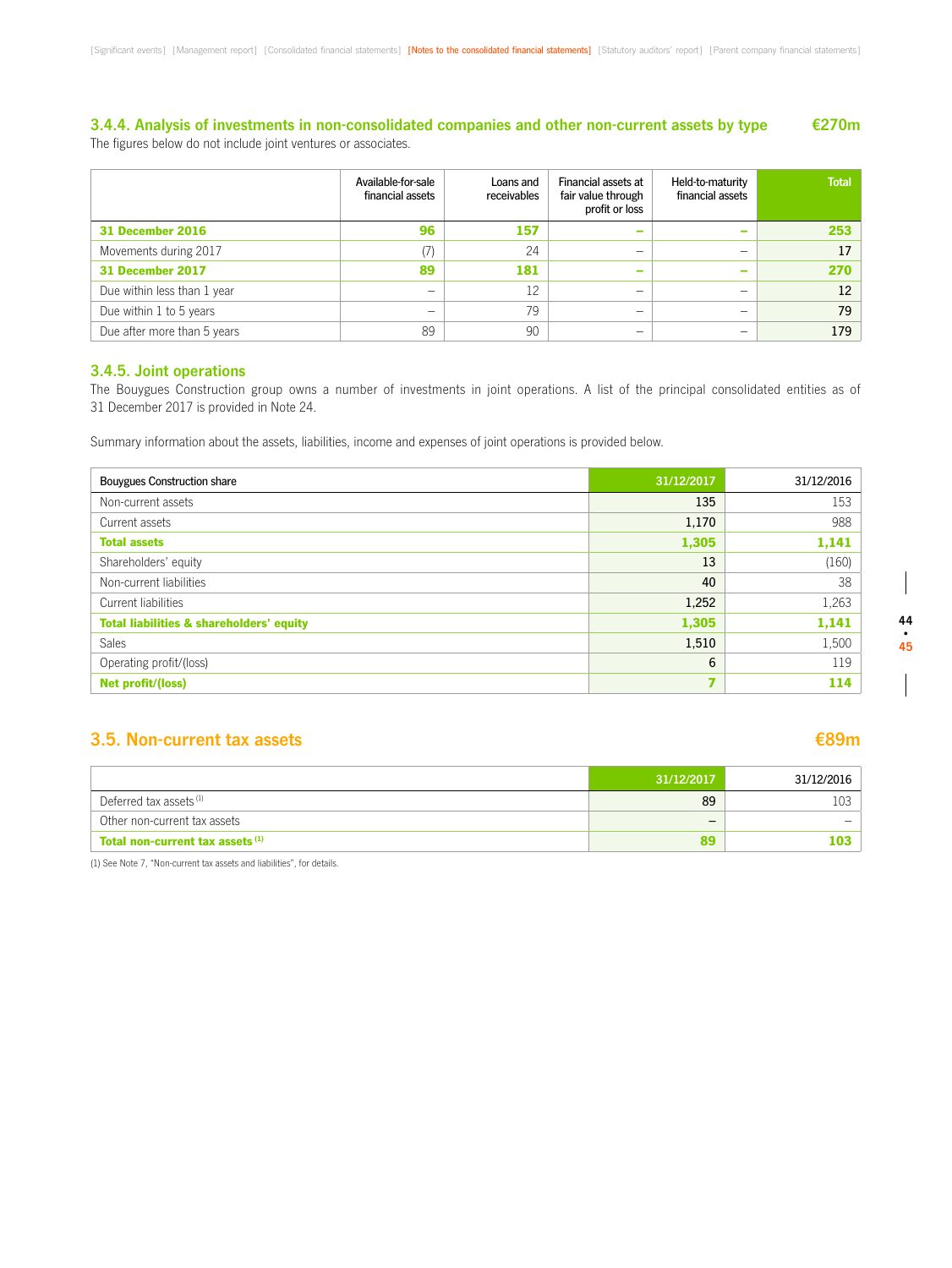# Note 4. Current assets

## **4.1. Inventories**

| n ya | ٠   | ---<br><b>Service Service</b><br>- |   |
|------|-----|------------------------------------|---|
| ٠    | . . |                                    | ٠ |

| Inventories                                                                        | 31/12/2017         |                   |                    | 31/12/2016  |            |                    |
|------------------------------------------------------------------------------------|--------------------|-------------------|--------------------|-------------|------------|--------------------|
|                                                                                    | <b>Gross value</b> | <b>Impairment</b> | Carrying<br>amount | Gross value | Impairment | Carrying<br>amount |
| Raw materials and supplies, finished goods and<br>property development inventories | 258                | (21)              | 237                | 287         | (25)       | 262                |
| <b>Total</b>                                                                       | 258                | (21)              | 237                | 287         | (25)       | 262                |

| Impairment of inventories                                                          | Charged during the year |      | Reversed during the year |      |
|------------------------------------------------------------------------------------|-------------------------|------|--------------------------|------|
|                                                                                    | 2017                    | 2016 | 2017                     | 2016 |
| Raw materials and supplies, finished goods and property development<br>inventories | (4)                     | (14) |                          |      |
| Total                                                                              |                         | (14) |                          |      |

# **4.2. Advances and down-payments made on orders €161m**

### **31/12/2017** 31/12/2016 **Gross value Impairment amount** Gross value | Impairment | Carrying amount Advances and down-payments made on orders 161  $-$  161  $-$  161 168  $-$  168 Total 161 – 161 – 161 – 168 – 168

 $\overline{\phantom{a}}$ 

## **4.3. Trade and other receivables €3,820m**

|                                                                                     |             | 31/12/2017               |                           | 31/12/2016  |            |                    |
|-------------------------------------------------------------------------------------|-------------|--------------------------|---------------------------|-------------|------------|--------------------|
|                                                                                     | Gross value | Impairment               | <b>Carrying</b><br>amount | Gross value | Impairment | Carrying<br>amount |
| Trade receivables (including unbilled receivables)                                  | 3,084       | (234)                    | 2,850                     | 3.173       | (218)      | 2,955              |
| Current tax assets (tax receivable)                                                 | 95          | -                        | 95                        | 84          | -          | 84                 |
| Other current receivables & prepaid expenses:                                       |             |                          |                           |             |            |                    |
| • Other operating receivables (employees, social<br>security, government and other) | 386         | (6)                      | 380                       | 360         | (7)        | 353                |
| • Sundry receivables (including current accounts)                                   | 461         | (44)                     | 417                       | 512         | (44)       | 468                |
| • Prepaid expenses                                                                  | 78          | $\qquad \qquad \qquad -$ | 78                        | 89          | -          | 89                 |
| <b>Total trade and other receivables</b>                                            | 4,104       | (284)                    | 3,820                     | 4,218       | (269)      | 3.949              |

# **4.4. Split of trade receivables between non past due and past due as of 31 December 2017**

|                                        | Non past due |            | Balances past due by | <b>Total</b> |       |
|----------------------------------------|--------------|------------|----------------------|--------------|-------|
|                                        | balances     | 0-6 months | 6-12 months          | $>12$ months |       |
| Trade receivables                      | 2,336        | 359        | 63                   | 326          | 3,084 |
| Impairment                             | (9)          | (2)        | (3)                  | (220)        | (234) |
| <b>Total trade receivables</b>         | 2,327        | 357        | 60                   | 106          | 2,850 |
| <b>Comparative at 31 December 2016</b> | 2,394        | 370        | 85                   | 106          | 2,955 |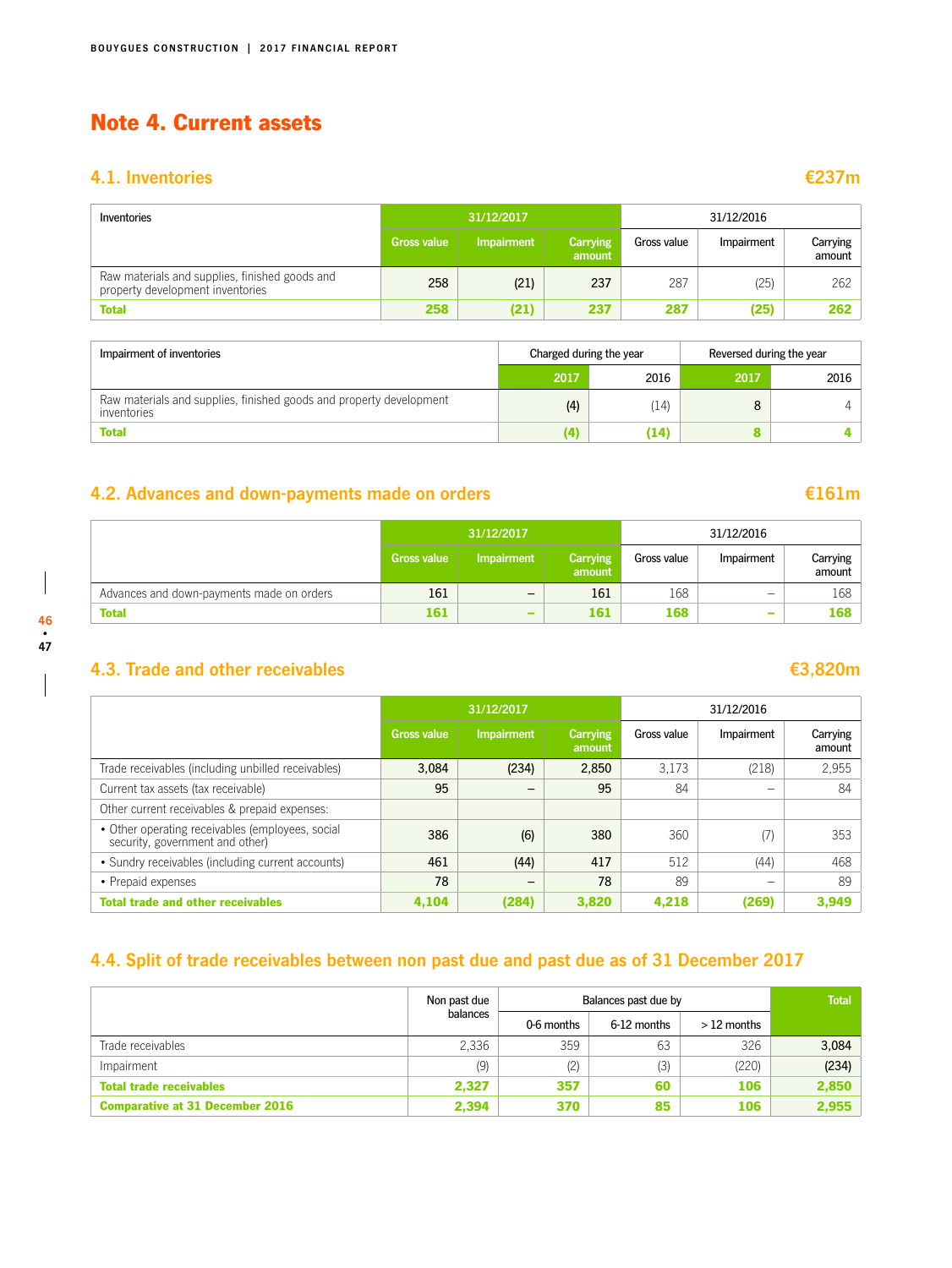## **4.5. Other current financial assets €9m**

See Note 17, "Financial instruments".

## **4.6. Cash and cash equivalents €4,310m**

|                  |                    | 31/12/2017               |                    | 31/12/2016  |            |                    |
|------------------|--------------------|--------------------------|--------------------|-------------|------------|--------------------|
|                  | <b>Gross value</b> | <b>Impairment</b>        | Carrying<br>amount | Gross value | Impairment | Carrying<br>amount |
| Bouygues Relais  | 2,012              | $\overline{\phantom{m}}$ | 2,012              | 2,127       | -          | 2,127              |
| Uniservice       | 1,342              | —                        | 1,342              | 1,410       | -          | 1,410              |
| Other cash       | 956                | $\qquad \qquad -$        | 956                | 889         | -          | 889                |
| Cash equivalents | -                  | —                        | –                  |             | -          |                    |
| <b>Total</b>     | 4,310              | -                        | 4,310              | 4,427       | -          | 4,427              |

| Split by currency: 2017 | Euro                     | Pound<br>sterling | <b>Swiss</b><br>franc | Hong<br>Kong<br>dollar | Singapore<br>dollar | Australian<br>dollar | Canadian<br>dollar | dollar | US Moroccan<br>dirham | <b>CFA</b><br>franc | Oatari<br>riyal | Other | <b>Total</b> |
|-------------------------|--------------------------|-------------------|-----------------------|------------------------|---------------------|----------------------|--------------------|--------|-----------------------|---------------------|-----------------|-------|--------------|
| Cash                    | 2.449                    | 307               | 504                   | 463                    | 72                  | 130                  | 52                 | 178    | 40                    |                     | 43              | 61    | 4,310        |
| Cash equivalents        | $\overline{\phantom{0}}$ | -                 | -                     | –                      | -                   | -                    | -                  | -      | -                     | _                   | -               |       |              |
| <b>Total</b>            | 2.449                    | 307               | 504                   | 463                    | 72                  | 130                  | 52                 | l78    | 40                    | 11                  | 43              |       | 4.310        |

| Split by currency: 2016 | Euro                     | Pound<br>sterling | <b>Swiss</b><br>franc | Hong<br>Kong<br>dollar | Singapore<br>dollar | Australian<br>dollar | Canadian<br>dollar | US<br>dollar             | Moroccan<br>dirham | CFA<br>franc | <b>Jatari</b><br>riyal | Other | <b>Total</b> |
|-------------------------|--------------------------|-------------------|-----------------------|------------------------|---------------------|----------------------|--------------------|--------------------------|--------------------|--------------|------------------------|-------|--------------|
| Cash                    | 2.517                    | 342               | 547                   | 432                    | 82                  | 26                   | 81                 | 213                      | $\bigcap$          | 14           | 31                     | 110   | 4.426        |
| Cash equivalents        | $\overline{\phantom{0}}$ | –                 | –                     |                        | -                   | -                    | –                  | $\overline{\phantom{a}}$ | -                  | -            | -                      | –     |              |
| <b>Total</b>            | 2.517                    | 342               | 547                   | 433                    | 82                  | 26                   |                    | 213                      | 31                 | л            | 31                     | 110   | 4.427        |

Cash equivalents have a maturity of less than 3 months, or are readily convertible into cash.

The net cash position shown in the cash flow statement comprises the following items:

|                                           | 31/12/2017               | 31/12/2016 |
|-------------------------------------------|--------------------------|------------|
| Cash                                      | 4,310                    | 4,426      |
| Cash equivalents                          | $\overline{\phantom{m}}$ |            |
| <b>Total</b>                              | 4,310                    | 4,427      |
| Overdrafts and short-term bank borrowings | (385)                    | (475)      |
| <b>Net cash position</b>                  | 3,925                    | 3,952      |

 $\overline{\phantom{a}}$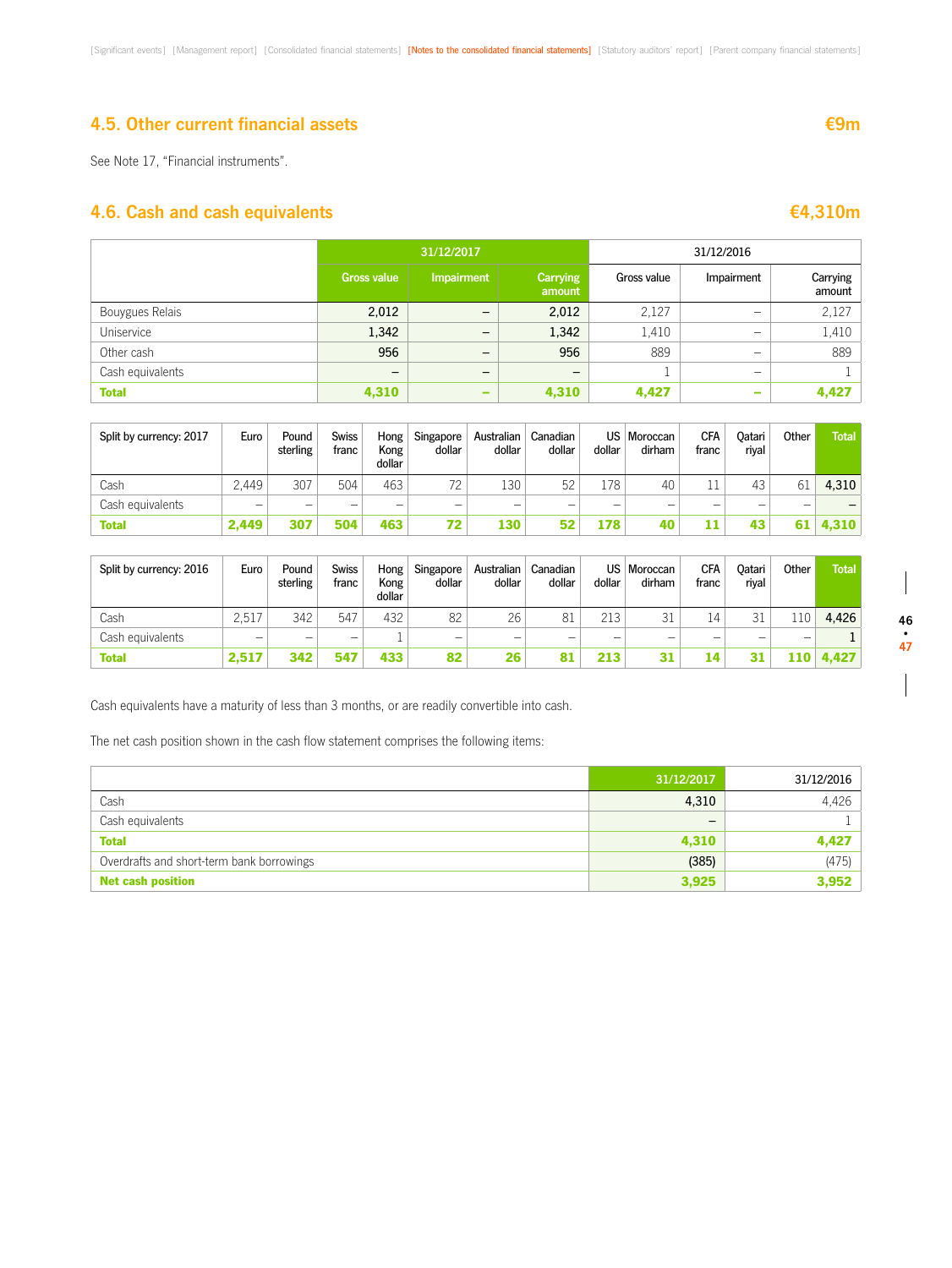# Note 5. Shareholders' equity

### **5.1. Share capital €127,967,250**

As of 31 December 2017, the share capital amounted to €127,967,250, comprising 1,706,230 shares with a par value of €75.

Movements during the period were as follows:

|                         | 01/01/2017  | Movements during 2017 |           | 31/12/2017  |
|-------------------------|-------------|-----------------------|-----------|-------------|
|                         |             | Reductions            | Increases |             |
| <b>Shares</b>           | 1,706,230   | -                     | –         | 1,706,230   |
| Investment certificates | -           | -                     | –         |             |
| <b>Number of shares</b> | 1,706,230   | -                     | -         | 1,706,230   |
| Par value               | €75         | -                     | –         | €75         |
| Share capital $(E)$     | 127,967,250 | -                     | -         | 127,967,250 |

## **5.2. Items recognised directly in equity**

### **5.2.1. Translation reserve €1m**

**48 • 49** The translation reserve represents translation differences arising since 1 January 2004, when the reserve was deemed to be zero under the option allowed by IFRS 1.

The translation reserve includes the cumulative translation differences of joint ventures and associates.

The table below shows the principal translation differences in the year ended 31 December 2017 arising on foreign companies reporting in:

| Currency           | 31/12/2016 | Movements during 2017 | 31/12/2017     |
|--------------------|------------|-----------------------|----------------|
| Pound sterling     | 10         |                       | 11             |
| Swiss franc        | 8          | (6)                   | $\mathfrak{p}$ |
| US dollar          | (7)        |                       | (7)            |
| Hong Kong dollar   | 8          | (13)                  | (5)            |
| Singapore dollar   |            | (1)                   |                |
| Australian dollar  | $\bigcap$  | 4                     | 6              |
| South African rand | 74         | (74)                  |                |
| Other currencies   | (1)        | (5)                   | (6)            |
| <b>Total</b>       | 95         | (94)                  |                |

### **5.2.2. Fair value remeasurement reserve €2m**

The fair value remeasurement reserve is used to record changes in fair value that will be reclassified to profit or loss at a future date. It includes fair value remeasurements of (i) financial instruments used as cash flow hedges and (ii) available-for-sale financial assets.

|                                  | 31/12/2016         | Movements during 2017 | 31/12/2017 |
|----------------------------------|--------------------|-----------------------|------------|
| Fair value remeasurement reserve | 1101<br>. <u>.</u> | . .                   |            |
| <b>Total</b>                     | .                  |                       |            |

### **5.2.3. Other reserves €(51)m**

|                          | 31/12/2016 | Movements during 2017    | 31/12/2017 |
|--------------------------|------------|--------------------------|------------|
| Revaluation reserve      |            | $\overline{\phantom{0}}$ |            |
| Actuarial gains/(losses) | (47)       | (8)                      | (55)       |
| <b>Total</b>             | (43)       | 81                       | 15         |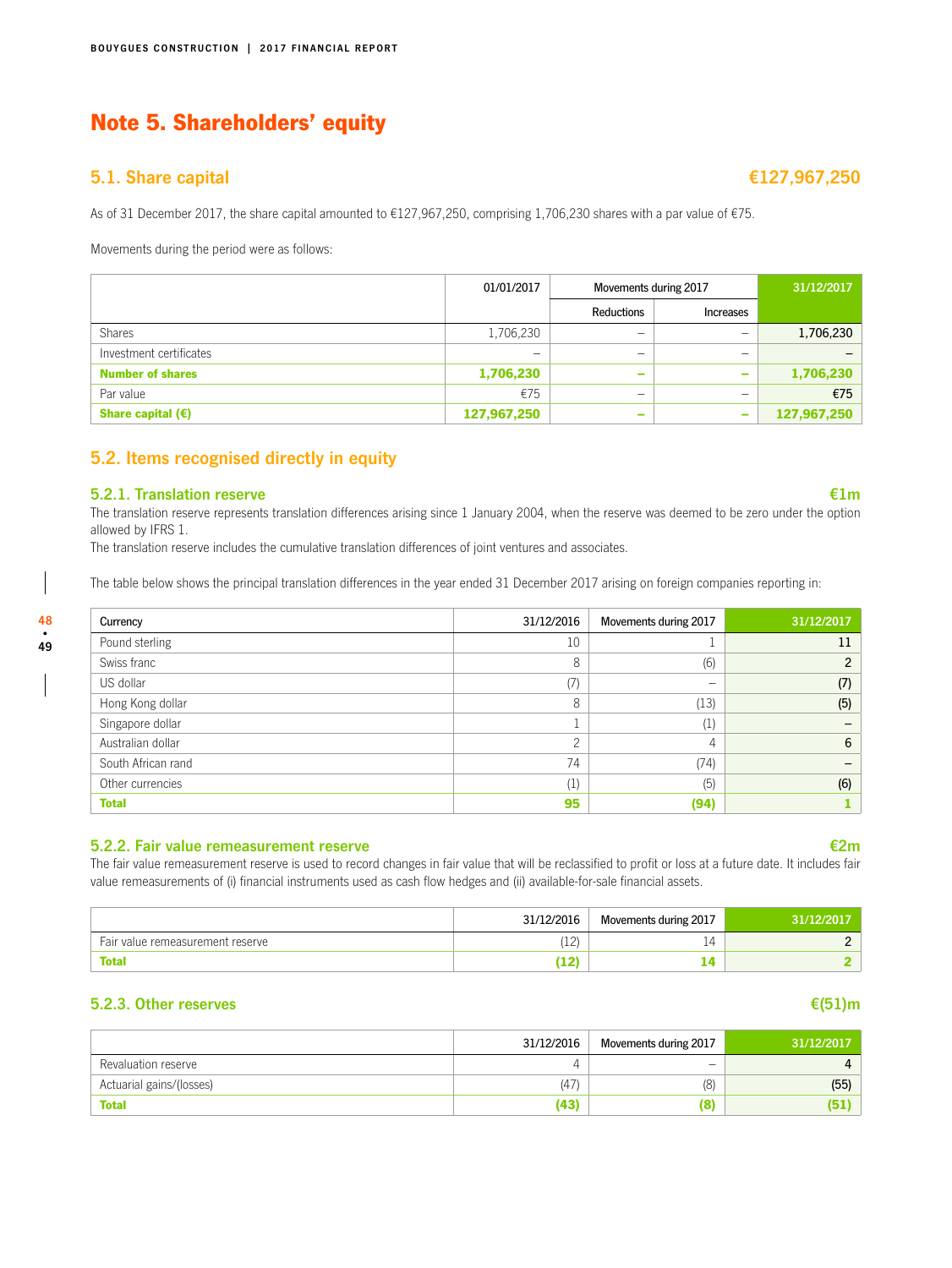# Note 6. Non-current and current provisions

# **6.1. Non-current provisions €750m**

|                                                                     | Employee<br>benefits | Litigation and<br>claims          | Customer<br>warranties   | Risks on<br>subsidiaries<br>and affiliates | Miscellaneous<br>foreign risks | Other<br>non-current<br>provisions | <b>Total</b> |
|---------------------------------------------------------------------|----------------------|-----------------------------------|--------------------------|--------------------------------------------|--------------------------------|------------------------------------|--------------|
| <b>1 January 2016</b>                                               | 198                  | 173                               | 298                      | 32                                         | 6                              | 121                                | 828          |
| Translation adjustments                                             |                      | $\overline{\phantom{0}}$          | (3)                      | $\overline{\phantom{0}}$                   | -                              | -                                  | (3)          |
| Transfers between accounts                                          | $\qquad \qquad -$    | (1)                               | -                        |                                            | -                              | (1)                                | (2)          |
| Changes in method and in scope<br>of consolidation, other movements | $\qquad \qquad$      | $\qquad \qquad$                   | $\qquad \qquad$          | (18)                                       | -                              | (2)                                | (20)         |
| Recognised directly in equity                                       | 9                    | $\overbrace{\phantom{123221111}}$ | $\overline{\phantom{0}}$ | $\overline{\phantom{0}}$                   | $\overline{\phantom{0}}$       | $\overline{\phantom{0}}$           | 9            |
| Charges to provisions                                               | 14                   | 49                                | 78                       | $\overline{c}$                             | 29                             | 33                                 | 205          |
| Reversals (provisions used)                                         | (16)                 | (14)                              | (49)                     | (2)                                        | (2)                            | (8)                                | (91)         |
| Reversals (provisions not used)                                     | (1)                  | (37)                              | (23)                     | (1)                                        | (1)                            | (10)                               | (73)         |
| 31 December 2016                                                    | 204                  | 170                               | 301                      | 13                                         | 32                             | 133                                | 853          |
| <b>MOVEMENTS DURING 2017</b>                                        |                      |                                   |                          |                                            |                                |                                    |              |
| Translation adjustments                                             | (1)                  | (1)                               | (3)                      |                                            | -                              | (1)                                | (6)          |
| Transfers between accounts                                          | $\qquad \qquad$      | (2)                               | -                        | $\qquad \qquad$                            | 5                              | (38)                               | (35)         |
| Changes in method and in scope<br>of consolidation, other movements | -                    | $\qquad \qquad$                   | $\qquad \qquad$          | $\qquad \qquad$                            | -                              | -                                  |              |
| Recognised directly in equity                                       | 8                    | $\overline{\phantom{0}}$          | $\overline{\phantom{0}}$ | $\qquad \qquad -$                          | $\overline{\phantom{0}}$       | $\overline{\phantom{0}}$           | 8            |
| Charges to provisions                                               | 15                   | 28                                | 78                       | $\qquad \qquad -$                          | 4                              | 11                                 | 136          |
| Reversals (provisions used)                                         | (15)                 | (9)                               | (46)                     | (2)                                        | (1)                            | (12)                               | (85)         |
| Reversals (provisions not used)                                     | (1)                  | (52)                              | (35)                     | (1)                                        | (16)                           | (16)                               | (121)        |
| 31 December 2017                                                    | 210                  | 134                               | 295                      | 10                                         | 24                             | 77                                 | 750          |

# **6.2. Current provisions €529m**

|                                                                     | Risks on<br>completed projects | Project completion<br>expenses | <b>Expected losses to</b><br>completion | Other current<br>provisions | <b>Total</b> |
|---------------------------------------------------------------------|--------------------------------|--------------------------------|-----------------------------------------|-----------------------------|--------------|
| 1 January 2016                                                      | 73                             | 238                            | 245                                     | 99                          | 655          |
| Translation adjustments                                             | $\qquad \qquad$                | $\overline{c}$                 | -                                       | $\overline{c}$              | 4            |
| Transfers between accounts                                          |                                | -                              | -                                       | 3                           | 4            |
| Changes in method and in scope<br>of consolidation, other movements |                                |                                |                                         | -                           |              |
| Charges to provisions                                               | 16                             | 90                             | 114                                     | 36                          | 256          |
| Reversals (provisions used)                                         | (5)                            | (76)                           | (97)                                    | (29)                        | (207)        |
| Reversals (provisions not used)                                     | (21)                           | (32)                           | (66)                                    | (5)                         | (124)        |
| 31 December 2016                                                    | 64                             | 222                            | 196                                     | 106                         | 588          |
| <b>MOVEMENTS DURING 2017</b>                                        |                                |                                |                                         |                             |              |
| Translation adjustments                                             | (3)                            | (8)                            | (9)                                     | (4)                         | (24)         |
| Transfers between accounts                                          |                                | (3)                            | -                                       | -                           | (2)          |
| Changes in method and in scope<br>of consolidation, other movements | (2)                            | (1)                            | (1)                                     | (1)                         | (5)          |
| Charges to provisions                                               | 23                             | 91                             | 138                                     | 37                          | 289          |
| Reversals (provisions used)                                         | (10)                           | (72)                           | (99)                                    | (40)                        | (221)        |
| Reversals (provisions not used)                                     | (15)                           | (26)                           | (45)                                    | (10)                        | (96)         |
| 31 December 2017                                                    | 58                             | 203                            | 180                                     | 88                          | 529          |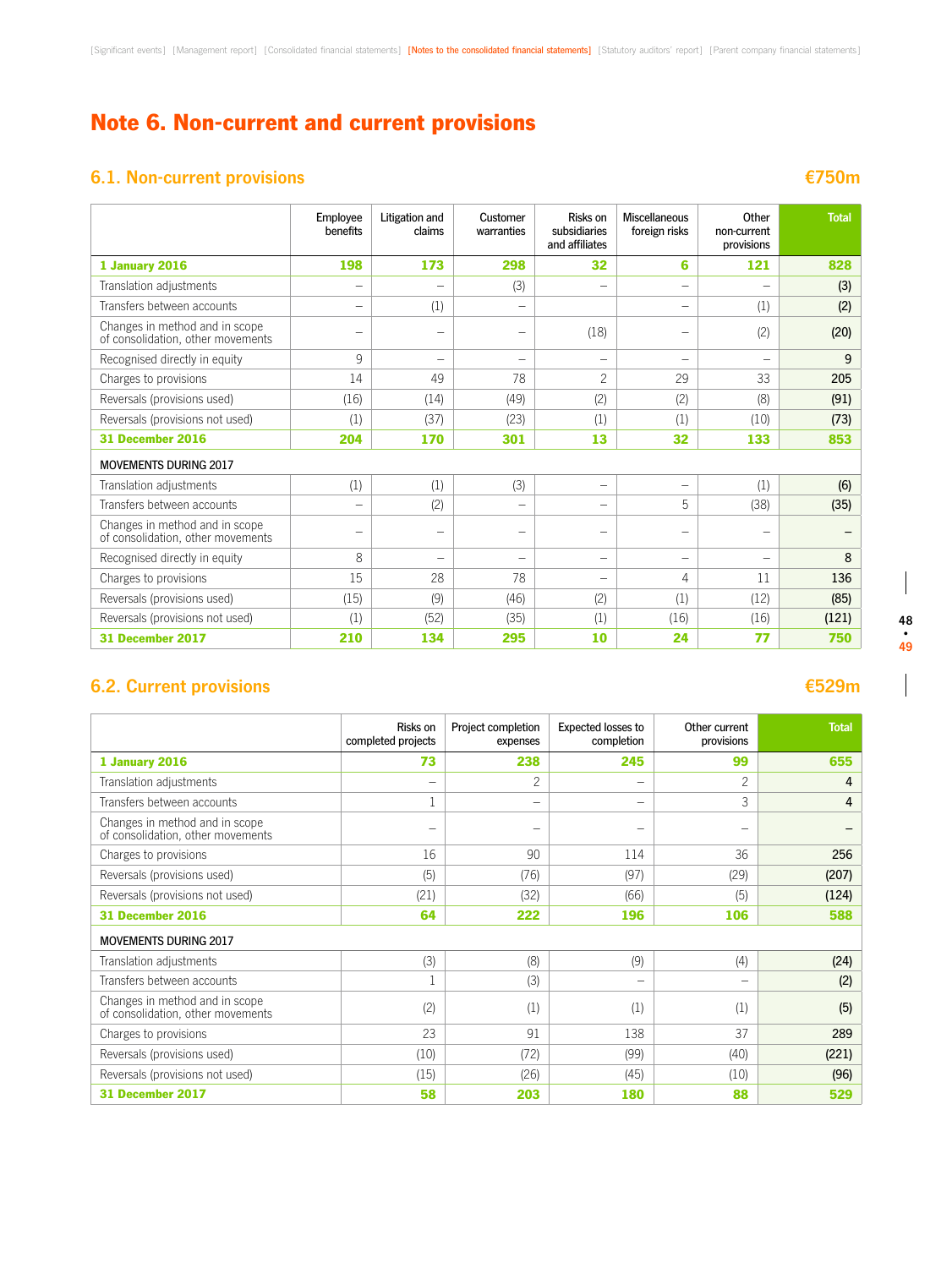# Note 7. Non-current tax assets and liabilities

# **7.1. Non-current tax assets** Assets **Assets** €89m

| Movement in deferred tax assets in the consolidated | 31/12/2016 | Movements during 2017 |                 | 31/12/2017 |  |
|-----------------------------------------------------|------------|-----------------------|-----------------|------------|--|
| balance sheet                                       |            | Net gain/(expense)    | Other movements |            |  |
| Deferred tax assets                                 | 103        | '15                   |                 | 89         |  |

# **7.2. Deferred tax assets by business segment**

| Type of deferred taxation by business segment | Deferred<br>Changes in   |                           | <b>Translation</b> | Movements during 2017 |         | Other           | <b>Deferred</b>          |  |  |
|-----------------------------------------------|--------------------------|---------------------------|--------------------|-----------------------|---------|-----------------|--------------------------|--|--|
|                                               | tax assets<br>31/12/2016 | scope of<br>consolidation | adjustments        | Gain                  | Expense |                 | tax assets<br>31/12/2017 |  |  |
| A. TAX LOSSES AVAILABLE FOR CARRY-FORWARD     |                          |                           |                    |                       |         |                 |                          |  |  |
| Building & Civil Engineering                  | 6                        | $\qquad \qquad$           | -                  | 5                     | (1)     | -               | 10                       |  |  |
| Energies & Services                           | 5                        | -                         | -                  | $\overline{ }$        | -       | -               | 12                       |  |  |
| <b>Sub-total: tax losses</b>                  | 11                       | $\overline{\phantom{a}}$  | -                  | 12                    | (1)     | $\qquad \qquad$ | 22                       |  |  |
| B. TEMPORARY DIFFERENCES <sup>(1)</sup>       |                          |                           |                    |                       |         |                 |                          |  |  |
| Building & Civil Engineering                  | 81                       | -                         | -                  |                       | (26)    |                 | 56                       |  |  |
| Energies & Services                           | 11                       | $\overline{\phantom{0}}$  | -                  |                       | (2)     |                 | 11                       |  |  |
| <b>Sub-total: temporary differences</b>       | 92                       | $\overline{\phantom{a}}$  | -                  | 2                     | (28)    |                 | 67                       |  |  |
| <b>Total deferred tax assets</b>              | 103                      | $\overline{\phantom{a}}$  | -                  | 14                    | (29)    | л.              | 89                       |  |  |

(1) Arising on differences between tax and accounting treatments, and on consolidation adjustments

# **7.3. Non-current tax liabilities Liabilities €17m**

| Movement in deferred tax liabilities in the | 31/12/2016 | Movements during 2017 |                 | 31/12/2017 |  |
|---------------------------------------------|------------|-----------------------|-----------------|------------|--|
| consolidated balance sheet                  |            | Net (gain)/expense    | Other movements |            |  |
| Deferred tax liabilities                    | 24         | (5)                   | └               |            |  |

# **7.4. Deferred tax liabilities by business segment**

| Type of deferred taxation by business segment | Deferred tax              | Changes in                | Translation              |      | Movements 2017 |     | Deferred tax                     |
|-----------------------------------------------|---------------------------|---------------------------|--------------------------|------|----------------|-----|----------------------------------|
|                                               | liabilities<br>31/12/2016 | scope of<br>consolidation | adjustments              | Gain | Expense        |     | <b>liabilities</b><br>31/12/2017 |
| <b>TEMPORARY DIFFERENCES (1)</b>              |                           |                           |                          |      |                |     |                                  |
| Building & Civil Engineering                  | 23                        | -                         | –                        | (5)  | -              | (2) | 16                               |
| Energies & Services                           |                           | -                         | –                        | -    | -              | -   |                                  |
| <b>Sub-total: temporary differences</b>       | 24                        | $\qquad \qquad$           | $\overline{\phantom{a}}$ | (5)  | -              | (2) |                                  |
| <b>Total deferred tax liabilities</b>         | 24                        | $\qquad \qquad$           | $\overline{\phantom{a}}$ | (5)  | -              | (2) |                                  |

(1) Arising on differences between tax and accounting treatments, and on consolidation adjustments

# **50 • 51**

 $\overline{\phantom{a}}$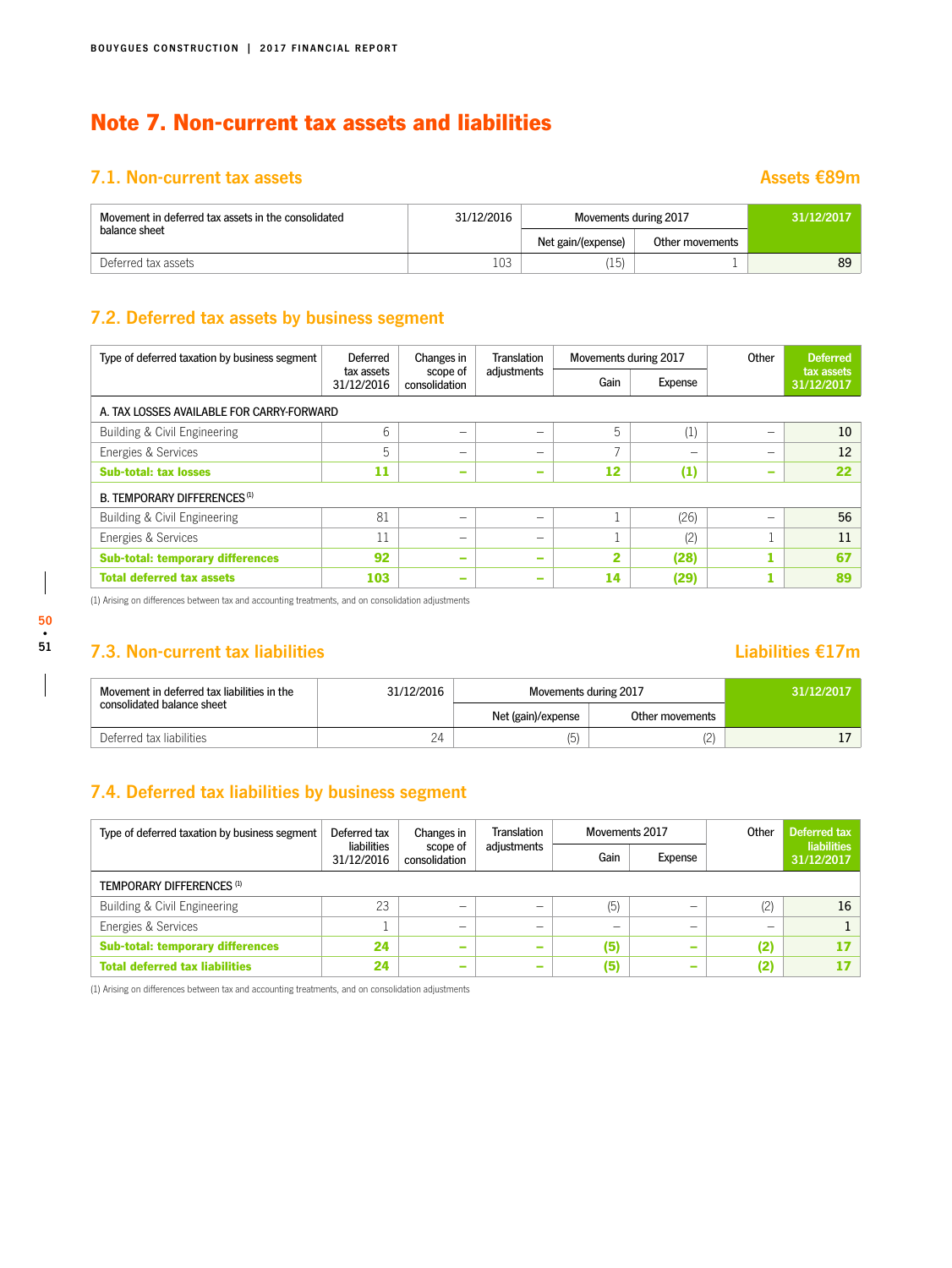## **7.5. Main sources of deferred taxation**

|                                                | 31/12/2017 | 31/12/2016 |
|------------------------------------------------|------------|------------|
| <b>Deferred tax assets</b>                     | 89         | 103        |
| Employee benefits                              | 35         | 38         |
| Customer warranties                            | 11         | 14         |
| Expected losses to completion                  | 21         | 35         |
| Provisions for customer disputes and bad debts | 3          | 4          |
| Tax losses available for carry-forward         | 21         | 11         |
| Other sources of deferred tax assets           | (2)        |            |
| <b>Deferred tax liabilities</b>                | 17         | 24         |
| <b>Total</b>                                   | 72         | 79         |

# **7.6. Period to recovery of deferred tax assets**

| December 2017<br><b>01 P</b> | Less than 2 years | vears<br>2 ເບ | More than 5 years<br>$\sim$ $\sim$ | Total |
|------------------------------|-------------------|---------------|------------------------------------|-------|
|                              | $ -$<br>ັ້        |               | つに<br>$\sim$                       |       |

# **7.7. Unrecognised deferred tax assets**

|                             | 31/12/2017 | 31/12/2016 |
|-----------------------------|------------|------------|
| Bouygues group tax election | 120        | 94         |
| Other assets                | 154        | 144        |
| <b>Total</b>                | 27A        | 238        |

 $\overline{\phantom{a}}$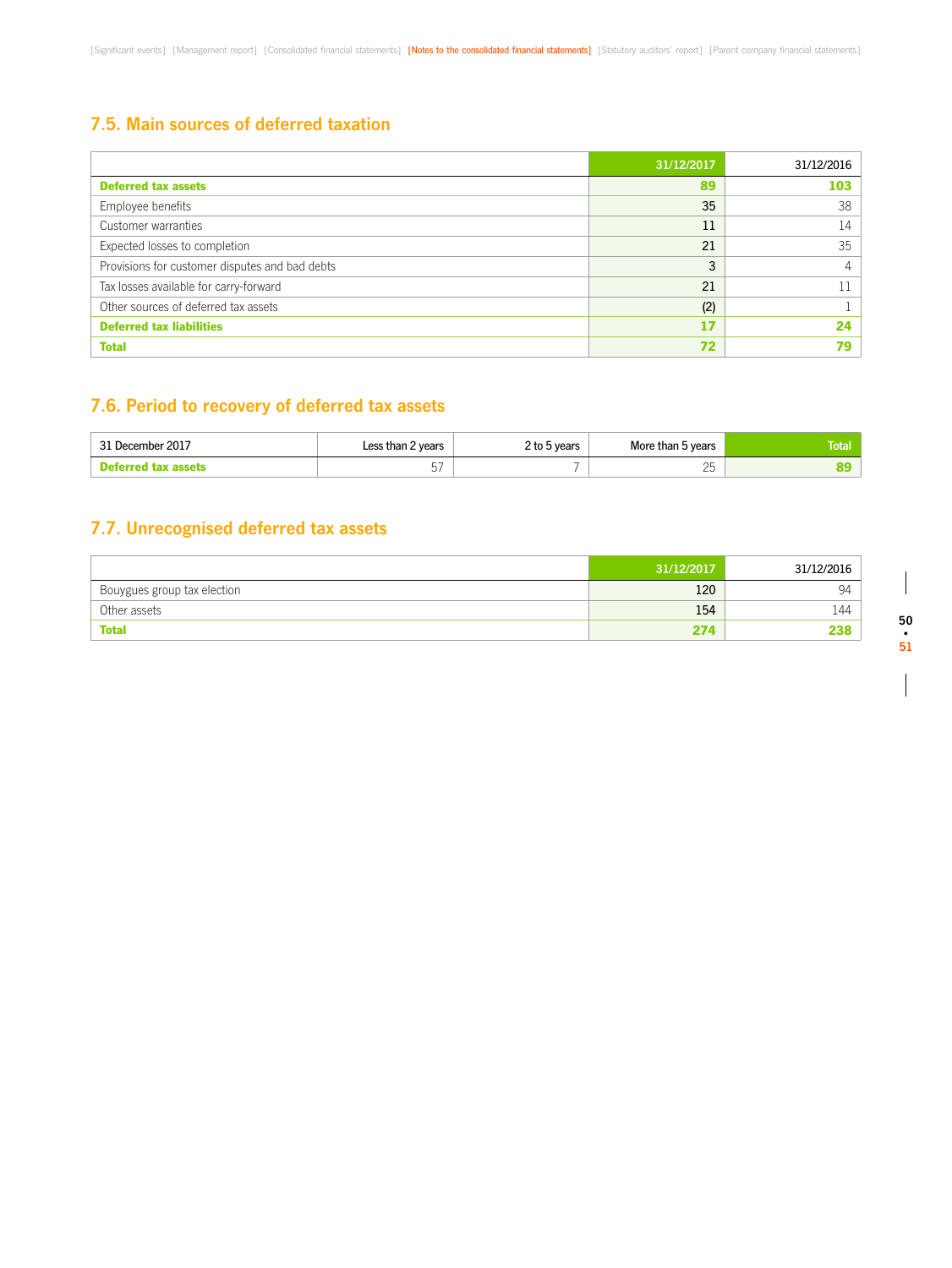# Note 8. Non-current and current debt

# **8.1. Interest-bearing debt by maturity €516m**

| Debt                               | Current           |                  |                          |                  |                          | Non-current    |                |                          | <b>Total</b> | Total      |
|------------------------------------|-------------------|------------------|--------------------------|------------------|--------------------------|----------------|----------------|--------------------------|--------------|------------|
|                                    | $0 - 3$<br>months | $3-12$<br>months | $1-2$<br>years           | $2 - 3$<br>years | $3-4$<br>years           | $4-5$<br>years | $5-6$<br>years | 6 years &<br>beyond      | 31/12/2017   | 31/12/2016 |
| Bond issues                        |                   |                  | -                        |                  |                          | -              |                | -                        | -            |            |
| Bank borrowings                    | -                 |                  | $\overline{\phantom{m}}$ |                  | -                        | —              | -              | -                        |              | 4          |
| Finance lease obligations          | –                 | -                | -                        |                  | -                        | -              | -              | -                        | -            |            |
| Other borrowings                   | -                 |                  | 12                       | 8                | 5                        | 4              | $\overline{c}$ | $\overline{\phantom{m}}$ | 32           | 48         |
| Participating debt                 | –                 |                  | -                        |                  |                          | -              |                | -                        | -            |            |
| Uniservice debt                    |                   | C                | 305                      | 45               | $\overline{\phantom{0}}$ | 130            | -              | -                        | 483          | 512        |
| <b>Total interest-bearing debt</b> |                   | 4                | 317                      | 53               | 5                        | 134            | $\overline{2}$ | $\bf{0}$                 | 516          | 565        |
| <b>Comparative: 31/12/2016</b>     | $\overline{2}$    | 20               | 245                      | 230              | 54                       | 4              | 3              | 7                        | 565          |            |

| Finance lease obligations by business segment | <b>Building &amp; Civil</b><br>Engineering | <b>Energies &amp; Services</b> | <b>Total</b> |
|-----------------------------------------------|--------------------------------------------|--------------------------------|--------------|
| <b>Non-current: 31/12/2017</b>                |                                            | -                              |              |
| <b>Current: 31/12/2017</b>                    |                                            | -                              |              |
| Non-current: 31/12/2016                       |                                            | $\overline{\phantom{0}}$       |              |
| Current: 31/12/2016                           | -                                          | $\overline{\phantom{a}}$       |              |

**8.2. Confirmed credit facilities and drawdowns**

|                        | <b>Confirmed facilities - Maturity</b> |                                |                          |              | Drawdowns - Maturity |           |             |              |
|------------------------|----------------------------------------|--------------------------------|--------------------------|--------------|----------------------|-----------|-------------|--------------|
|                        | $<$ 1 year                             | 1-5 years                      | $>$ 5 years              | <b>Total</b> | $<$ 1 year           | 1-5 years | $> 5$ years | <b>Total</b> |
| Bond issues            | -                                      | $\overline{\phantom{0}}$       | $\overline{\phantom{0}}$ | -            | -                    | -         |             |              |
| Bank borrowings        | ᆠ                                      | $\qquad \qquad \longleftarrow$ | $\overline{\phantom{m}}$ |              |                      | -         |             |              |
| Other borrowings       | 4                                      | 775                            | ⌒                        | 781          | 4                    | 509       | $\sim$      | 515          |
| Participating debt     | –                                      | $\qquad \qquad \longleftarrow$ | –                        | -            |                      |           |             |              |
| Intra-group borrowings | -                                      | $\qquad \qquad \longleftarrow$ | -                        | -            | -                    | -         |             |              |
| <b>Total</b>           | 5                                      | 775                            | ີ<br>◢                   | 782          | 5                    | 509       |             | 516          |

 $\overline{\phantom{a}}$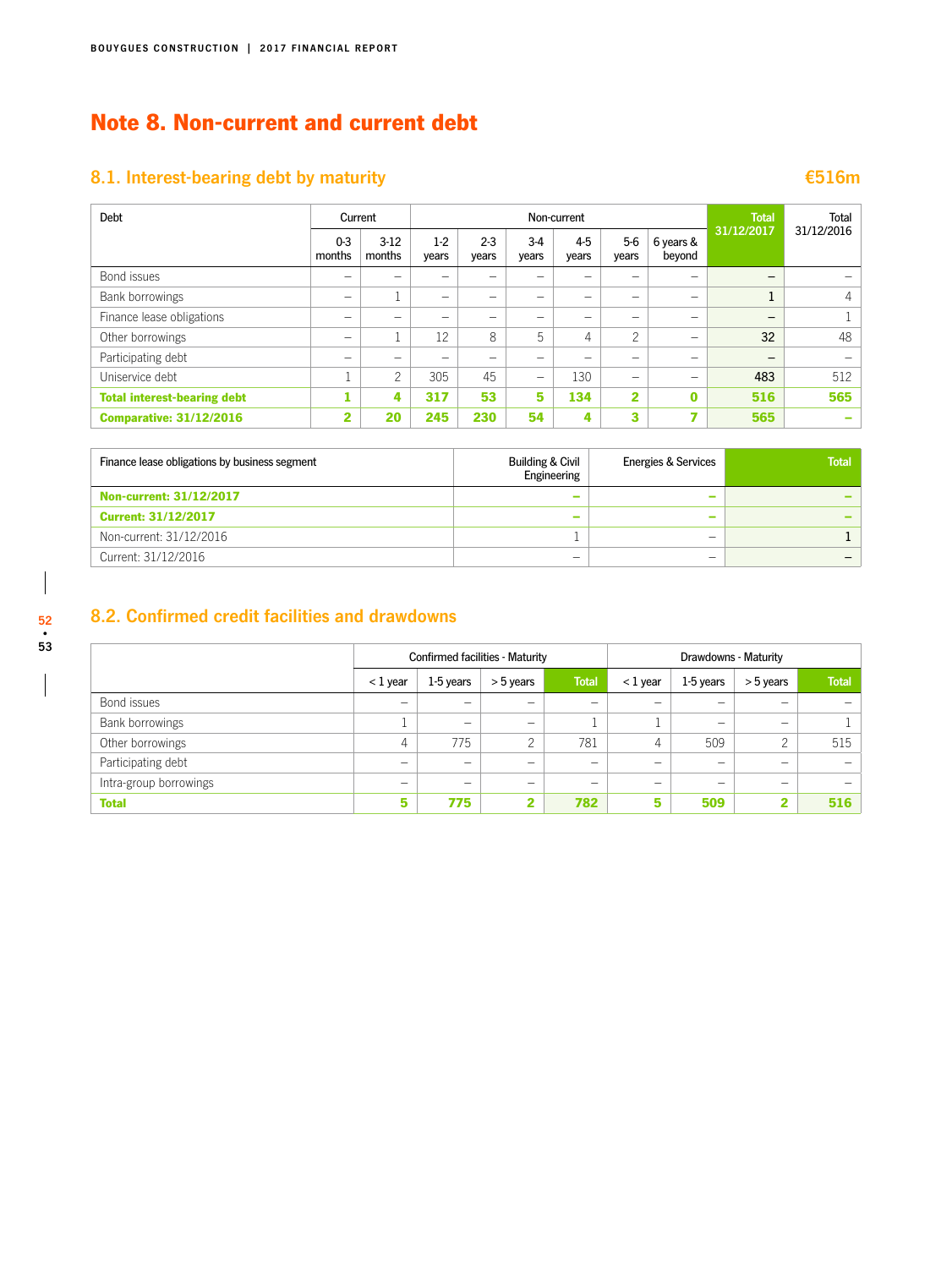## **8.3. Liquidity at 31 December 2017**

As of 31 December 2017, the net cash position was €3,925 million, plus €266 million of undrawn confirmed credit facilities as of that date.

See Note 4.6 for more details about cash and cash equivalents.



(1) Non-current debt (€511m) and current debt (€5m).

Consequently, the Bouygues Construction group is not exposed to liquidity risk. The bank loans contracted by the Bouygues Construction group contain no financial covenants or trigger event clauses.

### **8.4. Split of current and non-current debt by interest rate type**

Split of current and non-current debt, including the effect of all open interest rate hedges at the end of the reporting period:

|                | 31/12/2017 | 21/10/0012        |
|----------------|------------|-------------------|
| Fixed rate (1) | 2%         | 10/<br><b>170</b> |
| Floating rate  | 98%        | 99%               |

(1) Rates fixed for more than one year.

## **8.5. Split of debt by currency**

|                                | Euro                     | Pound<br>sterling | <b>Swiss</b><br>franc    | Polish<br>zloty          | Czech<br>koruna          | Hong<br>Kong<br>dollar | US<br>dollar             | Canadian<br>dollar | Other<br>currencies      | <b>Total</b> |
|--------------------------------|--------------------------|-------------------|--------------------------|--------------------------|--------------------------|------------------------|--------------------------|--------------------|--------------------------|--------------|
| <b>Non-current: 31/12/2017</b> |                          | 122               | 155                      | 17                       | 18                       | 15                     | 63                       | 117                |                          | 511          |
| <b>Current: 31/12/2017</b>     | $\overline{\phantom{a}}$ | -                 | $\overline{\phantom{a}}$ | -                        | -                        | 5                      | $\overline{\phantom{a}}$ | $\sim$             | $\overline{\phantom{0}}$ | 5.           |
| Non-current: 31/12/2016        | -                        | 126               | 169                      | 31                       | 26                       | 18                     | 75                       | 98                 | -                        | 543          |
| Current: 31/12/2016            | -                        | -                 | $\overline{\phantom{0}}$ | $\overline{\phantom{0}}$ | $\overline{\phantom{0}}$ | 6                      | -                        | 16                 | -                        | 22           |

An analysis of debt by business segment is provided in Note 16, "Segment information".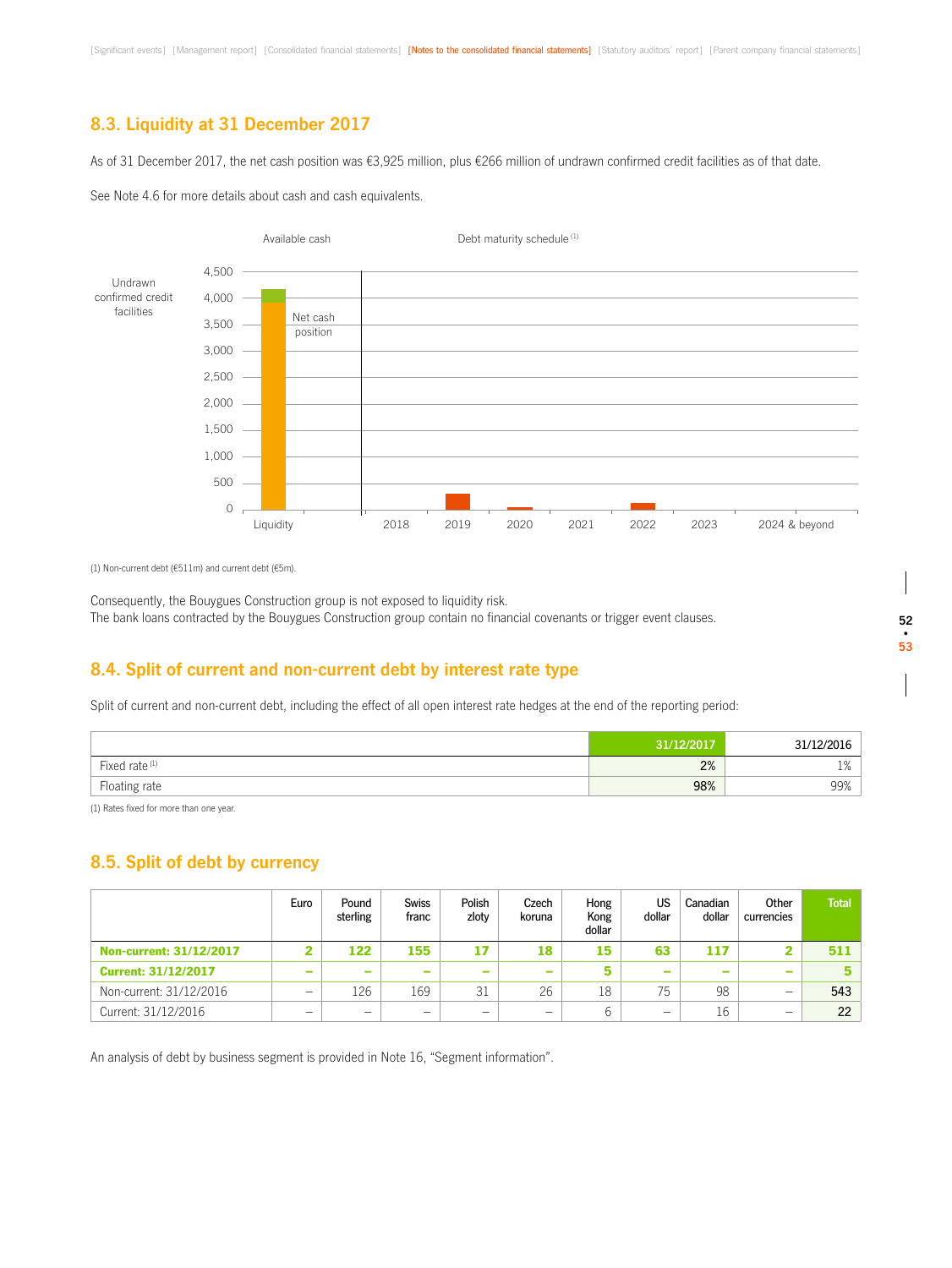# Note 9. Main components of change in net surplus cash €3,409m

# **9.1. Change in net surplus cash**

|                                           | 31/12/2016 | Cash flows | Changes<br>in scope of<br>consolidation | <b>Translation</b><br>adjustments | Other items              | 31/12/2017             |
|-------------------------------------------|------------|------------|-----------------------------------------|-----------------------------------|--------------------------|------------------------|
| Cash and cash equivalents                 | 4,427      | 57         | (5)                                     | (169)                             | $\overline{\phantom{m}}$ | 4,310                  |
| Overdrafts and short-term bank borrowings | (475)      | 92         |                                         | (2)                               | -                        | (385)                  |
| <b>Net cash position</b>                  | 3,952      | 149        | (5)                                     | (171)                             | ÷                        | $3,925$ <sup>(1)</sup> |
| Non-current debt                          | (543)      | (4)        |                                         | 31                                | 4                        | (511)                  |
| Current debt                              | (22)       | 4          | -                                       |                                   | 12                       | (5)                    |
| Financial instruments - hedging of debt   | -          | -          | -                                       | -                                 | $\overline{\phantom{m}}$ |                        |
| <b>Debt</b>                               | (565)      | $0^{(2)}$  |                                         | 32                                | 16                       | (516)                  |
| <b>Net surplus cash</b>                   | 3,387      | 149        | (4)                                     | (139)                             | 16                       | 3,409                  |

(1) Net cash position as analysed in the cash flow statement (net cash flows + non-monetary movements) (2) Net cash generated by/(used in) financing activities

# **9.2. Principal movements in net surplus cash**

| Net surplus cash at 31 December 2016                   | 3,387 |
|--------------------------------------------------------|-------|
| Net cash generated by operating activities             | 278   |
| Net cash used in investing activities                  | (108) |
| Dividends paid                                         | (21)  |
| Income from net surplus cash                           | 12    |
| Effect of changes in scope of consolidation on debt    |       |
| Effect of exchange rates on net cash position and debt | (139) |
| Other movements                                        | (1)   |
| Net surplus cash at 31 December 2017                   | 3,409 |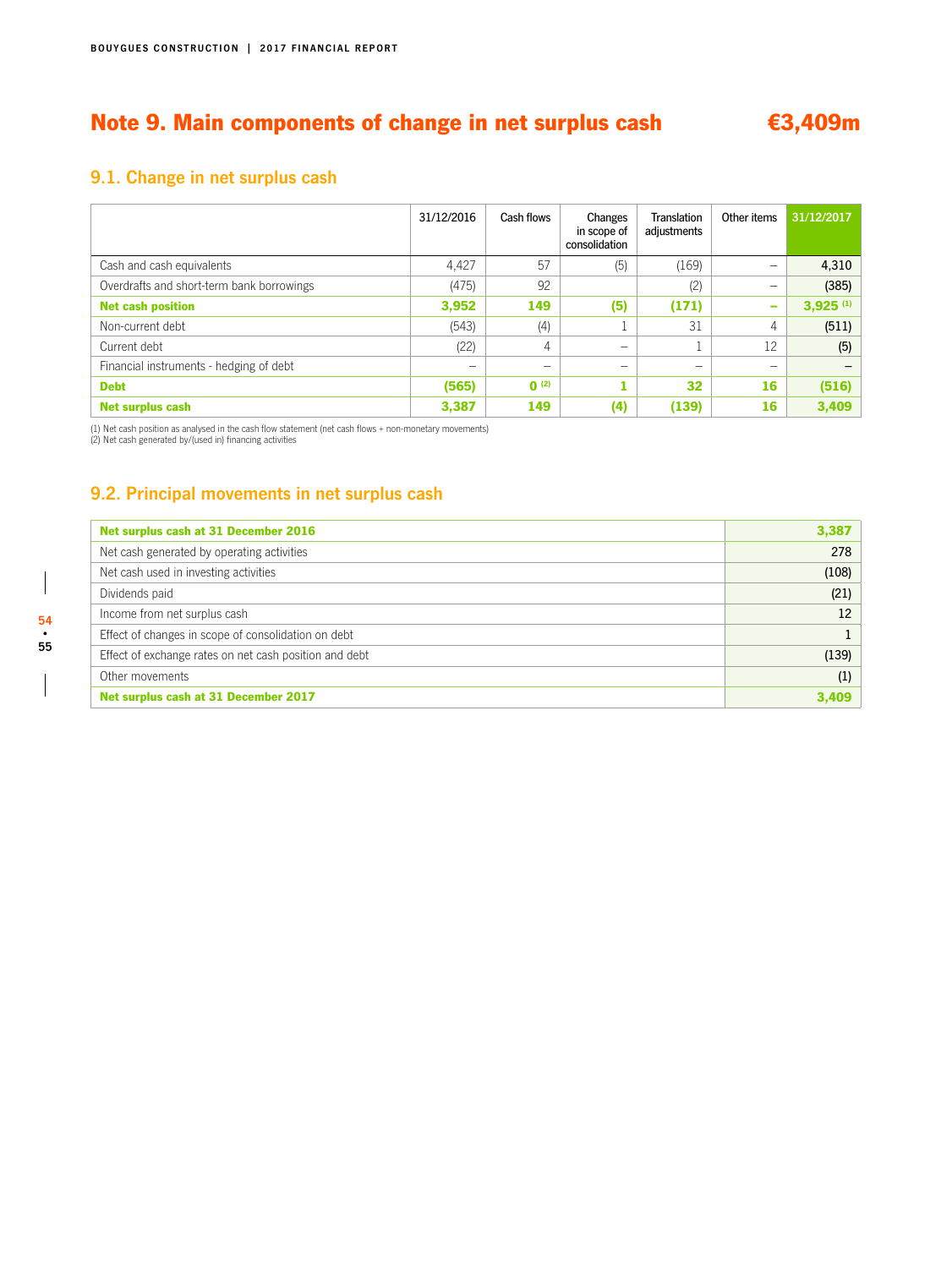# Note 10. Other current liabilities

# **10.1. Trade payables and other current liabilities ★6,915m**

|                                                  | 31/12/2017 | 31/12/2016 |
|--------------------------------------------------|------------|------------|
| Advances and down-payments received on orders    | 469        | 474        |
| <b>Current taxes payable</b>                     | 59         | 62         |
| <b>Trade payables</b>                            | 3,144      | 3,241      |
| <b>Other current liabilities</b>                 | 3,243      | 3,416      |
| Employee-related and social security liabilities | 453        | 438        |
| Amounts due to government and local authorities  | 626        | 556        |
| Other current liabilities                        | 602        | 577        |
| Deferred income                                  | 1,562      | 1,845      |

## **10.2. Overdrafts and short-term bank borrowings €385m**

| Split by currency: 31/12/2017                | Euro | Pound<br>sterling | <b>Swiss</b><br>franc | Czech<br>koruna | Hong<br>Kong<br>dollar | US<br>dollar | Canadian<br>dollar | CFA<br>franc       | Other<br>currencies | <b>Total</b> |
|----------------------------------------------|------|-------------------|-----------------------|-----------------|------------------------|--------------|--------------------|--------------------|---------------------|--------------|
| Overdrafts and short-term bank<br>borrowings | 92   |                   | 80                    | 21              |                        |              | $\cap$             | $\cap$<br><u>.</u> | 20                  | 385          |

| Split by currency: 31/12/2016                | Euro | Pound<br>sterling | <b>Swiss</b><br>franc | Czech<br>koruna | Hong<br>Kong<br>dollar | US<br>dollar | Canadian<br>dollar | <b>CFA</b><br>franc | Other<br>currencies | <b>Total</b> |
|----------------------------------------------|------|-------------------|-----------------------|-----------------|------------------------|--------------|--------------------|---------------------|---------------------|--------------|
| Overdrafts and short-term bank<br>borrowings | 109  | 1 ^               | 136                   | -2<br>⊥◡        | 140                    |              | 23                 | $\sim$              | 24                  | 475          |

## **10.3. Other current financial liabilities €3m**

See Note 17, "Financial instruments".

**54 • 55**  $\overline{\phantom{a}}$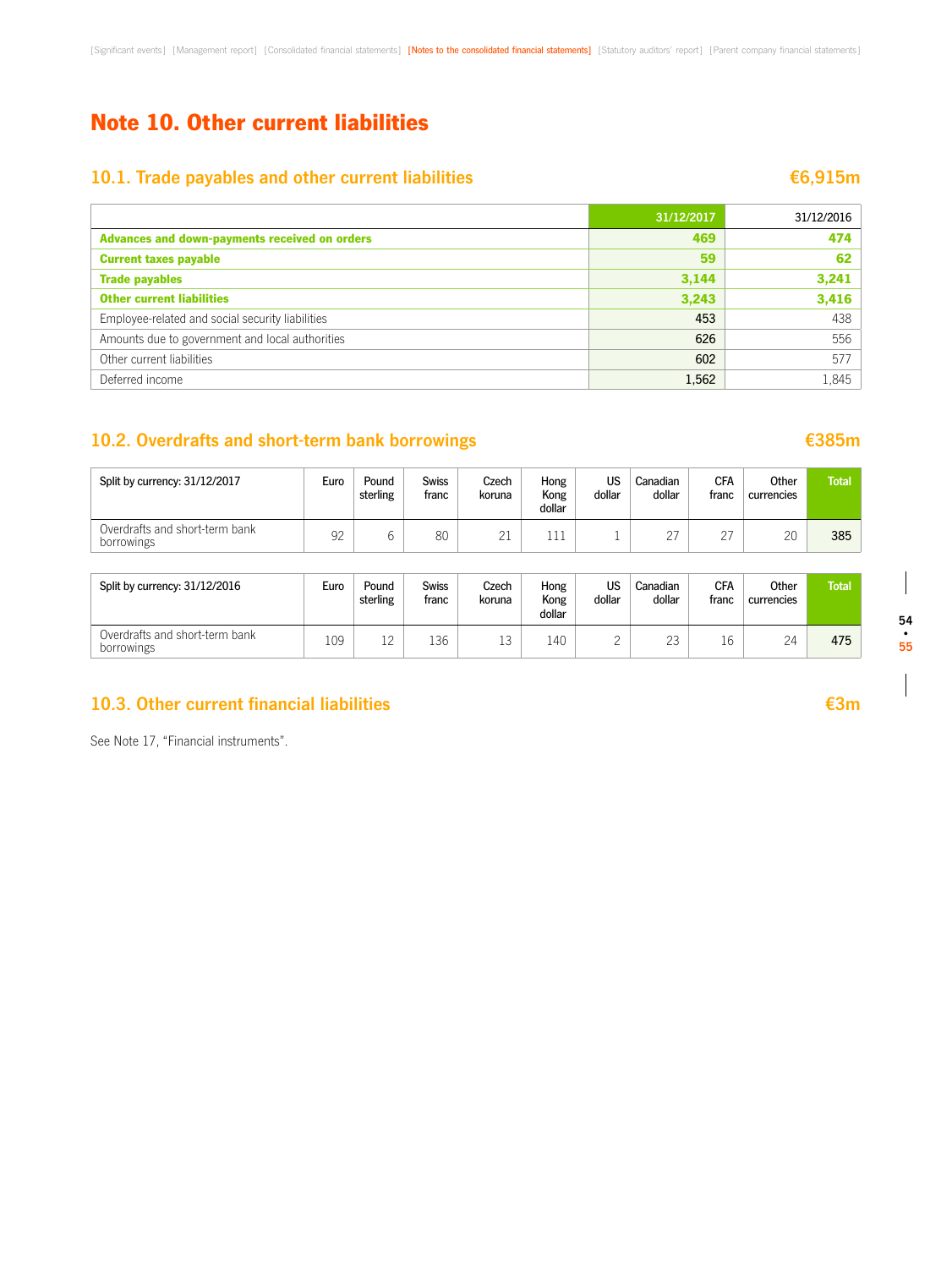# Note 11. Sales and other revenue from operations

### **11.1. Analysis by accounting classification**

|                                       | $2017^{(1)}$ | $2016^{(1)}$ |
|---------------------------------------|--------------|--------------|
| Sales of goods                        | 118          | 135          |
| Sales of services                     | 3,015        | 2,837        |
| Construction contracts                | 8,527        | 8,843        |
| <b>Sales</b>                          | 11,660       | 11,815       |
| <b>Other revenues from operations</b> | 107          | 116          |
| <b>Total</b>                          | 11,767       | 11,931       |

(1) There were no exchanges of goods or services during the period.

| Information about construction contracts as at 31 December 2017                                            |        |
|------------------------------------------------------------------------------------------------------------|--------|
| <b>ASSETS</b>                                                                                              |        |
| Unbilled works                                                                                             | 623    |
| Warranty retentions                                                                                        | 198    |
| <b>LIABILITIES</b>                                                                                         |        |
| Works billed in advance                                                                                    | 1,276  |
| Advance payments received                                                                                  | 382    |
| Costs incurred since inception on contracts in progress (plus recognised profits, minus recognised losses) | 17.187 |

## **11.2. Analysis of sales by business segment**

| <b>Business segment</b>      | 2017 sales    |                      |              |                     | 2016 sales proforma * |               |              |                     |
|------------------------------|---------------|----------------------|--------------|---------------------|-----------------------|---------------|--------------|---------------------|
|                              | <b>France</b> | <b>International</b> | <b>Total</b> | % of total<br>sales | France                | International | <b>Total</b> | % of total<br>sales |
| Building & Civil Engineering | 4.252         | 4.856                | 9.108        | 78%                 | 4.387                 | 5.131         | 9.518        | 81%                 |
| Energies & Services          | 1.317         | 1,235                | 2.552        | 22%                 | 1.140                 | 1.157         | 2.297        | 19%                 |
| <b>Total sales</b>           | 5.569         | 6,091                | 11.660       | 100%                | 5.527                 | 6.288         | 11.815       | 100%                |
| % change 2017 vs 2016        | 1%            | $-3%$                | $-1%$        |                     |                       |               |              |                     |

\* With effect from 1 January 2017, contracts legally housed within the Building & Civil Engineering segment but under the operational management of the Energies & Services segment are reallocated to Energies & Services. The figures for 2016 have been restated accordingly.

## **11.3. Analysis of sales by geographical area**

| Analysis by geographical area | 2017 sales   |                  | 2016 sales |                  |  |
|-------------------------------|--------------|------------------|------------|------------------|--|
|                               | <b>Total</b> | % of total sales | Total      | % of total sales |  |
| France                        | 5,569        | 47.8%            | 5,527      | 46.8%            |  |
| European Union                | 1,560        | 13.4%            | 1.695      | 14.4%            |  |
| Rest of Europe                | 1,192        | 10.2%            | 1.055      | 8.9%             |  |
| Africa                        | 484          | 4.2%             | 651        | 5.5%             |  |
| Middle East                   | 159          | 1.4%             | 182        | 1.5%             |  |
| Americas                      | 620          | 5.3%             | 792        | 6.7%             |  |
| Asia-Pacific                  | 2,076        | 17.8%            | 1.913      | 16.2%            |  |
| <b>Total</b>                  | 11,660       | 100.0%           | 11,815     | 100.0%           |  |

The Bouygues Construction group has operations in the United Kingdom, in Construction and Energies & Services. Those activities are carried out locally within the United Kingdom, and have no material exposure to uncertainties relating to imports and exports. Sales generated in 2017 amounted to £1,069 million (€1,219 million), compared with £1,108 million (€1,352 million) in 2016. Of the total year-on-year decrease of €133 million, €86 million is explained by the 7% fall in the average euro/sterling exchange rate (from €1.22 in 2016, to €1.14 in 2017) following the vote by the United Kingdom to leave the European Union.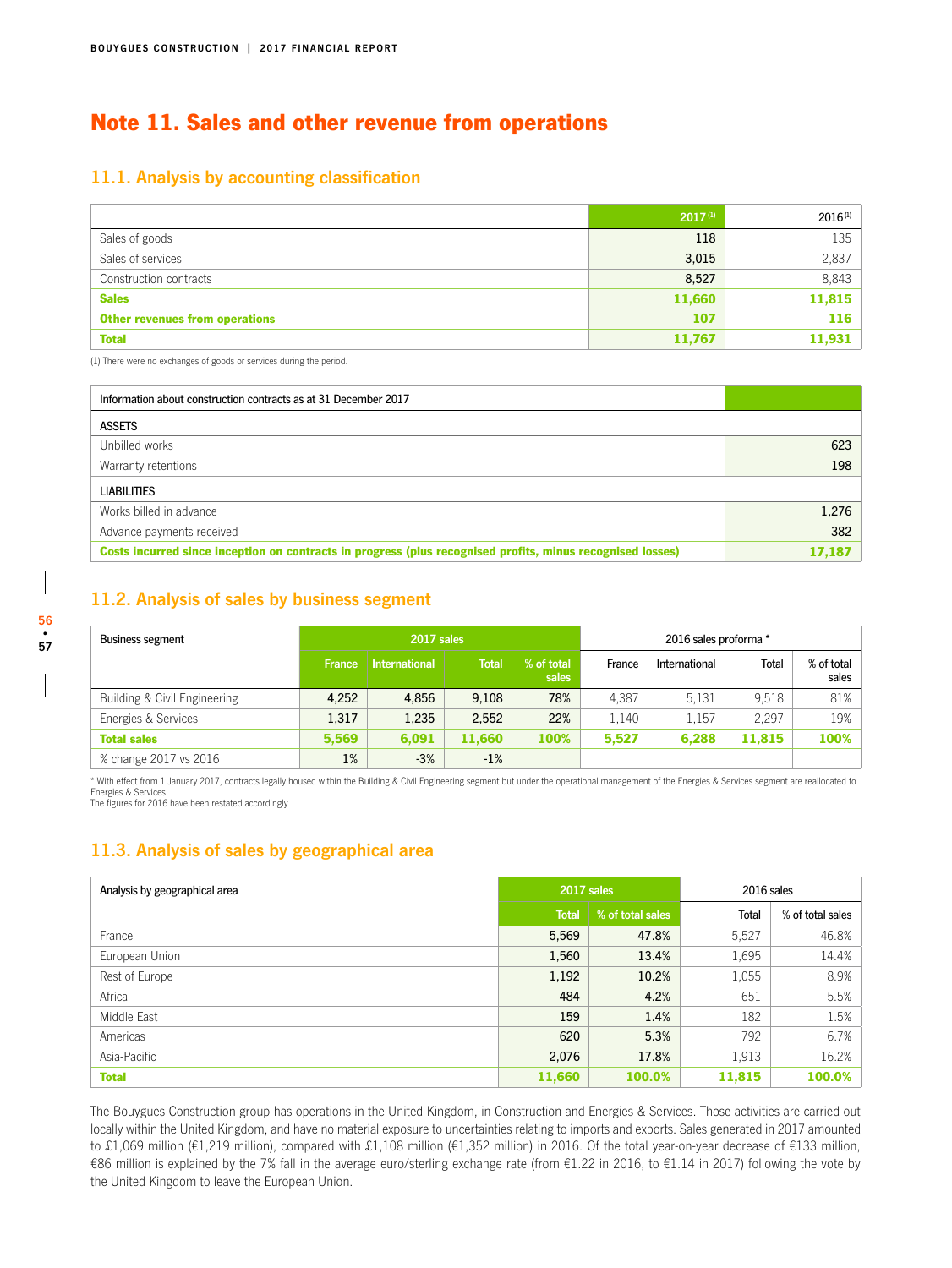# **11.4. Analysis of sales by type of contract (%)**

| Type of contract            | 2017          |                      |              | 2016   |               |       |  |
|-----------------------------|---------------|----------------------|--------------|--------|---------------|-------|--|
|                             | <b>France</b> | <b>International</b> | <b>Total</b> | France | International | Total |  |
| Public-sector contracts (1) | 39%           | 38%                  | 38%          | 44%    | 40%           | 42%   |  |
| Private-sector contracts    | 61%           | 62%                  | 62%          | 56%    | 60%           | 58%   |  |

(1) Sales billed directly to government departments, local authorities or public enterprises in France and abroad.

# Note 12. Operating profit and EBITDA

# **12.1. Operating profit €363m**

|                                                           | 2017                     | 2016     |
|-----------------------------------------------------------|--------------------------|----------|
| Current operating profit <sup>(1)</sup>                   |                          |          |
| <b>Sales</b>                                              | 11,660                   | 11,815   |
| Other revenues from operations                            | 107                      | 116      |
| Purchases used in production and external charges         | (8, 433)                 | (8, 492) |
| Personnel costs                                           | (2,766)                  | (2,738)  |
| Taxes other than income tax                               | (149)                    | (147)    |
| Net depreciation & amortisation expense                   | (214)                    | (227)    |
| Net charges to provisions & impairment losses             | (146)                    | (193)    |
| Change in production and property development inventories | (58)                     | (68)     |
| Other income and expenses on operations:                  |                          |          |
| • Reversals of impairment losses and unused provisions    | 251                      | 209      |
| • Net gains on disposals of non-current assets            | 22                       | 18       |
| • Net foreign exchange gains/(losses)                     | $\overline{\phantom{m}}$ | (17)     |
| • Other income/(expenses)                                 | 89                       | 50       |
| Sub-total: current operating profit                       | 363                      | 326      |
| Other operating income and expenses <sup>(2)</sup>        | -                        | (23)     |
| <b>Operating profit(3)</b>                                | 363                      | 303      |

(1) An analysis by business segment is provided in Note 16.<br>(2) In 2016, includes costs incurred on implementation of the new organisational structure.<br>(3) Includes rental expense of €406 million in 2017 and €426 million i

# **12.2. EBITDA €472m**

|                                                                                                                  | 2017  | 2016  |
|------------------------------------------------------------------------------------------------------------------|-------|-------|
| <b>Current operating profit</b>                                                                                  | 363   | 326   |
| Elimination of net depreciation and amortisation expense and net charges to provisions<br>and impairment losses: |       |       |
| • Net depreciation & amortisation expense                                                                        | 214   | 227   |
| • Net charges to provisions & impairment losses                                                                  | 146   | 193   |
| Elimination of items included in other income from operations:                                                   |       |       |
| • Reversals of unutilised provisions and impairment                                                              | (251) | (209) |
| <b>EBITDA</b>                                                                                                    | 472   | 537   |

 $\overline{\phantom{a}}$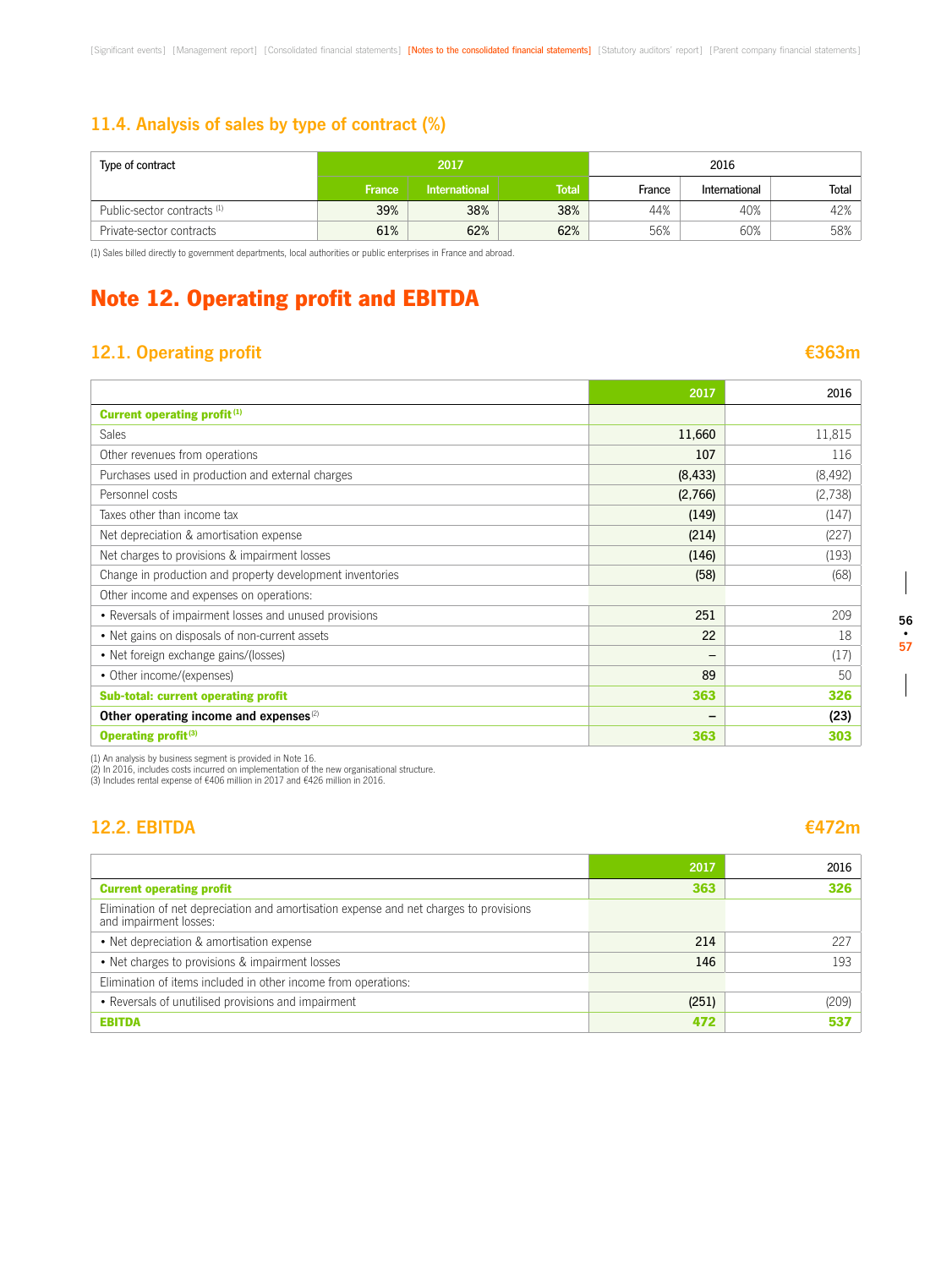# Note 13. Income from net surplus cash and other financial income and expenses

# **13.1. Analysis of income from net surplus cash €12m**

|                                                                        | 2017 | 2016 |
|------------------------------------------------------------------------|------|------|
| Cost of debt                                                           | (6)  | (6)  |
| Income from cash and cash equivalents                                  | 18   | 20   |
| Income from net surplus cash                                           | 12   | 14   |
| Income from net surplus cash comprises:                                |      |      |
| • net interest expense on debt                                         | (6)  | (6)  |
| • interest expense on finance leases                                   | -    |      |
| • impact of financial instruments on debt                              | -    |      |
| Sub-total                                                              | (6)  | (6)  |
| • net interest income from cash and cash equivalents                   | 18   | 20   |
| • impact of financial instruments on net cash position                 | -    |      |
| • income from available-for-sale financial assets and cash equivalents | -    |      |
| <b>Sub-total</b>                                                       | 18   |      |

# **13.2. Analysis of other financial income and expenses €49m**

|                                                                                                                                                                                        | 2017 | 2016 |
|----------------------------------------------------------------------------------------------------------------------------------------------------------------------------------------|------|------|
| Dividends from non-consolidated companies                                                                                                                                              | 17   |      |
| Net (increase)/decrease in financial provisions                                                                                                                                        | 13   |      |
| Net discounting expense                                                                                                                                                                |      |      |
| Change in fair value of other financial assets and liabilities                                                                                                                         |      |      |
| Current account waivers, gains and losses on disposals of investments in non-consolidated<br>companies and of other financial assets, net interest other than on debt, and other items | 19   |      |
| Other financial income/(expenses), net                                                                                                                                                 | 49   |      |

An analysis by business segment is provided in Note 16.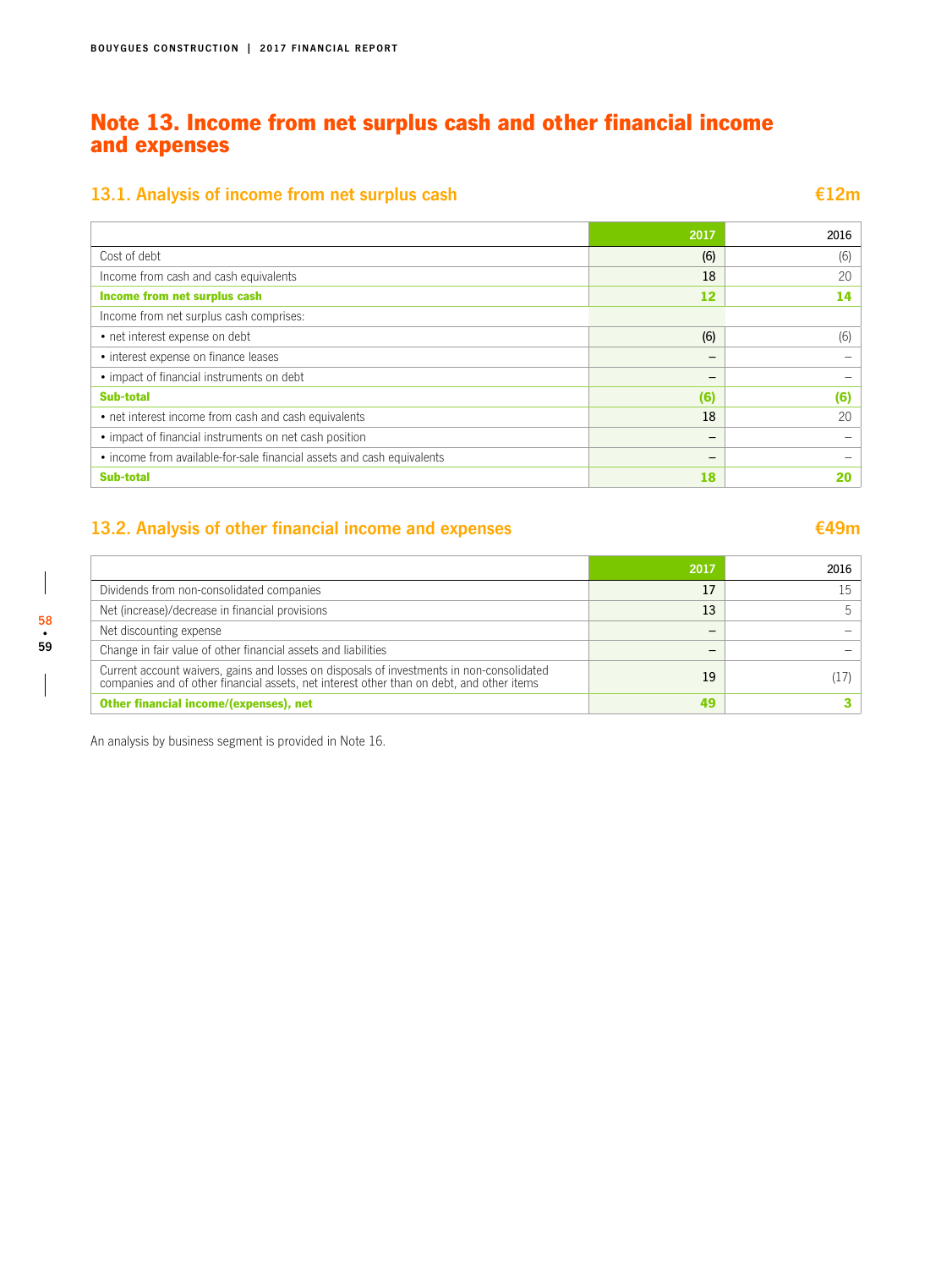# Note 14. Income tax expense

# **14.1. Analysis of income tax expense €(103)m**

|                                                      | 2016<br>2017  |                    |              |        |                    |       |
|------------------------------------------------------|---------------|--------------------|--------------|--------|--------------------|-------|
|                                                      | <b>France</b> | Other<br>countries | <b>Total</b> | France | Other<br>countries | Total |
| Tax payable to the tax authorities                   | (40)          | (50)               | (90)         | (49)   | (61)               | (110) |
| Change in deferred tax liabilities <sup>(1)(2)</sup> | 5             | -                  | 5            | 5      | -                  | 5.    |
| Change in deferred tax assets <sup>(1)(2)</sup>      | (15)          | —                  | (15)         | (11)   | $\mathcal{L}$      | (9)   |
| Dividend taxes                                       | -             | (3)                | (3)          | -      | (5)                | (5)   |
| <b>Total</b>                                         | (50)          | (53)               | (103)        | (55)   | (64)               | (119) |

An analysis by business segment is provided in Note 16.

|                                                                                                                                          | 2017                     | 2016       |
|------------------------------------------------------------------------------------------------------------------------------------------|--------------------------|------------|
| (1) Includes deferred taxes arising from:<br>• temporary differences<br>• tax loss carry-forwards<br>• changes in tax rates or new taxes | (19)<br>(3)              | (4)<br>(1) |
| (2) Includes tax charges/credits on temporary differences from prior periods not previously recognised:<br>• current taxes               | $\overline{\phantom{a}}$ |            |
| • deferred taxes                                                                                                                         |                          |            |

### **14.2. Tax proof (reconciliation between standard tax rate and effective tax rate)**

Differences between the standard corporate income tax rate applicable in France and the effective tax rate based on the consolidated financial statements are explained as follows:

|                                                                                      | 2017      | 2016     |
|--------------------------------------------------------------------------------------|-----------|----------|
| Standard tax rate in France                                                          | 34.43%    | 34.43%   |
| Differences in tax rates between France and other countries                          | $-10.84%$ | $-2.70%$ |
| Unrecognised deferred tax assets and creation/utilisation of tax loss carry-forwards | 4.01%     | $-0.97%$ |
| Effect of permanent differences                                                      | $-1.34%$  | $-1.59%$ |
| Flat-rate and reduced-rate taxes                                                     | $-1.29%$  | $-1.60%$ |
| Dividend taxes                                                                       | 0.61%     | 1.03%    |
| Other                                                                                | $-1.43%$  | $-1.57%$ |
| <b>Effective tax rate</b>                                                            | 24.15%    | 27.03%   |

 $\overline{\phantom{a}}$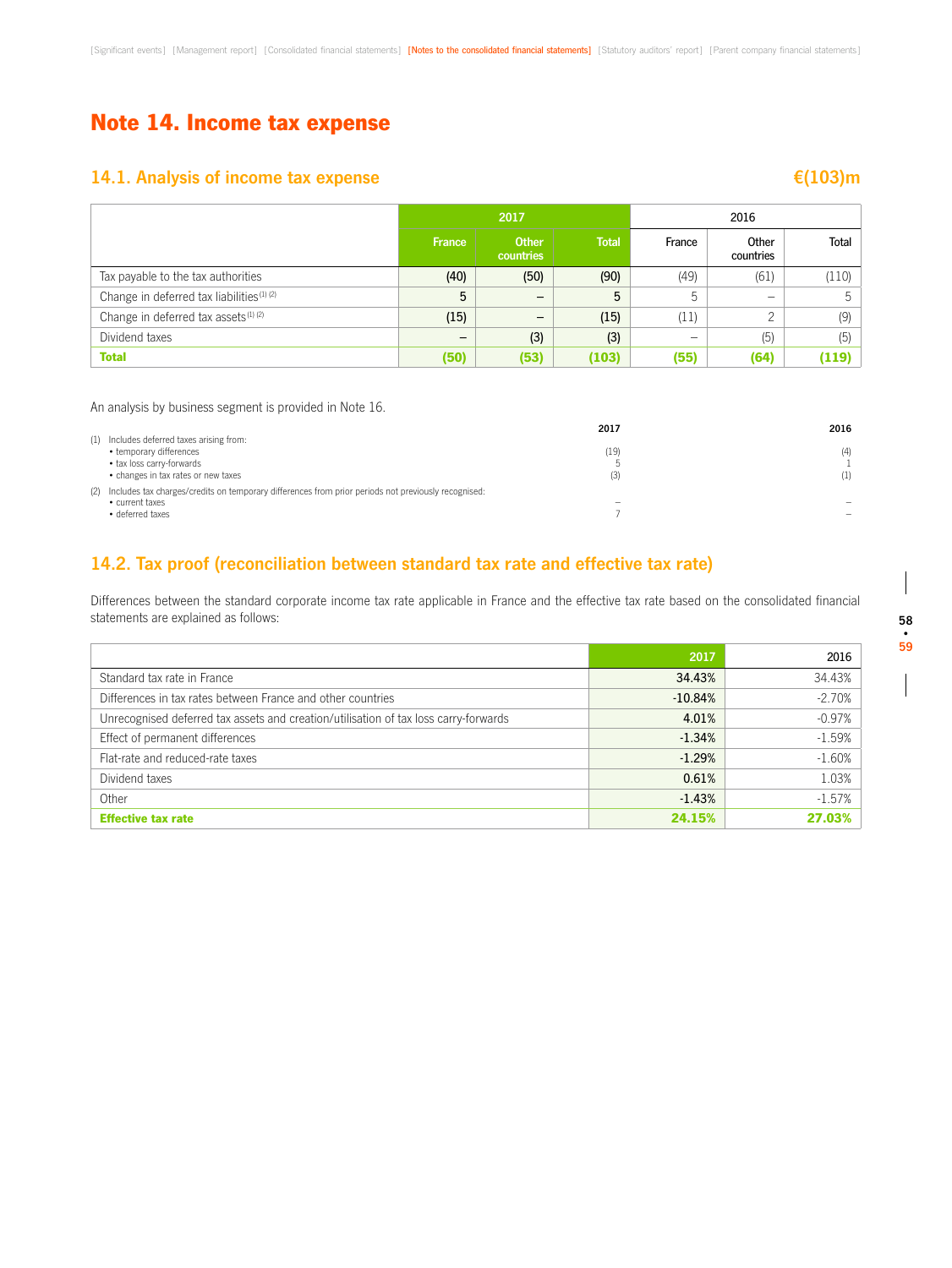# Note 15. Basic and diluted earnings per share

Basic earnings per share is calculated by dividing net profit attributable to the Group by the weighted average number of shares outstanding during the year (excluding the average number of ordinary shares bought and held as treasury shares), i.e. 1,706,230 shares.

|                                               | 2017      | 2016      |
|-----------------------------------------------|-----------|-----------|
| Net profit attributable to the Group          | €320m     | €320m     |
| Weighted average number of shares outstanding | 1,706,230 | 1,706,230 |
| <b>Basic earnings per share</b>               | €187.55   | €187.55   |

Diluted earnings per share is calculated by reference to the weighted average number of shares outstanding, adjusted for the conversion of all potentially dilutive shares. Because Bouygues Construction does not use dilutive instruments, there is no difference between basic earnings per share and diluted earnings per share.

|                                                                                            | 2017      | 2016      |
|--------------------------------------------------------------------------------------------|-----------|-----------|
| Net profit used to calculate diluted earnings per share                                    | €320m     | £320m     |
| Weighted average number of shares outstanding used to calculate diluted earnings per share | 1,706,230 | 1,706,230 |
| <b>Diluted earnings per share</b>                                                          | €187.55   | €187.55   |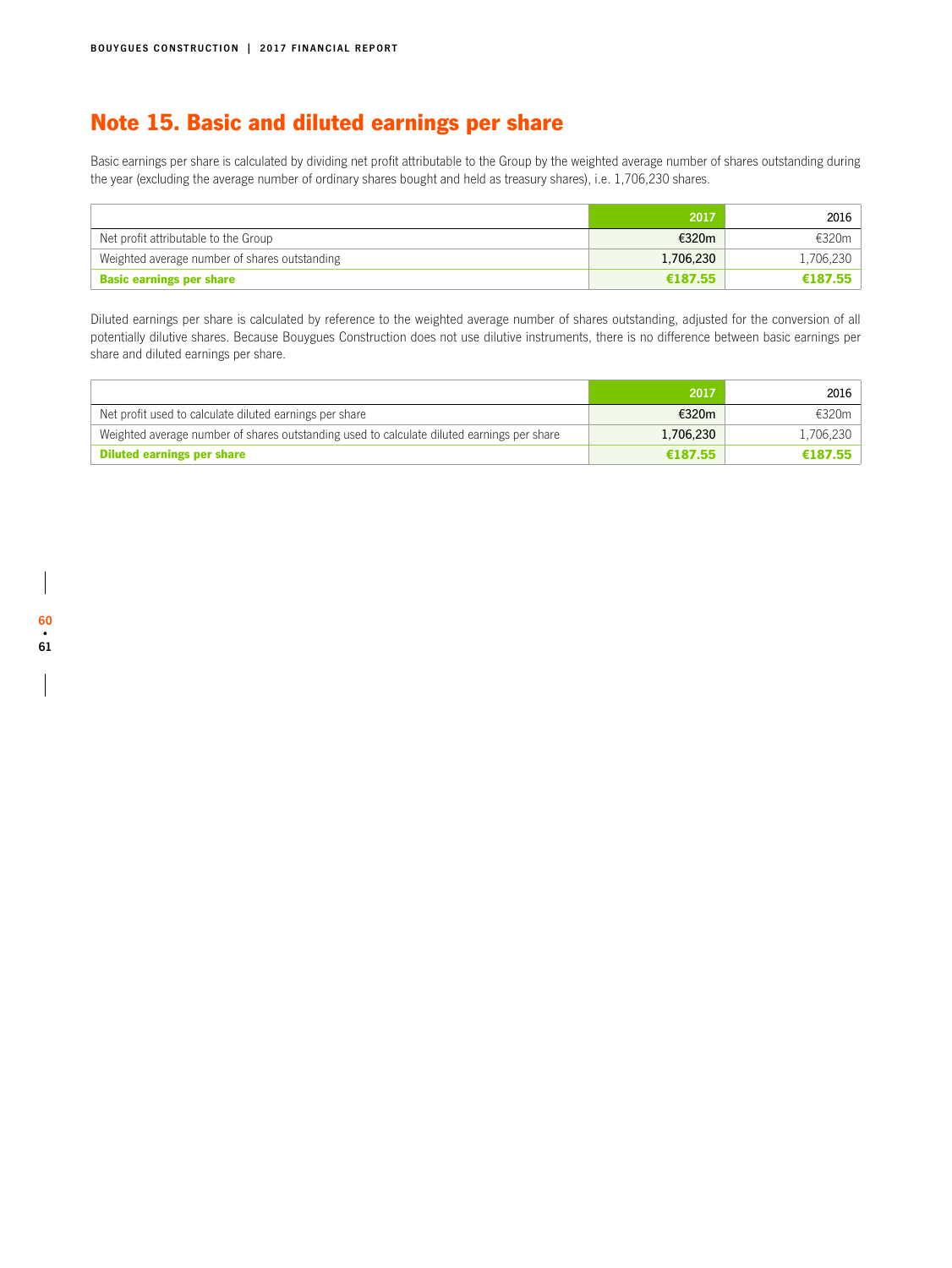# Note 16. Segment information

The operating segments used are those reviewed by the chief operational decision-maker of the Group, and are not aggregated for segment reporting purposes. The table below shows the contribution made by each business segment to key items in the income statement, balance sheet and cash flow statement:

### **16.1. Analysis by business segment: year ended 31 December 2017**

| 31/12/2017*                                                                        | <b>Building &amp; Civil</b><br>Engineering | <b>Energies &amp; Services</b> | <b>Total</b> |
|------------------------------------------------------------------------------------|--------------------------------------------|--------------------------------|--------------|
| <b>INCOME STATEMENT</b>                                                            |                                            |                                |              |
| Total sales                                                                        | 9,200                                      | 2,656                          | 11,856       |
| Inter-segment sales                                                                | (92)                                       | (104)                          | (196)        |
| <b>Third-party sales</b>                                                           | 9,108                                      | 2,552                          | 11,660       |
| <b>Current operating profit</b>                                                    | 357                                        | 6                              | 363          |
| Other operating income and expenses                                                | $\overline{\phantom{0}}$                   |                                |              |
| <b>Operating profit</b>                                                            | 357                                        | 6                              | 363          |
| Income from net surplus cash/(cost of net debt)                                    | 16                                         | (4)                            | 12           |
| Other financial income/(expenses), net                                             | 47                                         | $\overline{c}$                 | 49           |
| Income tax expense                                                                 | (98)                                       | (5)                            | (103)        |
| Share of profits/(losses) of joint ventures and associates                         | $\overline{c}$                             |                                | 2            |
| <b>Net profit from continuing operations</b>                                       | 324                                        | (1)                            | 323          |
| Net profit from discontinued and held-for-sale operations                          |                                            |                                |              |
| <b>Net profit</b>                                                                  | 324                                        | (1)                            | 323          |
| <b>Net profit attributable to the Group</b>                                        | 320                                        | ÷                              | 320          |
| <b>BALANCE SHEET</b>                                                               |                                            |                                |              |
| Property, plant and equipment <sup>(1)</sup>                                       | 559                                        | 39                             | 598          |
| Intangible assets                                                                  | 20                                         | 24                             | 44           |
| Goodwill                                                                           | 230                                        | 296                            | 526          |
| Investments in joint ventures and associates                                       | 30                                         | $\qquad \qquad -$              | 30           |
| Deferred tax assets and non-current tax receivable                                 | 67                                         | 22                             | 89           |
| Current tax assets (tax receivable)                                                | 60                                         | 35                             | 95           |
| Cash and cash equivalents                                                          | 4,145                                      | 165                            | 4,310        |
| Other segmental assets                                                             | 3,447                                      | 955                            | 4,402        |
| Unallocated assets                                                                 |                                            |                                |              |
| <b>Total assets</b>                                                                |                                            | $\equiv$                       | 10,094       |
| Non-current debt                                                                   | 503                                        | 8                              | 511          |
| Non-current provisions                                                             | 672                                        | 78                             | 750          |
| Deferred tax liabilities and non-current tax liabilities                           | 16                                         | $\mathbf{1}$                   | 17           |
| Current taxes payable                                                              | 56                                         | 3                              | 59           |
| Overdrafts and short-term bank borrowings                                          | 366                                        | 19                             | 385          |
| Other segmental liabilities <sup>(2)</sup>                                         | 6,212                                      | 1,181                          | 7,393        |
| Unallocated liabilities                                                            |                                            |                                | 979          |
| <b>Total liabilities and shareholders' equity</b>                                  | L.                                         | $\overline{\phantom{a}}$       | 10.094       |
| <b>CASH FLOW STATEMENT</b>                                                         |                                            |                                |              |
| Cash flow                                                                          | 470                                        | 14                             | 484          |
| Purchase price of property, plant & equipment and intangible assets <sup>(3)</sup> | (138)                                      | (21)                           | (159)        |
| Purchase price of non-consolidated companies and other investments                 | (3)                                        | (1)                            | (4)          |
| Purchase price of investments in consolidated companies <sup>(4)</sup>             | $\equiv$                                   | (1)                            | (1)          |
| Depreciation of property, plant & equipment and amortisation of intangible assets  | (198)                                      | (16)                           | (214)        |
| Other non-cash expenses/(income) <sup>(5)</sup>                                    | 73                                         | 8                              | 81           |
| <b>OTHER INDICATORS</b>                                                            |                                            |                                |              |
| <b>EBITDA</b>                                                                      | 449                                        | 23                             | 472          |
| Net surplus cash/(net debt) (6)                                                    | 3,376                                      | 33                             | 3,409        |
| <b>Free cash flow</b>                                                              | 289                                        | (15)                           | 274          |

(1) Including assets held under finance leases.

(2) Trade payables, advance payments received, current provisions, etc. (3) Net of investment grants obtained.

(4) Net of cash acquired and debt assumed on acquisitions. (5) Net charges to non-current provisions and impairment losses.

(6) Segment-level contribution.

\* With effect from 1 January 2017, contracts legally housed within the Building & Civil Engineering segment but under the operational management of the Energies & Services segment are reallocated to Energies & Services.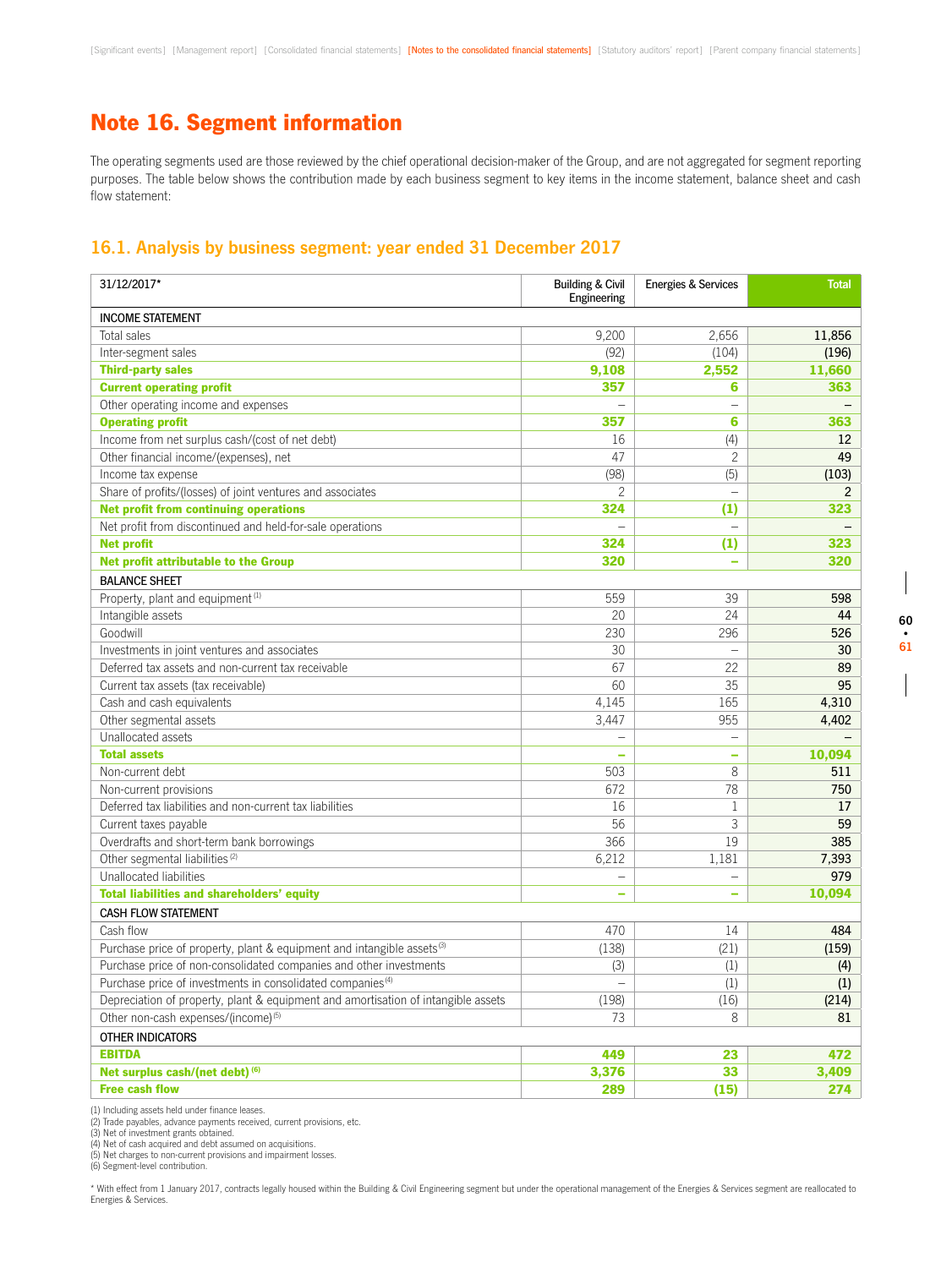# Note 16. Segment information

# **16.2. Analysis by business segment: year ended 31 December 2016**

| 31/12/2016 proforma*                                                               | <b>Building &amp; Civil</b><br>Engineering | <b>Energies &amp; Services</b> | <b>Total</b> |
|------------------------------------------------------------------------------------|--------------------------------------------|--------------------------------|--------------|
| <b>INCOME STATEMENT</b>                                                            |                                            |                                |              |
| Total sales                                                                        | 9,590                                      | 2,393                          | 11,983       |
| Inter-segment sales                                                                | (72)                                       | (96)                           | (168)        |
| <b>Third-party sales</b>                                                           | 9,518                                      | 2,297                          | 11,815       |
| <b>Current operating profit</b>                                                    | 258                                        | 68                             | 326          |
| Other operating income and expenses                                                | (16)                                       | (7)                            | (23)         |
| <b>Operating profit</b>                                                            | 241                                        | 62                             | 303          |
| Income from net surplus cash/(cost of net debt)                                    | 19                                         | (5)                            | 14           |
| Other financial income/(expenses), net                                             | 15                                         | (12)                           | 3            |
| Income tax expense                                                                 | (107)                                      | (12)                           | (119)        |
| Share of profits/(losses) of joint ventures and associates                         | 121                                        |                                | 121          |
| <b>Net profit from continuing operations</b>                                       | 289                                        | 33                             | 322          |
| Net profit from discontinued and held-for-sale operations                          |                                            |                                |              |
| <b>Net profit</b>                                                                  | 289                                        | 33                             | 322          |
| <b>Net profit attributable to the Group</b>                                        | 286                                        | 34                             | 320          |
| <b>BALANCE SHEET</b>                                                               |                                            |                                |              |
| Property, plant and equipment <sup>(1)</sup>                                       | 665                                        | 37                             | 702          |
| Intangible assets                                                                  | 26                                         | 22                             | 48           |
| Goodwill                                                                           | 235                                        | 305                            | 540          |
| Investments in joint ventures and associates                                       | 21                                         |                                | 21           |
| Deferred tax assets and non-current tax receivable                                 | 87                                         | 16                             | 103          |
| Current tax assets (tax receivable)                                                | 57                                         | 27                             | 84           |
| Cash and cash equivalents                                                          | 4,273                                      | 154                            | 4,427        |
| Other segmental assets                                                             | 3,638                                      | 925                            | 4,563        |
| Unallocated assets                                                                 |                                            | $\overline{\phantom{0}}$       |              |
| <b>Total assets</b>                                                                |                                            | ÷                              | 10,488       |
| Non-current debt                                                                   | 532                                        | 11                             | 543          |
| Non-current provisions                                                             | 768                                        | 85                             | 853          |
| Deferred tax liabilities and non-current tax liabilities                           | 23                                         | 1                              | 24           |
| Current taxes payable                                                              | 56                                         | 6                              | 62           |
| Overdrafts and short-term bank borrowings                                          | 460                                        | 15                             | 475          |
| Other segmental liabilities <sup>(2)</sup>                                         | 6,583                                      | 1,179                          | 7,762        |
| Unallocated liabilities                                                            |                                            |                                | 769          |
| <b>Total liabilities and shareholders' equity</b>                                  |                                            |                                | 10,488       |
| <b>CASH FLOW STATEMENT</b>                                                         |                                            |                                |              |
| Cash flow                                                                          | 470                                        | 64                             | 534          |
| Purchase price of property, plant & equipment and intangible assets <sup>(3)</sup> | (200)                                      | (17)                           | (217)        |
| Purchase price of non-consolidated companies and other investments                 | (1)                                        | (1)                            | (2)          |
| Purchase price of investments in consolidated companies <sup>(4)</sup>             | (4)                                        | $\overline{\phantom{m}}$       | (4)          |
| Depreciation of property, plant & equipment and amortisation of intangible assets  | (211)                                      | (16)                           | (227)        |
| Other non-cash expenses/(income) <sup>(5)</sup>                                    | (36)                                       | 2                              | (34)         |
| OTHER INDICATORS                                                                   |                                            |                                |              |
| <b>EBITDA</b>                                                                      | 476                                        | 74                             | 550          |
| Net surplus cash/(net debt) (6)                                                    | 3,298                                      | 89                             | 3,387        |
| <b>Free cash flow</b>                                                              | 223                                        | 33                             | 256          |

(1) Including assets held under finance leases. (2) Trade payables, advance payments received, current provisions, etc. (3) Net of investment grants obtained.

(4) Net of cash acquired and debt assumed on acquisitions. (5) Net charges to non-current provisions and impairment losses. (6) Segment-level contribution.

\* With effect from 1 January 2017, contracts legally housed within the Building & Civil Engineering segment but under the operational management of the Energies & Services segment are reallocated to Energies & Services. The figures for 2016 have been restated accordingly.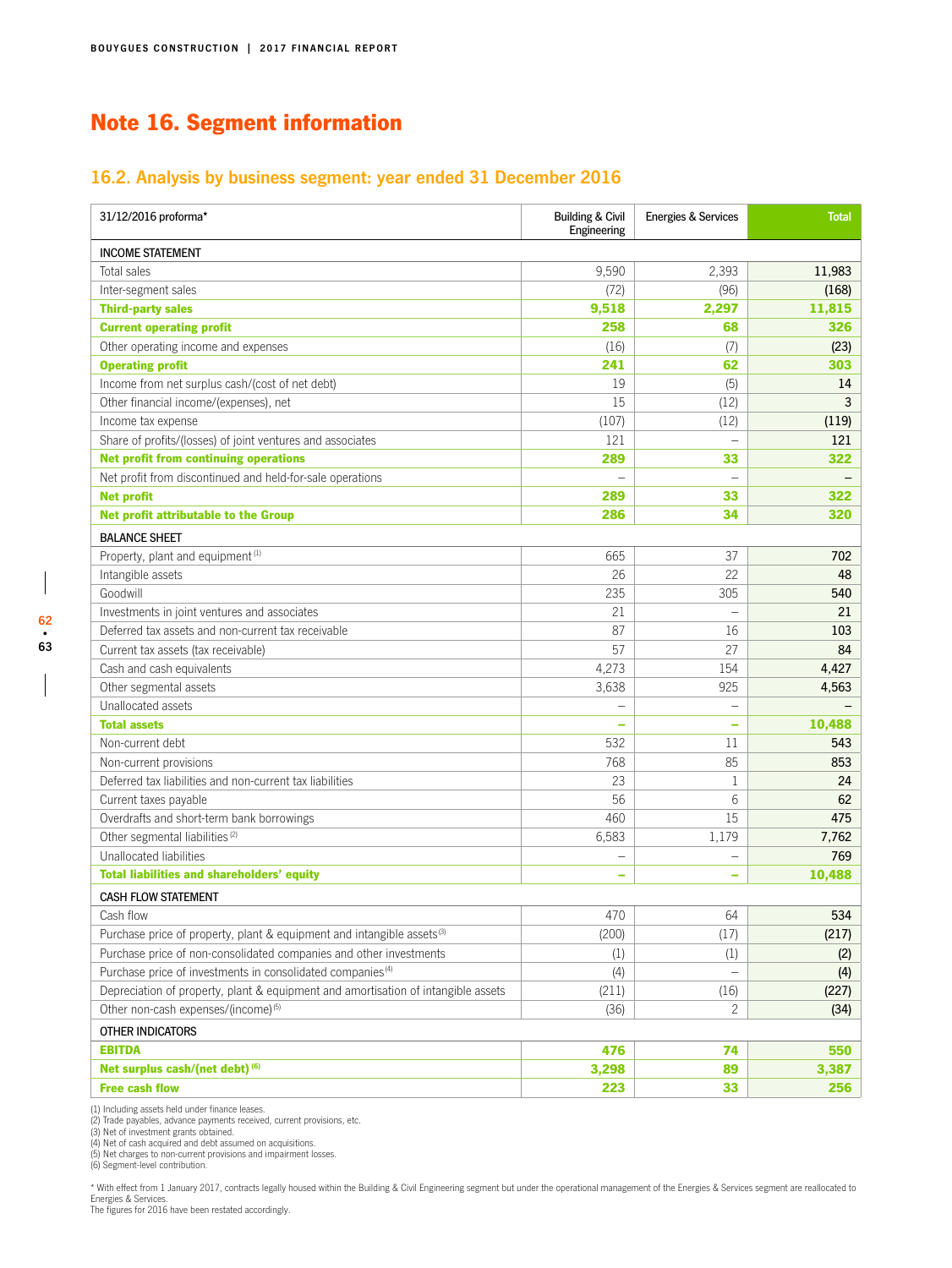## **16.3. Analysis by geographical area**

| 31/12/2017                                                                         | France (incl.<br>overseas<br>departments) | European<br>Union | Rest of<br>Europe        | Africa          | Asia<br>Pacific<br>Oceania | Americas | Middle<br>East | <b>Total</b> |
|------------------------------------------------------------------------------------|-------------------------------------------|-------------------|--------------------------|-----------------|----------------------------|----------|----------------|--------------|
| <b>INCOME STATEMENT</b>                                                            |                                           |                   |                          |                 |                            |          |                |              |
| Third-party sales                                                                  | 5.569                                     | 1,560             | 1,192                    | 484             | 2,076                      | 620      | 159            | 11,660       |
| <b>BALANCE SHEET</b>                                                               |                                           |                   |                          |                 |                            |          |                |              |
| Property, plant and equipment <sup>(1)</sup>                                       | 411                                       | 22                | 23                       | 29              | 91                         | 13       | 9              | 598          |
| Intangible assets                                                                  | 34                                        | 9                 | $\overline{\phantom{0}}$ |                 | $\overline{\phantom{0}}$   | -        | -              | 44           |
| <b>CASH FLOW STATEMENT</b>                                                         |                                           |                   |                          |                 |                            |          |                |              |
| Acquisitions of property, plant & equipment<br>and intangible assets               | 91                                        | $\overline{7}$    | 20                       | 8               | 26                         | 4        | 3              | 159          |
| Acquisitions of investments in non-consolidated<br>companies and other investments | 3                                         | -                 |                          | $\qquad \qquad$ | -                          |          |                | 4            |
| Acquisitions of investments in consolidated<br>companies, net of acquired cash     | Ŧ                                         | -                 | -                        | -               | -                          |          |                |              |

(1) Including assets held under finance leases.

| 31/12/2016                                                                         | France (incl.<br>overseas<br>departments) | European<br>Union | Rest of<br>Europe        | Africa | Asia<br>Pacific<br>Oceania | Americas | Middle<br>East | <b>Total</b>   |
|------------------------------------------------------------------------------------|-------------------------------------------|-------------------|--------------------------|--------|----------------------------|----------|----------------|----------------|
| <b>INCOME STATEMENT</b>                                                            |                                           |                   |                          |        |                            |          |                |                |
| Third-party sales                                                                  | 5.527                                     | 1,695             | 1,055                    | 651    | 1.913                      | 792      | 182            | 11,815         |
| <b>BALANCE SHEET</b>                                                               |                                           |                   |                          |        |                            |          |                |                |
| Property, plant and equipment <sup>(1)</sup>                                       | 393                                       | 19                | 27                       | 59     | 172                        | 16       | 16             | 702            |
| Intangible assets                                                                  | 37                                        | 10                | $\overline{\phantom{m}}$ | Ŧ      | -                          | -        | -              | 48             |
| <b>CASH FLOW STATEMENT</b>                                                         |                                           |                   |                          |        |                            |          |                |                |
| Acquisitions of property, plant & equipment<br>and intangible assets               | 77                                        | $\overline{ }$    | $\mathsf{Q}$             | 15     | 91                         | 3        | 15             | 217            |
| Acquisitions of investments in non-consolidated<br>companies and other investments | $\mathbf{r}$                              |                   | -                        | м      | -                          |          |                | $\overline{2}$ |
| Acquisitions of investments in consolidated<br>companies, net of acquired cash     | -                                         | 4                 | $\overline{\phantom{m}}$ | -      | -                          |          |                | 4              |

(1) Including assets held under finance leases.

# Note 17. Financial instruments

The disclosures presented below show aggregate notional amounts at 31 December 2017 for each type of financial instrument used, split by residual maturity for interest rate hedges and by currency for currency hedges.

### **17.1. Interest rate and currency hedges**

### **17.1.1. Analysis by business segment**

| $(E \text{ million})$                | <b>Building &amp; Civil</b><br>Engineering | Energies &<br><b>Services</b> | Total 31/12/2017 | Total 31/12/2016 |
|--------------------------------------|--------------------------------------------|-------------------------------|------------------|------------------|
| Forward purchases                    | 249                                        |                               | 258              | 364              |
| Forward sales                        | 288                                        | 47                            | 335              | 367              |
| Currency swaps                       | 31                                         | -                             | 31               |                  |
| Interest rate swaps*                 | 12                                         | -                             | 12               | 15               |
| Interest rate options (caps, floors) |                                            |                               | –                |                  |
| Commodities derivatives              |                                            | –                             | –                |                  |
| <b>Total</b>                         | 580                                        | 56                            | 636              | 753              |

\* Bouygues Construction Relais €1 million at a fixed rate paid of 0.77%, and Bouygues Development €11 million at a fixed rate paid of 0.81%.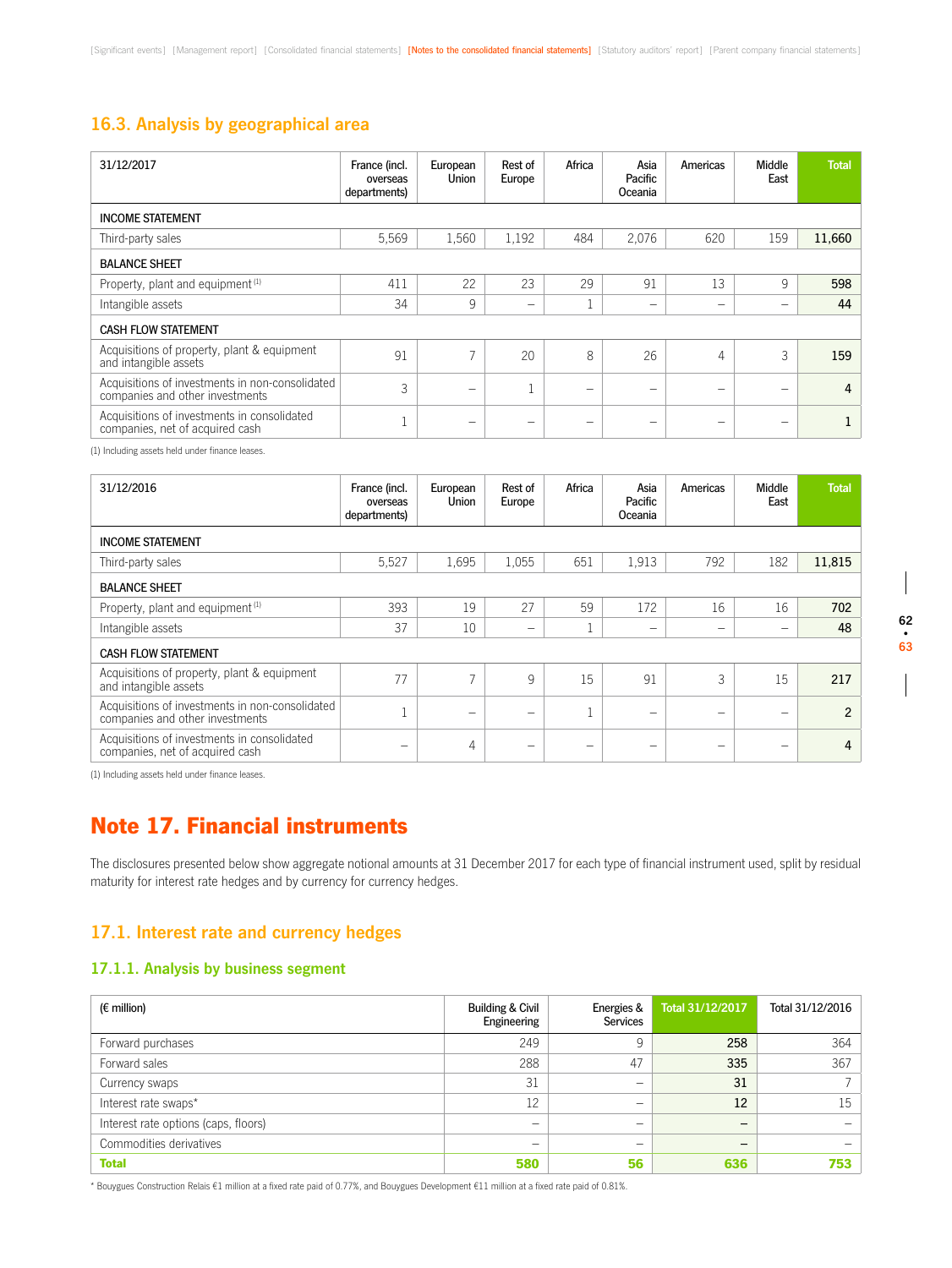### **17.1.2. Analysis by maturity and original currency**

| $(E \text{ million})$                |                 | Maturity                     |                          |                          |            | Original currency |            |            |                          |            |                     |
|--------------------------------------|-----------------|------------------------------|--------------------------|--------------------------|------------|-------------------|------------|------------|--------------------------|------------|---------------------|
|                                      | $\lt 1$<br>year | 1 to 5<br>years              | > 5<br>years             | Total <sup>'</sup>       | <b>EUR</b> | <b>CHF</b>        | <b>GBP</b> | <b>USD</b> | <b>HKD</b>               | <b>CAD</b> | Other<br>currencies |
| Forward purchases                    | 240             | 18                           | $\overline{\phantom{0}}$ | 258                      | 92         | 6                 | 3          | 109        | 6                        | $\bigcap$  | 40                  |
| Forward sales                        | 234             | 101                          | $\overline{\phantom{0}}$ | 335                      | 29         | 70                | 35         | 96         | 55                       | 12         | 38                  |
| Currency swaps                       | 31              | $\qquad \qquad \blacksquare$ | -                        | 31                       | –          | –                 |            |            | $\overline{\phantom{m}}$ | 20         | 9                   |
| Interest rate swaps                  | -               | 12                           | -                        | 12                       |            | -                 | 11         | -          | $\overline{\phantom{0}}$ |            |                     |
| Interest rate options (caps, floors) | -               | $\overline{\phantom{0}}$     | -                        | $\overline{\phantom{0}}$ |            | -                 |            | -          | -                        |            |                     |
| Commodities derivatives              |                 | -                            |                          | —                        |            |                   |            |            | $\overline{\phantom{0}}$ |            |                     |
| <b>Total</b>                         | 505             | 131                          | -                        | 636                      | 122        | 76                | 50         | 206        | 61                       | 34         | 87                  |

# **17.2. Market value of hedging instruments**

| Derivatives recognised as assets $(\epsilon m)$ |            |            | Original currency | Fair value               | Cash flow                | Hedge of net   |                          |               |                                       |
|-------------------------------------------------|------------|------------|-------------------|--------------------------|--------------------------|----------------|--------------------------|---------------|---------------------------------------|
|                                                 | <b>EUR</b> | <b>USD</b> | <b>GBP</b>        | <b>CHF</b>               | Other<br>currencies      | <b>Total</b>   | hedge                    | hedge         | investment<br>in foreign<br>operation |
| Forward purchases                               | $\sim$     | -          | -                 | –                        | $\overline{\phantom{0}}$ | $\mathfrak{p}$ | -                        | $\Omega$      |                                       |
| Forward sales                                   |            | 4          |                   |                          | $\Omega$                 | ⇁              | -                        | $\rightarrow$ |                                       |
| Currency swaps                                  |            |            |                   |                          |                          | -              | -                        | -             |                                       |
| Interest rate swaps                             | -          | -          |                   | -                        |                          | -              | -                        | -             |                                       |
| Interest rate options (caps, floors)            |            |            |                   |                          |                          | -              |                          | -             |                                       |
| Commodities derivatives                         |            |            |                   |                          |                          | -              | -                        | -             |                                       |
| <b>Total recognised as assets</b>               | n          | 4          |                   | $\overline{\phantom{a}}$ | $\overline{\mathbf{2}}$  | 9              | $\overline{\phantom{0}}$ | 9             |                                       |

| ۰.<br>×  |  |
|----------|--|
| ×<br>۰.  |  |
| ۰,<br>۰, |  |

| Derivatives recognised as liabilities $(\epsilon m)$ |                          | Original currency |                          |            |                     | Fair value               | Cash flow                | Hedge of net |       |                                       |
|------------------------------------------------------|--------------------------|-------------------|--------------------------|------------|---------------------|--------------------------|--------------------------|--------------|-------|---------------------------------------|
|                                                      | <b>EUR</b>               | <b>USD</b>        | <b>GBP</b>               | <b>CHF</b> | Other<br>currencies | <b>Total</b>             |                          | hedge        | hedge | investment<br>in foreign<br>operation |
| Forward purchases                                    | $\overline{\phantom{0}}$ | (2)               | $\overline{\phantom{0}}$ |            | -                   | (2)                      | -                        | (2)          |       |                                       |
| Forward sales                                        |                          |                   | -                        | -          | (1)                 | (1)                      | -                        | (1)          |       |                                       |
| Currency swaps                                       |                          |                   | -                        |            |                     | $\overline{\phantom{0}}$ |                          |              |       |                                       |
| Interest rate swaps                                  |                          |                   | -                        | -          | -                   | $\overline{\phantom{0}}$ | -                        | -            |       |                                       |
| Interest rate options (caps, floors)                 | $\overline{\phantom{0}}$ | -                 | -                        | -          | -                   |                          | -                        | -            |       |                                       |
| Commodities derivatives                              | $\overline{\phantom{0}}$ | -                 | -                        | -          | -                   | $\overline{\phantom{m}}$ | $\overline{\phantom{m}}$ | -            |       |                                       |
| <b>Total recognised as liabilities</b>               | -                        | (2)               | $\overline{\phantom{a}}$ | -          | (1)                 | (3)                      | -                        | (3)          |       |                                       |
|                                                      |                          |                   |                          |            |                     |                          |                          |              |       |                                       |
| <b>Total net asset/(liability)</b>                   | $\overline{2}$           | $\overline{2}$    | 1                        | -          |                     | 6                        | -                        | 6            |       |                                       |
|                                                      |                          |                   |                          |            |                     |                          |                          |              |       |                                       |

In the event of a +1.00% movement in the yield curve, the market value of the hedging instruments portfolio would decrease by €0.1 million.

In the event of a 1% adverse movement in the euro against each of the other currencies, the hedging instruments portfolio would have a positive market value of €2.9 million.

These calculations were prepared by the Bouygues Construction group, or obtained from the banks with which the instruments were contracted.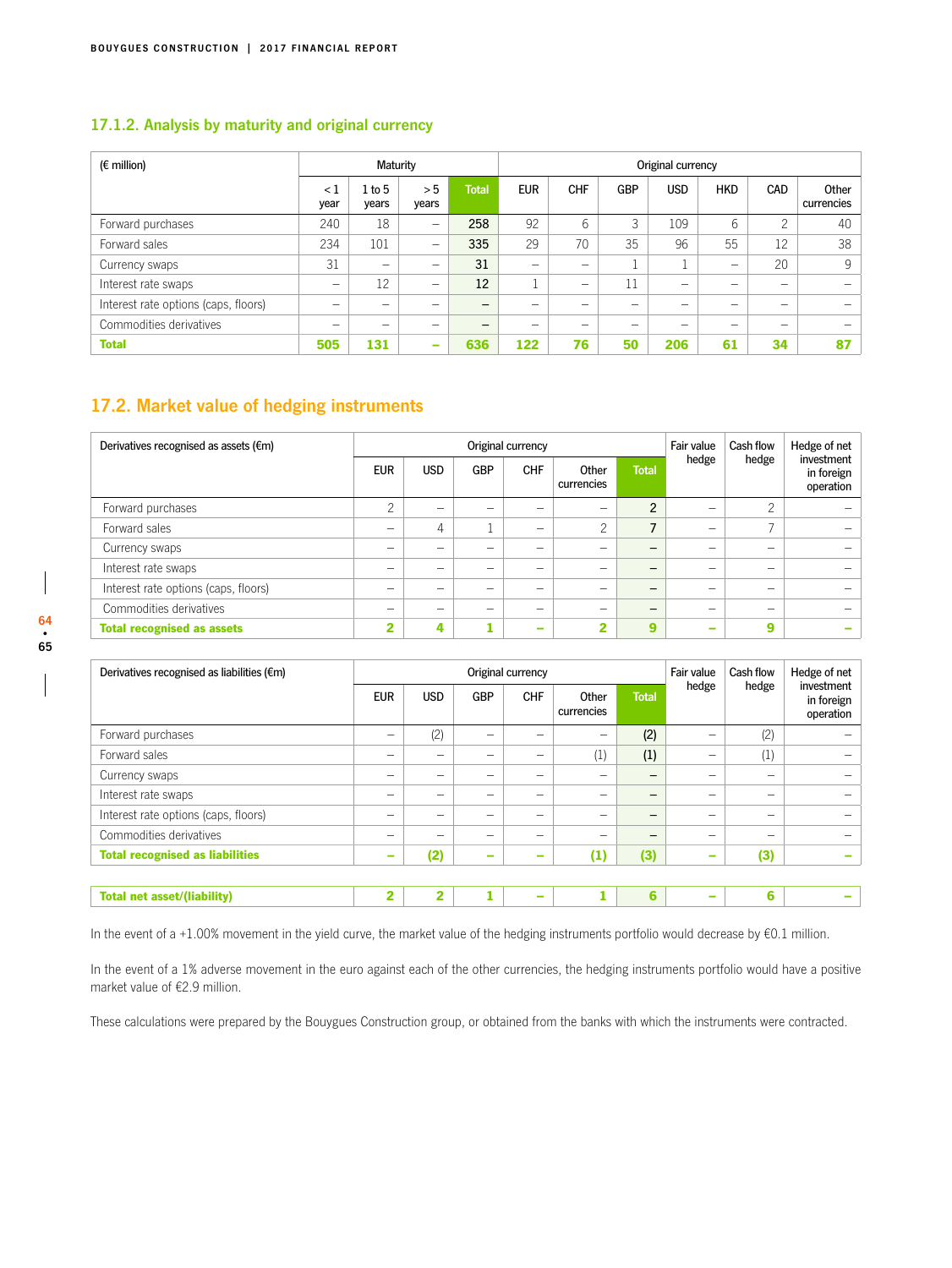# Note 18. Off balance sheet commitments at 31 December 2017

This note discloses information about guarantee commitments, sundry contractual commitments, and lease commitments.

### **18.1. Guarantee commitments**

|                                             | 31/12/2017 | Less than 1 year | 1 to 5 years    | More than 5 years |
|---------------------------------------------|------------|------------------|-----------------|-------------------|
| Pledges, mortgages and collateral           |            |                  |                 |                   |
| Guarantees and endorsements given (1)       | 43         | 13               | 23              |                   |
| <b>Total guarantee commitments given</b>    | 47         | 16               | 23              |                   |
| Pledges, mortgages and collateral           | -          |                  |                 |                   |
| Guarantees and endorsements received        |            |                  | -               |                   |
| <b>Total guarantee commitments received</b> |            |                  | $\qquad \qquad$ |                   |

(1) In connection with its ordinary activities, the Bouygues Construction group grants multi-year guarantees (such as ten-year building guarantees), which are usually covered by statistically-based provisions on the liabilities side of the balance sheet. Contract guarantees provided by banks to Group customers represent off balance sheet commitments for those banks. Where such guarantees are<br>liable to result in payme

### **18.2. Sundry contractual commitments**

|                                                      | 31/12/2017 | Less than 1 year | 1 to 5 years | More than 5 years |
|------------------------------------------------------|------------|------------------|--------------|-------------------|
| Lump-sum retirement benefit obligations              |            |                  |              |                   |
| Unmatured bills                                      | -          | -                |              |                   |
| Other                                                | -          |                  |              |                   |
| <b>Total sundry contractual commitments given</b>    | -          | -                |              |                   |
| Lump-sum retirement benefit obligations              |            |                  |              |                   |
| Unmatured bills                                      | -          |                  |              |                   |
| Other                                                |            |                  |              |                   |
| <b>Total sundry contractual commitments received</b> | -          |                  |              |                   |

No material off balance sheet commitments have been omitted from this disclosure, in accordance with applicable accounting standards.

### **18.3. Operating leases**

|                                              |    | Less than 1<br>. vear | 1 to 5 years | More than 5 years |
|----------------------------------------------|----|-----------------------|--------------|-------------------|
| Operating lease commitments (given/received) | 49 | <b>. .</b>            |              | . .               |

These figures show the minimum future lease payments due until the normal renewal date of the lease (or earliest potential termination date) under operating leases relating to current operations (land, buildings, plant & equipment, etc.).

### **18.4. Finance leases (already recognised as liabilities in the balance sheet)**

|                           | /12/2017 | Less than 1<br>vear | $\perp$ to 5 years       | More than 5 years        |
|---------------------------|----------|---------------------|--------------------------|--------------------------|
| Finance lease commitments |          | -                   | $\overline{\phantom{0}}$ | $\overline{\phantom{0}}$ |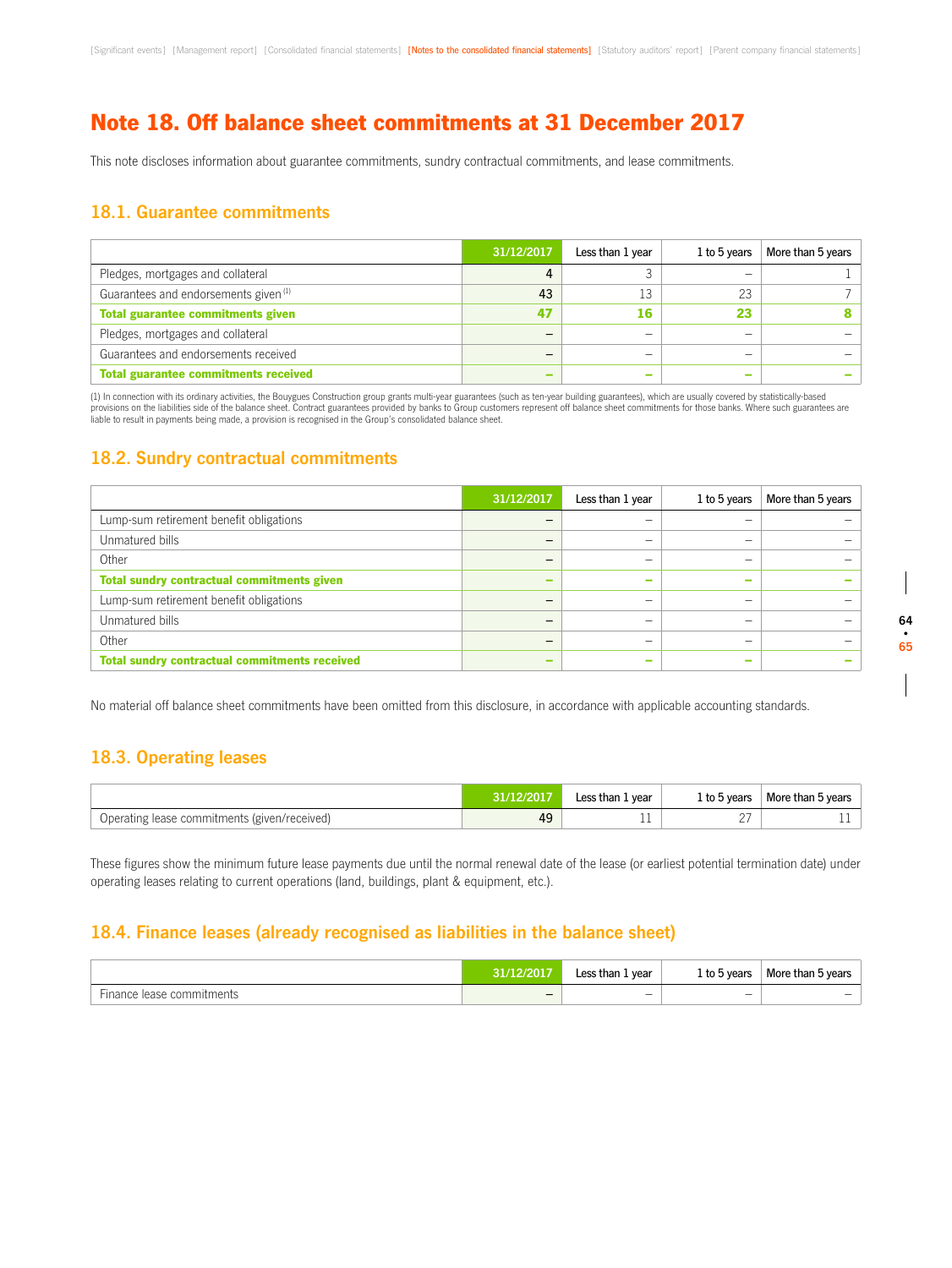# Note 18. Off balance sheet commitments at 31 December 2016

This note discloses information about guarantee commitments, sundry contractual commitments, and lease commitments.

### **18.5. Guarantee commitments**

|                                             | 31/12/2016 | Less than 1 year         | 1 to 5 years | More than 5 years |
|---------------------------------------------|------------|--------------------------|--------------|-------------------|
| Pledges, mortgages and collateral           |            |                          |              |                   |
| Guarantees and endorsements given (1)       | 69         | 4                        | 44           |                   |
| <b>Total guarantee commitments given</b>    | 74         |                          | 48           |                   |
| Pledges, mortgages and collateral           | -          | -                        |              |                   |
| Guarantees and endorsements received        |            | -                        |              |                   |
| <b>Total guarantee commitments received</b> |            | $\overline{\phantom{a}}$ |              |                   |

(1) In connection with its ordinary activities, the Bouygues Construction group grants multi-year guarantees (such as ten-year building guarantees), which are usually covered by statistically-based provisions on the liabilities side of the balance sheet. Contract guarantees provided by banks to Group customers represent off balance sheet commitments for those banks. Where such guarantees are<br>liable to result in payme

### **18.6. Sundry contractual commitments**

|                                                      | 31/12/2016               | Less than 1 year | 1 to 5 years | More than 5 years |
|------------------------------------------------------|--------------------------|------------------|--------------|-------------------|
| Lump-sum retirement benefit obligations              | -                        | -                |              |                   |
| Unmatured bills                                      | -                        | _                |              |                   |
| Other                                                | -                        | -                |              |                   |
| <b>Total sundry contractual commitments given</b>    | $\overline{\phantom{a}}$ | -                |              |                   |
| Lump-sum retirement benefit obligations              | -                        |                  |              |                   |
| Unmatured bills                                      | -                        | _                |              |                   |
| Other                                                |                          |                  |              |                   |
| <b>Total sundry contractual commitments received</b> | $\overline{\phantom{a}}$ | -                |              |                   |

No material off balance sheet commitments have been omitted from this disclosure, in accordance with applicable accounting standards.

## **18.7. Operating leases**

|                                              | 31/12/2016 | vear<br>Less than 1 | 1 to 5 years | More than 5 years |
|----------------------------------------------|------------|---------------------|--------------|-------------------|
| Operating lease commitments (given/received) | 44         | ΤC                  | ◡⊥           |                   |

These figures show the minimum future lease payments due until the normal renewal date of the lease (or earliest potential termination date) under operating leases relating to current operations (land, buildings, plant & equipment, etc.).

### **18.8. Finance leases (already recognised as liabilities in the balance sheet)**

|                           | 31/12/2016 | Less than 1<br>. year | 1 to 5 years | More than 5 years |
|---------------------------|------------|-----------------------|--------------|-------------------|
| Finance lease commitments |            |                       |              |                   |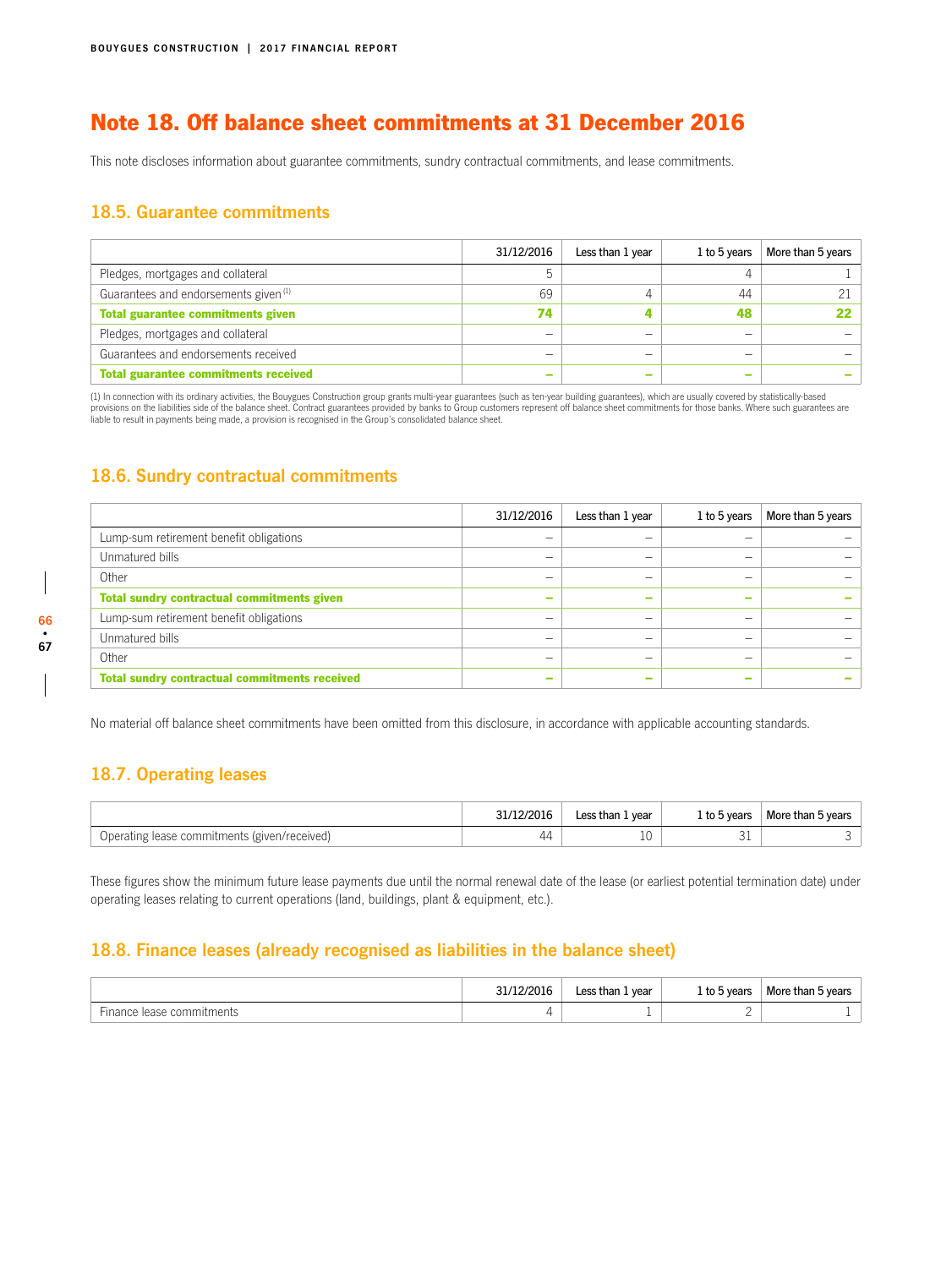# Note 19. Average headcount and employee benefit obligations

### **19.1. Average headcount**

|                                                 | 2017   | 2016   |
|-------------------------------------------------|--------|--------|
| Managerial staff                                | 9,109  | 8,628  |
| Technical, supervisory & clerical staff         | 5,435  | 5,353  |
| Site workers                                    | 5,868  | 6.173  |
| <b>Sub-total - headcount France</b>             | 20,412 | 20,154 |
| Expatriate staff and local employment contracts | 28.094 | 30,957 |
| <b>Total average headcount</b>                  | 48,505 | 51.111 |

## **19.2. Employee benefit obligations**

### **19.2.1. Employee benefit obligations**

|                                           | 01/01/2017 | Movements during 2017    | 31/12/2017 |
|-------------------------------------------|------------|--------------------------|------------|
| Lump-sum retirement benefits              | 165        |                          |            |
| Long-service awards                       | ◡          | -                        |            |
| Other post-employment benefits (pensions) |            | $\overline{\phantom{a}}$ |            |
| <b>Total</b>                              | 203        |                          | <b>209</b> |

These obligations are covered by provisions, recorded as non-current liabilities.

### **19.2.2. Employee benefit obligations: pensions and other post-employment benefits excluding long-service awards**

### **19.2.2.1. Defined-contribution plans**

|                                    | 2011 | <b>LUIT</b> |
|------------------------------------|------|-------------|
| Amount recognised as an<br>expense | 202  | $\sim$<br>∸ |

The figures disclosed above are the contributions paid to pension funds for compulsory and top-up schemes.

**66**

 $\overline{\phantom{a}}$ 

**• 67**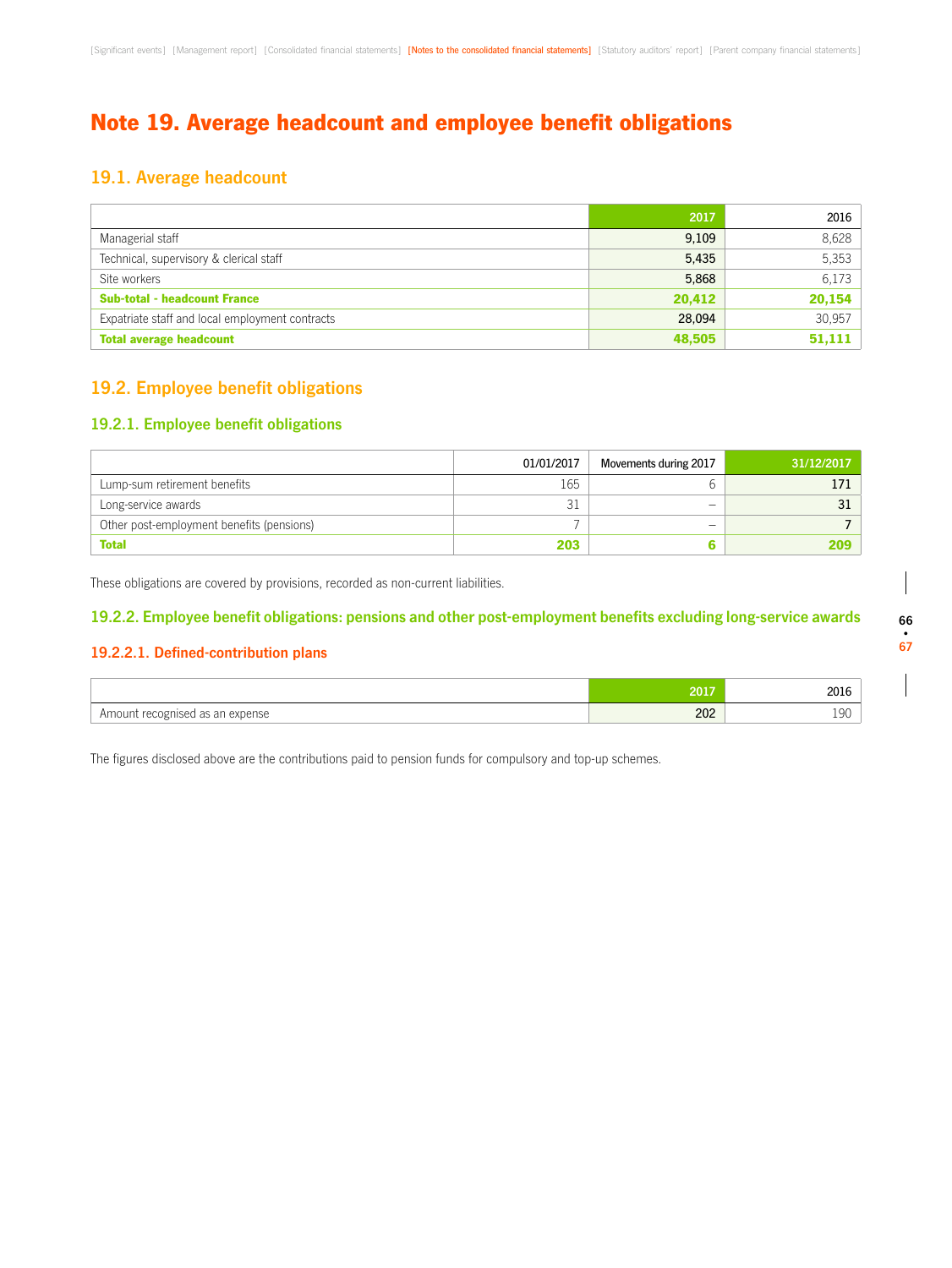### **19.2.2.2. Defined-benefit plans (retirement benefit obligations)**

### **a. Amounts recognised in the balance sheet**

|                                  | Lump-sum retirement benefits |            | Pensions   |            |  |
|----------------------------------|------------------------------|------------|------------|------------|--|
|                                  | 31/12/2017                   | 31/12/2016 | 31/12/2017 | 31/12/2016 |  |
| Present value of obligation      | 171                          | 165        | 29         | 29         |  |
| Fair value of plan assets        | -                            |            | (22)       | (22)       |  |
| <b>Net obligation recognised</b> | 171                          | 165        |            |            |  |

### **b. Movement in balance sheet items (non-current provisions)**

|                                                                   | Lump-sum retirement benefits |      | Pensions                 |      |  |
|-------------------------------------------------------------------|------------------------------|------|--------------------------|------|--|
|                                                                   | 2017                         | 2016 | 2017                     | 2016 |  |
| 1 January                                                         | 165                          | 163  |                          |      |  |
| Current service cost                                              | 10                           | 9    |                          |      |  |
| Expected return on plan assets                                    | -                            | -    |                          |      |  |
| Net recognised actuarial gains and losses                         |                              | -    | (1)                      |      |  |
| Interest expense on obligation                                    | $\overline{2}$               | 3    | (1)                      |      |  |
| <b>Income statement impact</b>                                    | 12                           | 12   |                          |      |  |
| Reversals (provisions used) <sup>(1)</sup>                        | (15)                         | (13) |                          |      |  |
| Changes in scope of consolidation and effect of exchange<br>rates | -                            |      |                          |      |  |
| Actuarial gains and losses recognised in equity                   | 9                            | 3    | –                        | 6    |  |
| Transfers and other movements                                     | -                            |      | $\overline{\phantom{0}}$ |      |  |
| <b>31 December</b>                                                | 171                          | 165  |                          |      |  |

 $\overline{\phantom{a}}$ 

 $\overline{\phantom{a}}$ 

(1) The charge corresponding to provisions used during the period is included in "Personnel costs" in the income statement.

### **c. Main actuarial assumptions used to measure post-employment benefit plan obligations**

|                              | 31/12/2017                                 | 31/12/2016                                 |
|------------------------------|--------------------------------------------|--------------------------------------------|
| <b>Discount rate</b>         |                                            |                                            |
| Lump-sum retirement benefits | 1.50%<br>(iboxx $\epsilon$ corporate A10+) | 1.71%<br>(iboxx $\epsilon$ corporate A10+) |
| Pensions                     | 2.6%                                       | 2.8%                                       |
| <b>Mortality table</b>       | <b>INSEE</b>                               | <b>INSEE</b>                               |
| <b>Salary inflation rate</b> |                                            |                                            |
| Lump-sum retirement benefits | 1 to 2.8%                                  | 1 to 2.5%                                  |
| Pensions                     | 3.40%                                      | 3.45%                                      |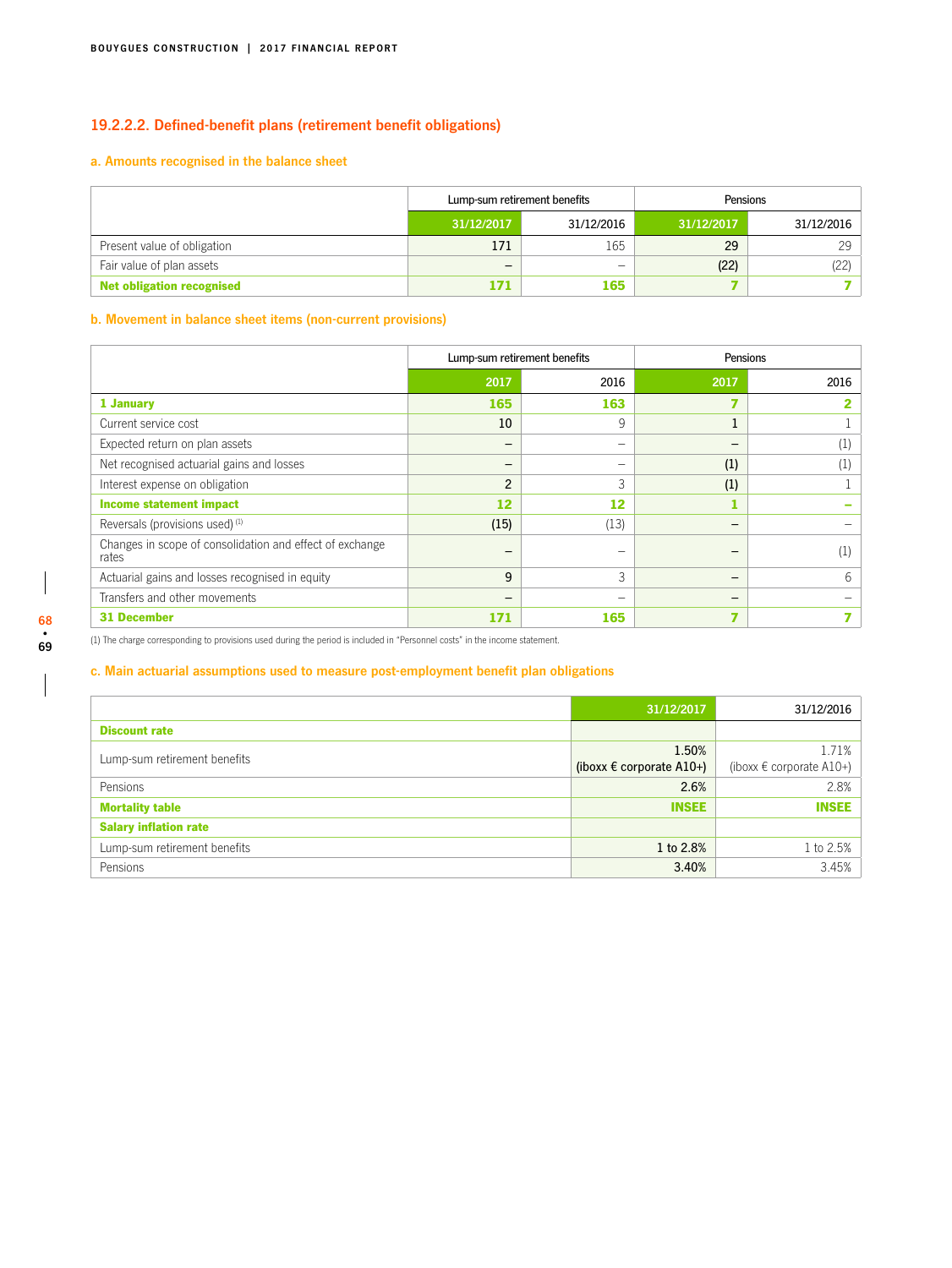# Note 20. Related-party disclosures

### **20.1. Related-party disclosures**

|                                    | <b>Expenses</b> |       | Income |      | <b>Receivables</b> |       | Payables |                |
|------------------------------------|-----------------|-------|--------|------|--------------------|-------|----------|----------------|
|                                    | 2017            | 2016  | 2017   | 2016 | 2017               | 2016  | 2017     | 2016           |
| Parties with an ownership interest | (171)           | (192) | 253    | 252  | $3.443^{(1)}$      | 3.614 | 788      | 897            |
| Joint operations                   | (79)            | (23)  | 223    | 193  | 214                | 321   | 235      | 219            |
| Joint ventures and associates      |                 | (1)   | 36     | 3    | 22                 | 6     | 4        | $\overline{4}$ |
| Other related parties              | (3)             | (5)   | 30     | 38   | 45                 | 57    | 24       | 47             |
| <b>Total</b>                       | (253)           | (221) | 542    | 486  | 3,724              | 3,998 | 1,051    | 1,167          |
| Due within less than 1 year        |                 |       |        |      | 3,684              | 3.963 | 568      | 658            |
| Due within 1 to 5 years            |                 |       |        |      | 22                 | 19    | 483      | 509            |
| Due after more than 5 years        |                 |       |        |      | 18                 | 16    |          |                |
| Of which bad debt write-offs       |                 |       |        |      |                    |       |          |                |
| Of which impairment of receivables |                 |       |        |      | 71                 | 72    |          |                |

(1) Includes Bouygues Relais: €2,012m and Uniservice: €1,342m

The off balance sheet commitments disclosed in Note 18 to these consolidated financial statements include €10 million of commitments to related parties.

### **20.2. Disclosures about remuneration and benefits paid to directors and senior executives**

- Disclosures about senior executives cover members of the General Management Committee in post on 31 December 2017;
- Direct remuneration amounted to €13,623 thousand, comprising €8,199 thousand of basic remuneration and €5,424 thousand of variable remuneration paid in 2018 on the basis of 2017 performance;
- Short-term benefits: none;
- Post-employment benefits: members of the Group Management Committee belong to a top-up retirement plan based on 0.92% of their reference salary for each year's membership of the plan. This top-up plan is contracted out to an insurance company. Contributions paid into the fund managed by the insurance company amounted to €713 thousand in 2017;
- Long-term benefits: none;
- Termination benefits: these comprise lump-sum retirement benefits of €4,112 thousand as of 31 December 2017;
- Share-based payment: 301,000 stock options were awarded on 1 June 2017, at an exercise price of €37.99. The earliest exercise date is 2 June 2019.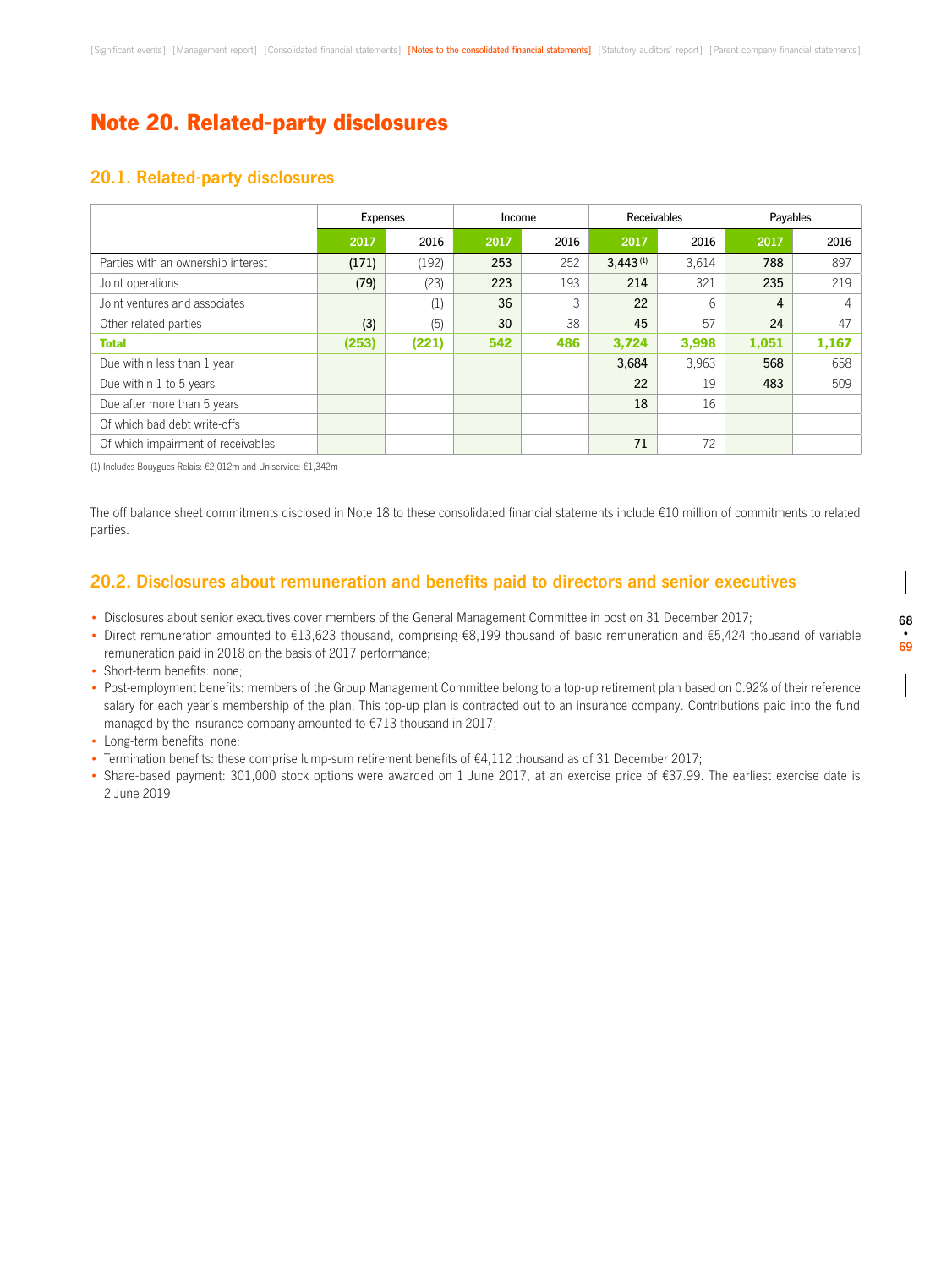# Note 21. Additional cash flow statement information

# **21.1. Cash flows of acquired and divested subsidiaries**

Breakdown by business segment of cash flows resulting from acquisitions and divestments of consolidated companies.

|                                                                                      | <b>Building &amp; Civil</b><br>Engineering | <b>Energies &amp; Services</b> | Group total 2017 |
|--------------------------------------------------------------------------------------|--------------------------------------------|--------------------------------|------------------|
| Property, plant and equipment                                                        | -                                          | -                              |                  |
| Intangible assets                                                                    |                                            | -                              |                  |
| Goodwill                                                                             |                                            | (1)                            | (1)              |
| Non-current financial assets                                                         | (2)                                        | (2)                            | (4)              |
| Deferred tax assets and non-current tax receivable                                   |                                            | $\qquad \qquad$                |                  |
| Cash and cash equivalents                                                            | 3                                          | (1)                            | $\overline{2}$   |
| Held-for-sale assets                                                                 | -                                          | $\qquad \qquad$                |                  |
| Impact on equity                                                                     |                                            | $\overline{\phantom{0}}$       |                  |
| Non-current and current debt                                                         |                                            | $\qquad \qquad$                |                  |
| Non-current provisions                                                               | (1)                                        | -                              | (1)              |
| Deferred tax liabilities and non-current tax liabilities                             | -                                          | -                              |                  |
| Overdrafts and short-term bank borrowings                                            | -                                          | $\qquad \qquad$                |                  |
| Working capital needs                                                                | 4                                          |                                | 5                |
| <b>Net divestment/(acquisition) cost</b>                                             | 4                                          | (3)                            |                  |
| Gains on divestments of consolidated companies                                       | (3)                                        | $\overline{c}$                 | (1)              |
| Receivables on disposals/liabilities on acquisitions                                 |                                            | -                              |                  |
| Cash divested or acquired                                                            | (2)                                        |                                | (1)              |
| Net cash flow arising from acquisitions and divestments<br>of consolidated companies | (1)                                        |                                | (1)              |

|                                                                                      | <b>Building &amp; Civil</b><br>Engineering | <b>Energies &amp; Services</b> | Group total 2016 |
|--------------------------------------------------------------------------------------|--------------------------------------------|--------------------------------|------------------|
| Property, plant and equipment                                                        | -                                          | $\qquad \qquad$                |                  |
| Intangible assets                                                                    | (4)                                        | -                              | (4)              |
| Goodwill                                                                             |                                            | $\qquad \qquad$                |                  |
| Non-current financial assets                                                         | 6                                          |                                | 7                |
| Deferred tax assets and non-current tax receivable                                   | -                                          | $\qquad \qquad$                |                  |
| Cash and cash equivalents                                                            |                                            |                                |                  |
| Held-for-sale assets                                                                 | 23                                         | -                              | 23               |
| Impact on equity                                                                     | -                                          | $\qquad \qquad$                |                  |
| Non-current and current debt                                                         | -                                          | -                              |                  |
| Non-current provisions                                                               |                                            | (1)                            | (1)              |
| Deferred tax liabilities and non-current tax liabilities                             | -                                          | -                              |                  |
| Overdrafts and short-term bank borrowings                                            | -                                          | (16)                           | (16)             |
| Working capital needs                                                                |                                            | 19                             | 20               |
| <b>Net divestment/(acquisition) cost</b>                                             | 26                                         | 4                              | 30               |
| Gains on divestments of consolidated companies                                       | 113                                        | (1)                            | 112              |
| Receivables on disposals/liabilities on acquisitions                                 |                                            | (1)                            | (1)              |
| Cash divested or acquired                                                            |                                            | 15                             | 15               |
| Net cash flow arising from acquisitions and divestments<br>of consolidated companies | 139                                        | 17                             | 156              |

 $\overline{\phantom{a}}$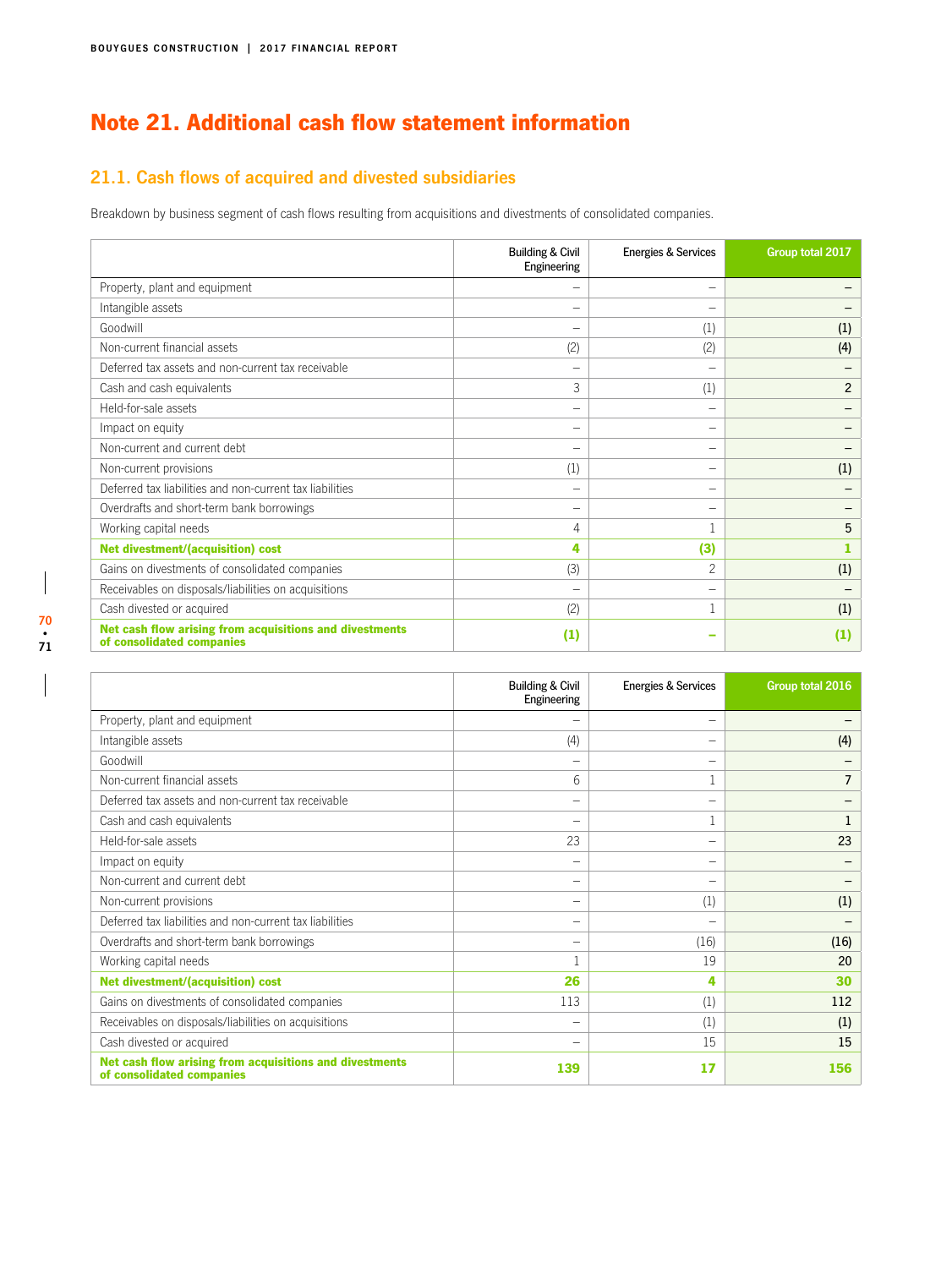### **21.2. Calculation of free cash flow**

|                                                                              | 2017  | 2016  |
|------------------------------------------------------------------------------|-------|-------|
| <b>Cash flow</b>                                                             | 484   | 534   |
| Income from net surplus cash                                                 | 12    | 14    |
| Income taxes                                                                 | (103) | (119) |
| Cash flow after income from net surplus cash and income taxes                | 393   | 429   |
| Purchase price of property, plant & equipment and intangible assets          | (159) | (217) |
| Proceeds from disposals of property, plant & equipment and intangible assets | 40    | 44    |
| <b>Net capital expenditure</b>                                               | (119) | (173) |
| <b>Free cash flow</b>                                                        | 274   | 256   |

#### **21.3. Changes in working capital related to operating activities**

|                                                             | 2017  | 2016  |
|-------------------------------------------------------------|-------|-------|
| <b>ASSETS</b>                                               |       |       |
| Inventories                                                 | 29    | 79    |
| Advances and down-payments made on orders                   | (2)   | 11    |
| Trade receivables                                           | (85)  | (198) |
| Other current receivables and current financial assets      | (198) | 19    |
| Sub-total: Assets <sup>(1)</sup>                            | (256) | (89)  |
| <b>LIABILITIES</b>                                          |       |       |
| Advances and down-payments received on orders               | 20    | (146) |
| Trade payables                                              | 277   | 260   |
| Current provisions                                          | (22)  | (76)  |
| Other current liabilities and current financial liabilities | (148) | 245   |
| Sub-total: Liabilities <sup>(2)</sup>                       | 127   | 283   |
| Changes in working capital related to operating activities  | (129) | 194   |

(1) Assets: decrease/(increase) (2) Liabilities: (decrease)/increase

 $\overline{\phantom{a}}$ 

 $\begin{array}{c} \hline \end{array}$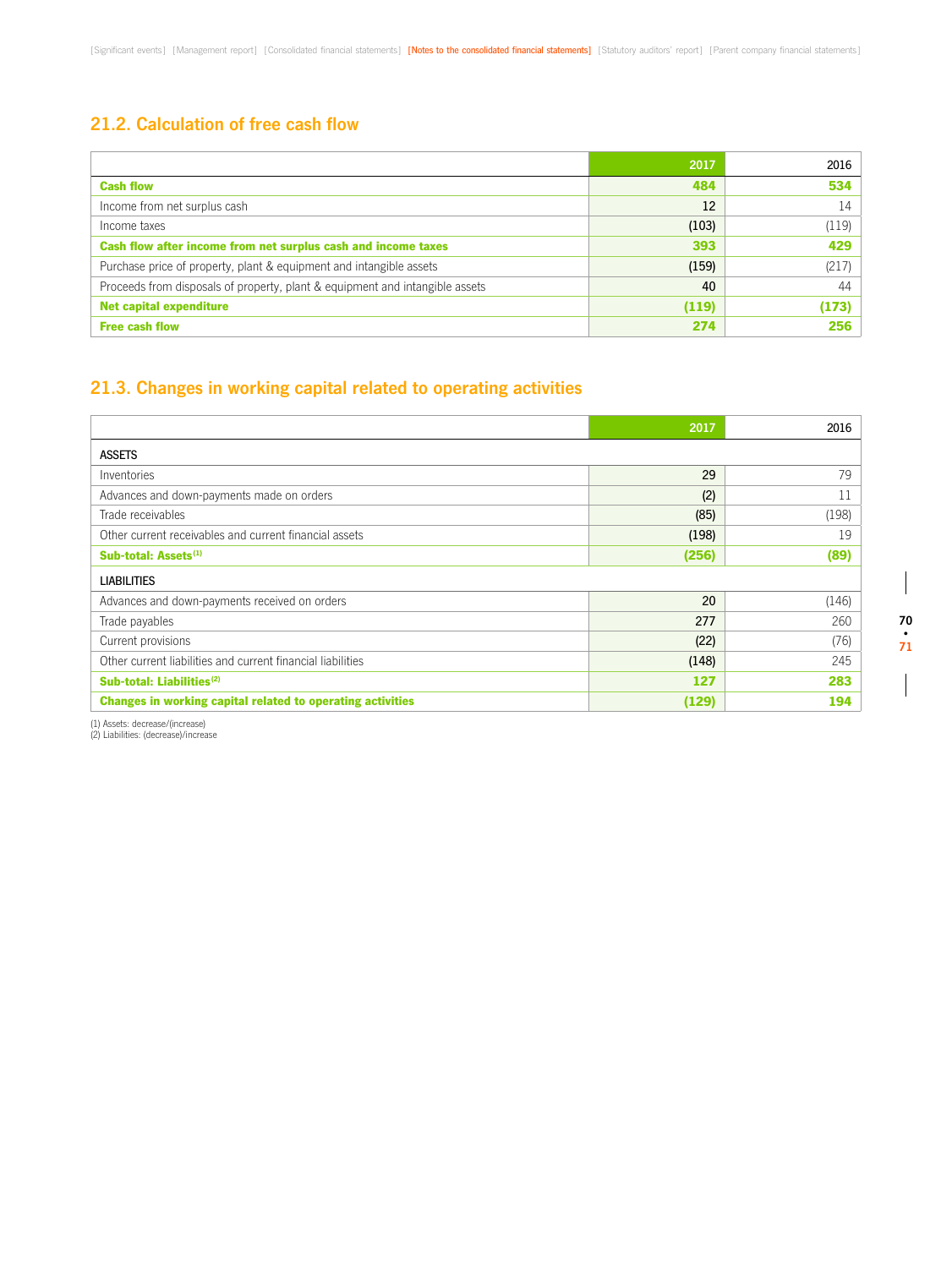#### Note 22. Impacts of first-time application of IFRS 15, "Revenue from contracts with customers" and IFRS 9, "Financial instruments"

The Bouygues Construction group will apply IFRS 15 with effect from 1 January 2018, with retrospective application and presentation of a comparative period.

The method already used by the Group to recognise revenue over time is consistent with IFRS 15. First-time application of IFRS 15 does not have a material impact on the comparative financial statements.

The Bouygues Construction group will apply the classification, measurement and impairment principles of IFRS 9 to financial instruments retrospectively with effect from 1 January 2018, with no restatement of prior period comparatives on first-time application. The hedge accounting principles of IFRS 9 will also be applied by the Group with effect from 1 January 2018, using a prospective approach in accordance with the standard.

The impact of applying IFRS 9 will not have a material impact on opening equity as of 1 January 2018 at Group level.

The following tables show the impacts of IFRS 15 (mandatorily applicable from 1 January 2018) on the opening position at the start of the 2017 financial year (based on balances as of 31 December 2016) and on interim periods of 2017, plus the impacts of both IFRS 15 and IFRS 9 as of 1 January 2018 (based on balances as of 31 December 2017).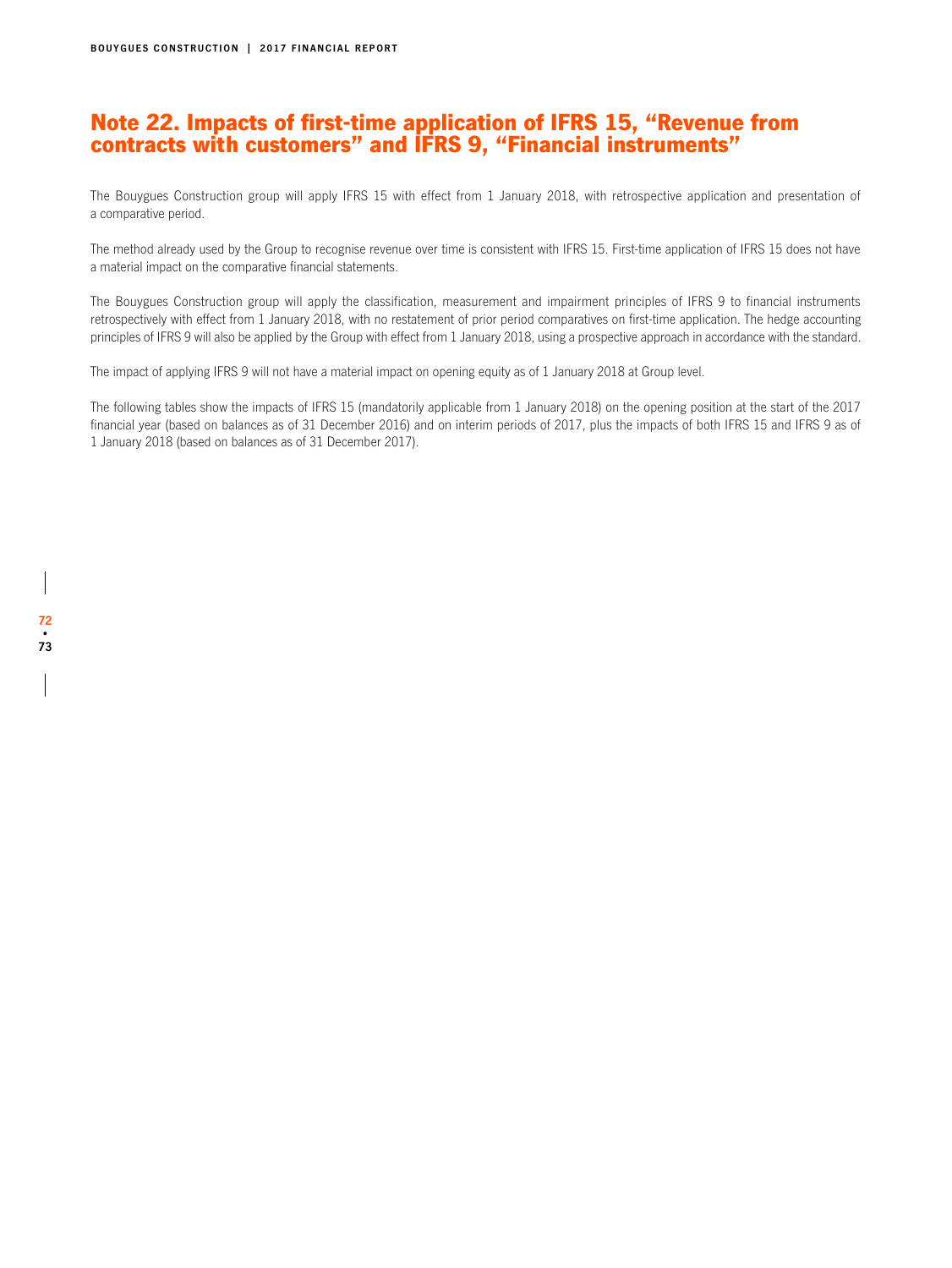#### **Balance sheet line items as of 31 December 2016 impacted by IFRS 15**

| BOUYGUES CONSTRUCTION GROUP CONSOLIDATED FINANCIAL STATEMENTS |                                |                |                               |
|---------------------------------------------------------------|--------------------------------|----------------|-------------------------------|
| Consolidated balance sheet (€ million)                        |                                |                |                               |
| Assets                                                        | 31/12/2016<br><b>Published</b> | IFRS 15 impact | 31/12/2016<br><b>Restated</b> |
| Property, plant and equipment                                 | 702                            |                | 702                           |
| Intangible assets                                             | 48                             |                | 48                            |
| Goodwill                                                      | 540                            |                | 540                           |
| Investments in joint ventures and associates                  | 21                             |                | 21                            |
| Other non-current financial assets                            | 253                            |                | 253                           |
| Deferred tax assets and non-current tax receivable            | 103                            |                | 103                           |
| <b>Non-current assets</b>                                     | 1,667                          |                | 1,667                         |
| Inventories                                                   | 262                            |                | 262                           |
| Advances and down-payments made on orders                     | 168                            |                | 168                           |
| Trade receivables                                             | 2,955                          |                | 2,955                         |
| Tax asset (receivable)                                        | 84                             |                | 84                            |
| Other current receivables and prepaid expenses                | 910                            |                | 910                           |
| Cash and cash equivalents                                     | 4,427                          |                | 4,427                         |
| Financial instruments - Hedging of debt                       |                                |                |                               |
| Other current financial assets                                | 13                             |                | 13                            |
| <b>Current assets</b>                                         | 8,819                          |                | 8,819                         |
| Held-for-sale assets and operations                           | $\overline{2}$                 |                | $\overline{2}$                |
| <b>Total assets</b>                                           | 10,488                         |                | 10,488                        |
|                                                               |                                |                |                               |
| Liabilities and shareholders' equity                          | 31/12/2016<br><b>Published</b> | IFRS 15 impact | 31/12/2016<br><b>Restated</b> |
| Share capital                                                 | 128                            |                | 128                           |
| Share premium and reserves                                    | 200                            |                | 200                           |
| Translation reserve                                           | 95                             |                | 95                            |
| Treasury shares                                               |                                |                |                               |
| Consolidated net profit/(loss)                                | 320                            |                | 320                           |
| Shareholders' equity attributable to the Group                | 743                            |                | 743                           |
| Non-controlling interests                                     | 26                             |                | 26                            |
| <b>Shareholders' equity</b>                                   | 769                            |                | 769                           |
| Non-current debt                                              | 543                            |                | 543                           |
| Non-current provisions                                        | 853                            | (21)           | 832                           |
| Deferred tax liabilities and non-current tax liabilities      | 24                             |                | 24                            |
| <b>Non-current liabilities</b>                                | 1,420                          | (21)           | 1,399                         |
| Advances and down-payments received on orders                 | 474                            |                | 474                           |
| Current debt                                                  | 22                             |                | 22                            |
| Current taxes payable                                         | 62                             |                | 62                            |
| Trade payables                                                | 3,241                          |                | 3,241                         |
| Current provisions                                            | 588                            |                | 588                           |
| Other current liabilities                                     | 3,416                          | 21             | 3,437                         |
| Overdrafts and short-term bank borrowings                     | 475                            |                | 475                           |
| Financial instruments - Hedging of debt                       |                                |                |                               |
| Other current financial liabilities                           | 21                             |                | 21                            |
| <b>Current liabilities</b>                                    | 8,299                          | 21             | 8,320                         |
| Liabilities related to held-for-sale operations               |                                |                |                               |
| <b>Total liabilities and shareholders' equity</b>             | 10,488                         |                | 10,488                        |
|                                                               |                                |                |                               |
| Net debt (-)/Net surplus cash (+)                             | 3,387                          |                | 3,387                         |

 $\overline{\phantom{a}}$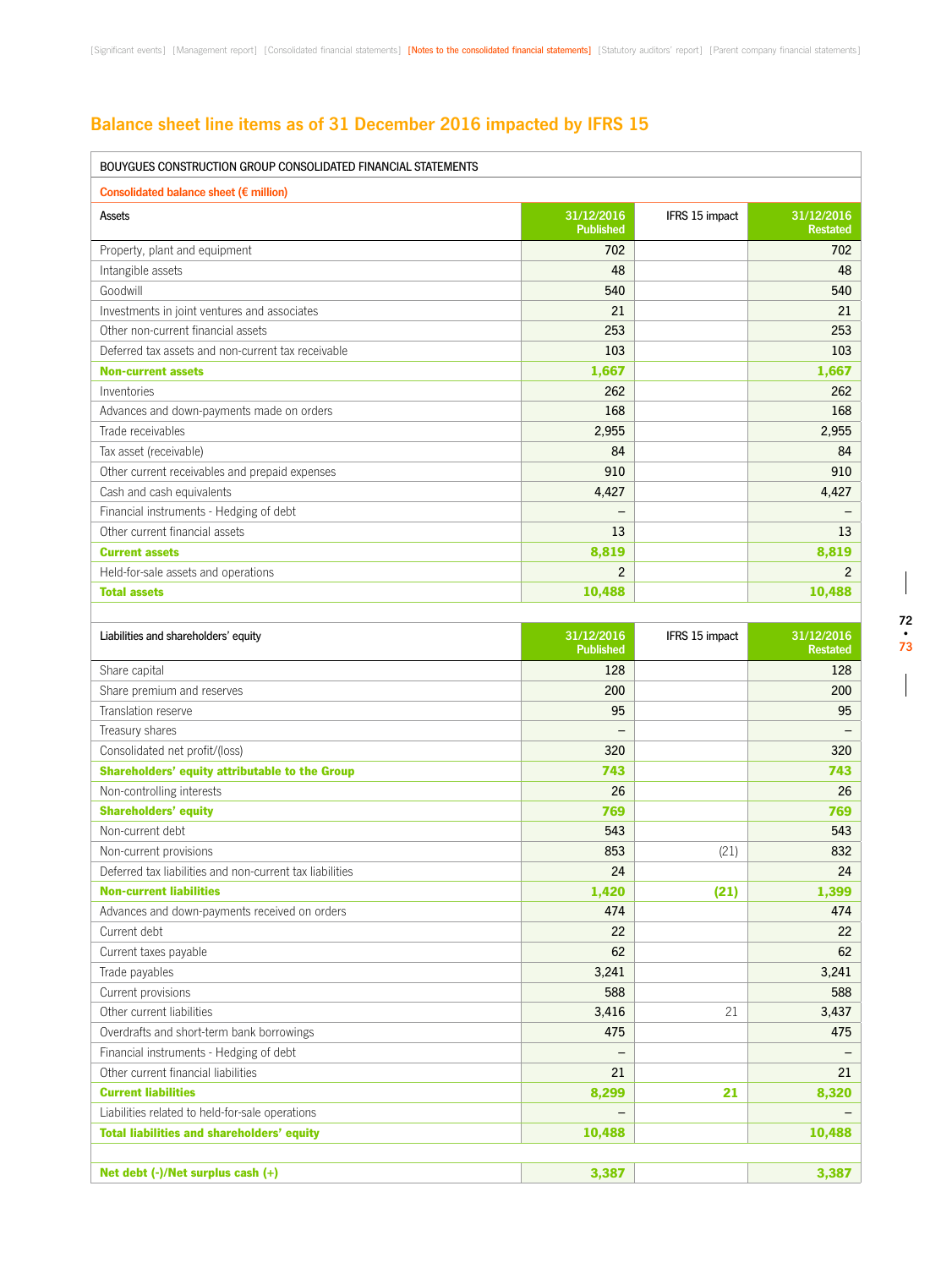#### **Balance sheet line items as of 31 March 2017 impacted by IFRS 15(1)**

| BOUYGUES CONSTRUCTION GROUP CONSOLIDATED FINANCIAL STATEMENTS |                                |                |                               |
|---------------------------------------------------------------|--------------------------------|----------------|-------------------------------|
| Consolidated balance sheet ( $\epsilon$ million)              |                                |                |                               |
| Assets                                                        | 31/03/2017<br><b>Published</b> | IFRS 15 impact | 31/03/2017<br><b>Restated</b> |
| Property, plant and equipment                                 | 657                            |                | 657                           |
| Intangible assets                                             | 46                             |                | 46                            |
| Goodwill                                                      | 540                            |                | 540                           |
| Investments in joint ventures and associates                  | 23                             |                | 23                            |
| Other non-current financial assets                            | 256                            |                | 256                           |
| Deferred tax assets and non-current tax receivable            | 100                            |                | 100                           |
| <b>Non-current assets</b>                                     | 1,622                          |                | 1,622                         |
| Inventories                                                   | 284                            |                | 284                           |
| Advances and down-payments made on orders                     | 185                            |                | 185                           |
| Trade receivables                                             | 3,082                          |                | 3,082                         |
| Tax asset (receivable)                                        | 94                             |                | 94                            |
| Other current receivables and prepaid expenses                | 923                            |                | 923                           |
| Cash and cash equivalents                                     | 3,862                          |                | 3,862                         |
| Financial instruments - Hedging of debt                       |                                |                |                               |
| Other current financial assets                                | 10                             |                | 10                            |
| <b>Current assets</b>                                         | 8,440                          |                | 8,440                         |
| Held-for-sale assets and operations                           |                                |                |                               |
| <b>Total assets</b>                                           | 10,062                         |                | 10,062                        |
|                                                               |                                |                |                               |
| Liabilities and shareholders' equity                          | 31/03/2017<br><b>Published</b> | IFRS 15 impact | 31/03/2017<br><b>Restated</b> |
| Share capital                                                 | 128                            |                | 128                           |
| Share premium and reserves                                    | 519                            |                | 519                           |
| Translation reserve                                           | 84                             |                | 84                            |
| Treasury shares                                               |                                |                |                               |
| Consolidated net profit/(loss)                                | 79                             |                | 79                            |
| Shareholders' equity attributable to the Group                | 810                            |                | 810                           |
| Non-controlling interests                                     | 25                             |                | 25                            |
| <b>Shareholders' equity</b>                                   | 835                            |                | 835                           |
| Non-current debt                                              | 546                            |                | 546                           |
| Non-current provisions                                        | 841                            | (21)           | 820                           |
| Deferred tax liabilities and non-current tax liabilities      | 23                             |                | 23                            |
| <b>Non-current liabilities</b>                                | 1,410                          | (21)           | 1,389                         |
| Advances and down-payments received on orders                 | 457                            |                | 457                           |
| Current debt                                                  | 21                             |                | 21                            |
| Current taxes payable                                         | 65                             |                | 65                            |
| Trade payables                                                | 2,931                          |                | 2,931                         |
| Current provisions                                            | 526                            |                | 526                           |
| Other current liabilities                                     | 3,439                          | 21             | 3,460                         |
| Overdrafts and short-term bank borrowings                     | 361                            |                | 361                           |
| Financial instruments - Hedging of debt                       |                                |                |                               |
| Other current financial liabilities                           | 17                             |                | 17                            |
| <b>Current liabilities</b>                                    | 7,817                          | 21             | 7,838                         |
| Liabilities related to held-for-sale operations               |                                |                |                               |
| <b>Total liabilities and shareholders' equity</b>             | 10,062                         |                | 10,062                        |
|                                                               |                                |                |                               |
| Net debt (-)/Net surplus cash (+)                             | 2,934                          |                | 2,934                         |

 $\overline{\phantom{a}}$ 

 $\overline{\phantom{a}}$ 

(1) The consolidated financial statements as of 31 March 2017 were subject to a review by the statutory auditors.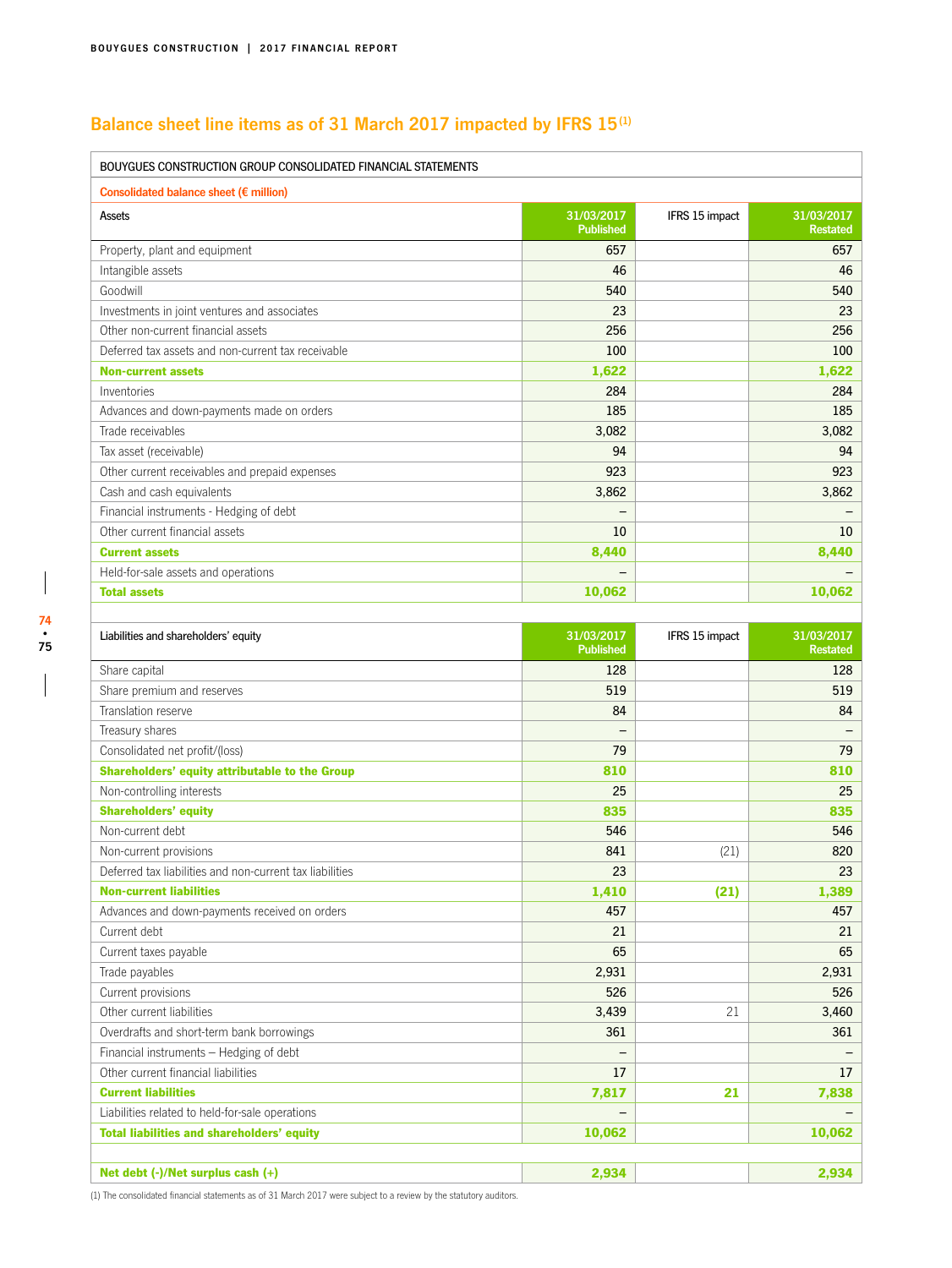#### **Balance sheet line items as of 30 June 2017 impacted by IFRS 15(2)**

| BOUYGUES CONSTRUCTION GROUP CONSOLIDATED FINANCIAL STATEMENTS |                                |                |                               |
|---------------------------------------------------------------|--------------------------------|----------------|-------------------------------|
| Consolidated balance sheet (€ million)                        |                                |                |                               |
| Assets                                                        | 30/06/2017<br><b>Published</b> | IFRS 15 impact | 30/06/2017<br><b>Restated</b> |
| Property, plant and equipment                                 | 622                            |                | 622                           |
| Intangible assets                                             | 45                             |                | 45                            |
| Goodwill                                                      | 537                            |                | 537                           |
| Investments in joint ventures and associates                  | 23                             |                | 23                            |
| Other non-current financial assets                            | 273                            |                | 273                           |
| Deferred tax assets and non-current tax receivable            | 98                             |                | 98                            |
| <b>Non-current assets</b>                                     | 1,598                          |                | 1,598                         |
| Inventories                                                   | 280                            |                | 280                           |
| Advances and down-payments made on orders                     | 166                            |                | 166                           |
| Trade receivables                                             | 3,129                          |                | 3,129                         |
| Tax asset (receivable)                                        | 88                             |                | 88                            |
| Other current receivables and prepaid expenses                | 942                            |                | 942                           |
| Cash and cash equivalents                                     | 3,641                          |                | 3,641                         |
| Financial instruments - Hedging of debt                       |                                |                |                               |
| Other current financial assets                                | 15                             |                | 15                            |
| <b>Current assets</b>                                         | 8,261                          |                | 8,261                         |
| Held-for-sale assets and operations                           |                                |                |                               |
| <b>Total assets</b>                                           | 9,859                          |                | 9,859                         |
|                                                               |                                |                |                               |
| Liabilities and shareholders' equity                          | 30/06/2017<br><b>Published</b> | IFRS 15 impact | 30/06/2017<br><b>Restated</b> |
| Share capital                                                 | 128                            |                | 128                           |
| Share premium and reserves                                    | 509                            |                | 509                           |
| Translation reserve                                           | 89                             |                | 89                            |
| Treasury shares                                               |                                |                |                               |
| Consolidated net profit/(loss)                                | 159                            |                | 159                           |
| <b>Shareholders' equity attributable to the Group</b>         | 885                            |                | 885                           |
| Non-controlling interests                                     | 24                             |                | 24                            |
| <b>Shareholders' equity</b>                                   | 909                            |                | 909                           |
| Non-current debt                                              | 529                            |                | 529                           |
| Non-current provisions                                        | 793                            | (21)           | 772                           |
| Deferred tax liabilities and non-current tax liabilities      | 22                             |                | 22                            |
| <b>Non-current liabilities</b>                                | 1,344                          | (21)           | 1,323                         |
| Advances and down-payments received on orders                 | 460                            |                | 460                           |
| Current debt                                                  | 20                             |                | 20                            |
| Current taxes payable                                         | 52                             |                | 52                            |
| Trade payables                                                | 2,967                          |                | 2,967                         |
| Current provisions                                            | 493                            |                | 493                           |
| Other current liabilities                                     | 3,283                          | 21             | 3,304                         |
| Overdrafts and short-term bank borrowings                     | 327                            |                | 327                           |
| Financial instruments - Hedging of debt                       |                                |                |                               |
| Other current financial liabilities                           | 4                              |                | 4                             |
| <b>Current liabilities</b>                                    | 7,606                          | 21             | 7,627                         |
| Liabilities related to held-for-sale operations               |                                |                |                               |
| <b>Total liabilities and shareholders' equity</b>             | 9,859                          |                | 9,859                         |
|                                                               | 2,765                          |                | 2,765                         |
| Net debt (-) / Net surplus cash (+)                           |                                |                |                               |

(2) The consolidated financial statements as of 30 June 2017 were subject to a review by the statutory auditors.

 $\overline{\phantom{a}}$ 

 $\begin{array}{c} \hline \end{array}$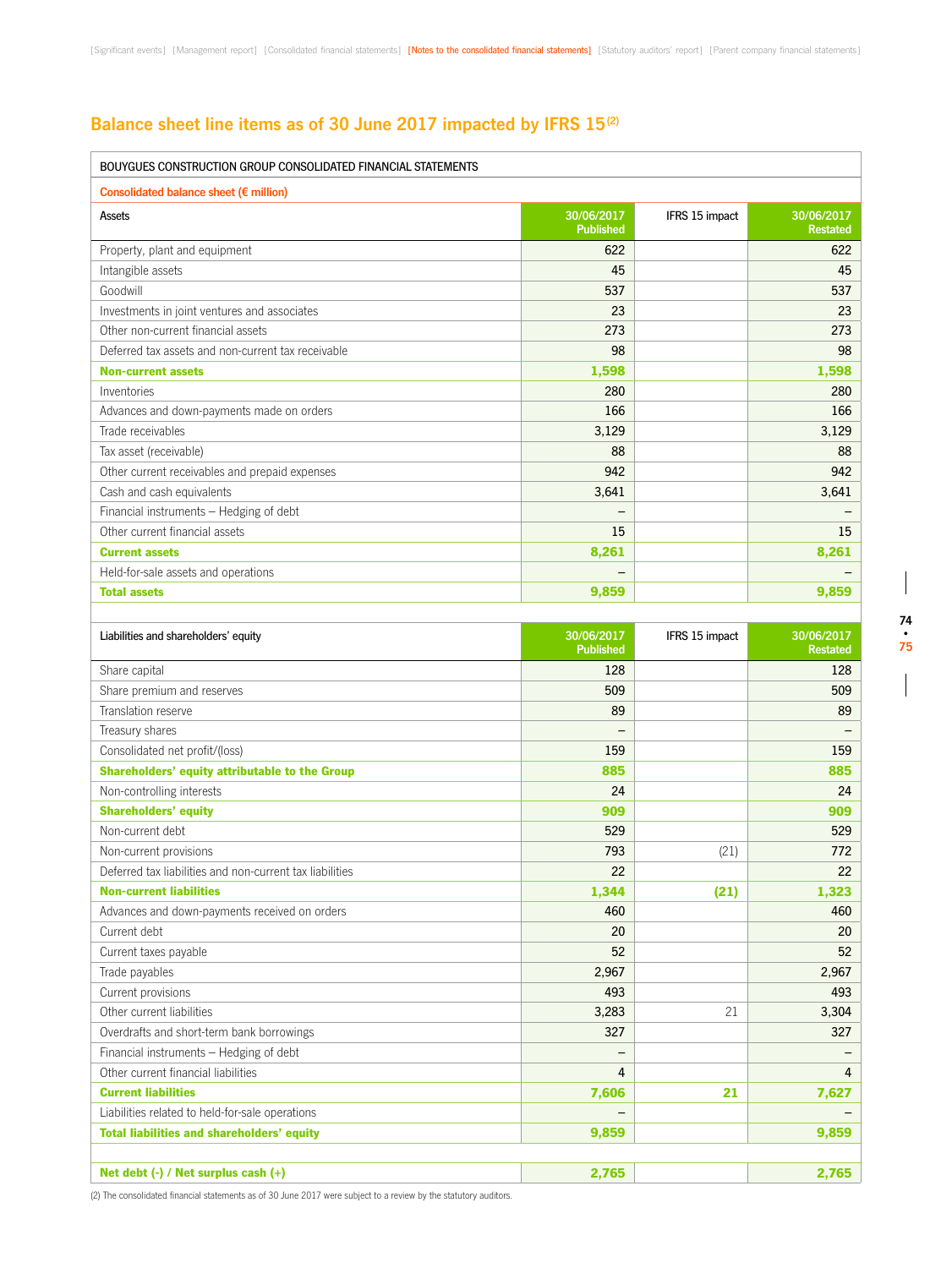## **Balance sheet line items as of 30 September 2017 impacted by IFRS 15(3)**

| BOUYGUES CONSTRUCTION GROUP CONSOLIDATED FINANCIAL STATEMENTS |                                |                |                               |
|---------------------------------------------------------------|--------------------------------|----------------|-------------------------------|
| Consolidated balance sheet ( $\epsilon$ million)              |                                |                |                               |
| Assets                                                        | 30/09/2017<br><b>Published</b> | IFRS 15 impact | 30/09/2017<br><b>Restated</b> |
| Property, plant and equipment                                 | 591                            |                | 591                           |
| Intangible assets                                             | 43                             |                | 43                            |
| Goodwill                                                      | 528                            |                | 528                           |
| Investments in joint ventures and associates                  | 22                             |                | 22                            |
| Other non-current financial assets                            | 278                            |                | 278                           |
| Deferred tax assets and non-current tax receivable            | 100                            |                | 100                           |
| <b>Non-current assets</b>                                     | 1,562                          |                | 1,562                         |
| Inventories                                                   | 258                            |                | 258                           |
| Advances and down-payments made on orders                     | 174                            |                | 174                           |
| Trade receivables                                             | 3,140                          |                | 3,140                         |
| Tax asset (receivable)                                        | 89                             |                | 89                            |
| Other current receivables and prepaid expenses                | 890                            |                | 890                           |
| Cash and cash equivalents                                     | 3,535                          |                | 3,535                         |
| Financial instruments - Hedging of debt                       |                                |                |                               |
| Other current financial assets                                | 21                             |                | 21                            |
| <b>Current assets</b>                                         | 8,107                          |                | 8,107                         |
| Held-for-sale assets and operations                           |                                |                |                               |
| <b>Total assets</b>                                           | 9,669                          |                | 9,669                         |
|                                                               |                                |                |                               |
| Liabilities and shareholders' equity                          | 30/09/2017<br><b>Published</b> | IFRS 15 impact | 30/09/2017<br><b>Restated</b> |
| Share capital                                                 | 128                            |                | 128                           |
| Share premium and reserves                                    | 517                            |                | 517                           |
| Translation reserve                                           | 90                             |                | 90                            |
| Treasury shares                                               |                                |                |                               |
| Consolidated net profit/(loss)                                | 233                            |                | 233                           |
| Shareholders' equity attributable to the Group                | 968                            |                | 968                           |
| Non-controlling interests                                     | 26                             |                | 26                            |
| <b>Shareholders' equity</b>                                   | 994                            |                | 994                           |
| Non-current debt                                              | 535                            |                | 535                           |
| Non-current provisions                                        | 751                            | (21)           | 730                           |
| Deferred tax liabilities and non-current tax liabilities      | 21                             |                | 21                            |
| <b>Non-current liabilities</b>                                | 1,307                          | (21)           | 1,286                         |
| Advances and down-payments received on orders                 | 481                            |                | 481                           |
| Current debt                                                  | 5                              |                | 5                             |
| Current taxes payable                                         | 63                             |                | 63                            |
| Trade payables                                                | 3,063                          |                | 3,063                         |
| Current provisions                                            | 487                            |                | 487                           |
| Other current liabilities                                     | 2,967                          | 21             | 2,988                         |
| Overdrafts and short-term bank borrowings                     | 297                            |                | 297                           |
| Financial instruments - Hedging of debt                       |                                |                |                               |
| Other current financial liabilities                           | 5                              |                | 5                             |
| <b>Current liabilities</b>                                    | 7,368                          | 21             | 7,389                         |
| Liabilities related to held-for-sale operations               |                                |                |                               |
| <b>Total liabilities and shareholders' equity</b>             | 9,669                          |                | 9,669                         |
|                                                               |                                |                |                               |
| Net debt (-)/Net surplus cash (+)                             | 2,698                          |                | 2,698                         |

 $\overline{\phantom{a}}$ 

 $\overline{\phantom{a}}$ 

(3) The consolidated financial statements as of 30 September 2017 were subject to a review by the statutory auditors.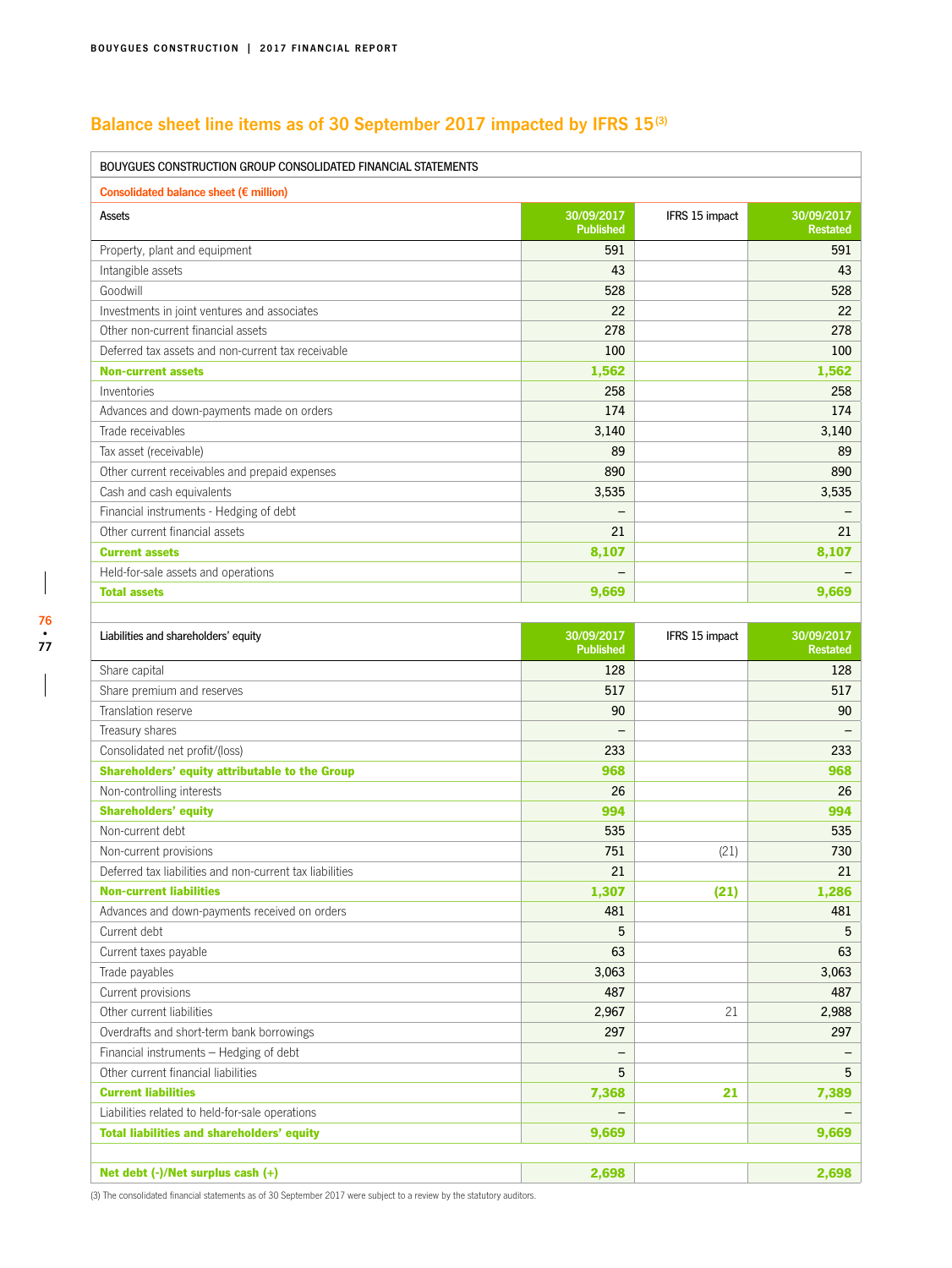#### **Financial statement line items as of 31 December 2017 impacted by IFRS 15 and IFRS 9**

#### **Balance sheet**

| BOUYGUES CONSTRUCTION GROUP CONSOLIDATED FINANCIAL STATEMENTS |                                |                   |                               |               |                               |  |  |  |
|---------------------------------------------------------------|--------------------------------|-------------------|-------------------------------|---------------|-------------------------------|--|--|--|
| Consolidated balance sheet (€ million)                        |                                |                   |                               |               |                               |  |  |  |
| Assets                                                        | 31/12/2017<br><b>Published</b> | IFRS 15<br>impact | 31/12/2017<br><b>Restated</b> | IFRS 9 impact | 01/01/2018<br><b>Restated</b> |  |  |  |
| Property, plant and equipment                                 | 598                            |                   | 598                           |               | 598                           |  |  |  |
| Intangible assets                                             | 44                             |                   | 44                            |               | 44                            |  |  |  |
| Goodwill                                                      | 526                            |                   | 526                           |               | 526                           |  |  |  |
| Investments in joint ventures and associates                  | 30                             |                   | 30                            |               | 30                            |  |  |  |
| Other non-current financial assets                            | 270                            |                   | 270                           | (1)           | 269                           |  |  |  |
| Deferred tax assets and non-current tax receivable            | 89                             |                   | 89                            |               | 89                            |  |  |  |
| <b>Non-current assets</b>                                     | 1,557                          | $\bf{0}$          | 1,557                         | (1)           | 1,556                         |  |  |  |
| Inventories                                                   | 237                            |                   | 237                           |               | 237                           |  |  |  |
| Advances and down-payments made on orders                     | 161                            |                   | 161                           |               | 161                           |  |  |  |
| Trade receivables                                             | 2,850                          |                   | 2,850                         |               | 2,850                         |  |  |  |
| Tax asset (receivable)                                        | 95                             |                   | 95                            |               | 95                            |  |  |  |
| Other current receivables and prepaid expenses                | 875                            |                   | 875                           |               | 875                           |  |  |  |
| Cash and cash equivalents                                     | 4,310                          |                   | 4,310                         |               | 4,310                         |  |  |  |
| Financial instruments - Hedging of debt                       | $\overline{\phantom{m}}$       |                   |                               |               |                               |  |  |  |
| Other current financial assets                                | 9                              |                   | 9                             |               | 9                             |  |  |  |
| <b>Current assets</b>                                         | 8,537                          | $\bf{0}$          | 8,537                         | $\bf{0}$      | 8,537                         |  |  |  |
| Held-for-sale assets and operations                           |                                |                   |                               |               |                               |  |  |  |
| <b>Total assets</b>                                           | 10,094                         | $\bf{0}$          | 10,094                        | (1)           | 10,093                        |  |  |  |

| Liabilities and shareholders' equity                     | 31/12/2017<br><b>Published</b> | IFRS 15<br>impact | 31/12/2017<br><b>Restated</b> | <b>IFRS 9 impact</b> | 01/01/2018<br><b>Restated</b> |
|----------------------------------------------------------|--------------------------------|-------------------|-------------------------------|----------------------|-------------------------------|
| Share capital                                            | 128                            |                   | 128                           |                      | 128                           |
| Share premium and reserves                               | 505                            |                   | 505                           | (1)                  | 504                           |
| Translation reserve                                      | $\mathbf{1}$                   |                   | 1                             |                      | 1                             |
| Treasury shares                                          |                                |                   |                               |                      |                               |
| Consolidated net profit/(loss)                           | 320                            |                   | 320                           |                      | 320                           |
| <b>Shareholders' equity attributable to the Group</b>    | 954                            | $\bf{0}$          | 954                           | (1)                  | 953                           |
| Non-controlling interests                                | 25                             |                   | 25                            |                      | 25                            |
| <b>Shareholders' equity</b>                              | 979                            | $\bf{0}$          | 979                           | (1)                  | 978                           |
| Non-current debt                                         | 511                            |                   | 511                           |                      | 511                           |
| Non-current provisions                                   | 750                            | (21)              | 729                           |                      | 729                           |
| Deferred tax liabilities and non-current tax liabilities | 17                             |                   | 17                            |                      | 17                            |
| <b>Non-current liabilities</b>                           | 1,278                          | (21)              | 1,257                         | $\bf{0}$             | 1,257                         |
| Advances and down-payments received on orders            | 469                            |                   | 469                           |                      | 469                           |
| Current debt                                             | 5                              |                   | 5                             |                      | 5                             |
| Current taxes payable                                    | 59                             |                   | 59                            |                      | 59                            |
| Trade payables                                           | 3,144                          |                   | 3.144                         |                      | 3,144                         |
| Current provisions                                       | 529                            |                   | 529                           |                      | 529                           |
| Other current liabilities                                | 3,243                          | 21                | 3,264                         |                      | 3,264                         |
| Overdrafts and short-term bank borrowings                | 385                            |                   | 385                           |                      | 385                           |
| Financial instruments - Hedging of debt                  |                                |                   |                               |                      |                               |
| Other current financial liabilities                      | 3                              |                   | 3                             |                      | 3                             |
| <b>Current liabilities</b>                               | 7,837                          | 21                | 7,858                         | $\bf{0}$             | 7,858                         |
| Liabilities related to held-for-sale operations          |                                |                   |                               |                      |                               |
| <b>Total liabilities and shareholders' equity</b>        | 10,094                         | $\bf{0}$          | 10,094                        | (1)                  | 10,093                        |
|                                                          |                                |                   |                               |                      |                               |
| Net debt (-) / Net surplus cash (+)                      | 3,409                          | $\bf{0}$          | 3,409                         | $\bf{0}$             | 3,409                         |

**76 • 77**

 $\overline{\phantom{a}}$ 

The income statement and cash flow statement are not impacted by IFRS 15 or IFRS 9.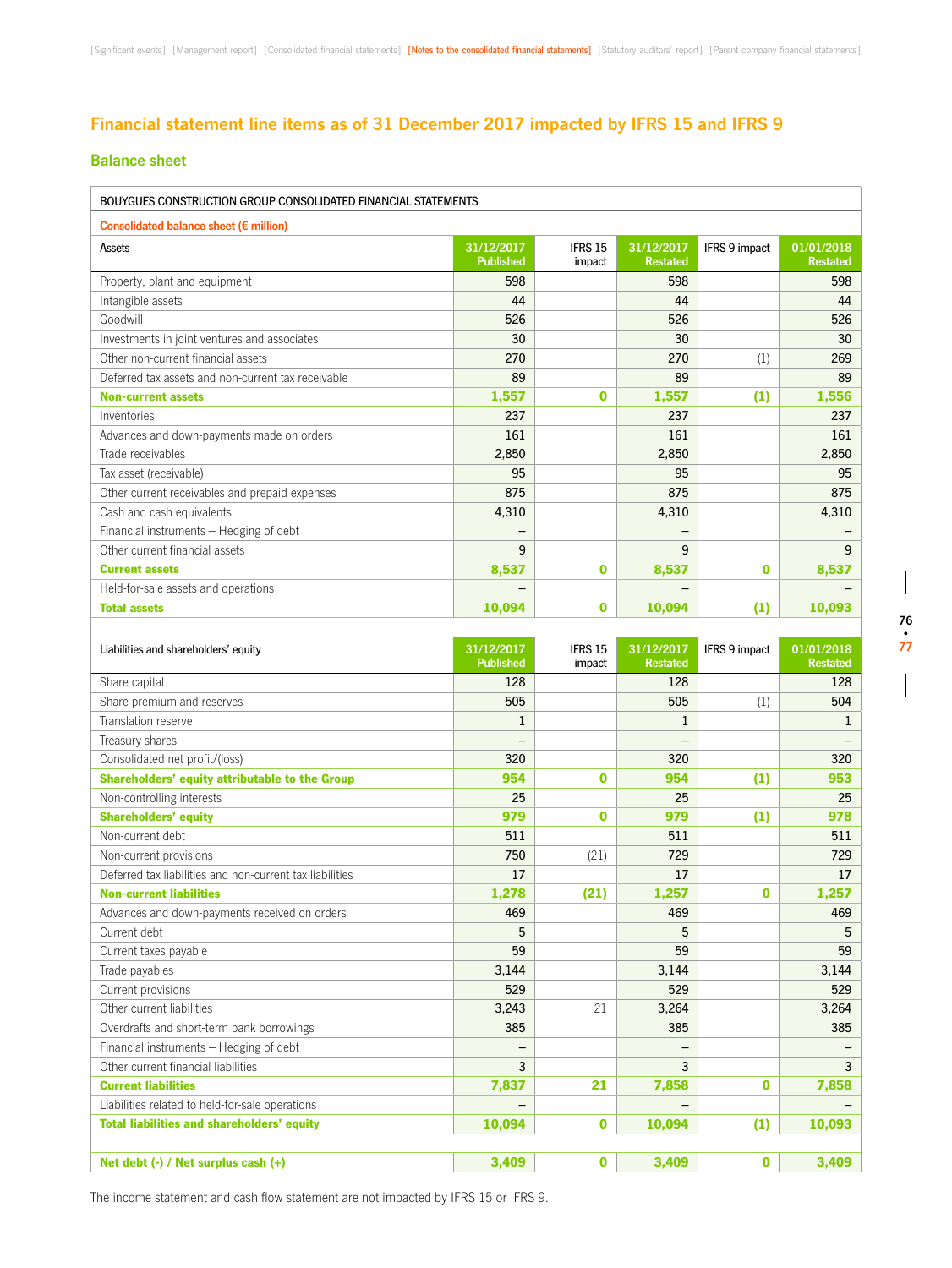| $(\epsilon$ million)                | Available-<br>for-sale<br>financial<br>assets | Financial<br>assets at fair<br>value through<br>profit or loss | Held-to-<br>maturity<br>assets | Loans and<br>receivables | <b>Total</b> |
|-------------------------------------|-----------------------------------------------|----------------------------------------------------------------|--------------------------------|--------------------------|--------------|
| 31 December 2016 (IAS 39)           | 96                                            | $\overline{\phantom{a}}$                                       | -                              | 157                      | 253          |
| Movements during 2017               | (7)                                           | $\overline{\phantom{0}}$                                       | -                              | 24                       | 17           |
| 31 December 2017 published (IAS 39) | 89                                            | $\qquad \qquad$                                                | $\overline{\phantom{a}}$       | 181                      | 270          |
| Due within less than 1 year         | -                                             | -                                                              | -                              | 12                       | 12           |
| Due within 1 to 5 years             | -                                             | -                                                              | -                              | 79                       | 79           |
| Due after more than 5 years         | 89                                            | -                                                              | -                              | 90                       | 179          |

#### **Presentations of non-current financial assets and impairment in accordance with IFRS 9**

| $(E \text{ million})$    | Equity instruments        |                                         | Debt<br>instruments | <b>Total</b> |
|--------------------------|---------------------------|-----------------------------------------|---------------------|--------------|
|                          | Fair value<br>through OCI | Fair value<br>through profit<br>or loss | Amortised cost      |              |
| 1 January 2018 (IFRS 9)  | 69                        | 13                                      | 187                 | 270          |
| Gross value (IFRS 9)     | 69                        | 13                                      | 216                 | 298          |
| Impairment (IFRS 9)      | -                         | —                                       | (29)                | (29)         |
| Carrying amount (IFRS 9) | 69                        | 13                                      | 187                 | 270          |

 $\overline{\phantom{a}}$ 

 $\overline{\phantom{a}}$ 

| $(E \text{ million})$    | Total<br>Fair value<br>through OCI | Total<br>Fair value<br>through profit<br>or loss | Total<br>Amortised cost | <b>Total</b> |
|--------------------------|------------------------------------|--------------------------------------------------|-------------------------|--------------|
| 1 January 2018 (IFRS 9)  | 69                                 | 13                                               | 187                     | 270          |
| Gross value (IFRS 9)     | 69                                 | 13                                               | 216                     | 298          |
| Impairment (IFRS 9)      | -                                  | -                                                | (29)                    | (29)         |
| Carrying amount (IFRS 9) | 69                                 | 13                                               | 187                     | 270          |

#### **Order book (IFRS 15)**

As of 31 December 2017 the Group's order book stood at €21,177 million, of which 42% was expected to be realised within the next 12 months.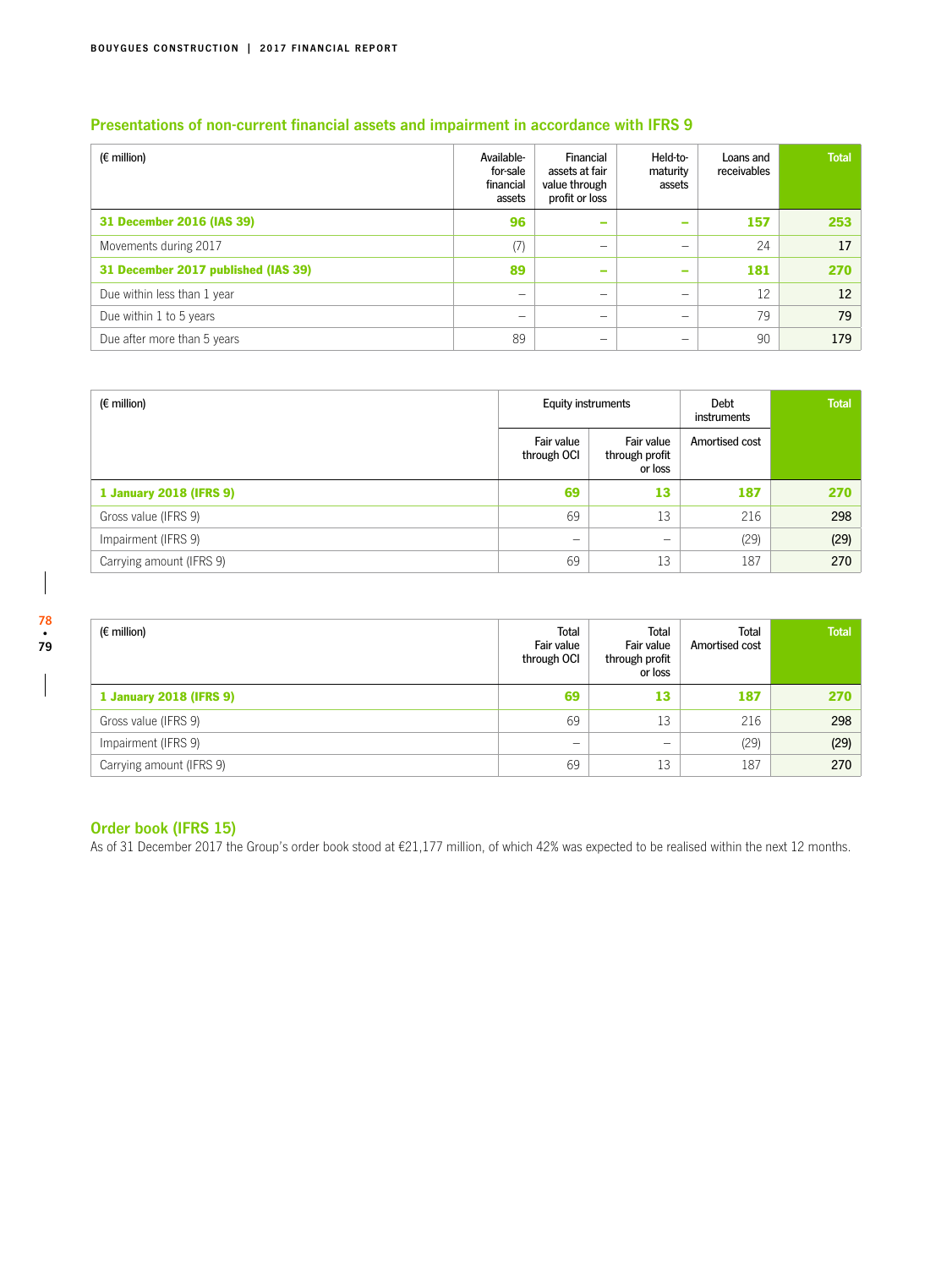## Note 23. Auditors' fees

The table below shows fees paid to the auditors (and member firms of their networks) responsible for the audit of the consolidated financial statements of Bouygues Construction and consolidated companies (excluding joint ventures and associates), as expensed through the income statement in 2017.

| Type of engagement                                                         |              | Mazars network |                                | Ernst & Young network |      |                 |                | Other firms |      | Total fee expense |       |
|----------------------------------------------------------------------------|--------------|----------------|--------------------------------|-----------------------|------|-----------------|----------------|-------------|------|-------------------|-------|
|                                                                            | 2017         | %              | 2016                           | 2017                  | %    | 2016            | 2017           | %           | 2016 | 2017              | 2016  |
| A. AUDIT                                                                   |              |                |                                |                       |      |                 |                |             |      |                   |       |
| Audit of consolidated<br>and individual<br>company financial<br>statements | 2,227        | 96%            | 2,217                          | 3.416                 | 92%  | 3.475           | 163            | 14%         | 286  | 5,806             | 5.978 |
| Related engagements                                                        | 95           | 4%             | 50                             | 203                   | 6%   | 334             | $\overline{2}$ | 0%          | 47   | 300               | 431   |
| Sub-total 1                                                                | 2,322        | 100%           | 2,267                          | 3,619                 | 98%  | 3,809           | 165            | 14%         | 333  | 6,106             | 6,409 |
| <b>B. OTHER SERVICES</b>                                                   |              |                |                                |                       |      |                 |                |             |      |                   |       |
| Legal, tax,<br>employment law                                              | -            | -              | $\qquad \qquad \longleftarrow$ | 77                    | 2%   | 55              | 929            | 80%         | 79   | 1,006             | 134   |
| Other                                                                      | $\mathbf{1}$ | 0%             | $\overline{\phantom{0}}$       |                       | 0%   | $\qquad \qquad$ | 70             | 6%          | 46   | 71                | 46    |
| <b>Sub-total 2</b>                                                         | 1            | 0%             | $\overline{\phantom{0}}$       | 77                    | 2%   | 55              | 999            | 86%         | 125  | 1,077             | 180   |
| <b>Total fee expense</b>                                                   | 2,323        | 100%           | 2,267                          | 3,696                 | 100% | 3,864           | 1,164          | 100%        | 458  | 7,183             | 6,589 |

 $\overline{\phantom{a}}$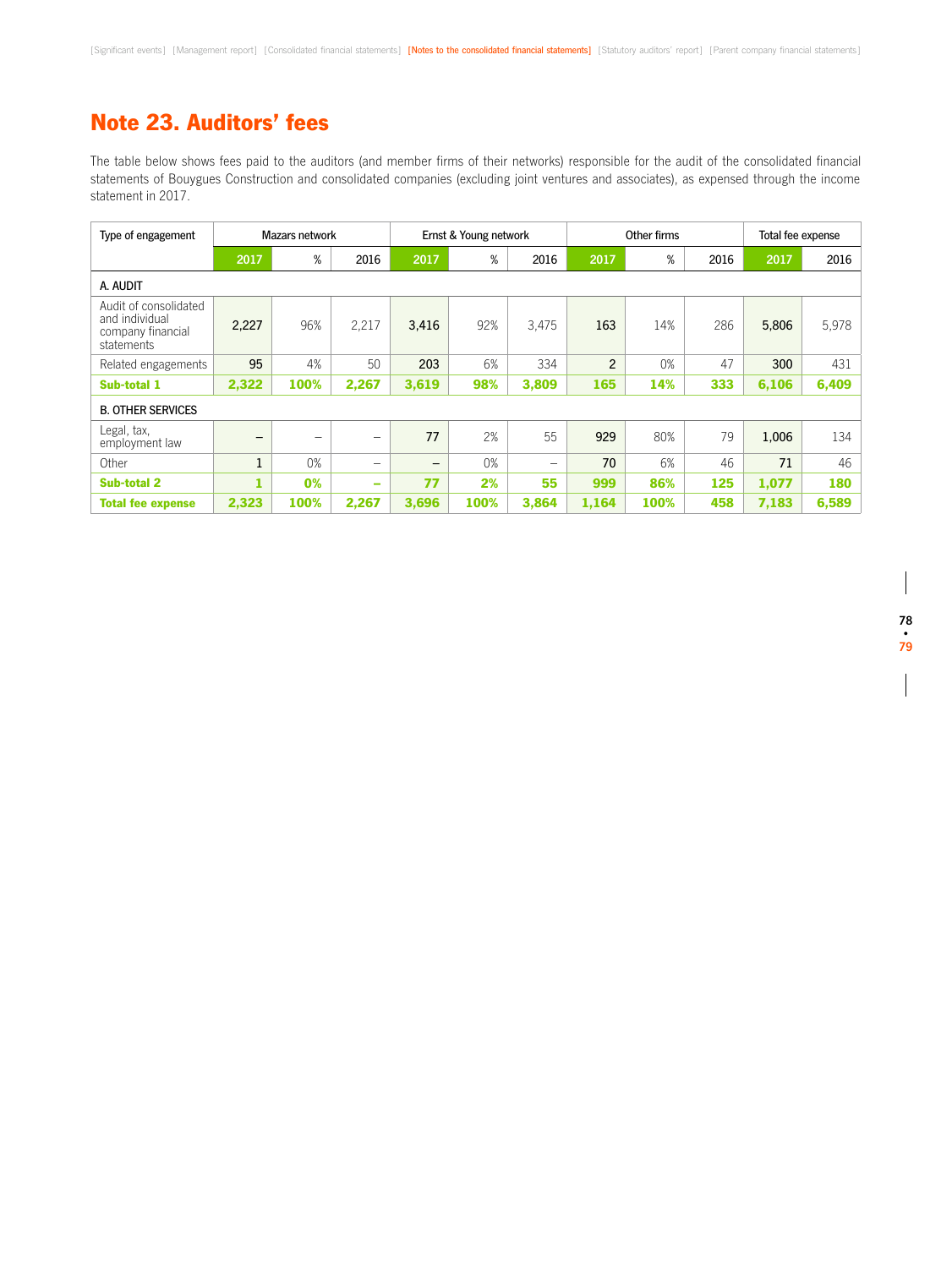# Note 24. List of principal consolidated entities at 31 December 2017

| Company                                                         | City                         | Country     | % interest |         | % control             |            |
|-----------------------------------------------------------------|------------------------------|-------------|------------|---------|-----------------------|------------|
|                                                                 |                              |             | 31/12/2017 |         | 31/12/2016 31/12/2017 | 31/12/2016 |
| <b>FULLY CONSOLIDATED</b>                                       |                              |             |            |         |                       |            |
| 1. Bouygues Construction                                        |                              |             |            |         |                       |            |
| Bouygues Construction SA                                        | Guyancourt                   | France      | 100.00%    | 100.00% | 100.00%               | 100.00%    |
| • France                                                        |                              |             |            |         |                       |            |
| Bouygues Construction Relais SNC                                | Guyancourt                   | France      | 99.50%     | 99.50%  | 99.50%                | 99.50%     |
| Challenger Investissement SAS                                   | Guyancourt                   | France      | 100.00%    | 100.00% | 100.00%               | 100.00%    |
| Challenger SNC                                                  | Guyancourt                   | France      | 100.00%    | 100.00% | 100.00%               | 100.00%    |
| Distrimo SNC                                                    | Cléon                        | France      | 99.93%     | 99.93%  | 100.00%               | 100.00%    |
| Bouygues Construction Materiel SNC                              | Tourville-La-Rivière         | France      | 99.93%     | 99.93%  | 100.00%               | 100.00%    |
| GIE Bouygues Construction Purchasing                            | Guyancourt                   | France      | 100.00%    | 100.00% | 100.00%               | 100.00%    |
| Structis SNC                                                    | Guyancourt                   | France      | 98.98%     | 98.98%  | 99.00%                | 99.00%     |
| Bouygues Construction Middle East                               | Guyancourt                   | France      | 99.99%     | 99.99%  | 100.00%               | 100.00%    |
| • Other countries                                               |                              |             |            |         |                       |            |
| <b>Bypar SARL</b>                                               | Luxembourg                   | Luxembourg  | 100.00%    | 100.00% | 100.00%               | 100.00%    |
| <b>Structis Maroc</b>                                           | Casablanca                   | Morocco     | 100.00%    | 100.00% | 100.00%               | 100.00%    |
| 2. Bouygues Bâtiment Ile-de-France                              |                              |             |            |         |                       |            |
| Bouygues Bâtiment Ile-de-France SA                              | Guyancourt                   | France      | 100.00%    | 100.00% | 100.00%               | 100.00%    |
| • France                                                        |                              |             |            |         |                       |            |
| Bati Renov SA                                                   | Orly                         | France      | 99.35%     | 99.35%  | 99.35%                | 99.35%     |
| Bouygues Bâtiment Ile-de-France PPP SA                          | Guyancourt                   | France      | 100.00%    | 100.00% | 100.00%               | 100.00%    |
|                                                                 |                              |             |            |         |                       |            |
| <b>Brezillon SA</b>                                             | Margny-Lès-<br>Compiègne     | France      | 99.35%     | 99.35%  | 99.35%                | 99.35%     |
| Elan SARL                                                       | Guyancourt                   | France      | 99.99%     | 99.99%  | 99.99%                | 99.99%     |
| Linkcity Ile-de-France (formerly Sodearif)                      | Guyancourt                   | France      | 99.99%     | 99.99%  | 99.99%                | 99.99%     |
| Cogemex SAS                                                     | Ivry-sur-Seine               | France      |            | 100.00% |                       | 100.00%    |
| 3. Entreprises France Europe subsidiaries                       |                              |             |            |         |                       |            |
| • France                                                        |                              |             |            |         |                       |            |
| Linkcity Centre Sud-Ouest (formerly Cirmad Centre<br>Sud-Ouest) | Mérignac                     | France      | 100.00%    | 100.00% | 100.00%               | 100.00%    |
| Linkcity Nord-Est (formerly Cirmad Nord-Est)                    | Nancy                        | France      | 100.00%    | 100.00% | 100.00%               | 100.00%    |
| Linkcity Sud-Est (formerly Cirmad Grand Sud)                    | Colombier<br>Saugnieu        | France      | 100.00%    | 100.00% | 100.00%               | 100.00%    |
| Linkcity Grand Ouest (formerly Cirmad Prospectives)             | Rouen                        | France      | 100.00%    | 100.00% | 100.00%               | 100.00%    |
| Bouygues Bâtiment Centre Sud-Ouest (formerly DV)                | Mérignac                     | France      | 100.00%    | 100.00% | 100.00%               | 100.00%    |
| Bouygues Bâtiment Sud-Est (formerly GFC)                        | Colombier<br>Saugnieu        | France      | 100.00%    | 100.00% | 100.00%               | 100.00%    |
| Bouygues Bâtiment Grand Ouest (formerly Quille<br>Constr)       | <b>Nantes</b>                | France      | 100.00%    | 100.00% | 100.00%               | 100.00%    |
| Bouygues Bâtiment Nord-Est (formerly Pertuy)                    | Nancy                        | France      | 100.00%    | 100.00% | 100.00%               | 100.00%    |
| Quille SA                                                       | Rouen                        | France      |            | 100.00% |                       | 100.00%    |
| • Other countries                                               |                              |             |            |         |                       |            |
| Acieroid SA                                                     | Barcelona                    | Spain       | 100.00%    | 100.00% | 100.00%               | 100.00%    |
| Bouygues Belgium                                                | <b>Brussels</b>              | Belgium     | 100.00%    | 100.00% | 100.00%               | 100.00%    |
| Colt España                                                     | L'Hospitalet de<br>Llobregat | Spain       |            | 60.00%  |                       | 60.00%     |
| Losinger Holding AG                                             | Lucerne                      | Switzerland | 100.00%    | 100.00% | 100.00%               | 100.00%    |
| Losinger Marazzi AG                                             | Köniz                        | Switzerland | 100.00%    | 100.00% | 100.00%               | 100.00%    |
| Richelmi SA                                                     | Monaco                       | Monaco      | 100.00%    | 100.00% | 100.00%               | 100.00%    |

 $\overline{\phantom{a}}$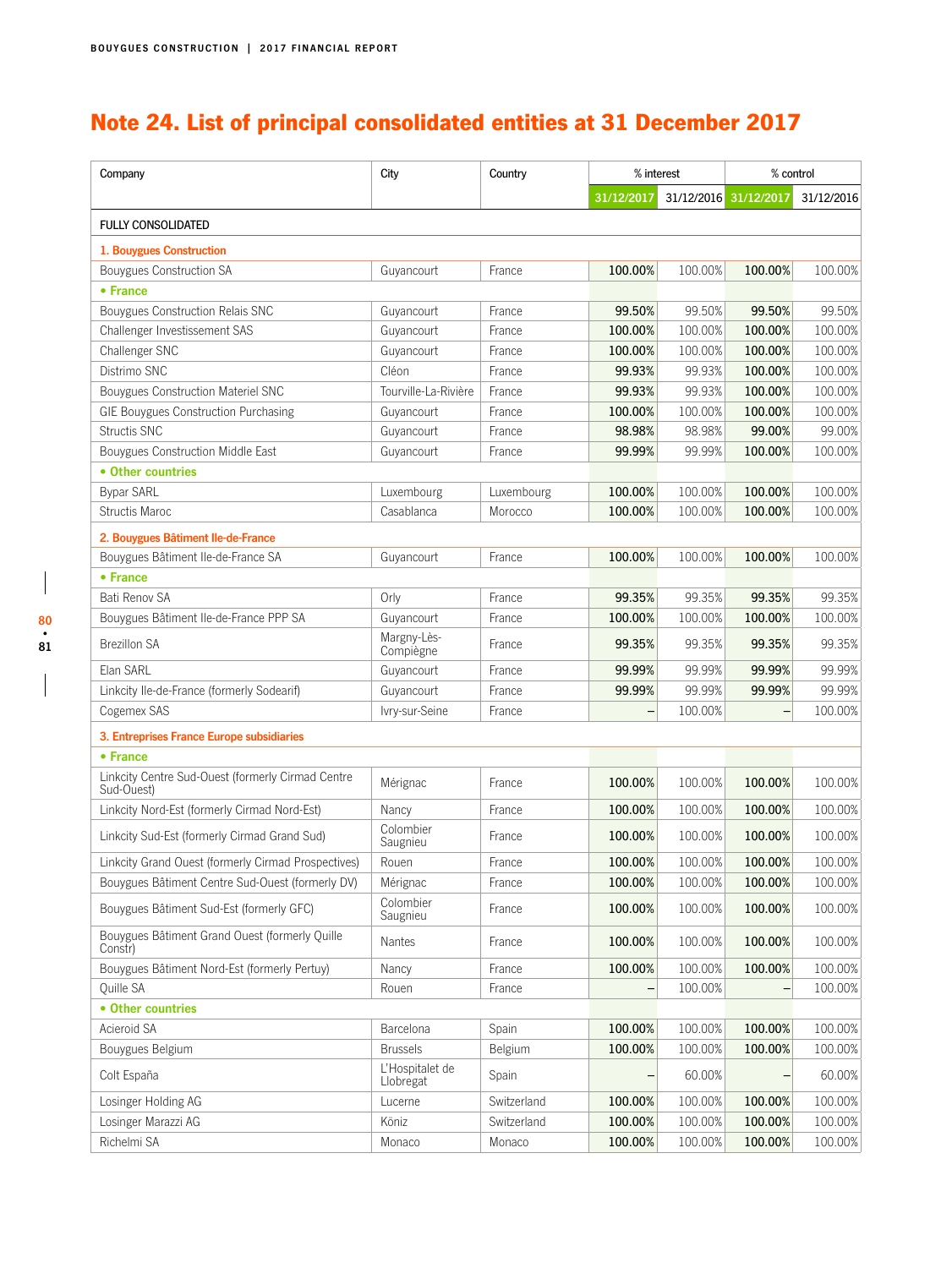| Company                                           | City           | Country              | % interest |         | % control             |            |
|---------------------------------------------------|----------------|----------------------|------------|---------|-----------------------|------------|
|                                                   |                |                      | 31/12/2017 |         | 31/12/2016 31/12/2017 | 31/12/2016 |
| 4. Bouygues Bâtiment International                |                |                      |            |         |                       |            |
| Bouygues Bâtiment International SA                | Guyancourt     | France               | 100.00%    | 100.00% | 100.00%               | 100.00%    |
| • France                                          |                |                      |            |         |                       |            |
| Kohler Investment                                 | Guyancourt     | France               | 100.00%    | 100.00% | 100.00%               | 100.00%    |
| • Other countries                                 |                |                      |            |         |                       |            |
| Americaribe Inc.                                  | Miami          | <b>United States</b> | 100.00%    | 100.00% | 100.00%               | 100.00%    |
| Americaribe Ghana                                 | Accra          | Ghana                | 100.00%    | 100.00% | 100.00%               | 100.00%    |
| Bouygues Construction India Building Projects LLP | Mumbai         | India                | 100.00%    | 100.00% | 100.00%               | 100.00%    |
| Bouygues Bâtiment Guinee Equatoriale SA           | Malabo         | Equatorial Guinea    | 99.96%     | 99.96%  | 99.96%                | 99.96%     |
| Bouygues Bâtiment Trinidad & Tobago               | Port of Spain  | Trinidad & Tobago    | 100.00%    | 100.00% | 100.00%               | 100.00%    |
| Bouygues Construcao Brasil                        | Sao Paulo      | <b>Brazil</b>        | 100.00%    | 100.00% | 100.00%               | 100.00%    |
| Bouygues Construction Nigeria Ltd                 | Abuja          | Nigeria              | 86.37%     | 86.37%  | 86.37%                | 86.37%     |
| Bouygues Construction Ghana                       | Accra          | Ghana                | 100.00%    | 100.00% | 100.00%               | 100.00%    |
| Bouygues Construcciones Peru                      | Lima           | Peru                 | 100.00%    | 100.00% | 100.00%               | 100.00%    |
| Bouygues Thai Ltd                                 | Nonthaburi     | Thailand             | 85.00%     | 85.00%  | 90.57%                | 90.57%     |
| Bouygues UK Ltd                                   | London         | United Kingdom       | 100.00%    | 100.00% | 100.00%               | 100.00%    |
| Bouygues Building Canada                          | Vancouver      | Canada               | 100.00%    | 100.00% | 100.00%               | 100.00%    |
| BY Development Ltd                                | London         | United Kingdom       | 100.00%    | 100.00% | 100.00%               | 100.00%    |
| BY Thai/VSL Australia Ltd                         | Bangkok        | Thailand             | 92.32%     | 92.32%  | 99.97%                | 99.97%     |
| <b>Bymaro</b>                                     | Casablanca     | Morocco              | 99.99%     | 99.99%  | 99.99%                | 99.99%     |
| Byme Singapore Private Company Ltd                | Singapore      | Singapore            | 100.00%    | 100.00% | 100.00%               | 100.00%    |
| Byme USA Inc.                                     | Miami          | <b>United States</b> | 100.00%    | 100.00% | 100.00%               | 100.00%    |
| Dragages et Travaux Publics Singapore PTE Ltd     | Singapore      | Singapore            | 100.00%    | 100.00% | 100.00%               | 100.00%    |
| Dragages Engineering and Construction Nigeria Ltd | Abuja          | Nigeria              | 100.00%    | 100.00% | 100.00%               | 100.00%    |
| Hallmark - BY Development Ltd                     | London         | United Kingdom       | 100.00%    | 100.00% | 100.00%               | 100.00%    |
| Karmar SA                                         | Warsaw         | Poland               | 100.00%    | 100.00% | 100.00%               | 100.00%    |
| Setao                                             | Abidjan        | Ivory Coast          | 78.61%     | 78.61%  | 78.61%                | 78.61%     |
| Thomas Vale Group                                 | Worcestershire | United Kingdom       |            | 100.00% |                       | 100.00%    |
| Tower Hamlets LEP Ltd                             | London         | United Kingdom       | 80.00%     | 80.00%  | 80.00%                | 80.00%     |
| VCES Holding SRO and its subsidiaries             | Prague         | Czech Republic       | 100.00%    | 100.00% | 100.00%               | 100.00%    |
| Westminster Local Education Partnership Ltd       | London         | United Kingdom       | 90.00%     | 90.00%  | 90.00%                | 90.00%     |
| Linkcity Poland (formerly Bypolska Property       |                |                      |            |         |                       |            |
| Developement)                                     | Warsaw         | Poland               | 100.00%    | 100.00% | 100.00%               | 100.00%    |
| 5. Other Bâtiment International subsidiaries      |                |                      |            |         |                       |            |
| • Other countries                                 |                |                      |            |         |                       |            |
| Asiaworld Expo Management Ltd                     | Hong Kong      | China                | 100.00%    | 100.00% | 100.00%               | 100.00%    |
| Byme Engineering Hong Kong Limited                | Hong Kong      | China                | 90.00%     | 90.00%  | 90.00%                | 90.00%     |
| Dragages et Travaux Publics (Hong Kong) Limited   | Hong Kong      | China                | 100.00%    | 100.00% | 100.00%               | 100.00%    |
| Dragages - Bouygues TP MTRC SCL 1128              | Hong Kong      | China                | 100.00%    | 100.00% | 100.00%               | 100.00%    |
| <b>IEC Investments Ltd</b>                        | Hong Kong      | China                | 60.00%     | 60.00%  | 60.00%                | 60.00%     |
| Dragages Construction Macau Ltd                   | Macau          | China                | 100.00%    | 100.00% | 100.00%               | 100.00%    |
| <b>6. Bouygues Travaux Publics</b>                |                |                      |            |         |                       |            |
| Bouygues TP SA                                    | Guyancourt     | France               | 100.00%    | 100.00% | 100.00%               | 100.00%    |
| • France                                          |                |                      |            |         |                       |            |
| DTP SAS                                           | Guyancourt     | France               | 100.00%    | 100.00% | 100.00%               | 100.00%    |
| <b>Bouygues Construction Services Nucleaires</b>  | Guyancourt     | France               | 100.00%    | 100.00% | 100.00%               | 100.00%    |
| <b>BYTP Regions France SA</b>                     | Labège         | France               | 100.00%    | 100.00% | 100.00%               | 100.00%    |
| Europe Fondations                                 | Guyancourt     | France               | 100.00%    | 100.00% | 100.00%               | 100.00%    |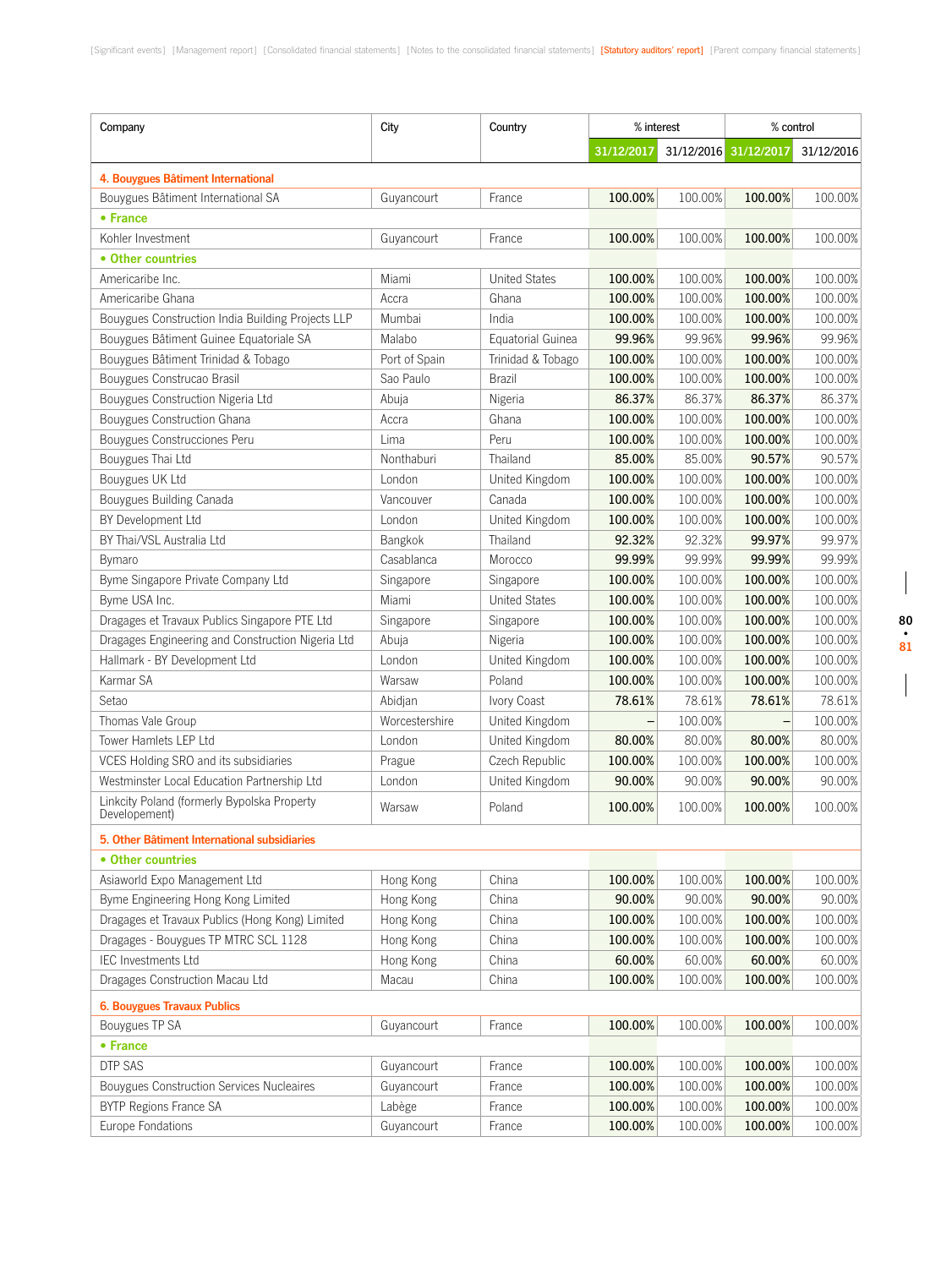| Company                                          | City                              | Country                  |            | % interest | % control             |            |
|--------------------------------------------------|-----------------------------------|--------------------------|------------|------------|-----------------------|------------|
|                                                  |                                   |                          | 31/12/2017 |            | 31/12/2016 31/12/2017 | 31/12/2016 |
| • Other countries                                |                                   |                          |            |            |                       |            |
| Bouygues Construction Australia PTY Ltd          | Sydney                            | Australia                | 100.00%    | 100.00%    | 100.00%               | 100.00%    |
| Bouygues Travaux Publics MC (Monaco)             | Monaco                            | Monaco                   | 100.00%    | 100.00%    | 100.00%               | 100.00%    |
| Bouygues Civil Works                             | Johannesburg                      | South Africa             | 100.00%    | 100.00%    | 100.00%               | 100.00%    |
| Bouygues Civil Works Florida                     | Miami                             | <b>United States</b>     | 100.00%    | 100.00%    | 100.00%               | 100.00%    |
| <b>DCW</b>                                       | Hong Kong                         | China                    | 100.00%    | 100.00%    | 100.00%               | 100.00%    |
| Gounkoto Mining Services                         | Bamako                            | Mali                     | 100.00%    | 100.00%    | 100.00%               | 100.00%    |
| Kibali Minig Services (KMS) SPRL                 | Watsa Province<br>Orientale       | Democratic Rep.<br>Congo | 100.00%    | 100.00%    | 100.00%               | 100.00%    |
| Mining and Rehandling Services (Mars)            | Bamako                            | Mali                     | 100.00%    | 100.00%    | 100.00%               | 100.00%    |
| Prader Losinger SA                               | Sion                              | Switzerland              | 99.67%     | 99.67%     | 99.67%                | 99.67%     |
| Société de Construction du Pont Riviera Marcory  | Abidjan                           | Ivory Coast              | 100.00%    | 100.00%    | 100.00%               | 100.00%    |
| Tongonaise des Mines                             | Korhogo                           | Ivory Coast              | 100.00%    | 100.00%    | 100.00%               | 100.00%    |
| Société Ivoirienne du Métro d'Abidian (Sicma) SA | Abidjan                           | Ivory Coast              | 100.00%    | 100.00%    | 100.00%               | 100.00%    |
| 7. VSL                                           |                                   |                          |            |            |                       |            |
| VSL International Ltd                            | Köniz                             | Switzerland              | 100.00%    | 100.00%    | 100.00%               | 100.00%    |
| • Other countries                                |                                   |                          |            |            |                       |            |
| <b>VSL Construction Systems</b>                  | Barcelona                         | Spain                    | 99.75%     | 99.75%     | 99.75%                | 99.75%     |
| <b>VSL Civil Works Ltd</b>                       | Subingen                          | Switzerland              | 100.00%    | 100.00%    | 100.00%               | 100.00%    |
| Intrafor Hong Kong Limited                       | Hong Kong                         | China                    | 100.00%    | 100.00%    | 100.00%               | 100.00%    |
| VSL Engineering (China)                          | Hefei                             | China                    | 60.00%     | 60.00%     | 60.00%                | 60.00%     |
| VSL Australia PTY LTD                            | Sydney                            | Australia                | 100.00%    | 100.00%    | 100.00%               | 100.00%    |
| VSL Annahutte System AG                          | Rapperswil-Jona                   | Switzerland              | 69.91%     | 69.91%     | 70.00%                | 70.00%     |
| VSL Canada                                       | Toronto                           | Canada                   | 100.00%    | 100.00%    | 100.00%               | 100.00%    |
| VSL Hong Kong                                    | Hong Kong                         | China                    | 100.00%    | 100.00%    | 100.00%               | 100.00%    |
| VSL India                                        | Chennai                           | India                    | 100.00%    | 100.00%    | 100.00%               | 100.00%    |
| VSL Indonesia                                    | Jakarta                           | Indonesia                | 67.00%     | 67.00%     | 67.00%                | 67.00%     |
| VSL Malaysia                                     | Kuala Lumpur                      | Malaysia                 | 100.00%    | 100.00%    | 100.00%               | 100.00%    |
| <b>VSL Mexico</b>                                | Mexico D.F.                       | Mexico                   | 100.00%    | 100.00%    | 100.00%               | 100.00%    |
| <b>VSL Middle East LLC</b>                       | Dubai                             | United Arab<br>Emirates  | 80.00%     | 80.00%     | 80.00%                | 80.00%     |
| VSL Middle East Qatar                            | Doha                              | Qatar                    | 78.40%     | 78.40%     | 98.00%                | 98.00%     |
| <b>VSL Philippines</b>                           | Mandaluyong                       | Philippines              | 80.00%     | 80.00%     | 80.00%                | 80.00%     |
| VSL Polska                                       | Warsaw                            | Poland                   | 100.00%    | 100.00%    | 100.00%               | 100.00%    |
| <b>VSL Portugal</b>                              | Paco De Arcos                     | Portugal                 | 99.33%     | 99.33%     | 99.33%                | 99.33%     |
| <b>VSL Singapore</b>                             | Singapore                         | Singapore                | 100.00%    | 100.00%    | 100.00%               | 100.00%    |
| <b>VSL Suisse</b>                                | Subingen                          | Switzerland              | 99.88%     | 99.88%     | 99.88%                | 99.88%     |
| VSL Systems (Brunei)                             | Darussalam                        | Brunei                   |            | 60.00%     |                       | 60.00%     |
| VSL Systems Manufacturer (Spain)                 | Barcelona                         | Spain                    | 100.00%    | 100.00%    | 100.00%               | 100.00%    |
| <b>VSL Tchequecz</b>                             | Prague                            | Czech Republic           | 100.00%    | 100.00%    | 100.00%               | 100.00%    |
| <b>VSL Thailand</b>                              | Bangkok                           | Thailand                 | 82.15%     | 82.15%     | 88.00%                | 88.00%     |
| VSL Vietnam Ltd                                  | Ho Chi Minh City                  | Vietnam                  | 100.00%    | 100.00%    | 100.00%               | 100.00%    |
| 8. Bouygues Energies & Services                  |                                   |                          |            |            |                       |            |
| Bouygues Energies & Services SAS                 | Montigny-Le-<br><b>Bretonneux</b> | France                   | 100.00%    | 100.00%    | 100.00%               | 100.00%    |
| • France                                         |                                   |                          |            |            |                       |            |
| Axione                                           | Malakoff                          | France                   | 100.00%    | 100.00%    | 100.00%               | 100.00%    |
| Bouygues E&S Fondations                          | Montigny-Le-<br><b>Bretonneux</b> | France                   | 100.00%    | 100.00%    | 100.00%               | 100.00%    |
| Bouygues E&S FM France                           | Montigny-Le-<br><b>Bretonneux</b> | France                   | 100.00%    | 100.00%    | 100.00%               | 100.00%    |
| Bouygues E&S Industrie et Logistique             | Montigny-Le-<br>Bretonneux        | France                   |            | 100.00%    |                       | 100.00%    |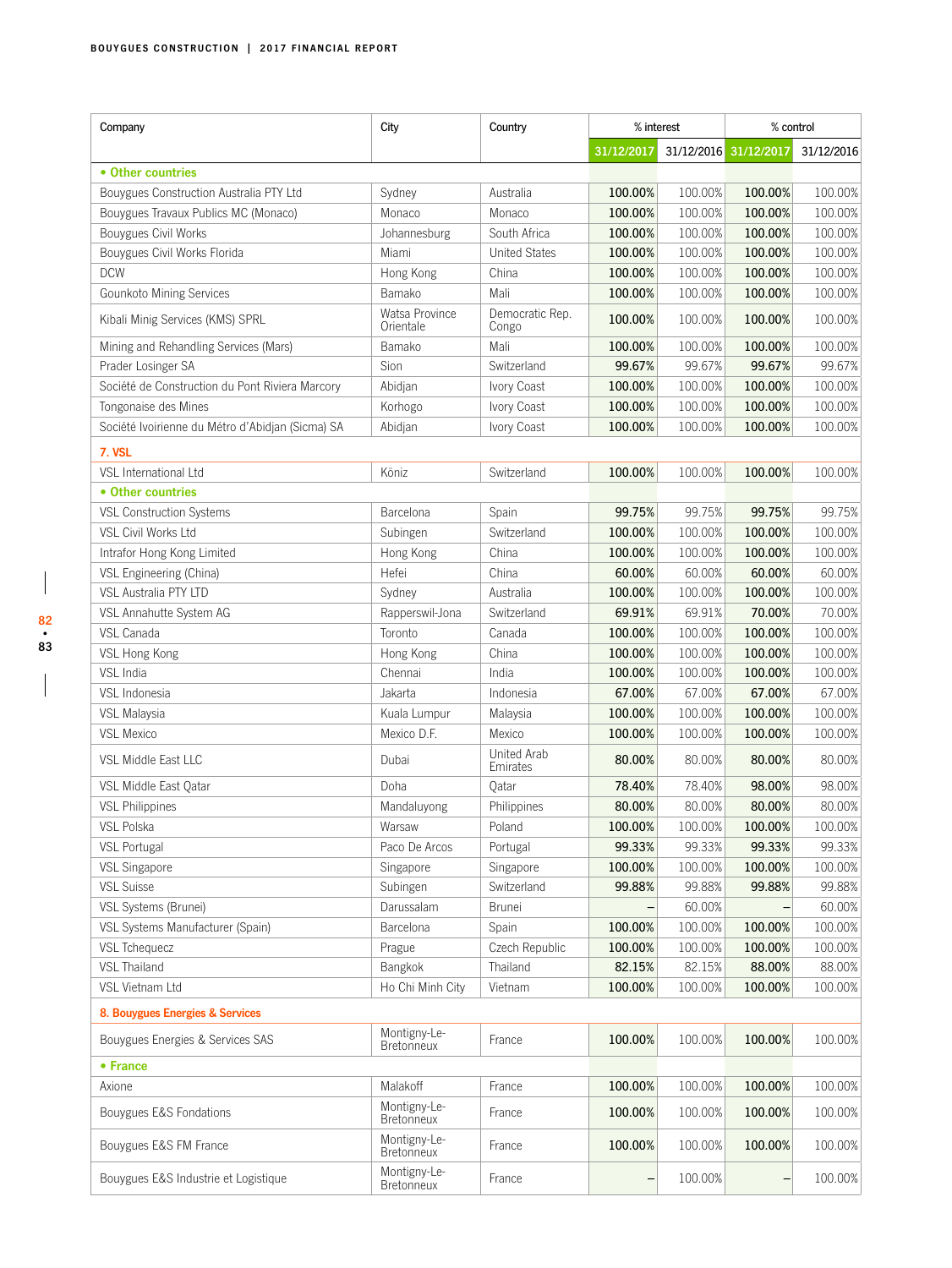| Company                                                           | City                              | Country        | % interest |         | % control             |            |
|-------------------------------------------------------------------|-----------------------------------|----------------|------------|---------|-----------------------|------------|
|                                                                   |                                   |                | 31/12/2017 |         | 31/12/2016 31/12/2017 | 31/12/2016 |
| Bouygues E&S Spv Management                                       | Montigny-Le-<br><b>Bretonneux</b> | France         | 100.00%    | 100.00% | 100.00%               | 100.00%    |
| Bouygues E&S Maintenance Industrielle                             | Feyzin                            | France         | 100.00%    | 100.00% | 100.00%               | 100.00%    |
| Marc Favre SAS                                                    | Valleiry                          | France         |            | 100.00% |                       | 100.00%    |
| Thiais Lumiere SAS                                                | Montigny-Le-<br><b>Bretonneux</b> | France         | 100.00%    | 100.00% | 100.00%               | 100.00%    |
| • Other countries                                                 |                                   |                |            |         |                       |            |
| Axione Gabon SA                                                   | Libreville                        | Gabon          | 100.00%    | 100.00% | 100.00%               | 100.00%    |
| Bouygues E&S Technics Schweiz (formerly Balestra<br>Galiotto TCC) | Grand-Lancy                       | Switzerland    |            | 100.00% |                       | 100.00%    |
| Barking & Dagenham Schools Project Ltd                            | London                            | United Kingdom | 100.00%    | 100.00% | 100.00%               | 100.00%    |
| Barnet Hospital Project Ltd                                       | London                            | United Kingdom | 100.00%    | 100.00% | 100.00%               | 100.00%    |
| BY Home Ltd                                                       | London                            | United Kingdom | 100.00%    | 100.00% | 100.00%               | 100.00%    |
| Lewisham Schools Project Ltd                                      | London                            | United Kingdom | 100.00%    | 100.00% | 100.00%               | 100.00%    |
| Mid Essex Hospital Project Ltd                                    | London                            | United Kingdom | 100.00%    | 100.00% | 100.00%               | 100.00%    |
| North Middlesex Hospital Project Ltd                              | London                            | United Kingdom | 100.00%    | 100.00% | 100.00%               | 100.00%    |
| Central Middlesex Hospital Project Ltd                            | London                            | United Kingdom | 100.00%    | 100.00% | 100.00%               | 100.00%    |
| Bouygues E&S Infrastructure UK                                    | Hatfield                          | United Kingdom | 100.00%    | 100.00% | 100.00%               | 100.00%    |
| Bouygues E&S FM UK                                                | London                            | United Kingdom | 100.00%    | 100.00% | 100.00%               | 100.00%    |
| Bouygues E&S Contracting UK                                       | East Kilbride                     | Scotland       | 100.00%    | 100.00% | 100.00%               | 100.00%    |
| Bouygues E&S Côte d'Ivoire                                        | Abidjan                           | Ivory Coast    | 93.85%     | 93.85%  | 93.85%                | 93.85%     |
| Bouygues E&S FM Canada                                            | Vancouver                         | Canada         | 100.00%    | 100.00% | 100.00%               | 100.00%    |
| Bouygues E&S UK                                                   | London                            | United Kingdom | 100.00%    | 100.00% | 100.00%               | 100.00%    |
| Europland Ltd                                                     | London                            | United Kingdom | 100.00%    | 100.00% | 100.00%               | 100.00%    |
| Gastier and its subsidiaries                                      | Montreal                          | Canada         | 85.00%     | 85.00%  | 85.00%                | 85.00%     |
| GIE Lumen                                                         | Libreville                        | Gabon          |            | 63.31%  |                       | 75.00%     |
| Icel Maidstone Ltd and its subsidiaries                           | London                            | United Kingdom | 100.00%    | 100.00% | 100.00%               | 100.00%    |
| Bouygues E&S FM Schweiz (formerly Mibag Property Fm)              | Zurich                            | Switzerland    | 100.00%    | 100.00% | 100.00%               | 100.00%    |
| Mibag Property Managers AG                                        | Zug                               | Switzerland    | 100.00%    | 100.00% | 100.00%               | 100.00%    |
| Mindful Experience Inc.                                           | Toronto                           | Canada         | 43.35%     | 43.35%  | 51.00%                | 51.00%     |
| Peterborough Schools Project Ltd                                  | London                            | United Kingdom | 100.00%    | 100.00% | 100.00%               | 100.00%    |
| Plan Group Inc. and its subsidiaries                              | Toronto                           | Canada         | 85.00%     | 85.00%  | 85.00%                | 85.00%     |
| Bouygues E&S Gabon                                                | Libreville                        | Gabon          | 84.42%     | 84.42%  | 84.42%                | 84.42%     |
| West Middlesex Hospital Project Ltd                               | London                            | United Kingdom | 100.00%    | 100.00% | 100.00%               | 100.00%    |
| Abakus Byes Solar UK                                              | Hatfield                          | United Kingdom | 100.00%    | 100.00% | 100.00%               | 100.00%    |
| Bouygues E&S Japan                                                | Tokyo                             | Japan          | 100.00%    | 100.00% | 100.00%               | 100.00%    |
| JOINT VENTURES AND ASSOCIATES                                     |                                   |                |            |         |                       |            |
| 1. Bouygues Bâtiment Ile-de-France                                |                                   |                |            |         |                       |            |
| Chrysalis Developpement SAS                                       | Paris                             | France         | 65.00%     | 65.00%  | 65.00%                | 65.00%     |
| 2. Entreprises France Europe subsidiaries                         |                                   |                |            |         |                       |            |
| XXL Marseille SNC                                                 | Marseille                         | France         | 50.00%     | 50.00%  | 50.00%                | 50.00%     |
| 3. Bouygues Bâtiment International                                |                                   |                |            |         |                       |            |
| Byma PTE                                                          | Singapore                         | Singapore      | 60.00%     | 60.00%  | 60.00%                | 60.00%     |
| Byma Myanmar Ltd                                                  | Rangoon                           | Myanmar        | 60.00%     | 60.00%  | 60.00%                | 60.00%     |
| CMBI SNC                                                          | Antananarivo                      | Madagascar     | 50.00%     | 50.00%  | 50.00%                | 50.00%     |
| 4. Bouygues Travaux Publics                                       |                                   |                |            |         |                       |            |
| Bombela Civils JV Ltd                                             | Johannesburg                      | South Africa   |            | 45.00%  |                       | 45.00%     |
| Société pour la réalisation du Port de Tanger<br>Méditerranée     | Tangier                           | Morocco        | 66.67%     | 66.67%  | 66.67%                | 66.67%     |
| <b>TMBYS SAS</b>                                                  | Guyancourt                        | France         | 66.67%     | 66.67%  | 66.67%                | 66.67%     |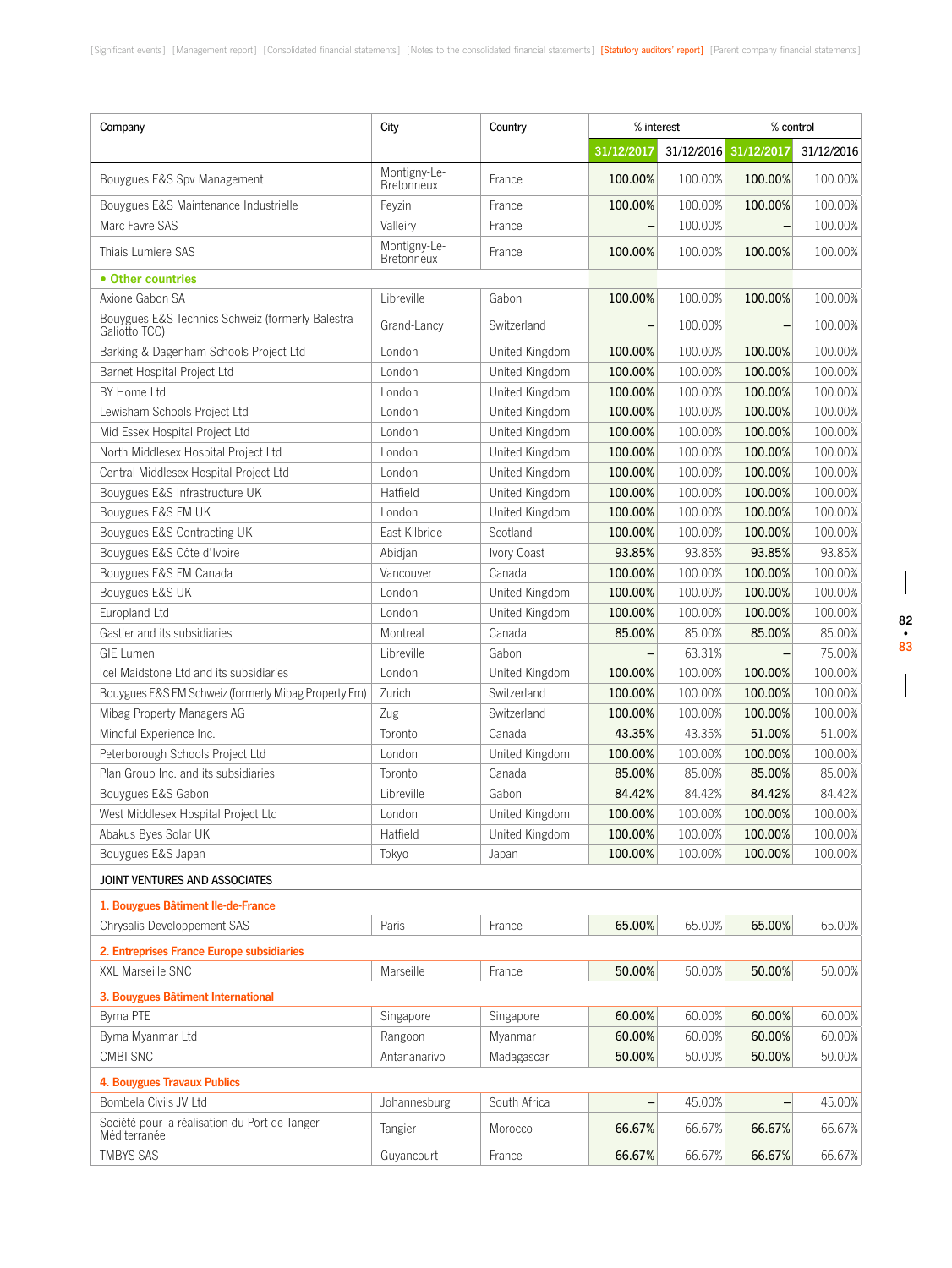| Company                                   | City            | Country        | % interest |        | % control             |            |
|-------------------------------------------|-----------------|----------------|------------|--------|-----------------------|------------|
|                                           |                 |                | 31/12/2017 |        | 31/12/2016 31/12/2017 | 31/12/2016 |
| Oc'via Maintenance SAS                    | Guyancourt      | France         | 49.00%     | 49.00% | 49.00%                | 49.00%     |
| GIE Oc'via Construction                   | Nîmes           | France         | 49.00%     | 49.00% | 49.00%                | 49.00%     |
| GIE L2 Construction                       | Marseille       | France         | 56.50%     | 56.50% | 56.50%                | 56.50%     |
| GIE Constructeurs CSO Vichy               | Lyon            | France         |            | 66.00% |                       | 66.00%     |
| GIE Compagnie Maritime du Littoral        | Rueil-Malmaison | France         | 33.00%     | 33.00% | 33.00%                | 33.00%     |
| GIE Prefa Réunion                         | Le Port         | Reunion Island | 33.00%     | 33.00% | 33.00%                | 33.00%     |
| <b>GIE Viaduc du Littoral</b>             | Le Port         | Reunion Island | 33.00%     | 33.00% | 33.00%                | 33.00%     |
| KAS 1 Limited                             | Saint Helier    | Jersey         | 49.90%     | 49.90% | 49.90%                | 49.90%     |
| 5. Bouygues Energies & Services           |                 |                |            |        |                       |            |
| Themis FM SAS                             | Versailles      | France         | 50.00%     | 50.00% | 50.00%                | 50.00%     |
| Evesa SAS                                 | Paris           | France         | 33.00%     | 33.00% | 33.00%                | 33.00%     |
| Plessentiel GIE                           | Guyancourt      | France         |            | 28.50% |                       | 28.50%     |
| <b>Plessentiel SAS</b>                    | Guyancourt      | France         |            | 28.50% |                       | 28.50%     |
| JOINT VENTURES AND ASSOCIATES             |                 |                |            |        |                       |            |
| 1. Bouygues Construction                  |                 |                |            |        |                       |            |
| Consortium Stade de France SA             | Saint-Denis     | France         | 33.33%     | 33.33% | 33.33%                | 33.33%     |
|                                           |                 |                |            |        |                       |            |
| 2. Entreprises France Europe subsidiaries |                 |                |            |        |                       |            |
|                                           |                 |                |            |        |                       |            |
| 3. Bouygues Bâtiment International        |                 |                |            |        |                       |            |
| AnfaB21 SAS                               | Casablanca      | Morocco        | 15.00%     | 15.00% | 15.00%                | 15.00%     |
| Bouygues Construction Qatar LLC           | Doha            | Qatar          | 72.00%     | 72.00% | 72.00%                | 72.00%     |
| Hermes Airports Ltd                       | Nicosia         | Cyprus         | 22.00%     | 22.00% | 22.00%                | 22.00%     |
| Zaic a Limited                            | Leeds           | United Kingdom | 20.77%     | 20.77% | 20.77%                | 20.77%     |
| Bedford Riverside Regeneration            | Bedford         | United Kingdom | 50.00%     | 50.00% | 50.00%                | 50.00%     |
| 4. Bouygues Travaux Publics               |                 |                |            |        |                       |            |
| <b>Bina Fincom</b>                        | Zagreb          | Croatia        | 45.00%     | 45.00% | 45.00%                | 45.00%     |
| Bombela TKC JV PTY Ltd                    | Johannesburg    | South Africa   |            | 25.00% |                       | 25.00%     |
| Transjamaican Highway Limited             | Kingston        | Jamaica        | 48.89%     | 48.89% | 48.89%                | 48.89%     |
| Warnowquerung                             | Rostock         | Germany        | 30.00%     | 30.00% | 30.00%                | 30.00%     |
| <b>5. VSL</b>                             |                 |                |            |        |                       |            |
| GPN2                                      | Rueil-Malmaison | France         | 48.00%     | 48.00% | 48.00%                | 48.00%     |
| VSL Japon                                 | Tokyo           | Japan          | 25.00%     | 25.00% | 25.00%                | 25.00%     |
| VSL Sistemas Especiales de Construction   | Santiago        | Chile          | 50.00%     | 50.00% | 50.00%                | 50.00%     |
| 6. Bouygues Energies & Services           |                 |                |            |        |                       |            |
| Betron                                    | Ottawa          | Canada         | 42.50%     | 42.50% | 50.00%                | 50.00%     |

A complete list of companies included in the consolidation is available from the Bouygues SA Investor Relations Department.

 $\overline{\phantom{a}}$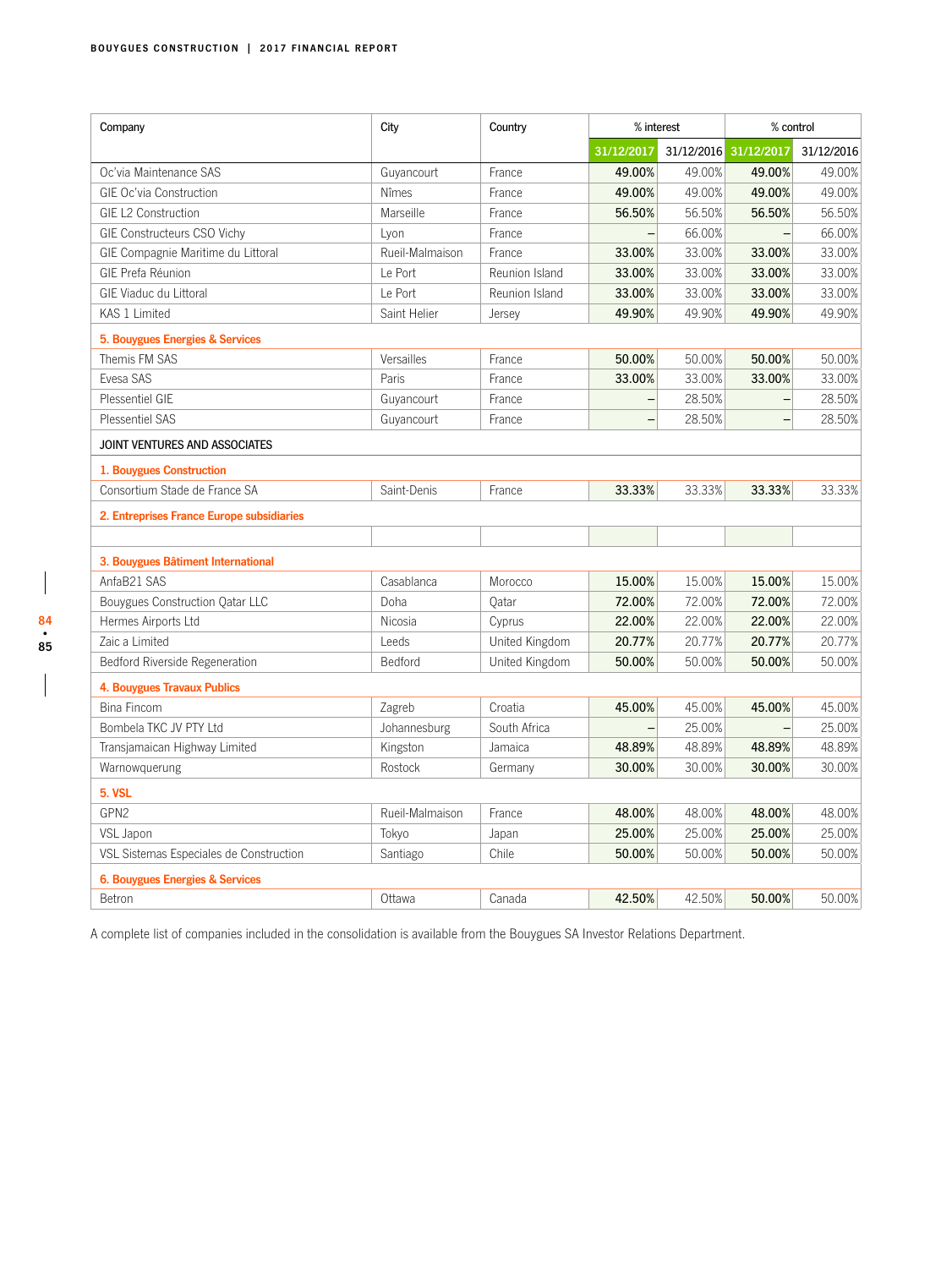# **Statutory auditors' report on the consolidated financial statements**

**Year ended 31 December 2017**

To the Annual General Meeting of Bouygues Construction,

## **Opinion**

In compliance with the engagement entrusted to us by your Annual General Meeting, we have audited the accompanying consolidated financial statements of Bouygues Construction for the year ended 31 December 2017.

In our opinion, the consolidated financial statements give a true and fair view of the assets and liabilities and of the financial position of the Group as at 31 December 2017 and of the results of its operations for the year then ended in accordance with International Financial Reporting Standards as adopted by the European Union.

## Basis for opinion

#### **Audit Framework**

We conducted our audit in accordance with professional standards applicable in France. We believe that the audit evidence we have obtained is sufficient and appropriate to provide a basis for our opinion.

Our responsibilities under those standards are further described in the Statutory Auditors' Responsibilities for the Audit of the Consolidated Financial Statements section of our report

#### **Independence**

We conducted our audit engagement in compliance with independence rules applicable to us, for the period from 1 January 2017 to the date of our report and specifically we did not provide any prohibited non-audit services referred to in the French Code of Ethics for Statutory Auditors (*Code de*  déontologie de la profession de Commissaire aux comptes).

### Justification of assessments

In accordance with the requirements of Articles L.823-9 and R.823-7 of the French Commercial Code (*Code de commerce*) relating to the justification of our assessments, we inform you of the following assessments that, in our professional judgement, were of most significance in our audit of the consolidated financial statements of the current period.

These matters were addressed in the context of our audit of the consolidated financial statements as a whole, and in forming our opinion thereon, and we do not provide a separate opinion on specific items of the consolidated financial statements.

- Your Group recognises profit or loss on long-term contracts according to the conditions described in the section entitled "Accounting for construction contracts" of Note 2.2.3 to the consolidated financial statements. This profit or loss depends on your company's estimates of profit or loss upon completion. Based on the information provided to us, our work included assessing the data and assumptions on which the valuation of the profit or loss upon completion of these contracts is based, and evaluating the main controls implemented by the Group to measure profit or loss upon completion. Within the scope of our assessments, we considered the reasonableness of these estimates.
- Your company recognises provisions for claims and litigation, as set out in Notes 2.2.2 and 6.1 to the consolidated financial statements, designed to cover claims, litigation and foreseeable risks relating to the Group's business. On the basis of the information available to date, our assessment of these provisions included a review of the situation and the assumptions underlying their measurement.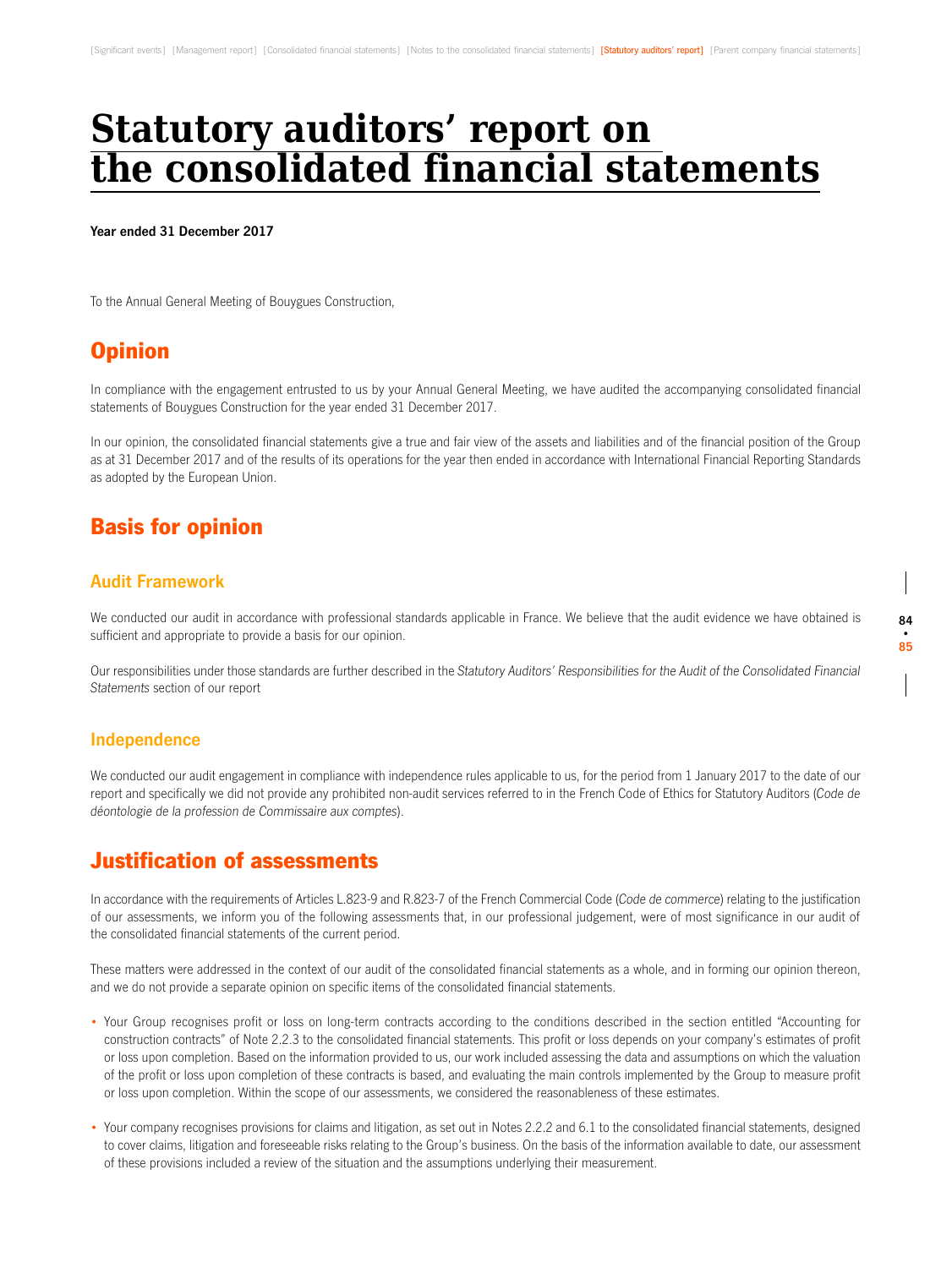### Verification of the Information Pertaining to the Group Presented in the Management Report

As required by law we have also verified in accordance with professional standards applicable in France the information pertaining to the Group presented in the Board of Directors' management report.

We have no matters to report as to its fair presentation and its consistency with the consolidated financial statements.

#### Responsibilities of Management and Those Charged with Governance for the Consolidated Financial Statements

Management is responsible for the preparation and fair presentation of the consolidated financial statements in accordance with International Financial Reporting Standards as adopted by the European Union and for such internal control as management determines is necessary to enable the preparation of consolidated financial statements that are free from material misstatement, whether due to fraud or error.

In preparing the consolidated financial statements, management is responsible for assessing the Company's ability to continue as a going concern, disclosing, as applicable, matters related to going concern and using the going concern basis of accounting unless it is expected to liquidate the Company or to cease operations.

The consolidated financial statements were approved by the Board of Directors.

#### Statutory Auditors' Responsibilities for the Audit of the Consolidated Financial Statements

Our role is to issue a report on the consolidated financial statements. Our objective is to obtain reasonable assurance about whether the consolidated financial statements as a whole are free from material misstatement. Reasonable assurance is a high level of assurance, but is not a guarantee that an audit conducted in accordance with professional standards will always detect a material misstatement when it exists. Misstatements can arise from fraud or error and are considered material if, individually or in the aggregate, they could reasonably be expected to influence the economic decisions of users taken on the basis of these consolidated financial statements.

As specified in Article L.823-10-1 of the French Commercial Code (*Code de commerce*), our statutory audit does not include assurance on the viability of the Company or the quality of management of the affairs of the Company.

As part of an audit conducted in accordance with professional standards applicable in France, the statutory auditor exercises professional judgement throughout the audit and furthermore:

- Identifies and assesses the risks of material misstatement of the consolidated financial statements, whether due to fraud or error, designs and performs audit procedures responsive to those risks, and obtains audit evidence considered to be sufficient and appropriate to provide a basis for his opinion. The risk of not detecting a material misstatement resulting from fraud is higher than for one resulting from error, as fraud may involve collusion, forgery, intentional omissions, misrepresentations, or the override of internal control.
- Obtains an understanding of internal control relevant to the audit in order to design audit procedures that are appropriate in the circumstances, but not for the purpose of expressing an opinion on the effectiveness of the internal control.
- Evaluates the appropriateness of accounting policies used and the reasonableness of accounting estimates and related disclosures made by management in the consolidated financial statements.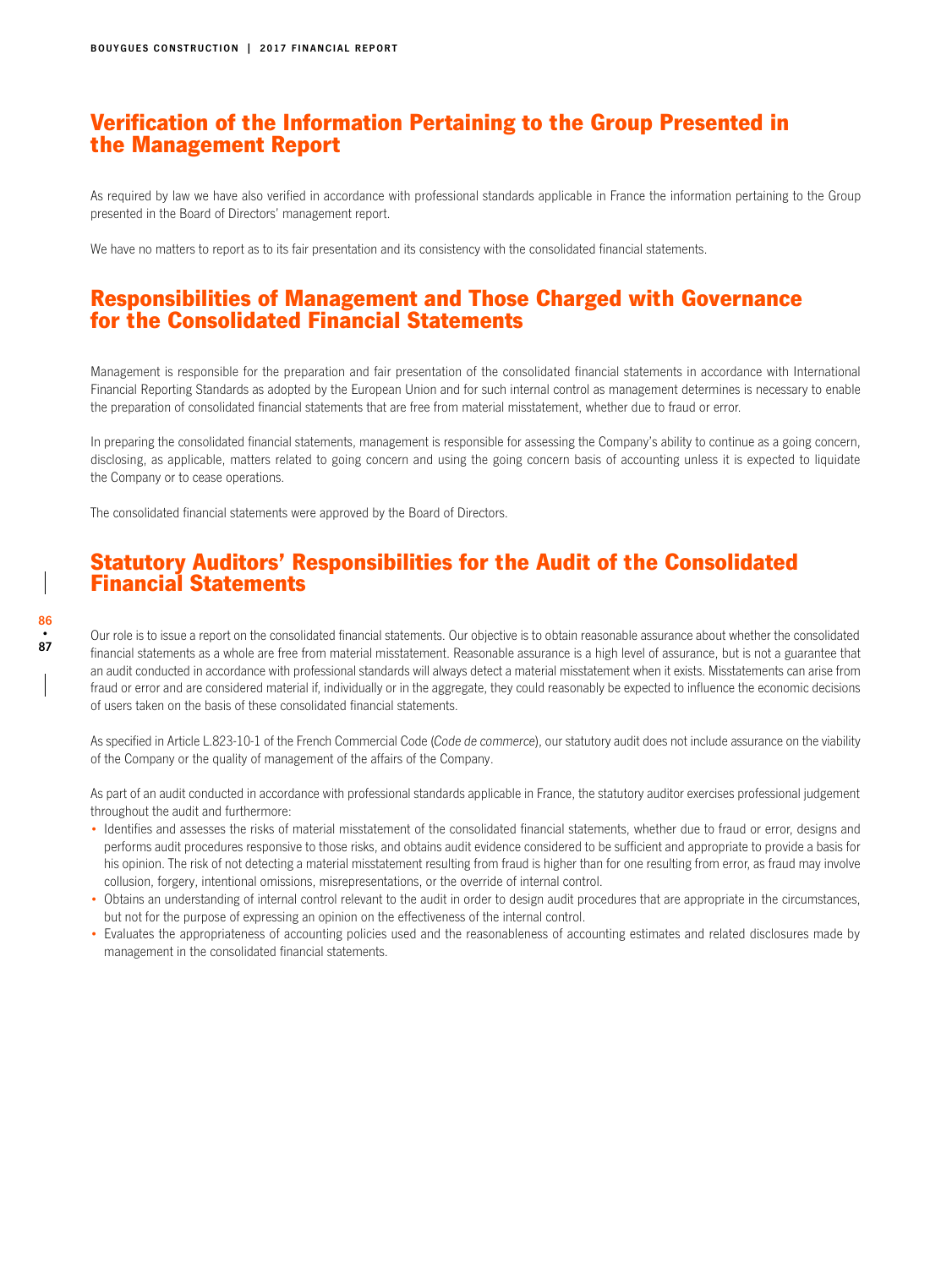- Assesses the appropriateness of management's use of the going concern basis of accounting and, based on the audit evidence obtained, whether a material uncertainty exists related to events or conditions that may cast significant doubt on the Company's ability to continue as a going concern. This assessment is based on the audit evidence obtained up to the date of this audit report. However, future events or conditions may cause the Company to cease to continue as a going concern. If the statutory auditor concludes that a material uncertainty exists, there is a requirement to draw attention in the audit report to the related disclosures in the consolidated financial statements or, if such disclosures are not provided or inadequate, to modify the opinion expressed therein.
- Evaluates the overall presentation of the consolidated financial statements and assesses whether these statements represent the underlying transactions and events in a manner that achieves fair presentation.
- Obtains sufficient appropriate audit evidence regarding the financial information of the entities or business activities within the Group to express an opinion on the consolidated financial statements. The statutory auditor is responsible for the direction, supervision and performance of the audit of the consolidated financial statements and for the opinion expressed on these consolidated financial statements.

Courbevoie and Paris-La Défense, 22 March 2018

The Statutory Auditors French original signed by

Gilles Rainaut Julien Marin Pache Laurent Vitse

**Mazars Ernst & Young Audit**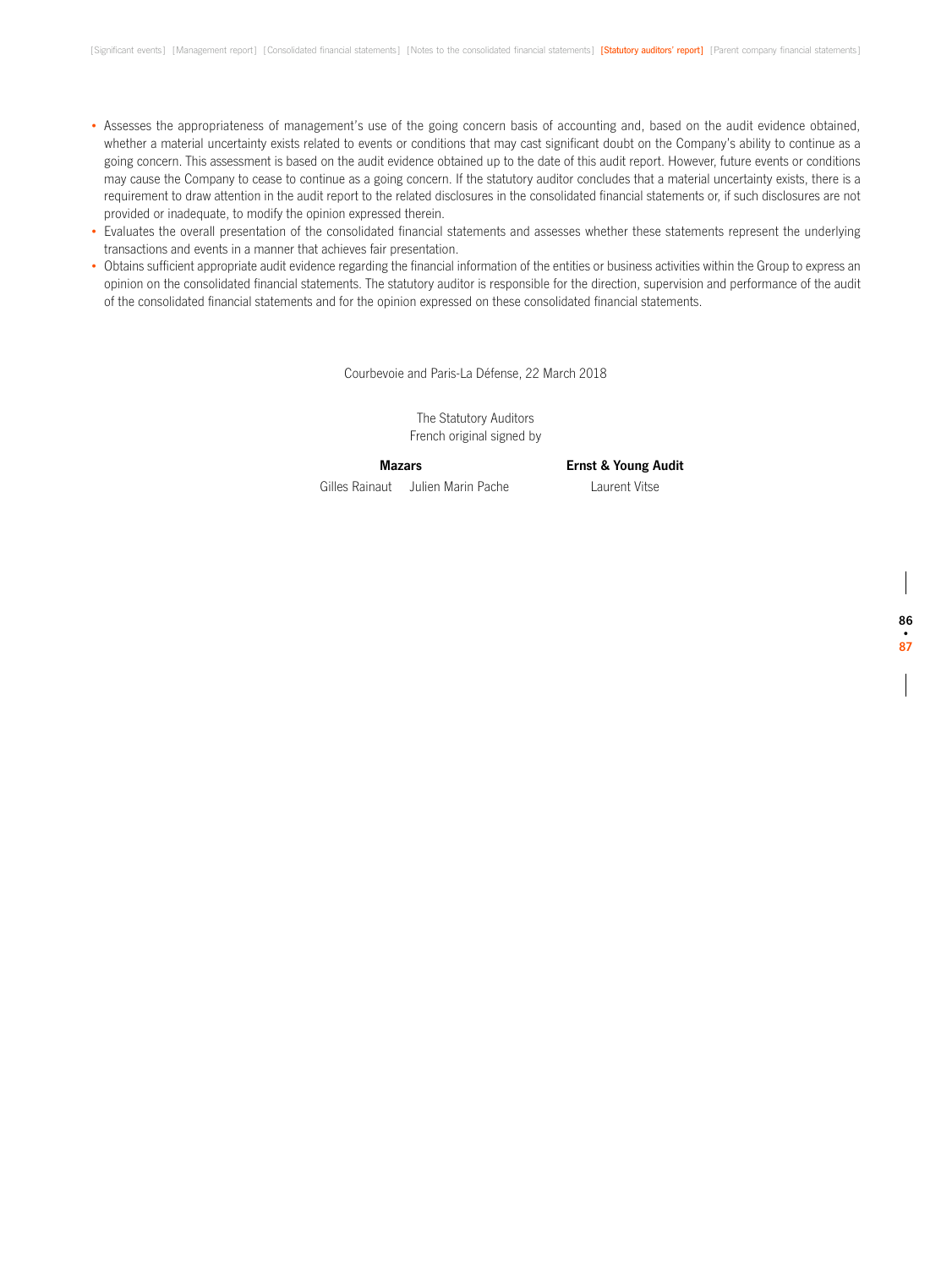# **Parent company financial statements**

# Bouygues Construction SA: balance sheet at 31 December 2017

| Assets ( $\varepsilon$ million)           |                          | 31/12/2017                                    |              | 31/12/2016 |
|-------------------------------------------|--------------------------|-----------------------------------------------|--------------|------------|
|                                           | <b>Gross</b>             | Amortisation,<br>depreciation &<br>impairment | <b>Net</b>   | Net        |
| Intangible assets                         | 79                       | 66                                            | 13           | 18         |
| Property, plant and equipment             | 29                       | 18                                            | 11           | 11         |
| Long-term investments                     |                          |                                               |              |            |
| • Holdings in subsidiaries and affiliates | 672                      | 38                                            | 634          | 638        |
| • Other                                   | 408                      | $\mathbf{0}$                                  | 407          | 427        |
| Sub total                                 | 1,080                    | 38                                            | 1,042        | 1,065      |
| <b>Non-current assets</b>                 | 1,188                    | 122                                           | 1,066        | 1,094      |
| Inventories and work in progress          | $\overline{\phantom{m}}$ | —                                             | —            |            |
| Advances and down-payments made on orders | $\mathbf{0}$             | —                                             | $\mathbf{0}$ | $\Omega$   |
| Trade receivables                         | 25                       | -                                             | 25           | 17         |
| Other receivables                         | 219                      | 9                                             | 210          | 247        |
| Short-term investments                    | $\overline{\phantom{0}}$ | -                                             |              |            |
| Cash                                      | 2,047                    | -                                             | 2,047        | 2,148      |
| <b>Current assets</b>                     | 2,292                    | $\mathbf{9}$                                  | 2,282        | 2,412      |
| Other assets                              | 67                       | —                                             | 67           | 88         |
| <b>Total assets</b>                       | 3,547                    | 131                                           | 3,416        | 3,595      |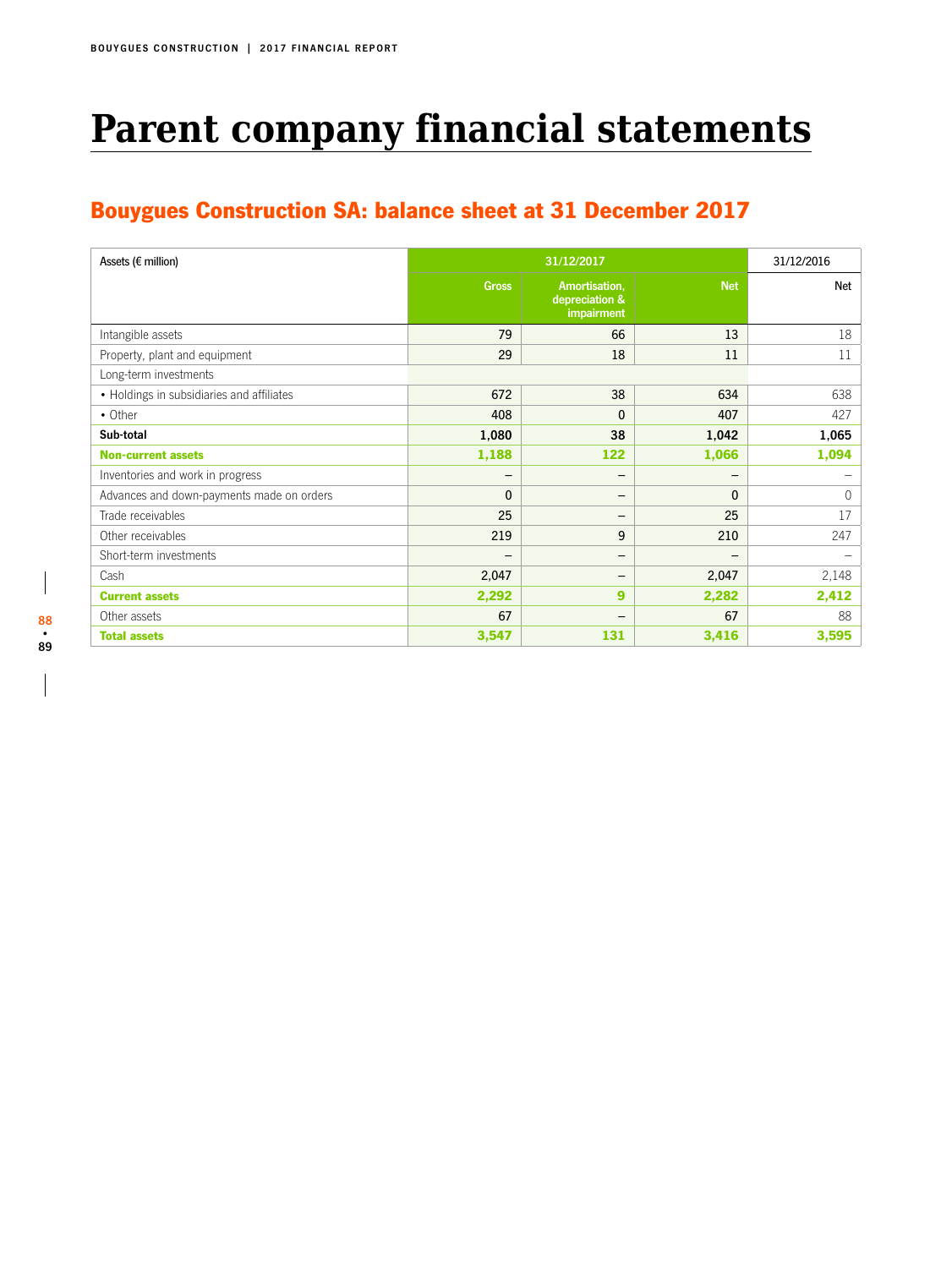| Liabilities and equity ( $\epsilon$ million)      | 31/12/2017               | 31/12/2016                   |
|---------------------------------------------------|--------------------------|------------------------------|
| Share capital                                     | 128                      | 128                          |
| Share premium                                     | 15                       | 15                           |
| Revaluation reserves                              | 0                        | $\mathbf{0}$                 |
| Other reserves                                    | 13                       | 13                           |
| Retained earnings                                 | 359                      | (15)                         |
| Net profit for the year                           | 196                      | 371                          |
| Investment grants                                 | $\overline{\phantom{m}}$ | $\qquad \qquad \blacksquare$ |
| Restricted provisions                             | $\overline{\phantom{0}}$ | $\qquad \qquad$              |
| <b>Shareholders' equity</b>                       | 711                      | 512                          |
| <b>Other forms of equity</b>                      | -                        | $\overline{\phantom{a}}$     |
| <b>Provisions</b>                                 | 13                       | 44                           |
| <b>Debt</b>                                       | 542                      | 561                          |
| Advances and down-payments received on orders     | -                        | $\overline{\phantom{a}}$     |
| Trade payables                                    | 33                       | 32                           |
| Other payables                                    | 60                       | 61                           |
| <b>Non-financial liabilities</b>                  | 92                       | 93                           |
| Overdrafts and short-term bank borrowings         | 2,006                    | 2,318                        |
| Accruals and deferred income                      | 53                       | 66                           |
| <b>Total liabilities and shareholders' equity</b> | 3,416                    | 3,595                        |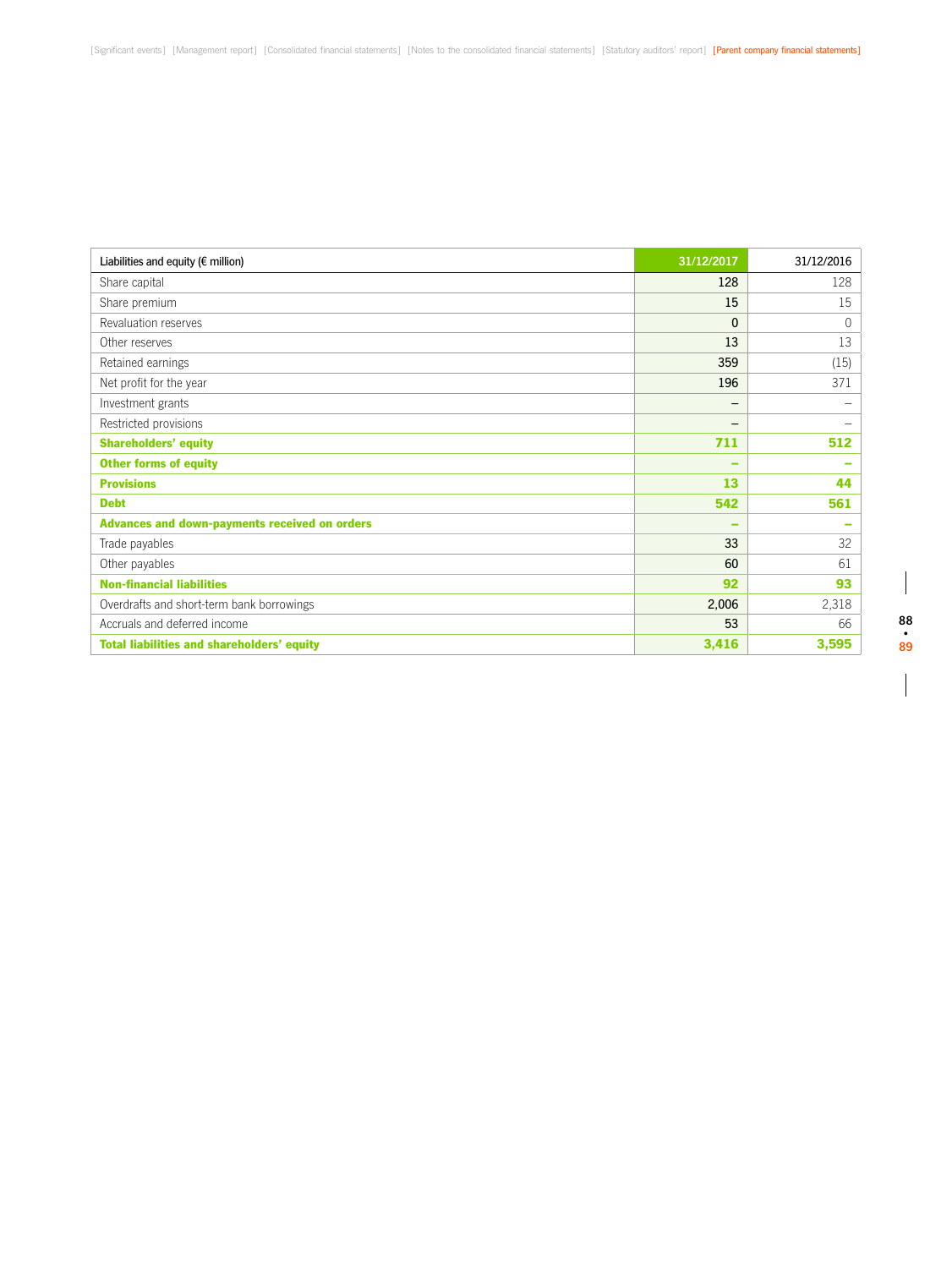### Bouygues Construction SA: income statement for the year ended 31 December 2017

| $(E \text{ million})$                                    | 2017                     | 2016           |
|----------------------------------------------------------|--------------------------|----------------|
| <b>Sales</b>                                             | 204                      | 178            |
| Other operating revenue                                  | 2                        | 2              |
| Purchases and changes in inventory                       | $\overline{\phantom{m}}$ |                |
| Taxes other than income tax                              | (4)                      | (4)            |
| Personnel costs                                          | (81)                     | (65)           |
| Other operating expenses                                 | (117)                    | (106)          |
| Depreciation, amortisation, impairment & provisions, net | (8)                      | (8)            |
| Profits/(losses) from shared operations                  | $\overline{2}$           | $\overline{c}$ |
| <b>Operating profit/(loss)</b>                           | (3)                      | (1)            |
| Financial income and expenses                            | 204                      | 377            |
| <b>Pre-tax profit on ordinary activities</b>             | 201                      | 376            |
| Exceptional items                                        | $\overline{2}$           | $\Omega$       |
| Employee profit-sharing                                  | -                        |                |
| Income tax expense                                       | (7)                      | (5)            |
| Net profit for the year                                  | 196                      | 371            |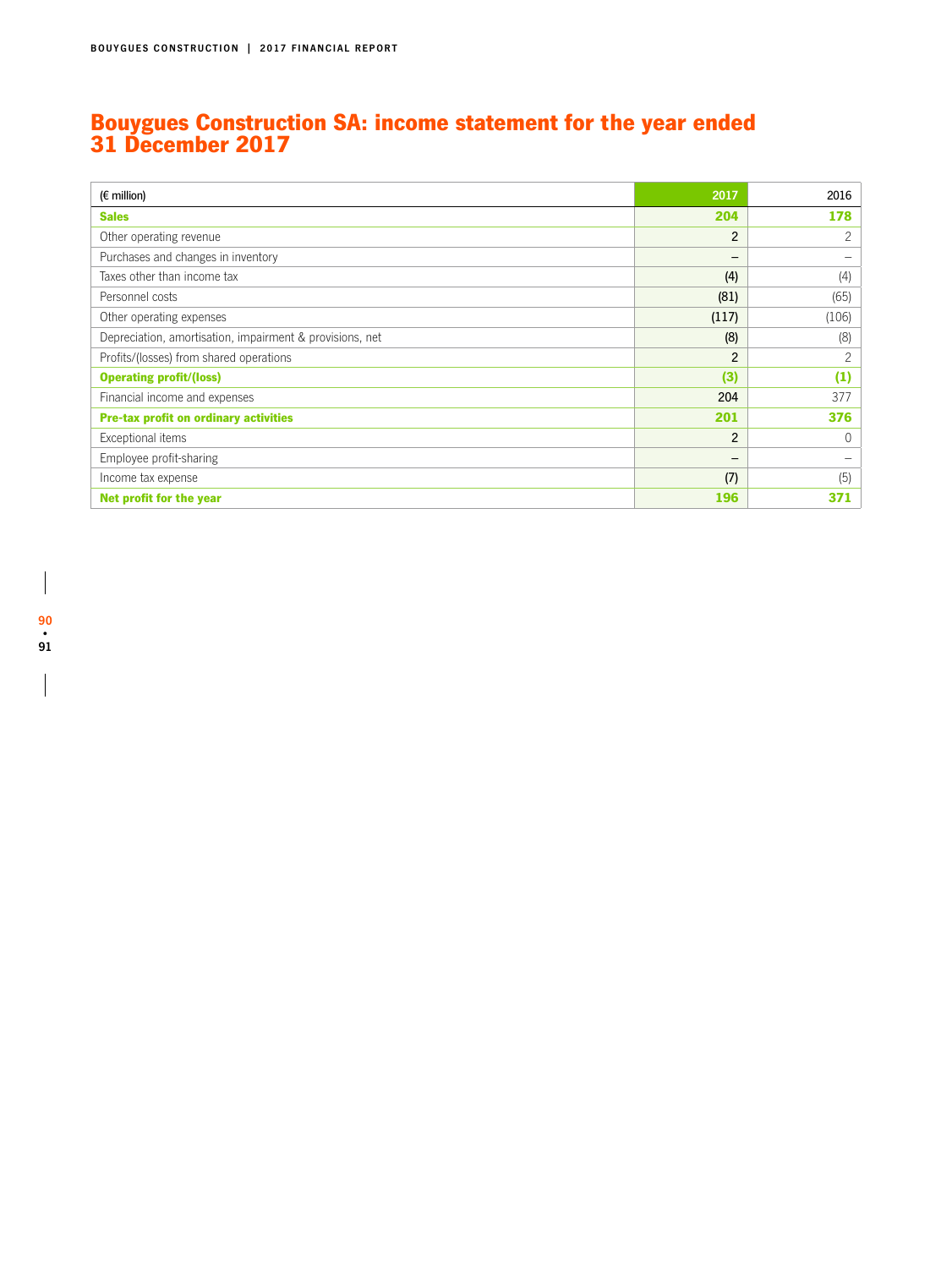### Bouygues Construction SA: cash flow statement for the year ended 31 December 2017

| $(E \text{ million})$                                                              | 2017         | 2016         |
|------------------------------------------------------------------------------------|--------------|--------------|
| A. OPERATING ACTIVITIES                                                            |              |              |
| Cash flow                                                                          |              |              |
| • Net profit for the year                                                          | 196          | 371          |
| • Depreciation and amortisation                                                    | 8            | 8            |
| • Net change in impairment and provisions <sup>(1)</sup>                           | $\mathbf{1}$ | 4            |
| • Net gains on asset disposals and other items <sup>(2)</sup>                      | (3)          | $\Omega$     |
| Sub-total                                                                          | 203          | 383          |
| Change in working capital                                                          |              |              |
| • Current assets, other assets, accruals and deferred income                       | 51           | 78           |
| • Net advances and down-payments received, non-financial liabilities & other items | (15)         | (13)         |
| Net cash generated by/(used in) operating activities                               | 239          | 448          |
| <b>B. INVESTING ACTIVITIES</b>                                                     |              |              |
| Increases in non-current assets:                                                   |              |              |
| • Acquisitions of intangible assets and property, plant & equipment                | (4)          | (4)          |
| • Acquisitions of holdings in subsidiaries and affiliates                          | (34)         | $\Omega$     |
| Sub-total                                                                          | (38)         | (4)          |
| Disposals of non-current assets:                                                   |              |              |
| • Disposals of intangible assets and property, plant & equipment                   | $\mathbf 0$  | $\mathbf{0}$ |
| • Disposals of holdings in subsidiaries and affiliates                             | $\Omega$     | $\Omega$     |
| Other financial investments, net                                                   | (8)          | (8)          |
| Amounts receivable in respect of non-current assets, net                           | (1)          | $\Omega$     |
| Net cash generated by/(used in) investing activities                               | (46)         | (11)         |
| <b>C. FINANCING ACTIVITIES</b>                                                     |              |              |
| Increase in shareholders' equity                                                   | $\mathbf{0}$ | $\Omega$     |
| Dividends paid during the year                                                     | (20)         | (500)        |
| Change in net debt                                                                 | 8            | 18           |
| Net cash generated by/(used in) financing activities                               | (12)         | (482)        |
| Change in net cash position $(a + b + c)$                                          | 180          | (45)         |
| Net cash position at 1 January <sup>(3)</sup>                                      | (169)        | (124)        |
| Net cash flows during the year, excluding non-monetary flows                       | 180          | (45)         |
| Other non-monetary flows                                                           | 31           |              |
| Net cash position at end of period <sup>(3)</sup>                                  | 42           | (169)        |

(1) Excluding impairment of current assets.

(2) Net of corporate income tax. (3) Cash + Short-term investments - Overdrafts and short-term bank borrowings.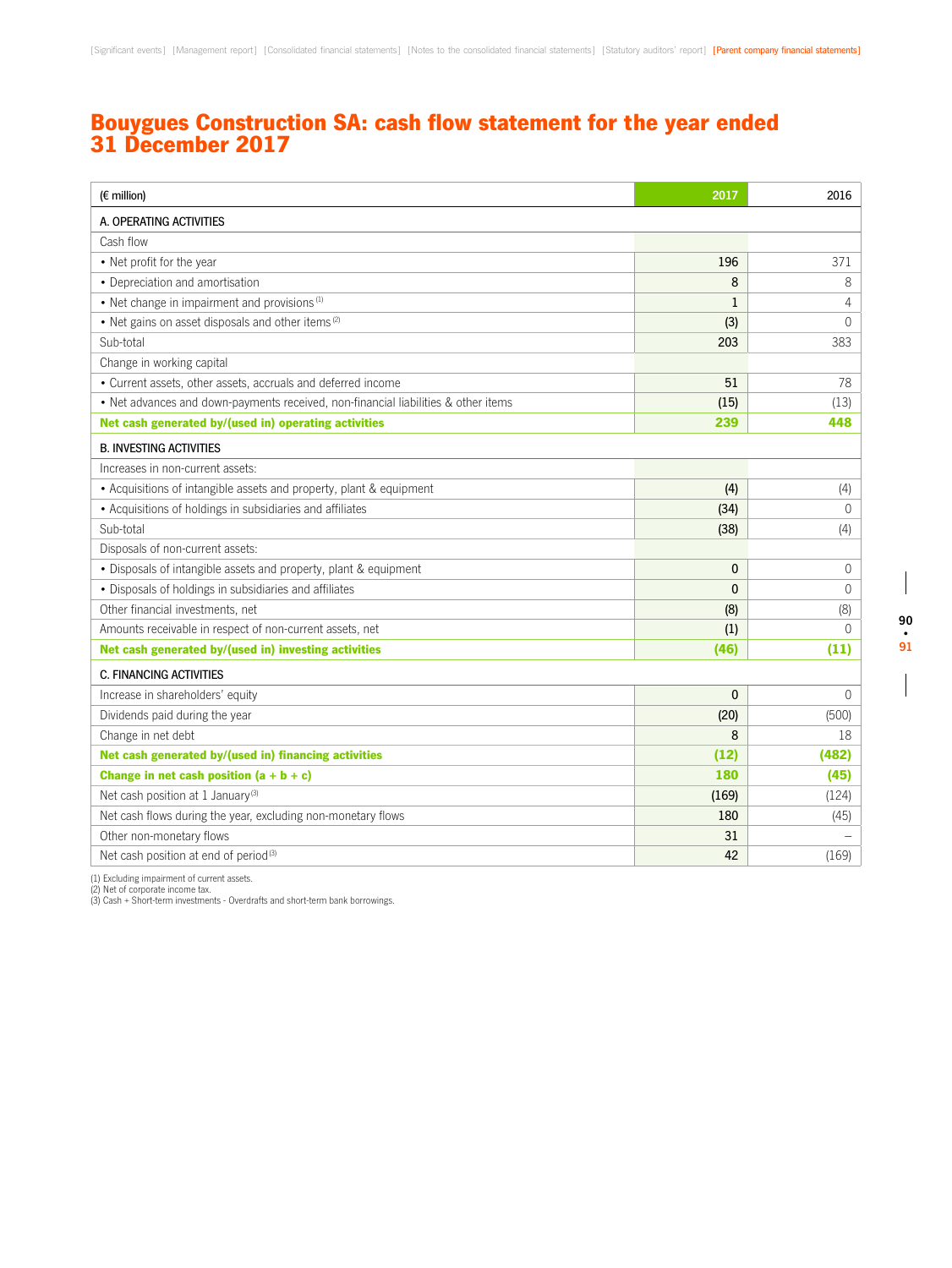## List of subsidiaries and affiliates - Year ended 31 December 2017

| Subsidiaries and affiliates                                                            | Share capital <sup>(4)</sup> | Reserves                                                                    | % interest in | Carrying amount of shares held |                          |
|----------------------------------------------------------------------------------------|------------------------------|-----------------------------------------------------------------------------|---------------|--------------------------------|--------------------------|
|                                                                                        |                              | & retained<br>earnings before<br>appropriation of<br>profits <sup>(4)</sup> | capital       | Gross                          | Net                      |
| A. DETAILED INFORMATION (1) (2)                                                        |                              |                                                                             |               |                                |                          |
| Subsidiaries (interest held >50%)                                                      |                              |                                                                             |               | 639                            | 622                      |
| <b>DTP</b>                                                                             | 10 <sup>°</sup>              | $\overline{2}$                                                              | 100.00%       | 24                             | 24                       |
| Bouygues Bâtiment International                                                        | 25                           | 103                                                                         | 100.00%       | 85                             | 85                       |
| Bouygues Bâtiment Ile-de-France                                                        | 13                           | 23                                                                          | 99.70%        | 103                            | 103                      |
| Bouygues Travaux Publics                                                               | 41                           | 60                                                                          | 92.02%        | 93                             | 93                       |
| BYES <sup>(5)</sup>                                                                    | 51                           | 82                                                                          | 100.00%       | 158                            | 158                      |
| Bouygues Bâtiment Nord Est                                                             | 25                           | $\overline{9}$                                                              | 100.00%       | $35\,$                         | 35                       |
| Bouygues Bâtiment Centre Sud Ouest                                                     | $\overline{7}$               | 8                                                                           | 100.00%       | 11                             | 11                       |
| Bouygues Bâtiment Sud Est                                                              | $\mathfrak{Z}$               | 21                                                                          | 100.00%       | 6                              | 6                        |
| Fichallenge                                                                            | $\overline{c}$               | (7)                                                                         | 100.00%       | $\overline{2}$                 | $\overline{\phantom{m}}$ |
| Challenger                                                                             | $\circ$                      | $\overline{\phantom{a}}$                                                    | 99.99%        | 15                             | 15                       |
| Bouygues Bâtiment Grand Ouest                                                          | $\overline{c}$               | 30                                                                          | 100.00%       |                                | $\overline{4}$           |
| Kohler                                                                                 | $\circ$                      | 22                                                                          | 100.00%       | 25                             | 25                       |
|                                                                                        |                              |                                                                             |               |                                |                          |
| VSL (Switzerland)                                                                      | $\overline{c}$               | (6)                                                                         | 100.00%       | 32                             | 32                       |
| Losinger Holding (Switzerland)                                                         | 15                           | 9                                                                           | 99.96%        | 22                             | 22                       |
| Dragages Hong Kong (Hong Kong)                                                         | 50                           | 74                                                                          | 100.00%       | $6^{\circ}$                    | 6                        |
| Acieroid (Spain)                                                                       | $\mathbf{1}$                 | $\overline{1}$                                                              | 93.81%        | 15                             | $\overline{\phantom{a}}$ |
| Detailed information: affiliates (interest held: 10%-50%)                              |                              |                                                                             |               | $\equiv$                       | $\equiv$                 |
|                                                                                        |                              |                                                                             |               |                                |                          |
|                                                                                        |                              |                                                                             |               |                                |                          |
|                                                                                        |                              |                                                                             |               |                                |                          |
|                                                                                        |                              |                                                                             |               |                                |                          |
|                                                                                        |                              |                                                                             |               |                                |                          |
|                                                                                        |                              |                                                                             |               |                                |                          |
| B. AGGREGATE INFORMATION FOR OTHER SUBSIDIARIES AND AFFILIATES NOT INCLUDED IN ITEM A. |                              |                                                                             |               |                                |                          |
| <b>Total</b>                                                                           |                              |                                                                             |               | 33                             | $12$                     |

| ______                                          | $-$ | $ -$ |  |
|-------------------------------------------------|-----|------|--|
| French subsidiaries (aggregate)                 |     |      |  |
| Foreign subsidiaries (aggregate) <sup>(3)</sup> |     |      |  |
| French affiliates                               |     |      |  |
| Foreign affiliates                              |     |      |  |
| <b>Grand total</b>                              | 672 | 634  |  |

(1) Where the carrying amount exceeds a certain percentage (determined by applicable regulations) of the share capital of the reporting entity. If the reporting entity has also published<br>a consolidated balance sheet that c

(2) Give the name of each subsidiary and affiliate in which the reporting entity holds an equity interest.<br>(3) Foreign subsidiaries and affiliates exempt from inclusion in item A are included on this line.<br>(4) Amount in lo

(5) Consolidated reserves and consolidated net profit/(loss) for the year excluding non-controlling interests, and consolidated sales.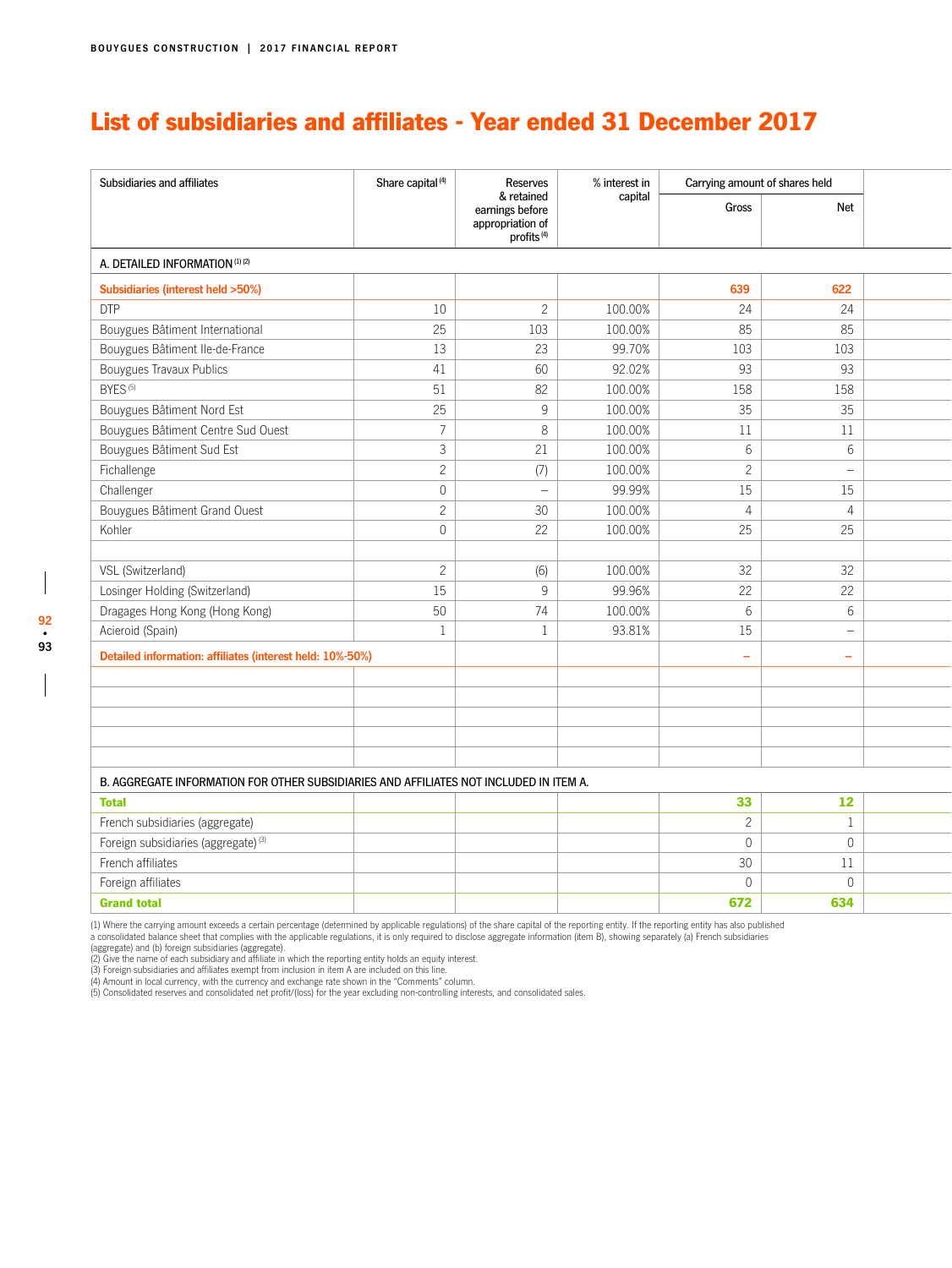i

| Comments           | Dividends received<br>by the parent<br>during the year | Net profit/(loss) for<br>last financial year | Sales for last<br>financial year | Guarantees given<br>by the parent | Loans and advances<br>receivable by<br>the parent |
|--------------------|--------------------------------------------------------|----------------------------------------------|----------------------------------|-----------------------------------|---------------------------------------------------|
|                    |                                                        |                                              |                                  |                                   |                                                   |
|                    |                                                        |                                              |                                  | 112                               | 605                                               |
|                    | 14                                                     | $6\overline{6}$                              | $6\overline{6}$                  | $\sim$                            | $\hspace{0.1mm}-\hspace{0.1mm}$                   |
|                    | $\overline{\phantom{a}}$                               | $\,8\,$                                      | 329                              | 48                                | 75                                                |
|                    | 27                                                     | 47                                           | 1,532                            | $\sim$                            | $\hspace{0.1mm}-\hspace{0.1mm}$                   |
|                    | $\overline{57}$                                        | 65                                           | 1,024                            | 46                                | 43                                                |
|                    | 15                                                     | (5)                                          | 2,543                            | 9                                 | 256                                               |
|                    | $\overline{4}$                                         | 13                                           | 322                              | $\sim$                            | $\mathbb O$                                       |
|                    | $\overline{3}$                                         | $\overline{4}$                               | 177                              | 9                                 | $\overline{0}$                                    |
|                    | 9                                                      | 14                                           | 448                              | $ \,$                             | $\mathbb O$                                       |
|                    | $\sim$                                                 | $\mathbf{1}$                                 | $\overline{\phantom{a}}$         | $\overline{\phantom{0}}$          | $\overline{\phantom{a}}$                          |
|                    | $\sim$                                                 | $\overline{c}$                               | 18                               | $\equiv$                          | $\overline{\phantom{m}}$                          |
|                    | $\mathcal{S}$                                          | 18                                           | 420                              | $\overline{\phantom{a}}$          | $\overline{\phantom{a}}$                          |
|                    | $\equiv$                                               | (0)                                          | $\hspace{0.1mm}-\hspace{0.1mm}$  | $\overline{\phantom{a}}$          | 36                                                |
|                    |                                                        |                                              |                                  |                                   |                                                   |
| $1$ CHF = 0.854555 | $\overline{\phantom{a}}$                               | $\mathbf{1}$                                 | 19                               | $\overline{\phantom{m}}$          | $84\,$                                            |
| $1$ CHF = 0.854555 | 51                                                     | 58                                           | $\sim$                           | $\sim$                            | $\hspace{0.1mm}-\hspace{0.1mm}$                   |
| $1$ HKD = 0.106701 | 11                                                     | 33                                           | 320                              | $\overline{\phantom{0}}$          | 107                                               |
|                    | $\overline{\phantom{a}}$                               | (3)                                          | 20                               | $\sim$                            | $\mathbf{3}$                                      |
|                    |                                                        |                                              |                                  | $\sim$                            | $\sim$                                            |
|                    |                                                        |                                              |                                  |                                   |                                                   |
|                    |                                                        |                                              |                                  |                                   |                                                   |
|                    |                                                        |                                              |                                  |                                   |                                                   |
|                    |                                                        |                                              |                                  |                                   |                                                   |
|                    |                                                        |                                              |                                  |                                   |                                                   |
|                    |                                                        |                                              |                                  |                                   |                                                   |
|                    |                                                        |                                              |                                  |                                   | 9                                                 |
|                    | $\mathbf{1}$                                           |                                              |                                  |                                   | 9                                                 |
|                    | $\mathbb O$                                            |                                              |                                  |                                   | $\sim$                                            |
|                    | $\mathbb O$                                            |                                              |                                  |                                   | $\mathbb O$                                       |
|                    |                                                        |                                              |                                  |                                   | $\mathbb O$                                       |
|                    |                                                        |                                              |                                  |                                   | 614                                               |

 $\begin{array}{c} \hline \end{array}$ 

 $\begin{array}{c} \hline \end{array}$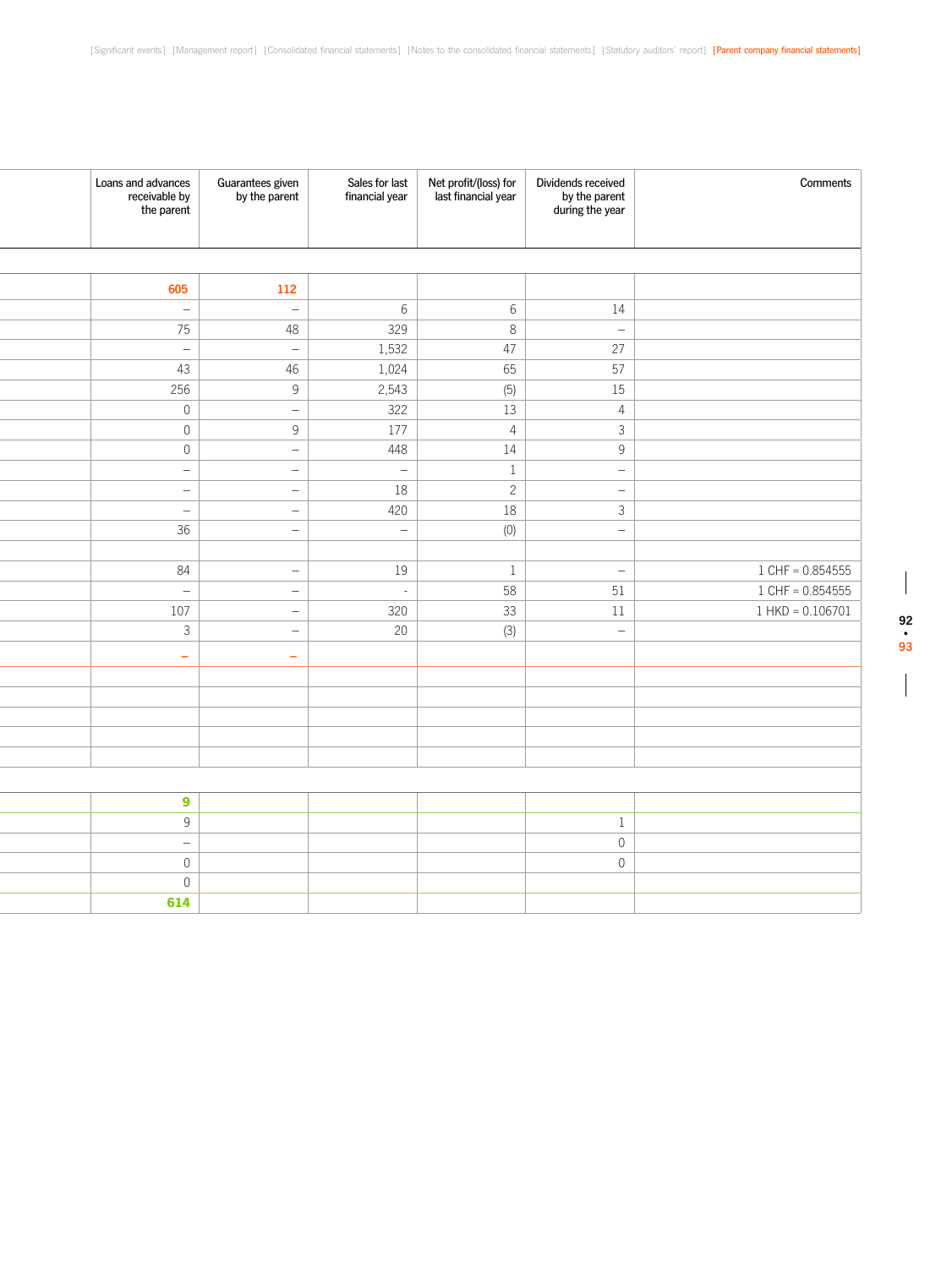Bouygues Construction Corporate Communications department. Design and production: April 2018. The French or English versions of the 2017 Financial Report can be downloaded from www.bouygues-construction.com.